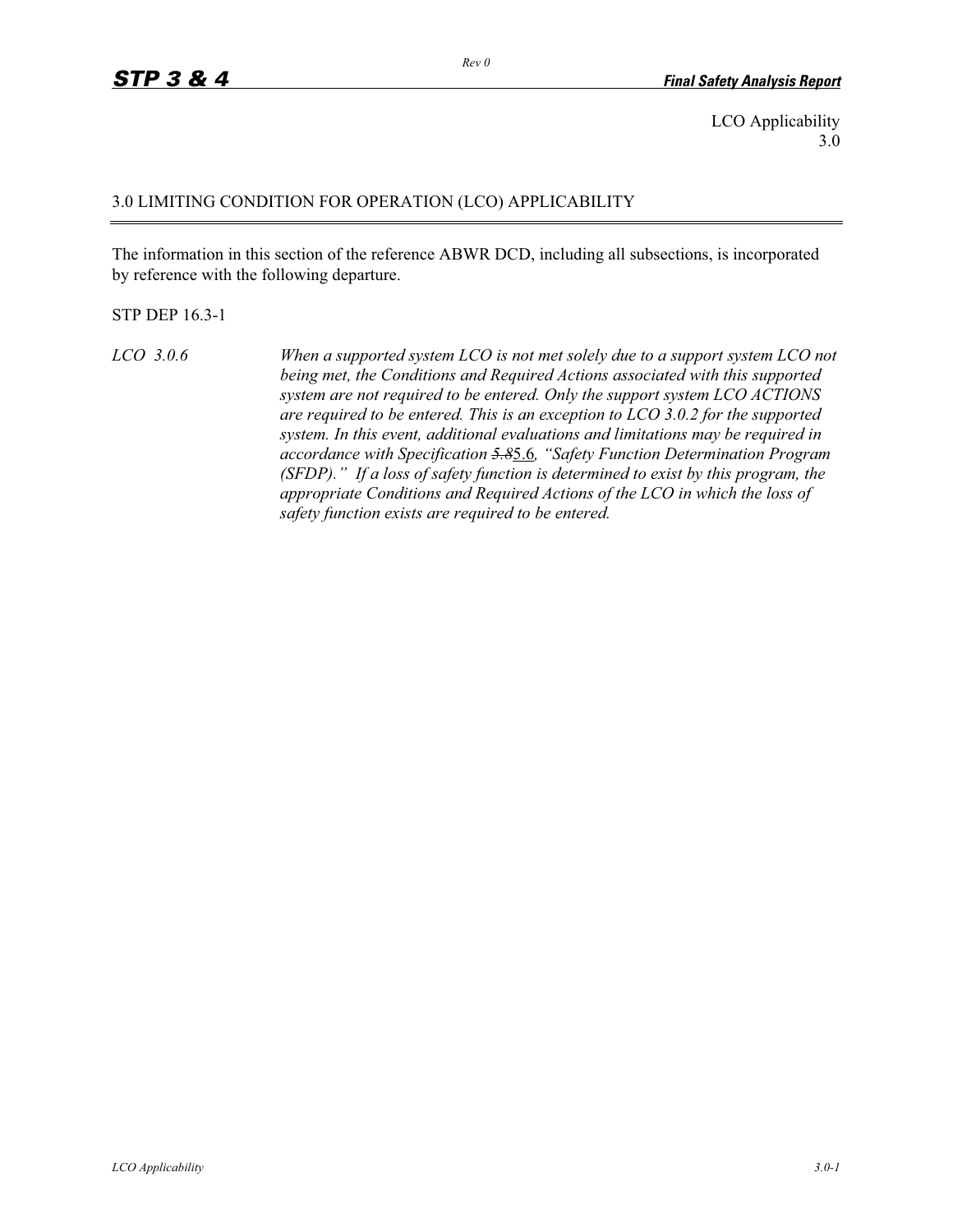SR Applicability 3.0

# 3.0 SURVEILLANCE REQUIREMENT (SR) APPLICABILITY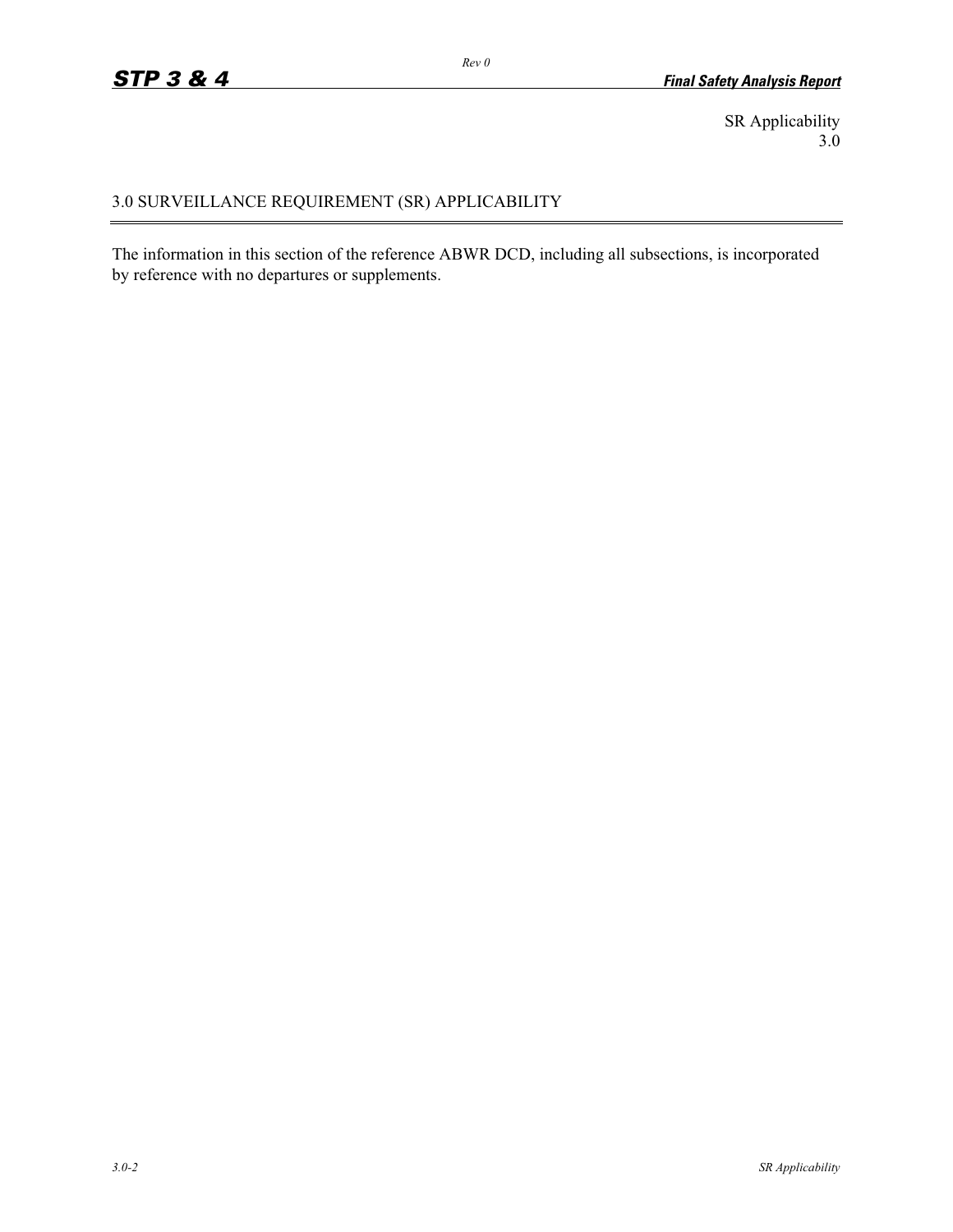SDM 3.1.1

# 3.1 REACTIVITY CONTROL SYSTEMS

# 3.1.1 SHUTDOWN MARGIN (SDM)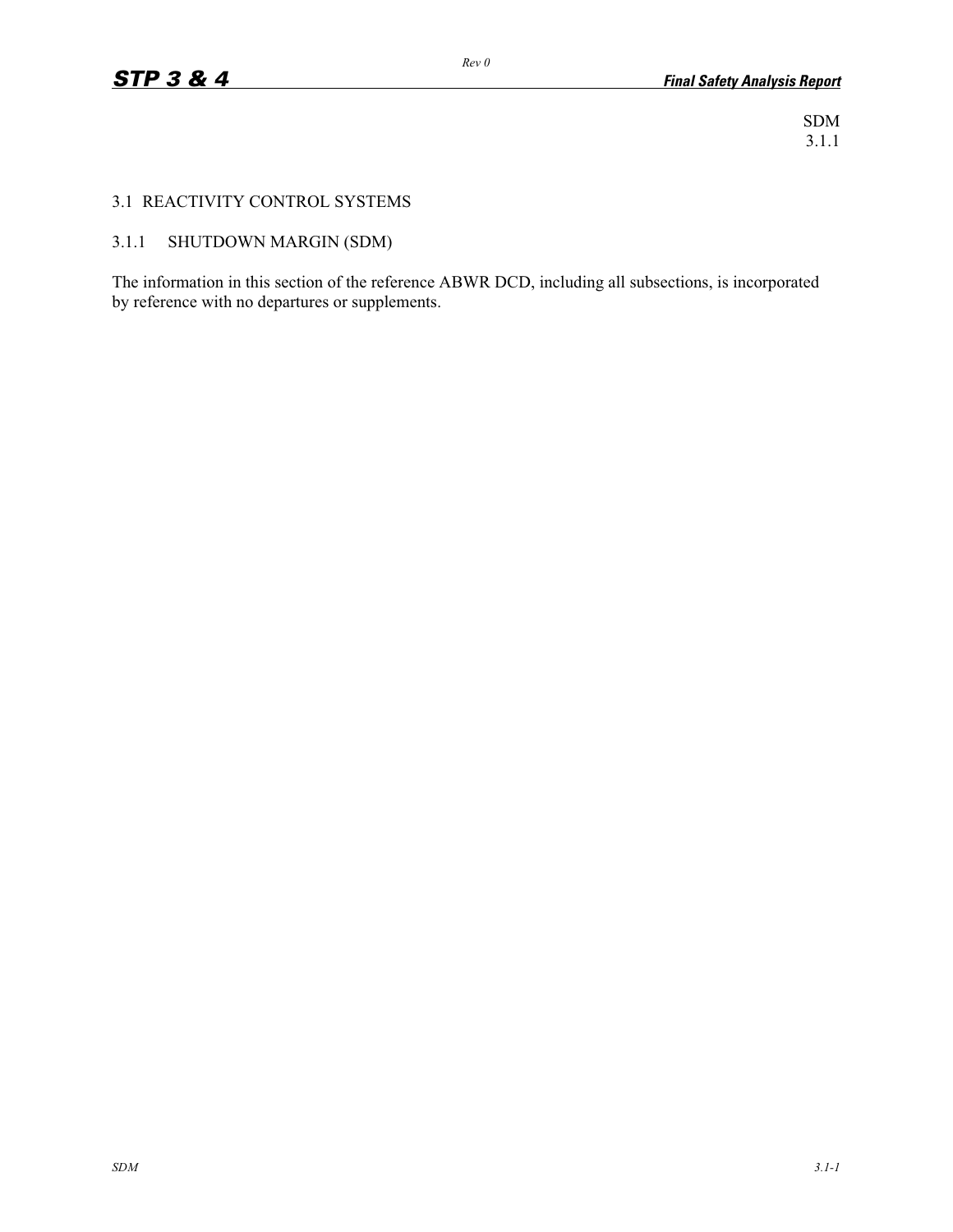Reactivity Anomalies 3.1.2

# 3.1 REACTIVITY CONTROL SYSTEMS

3.1.2 Reactivity Anomalies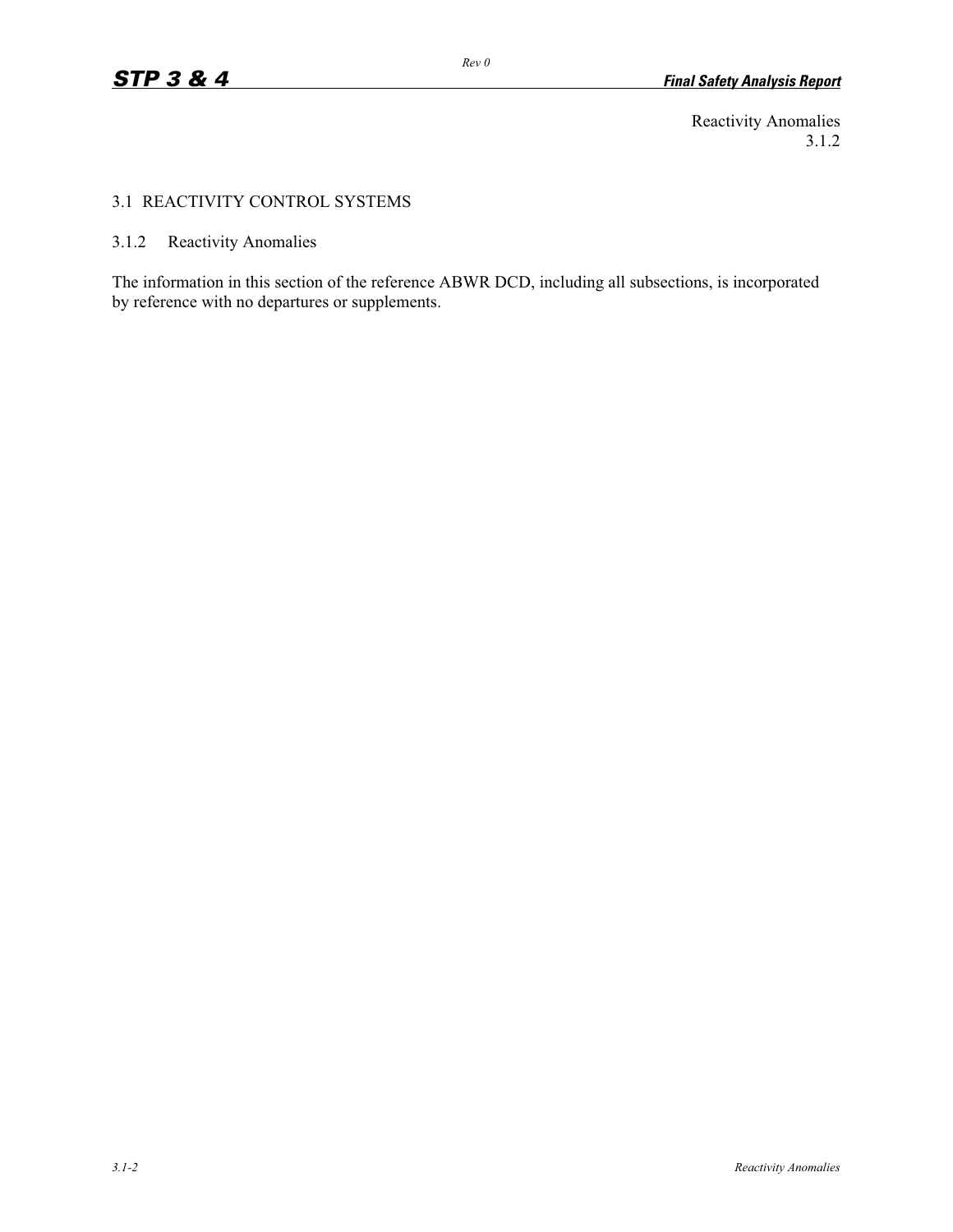Control Rod OPERABILITY 3.1.3

# 3.1 REACTIVITY CONTROL SYSTEMS

# 3.1.3 Control Rod OPERABILITY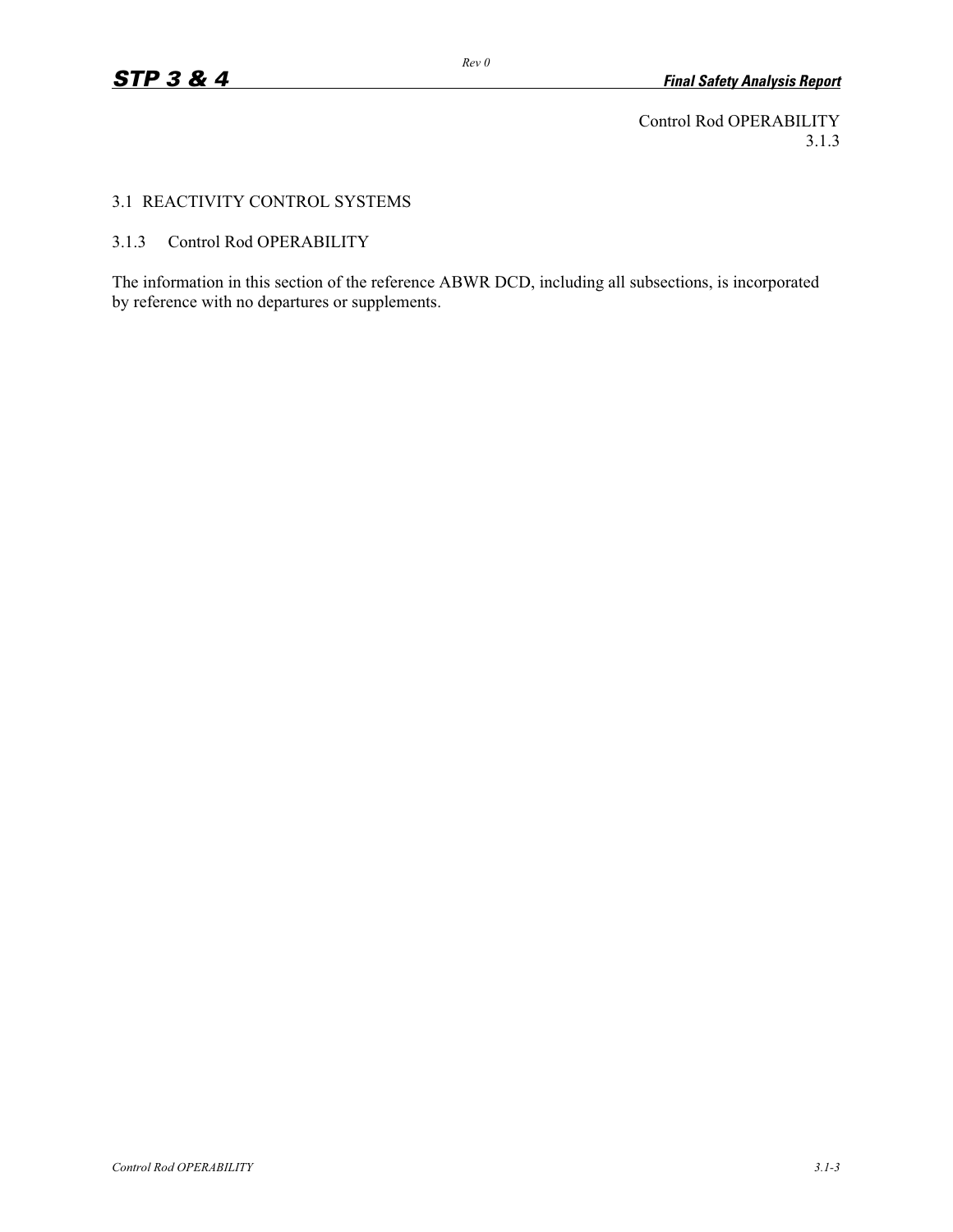Control Rod Scram Times 3.1.4

## 3.1 REACTIVITY CONTROL SYSTEMS

3.1.4 Control Rod Scram Times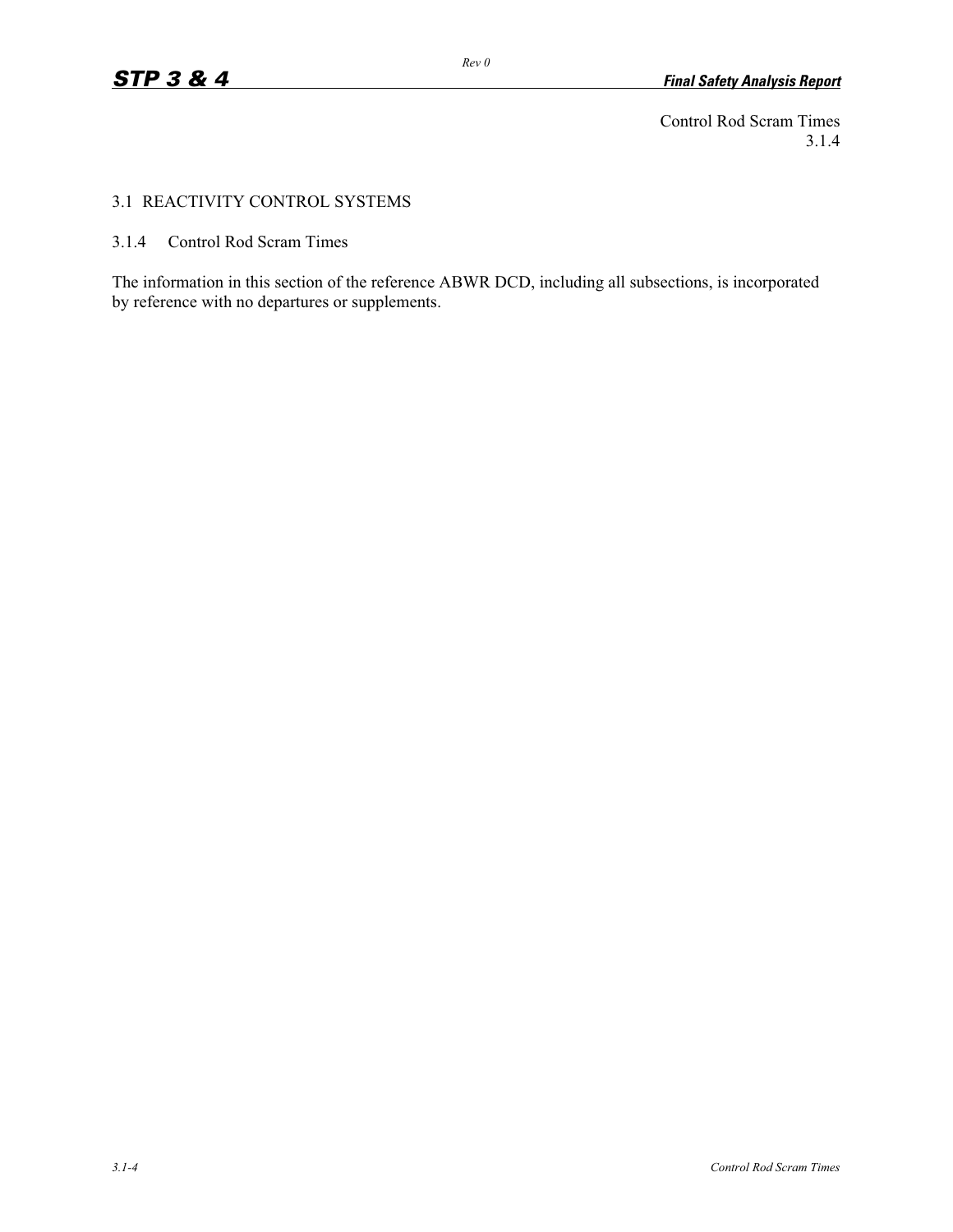Control Rod Scram Accumulators 3.1.5

# 3.1 REACTIVITY CONTROL SYSTEMS

3.1.5 Control Rod Scram Accumulators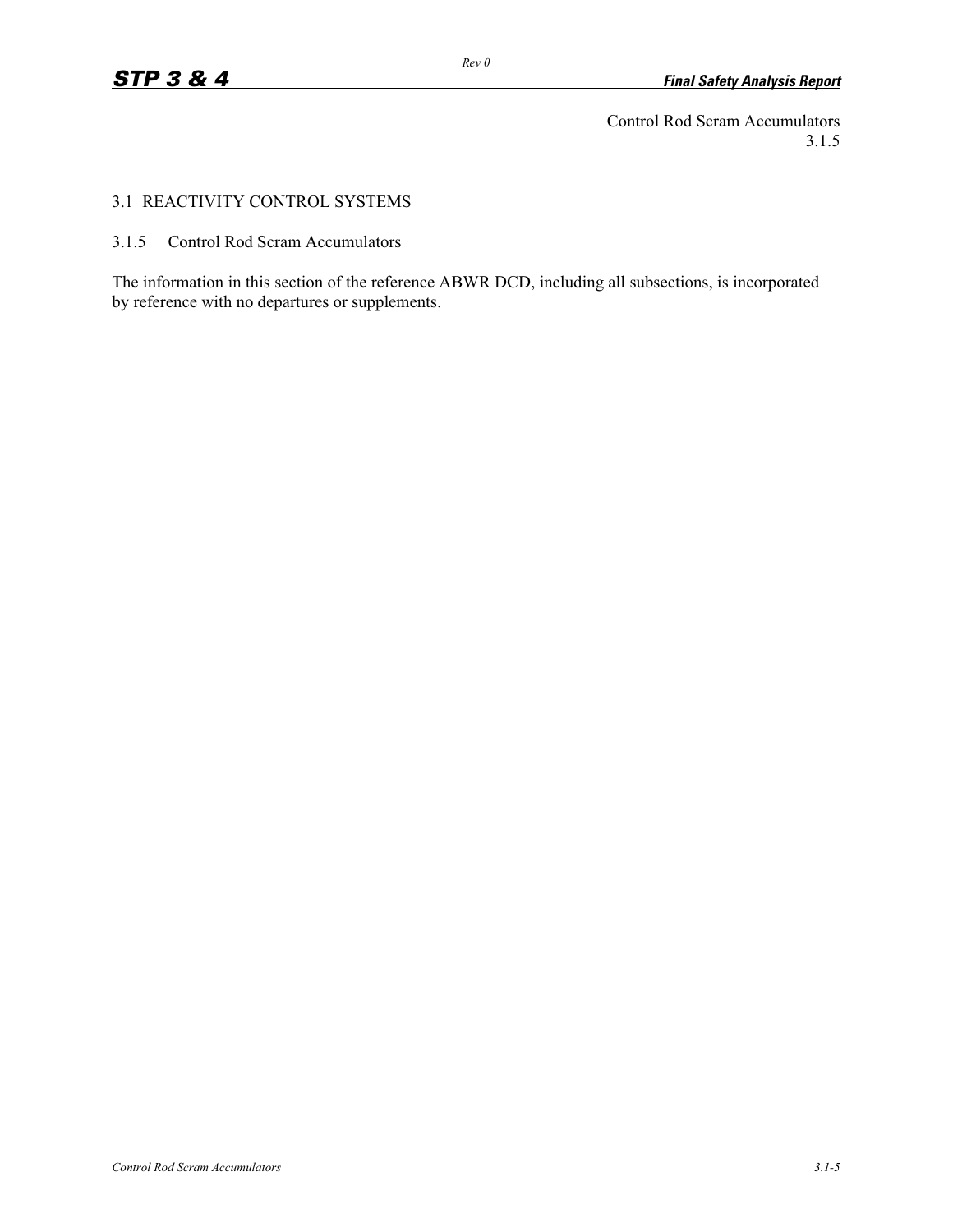Rod Pattern Control 3.1.6

# 3.1 REACTIVITY CONTROL SYSTEMS

3.1.6 Rod Pattern Control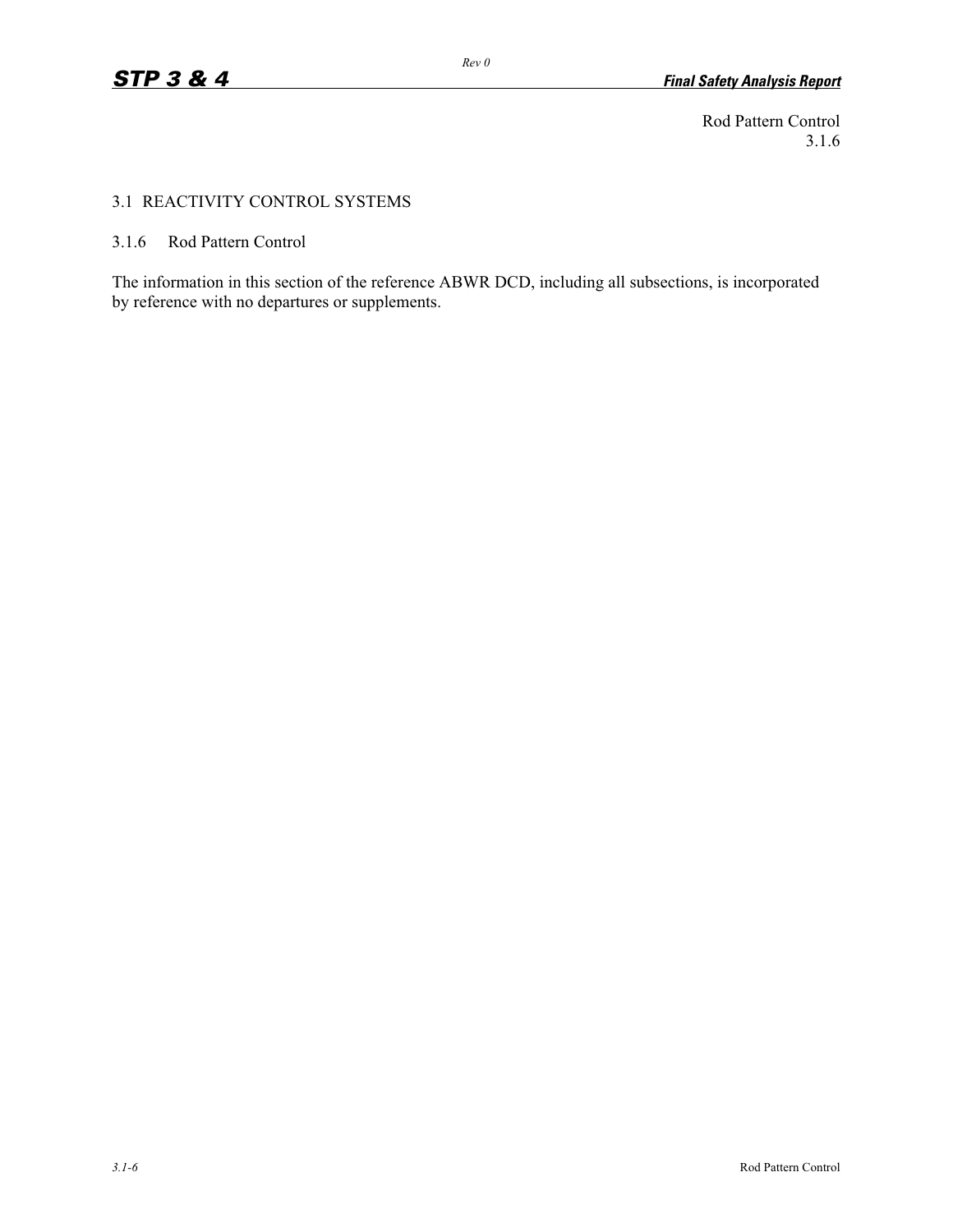SLC System 3.1.7

# 3.1 REACTIVITY CONTROL SYSTEMS

3.1.7 Standby Liquid Control (SLC) System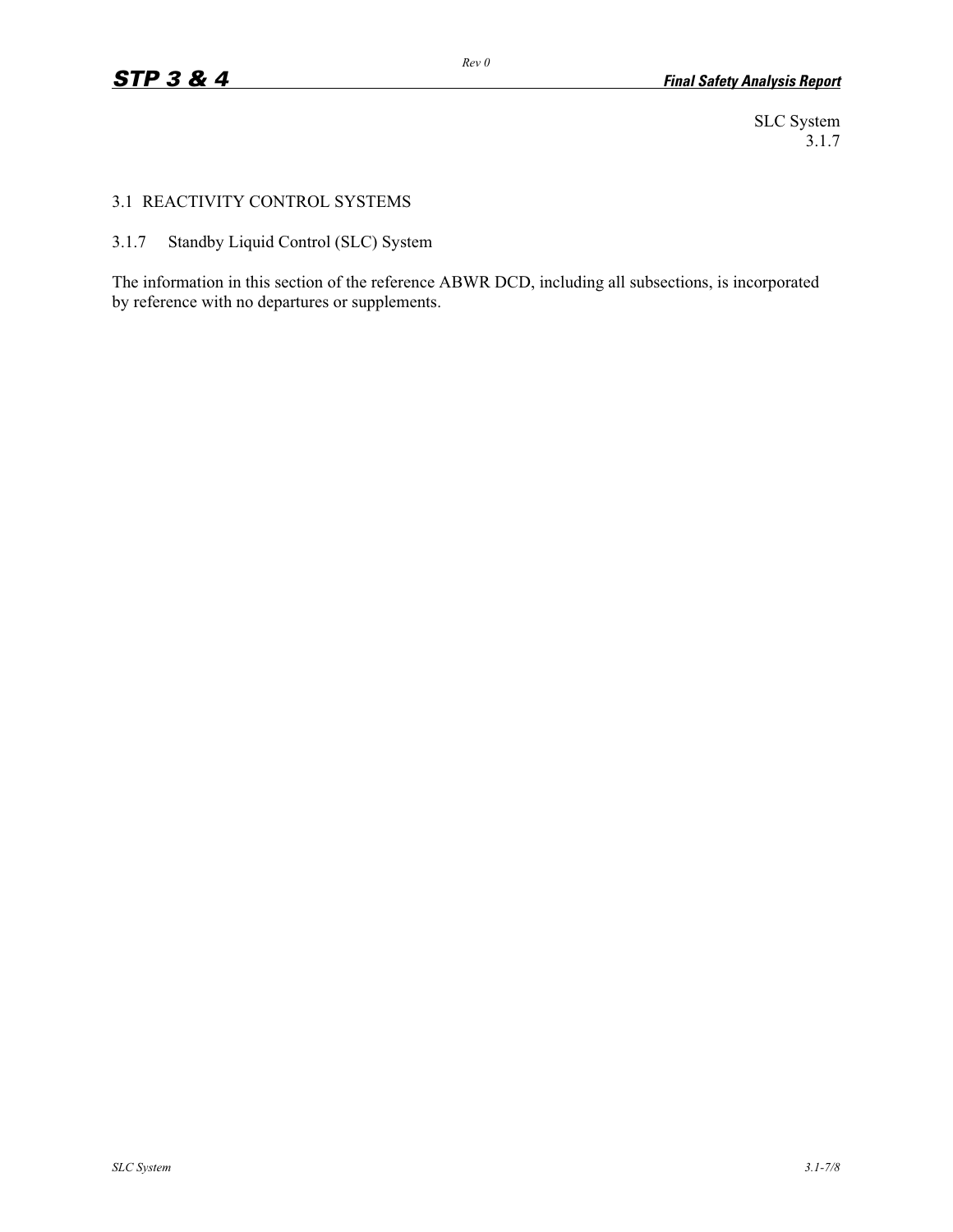APLHGR 3.2.1

#### 3.2 POWER DISTRIBUTION LIMITS

# 3.2.1 AVERAGE PLANAR LINEAR HEAT GENERATION RATE (APLHGR)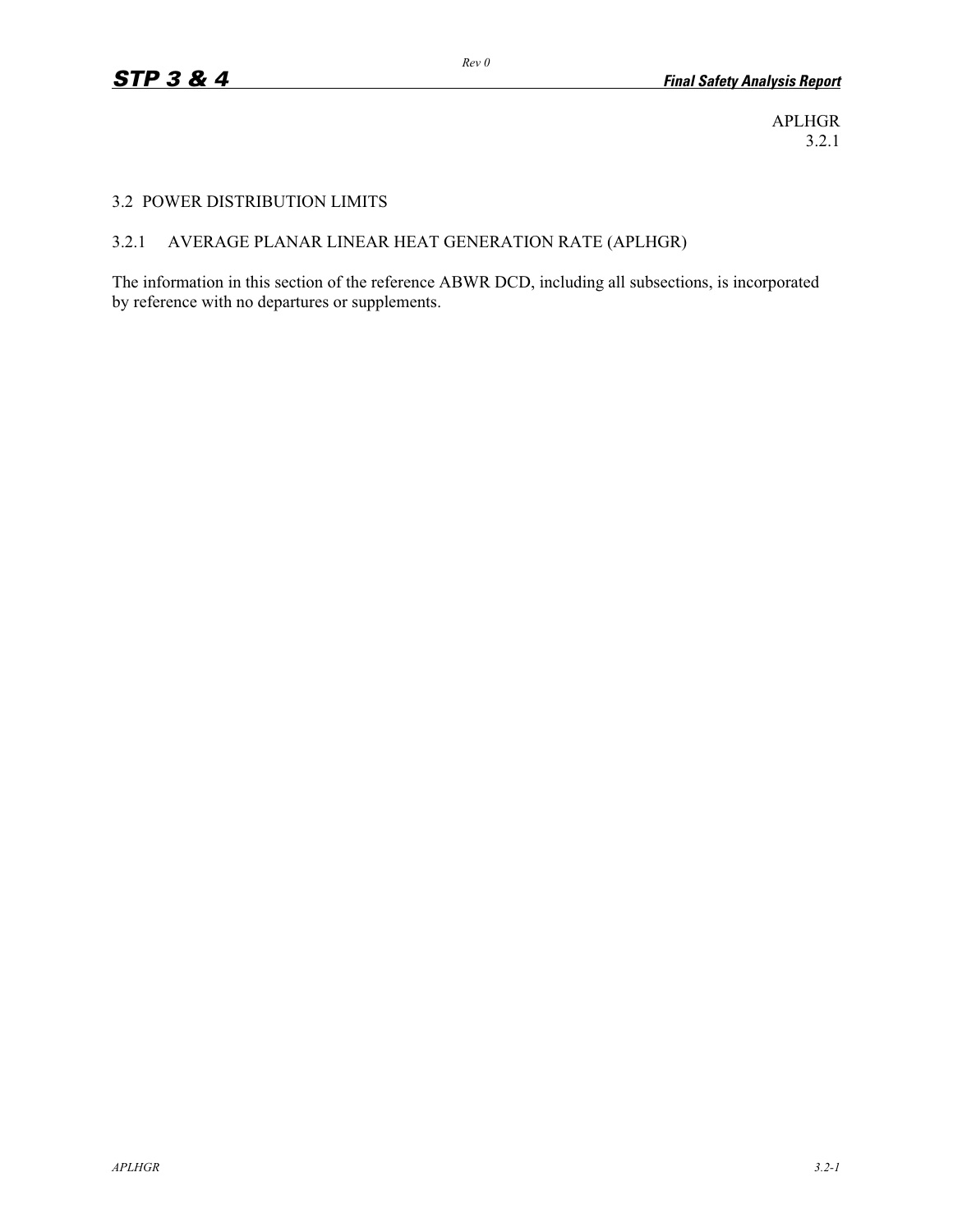MCPR 3.2.2

# 3.2 POWER DISTRIBUTION LIMITS

# 3.2.2 MINIMUM CRITICAL POWER RATIO (MCPR)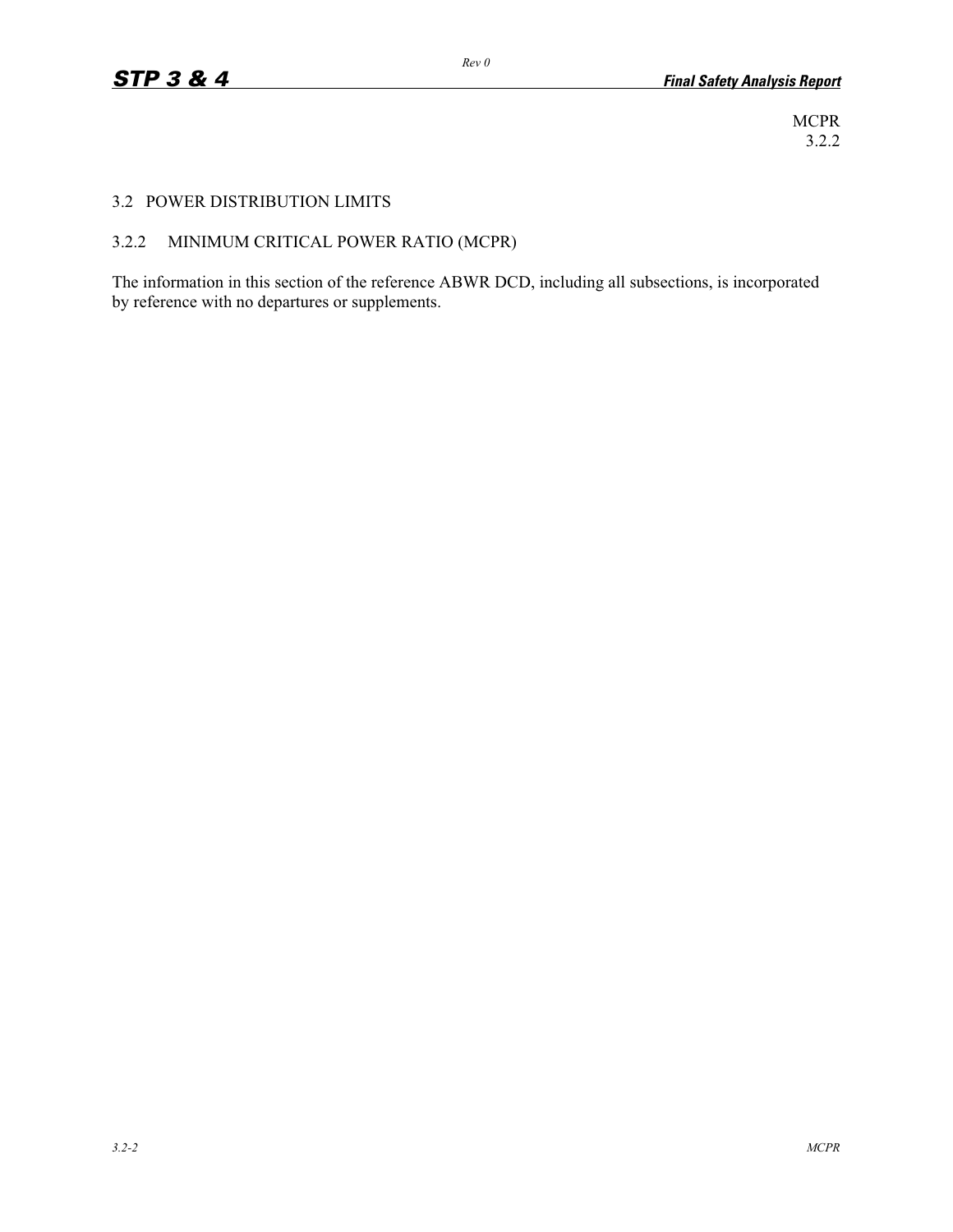LHGR (Non-GE Fuel) 3.2.3

### 3.2 POWER DISTRIBUTION LIMITS

# 3.2.3 LINEAR HEAT GENERATION RATE (LHGR) (Non-GE Fuel)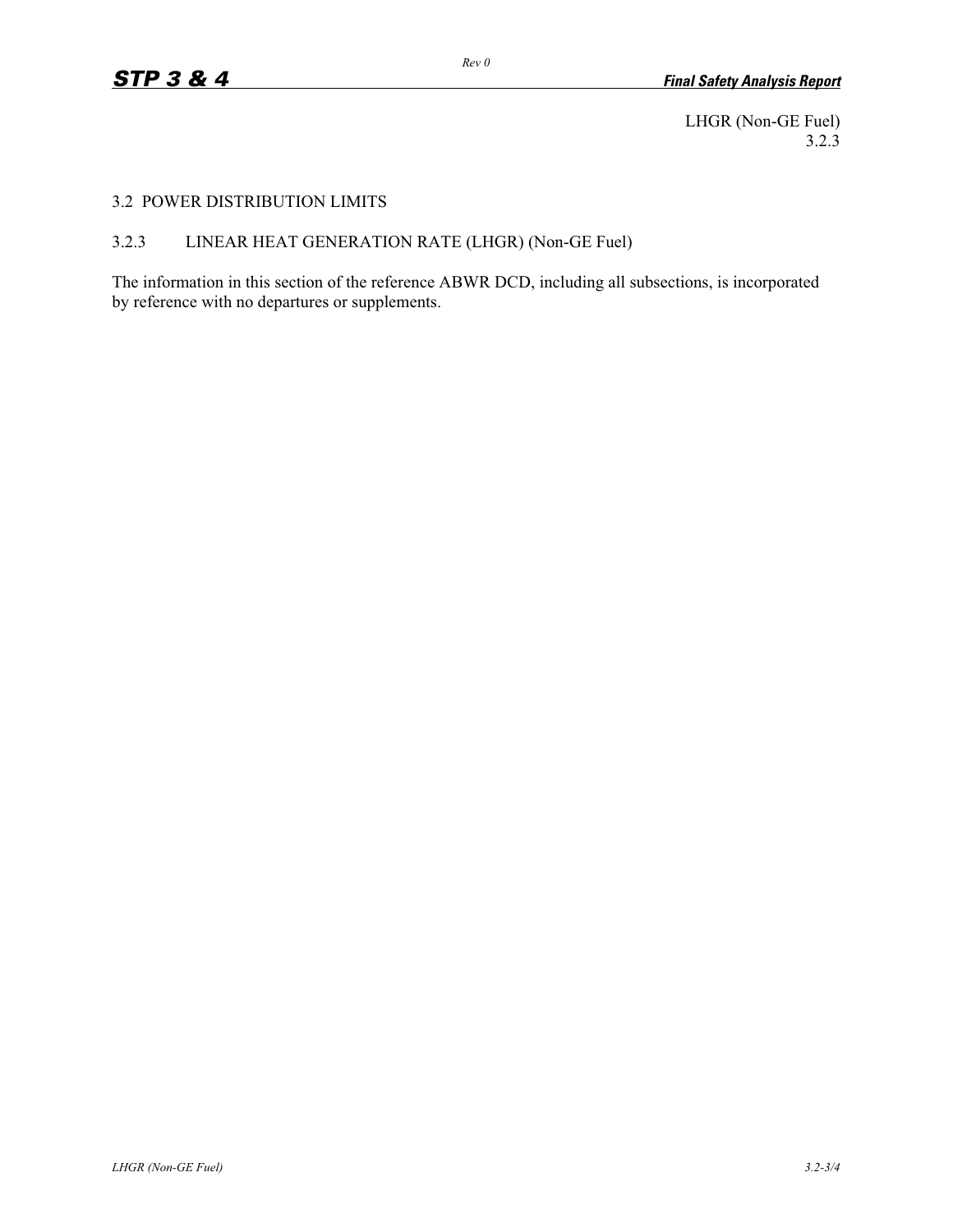SSLC Sensor Instrumentation 3.3.1.1

#### 3.3 INSTRUMENTATION

3.3.1.1 Safety System Logic and Control (SSLC) Sensor Instrumentation

The information in this section of the reference ABWR DCD, including all subsections, is incorporated by reference with the following departures.

STD DEP T1 2.2-1 STD DEP T1 2.3-1 STD DEP T1 2.4-2 STD DEP T1 2.4-3 STD DEP 4.4-1 STD DEP 16.3-79 STD DEP 16.3-84

STD DEP 4.4-1

The plant stability evaluation was provided in ABWR Licensing Topical Report NEDO-33336, Advanced Boiling Water Reactor (ABWR) Stability Evaluation, June 2007. Pages C-9 and C-10 are incorporated by reference.

*SURVEILLANCE REQUIREMENTS* 

|                         | <i>SURVEILLANCE</i>                                                                                                                                                                                                                                                                                                                   | <i>FREQUENCY</i> |
|-------------------------|---------------------------------------------------------------------------------------------------------------------------------------------------------------------------------------------------------------------------------------------------------------------------------------------------------------------------------------|------------------|
| <b>STD DEP T1 2.2-1</b> |                                                                                                                                                                                                                                                                                                                                       |                  |
| SR 3.3.1.1.10           | --------------------------NOTES------------------------                                                                                                                                                                                                                                                                               |                  |
|                         | Neutron detectors are excluded.                                                                                                                                                                                                                                                                                                       |                  |
|                         | $\mathcal{L}$<br>SENSOR CHANNEL CALIBRATION shall include<br>calibration of all parameters used to calculate<br>setpoints (e.g., recirculation flow for TPM setpoint)<br>and all parameters used for trip function bypasses<br>(e.g., <del>Turbine first stage pressure for TSV closure</del><br>bypass NMS simulated thermal power). |                  |
|                         | Perform SENSOR CHANNEL CALIBRATION.                                                                                                                                                                                                                                                                                                   | 18 months        |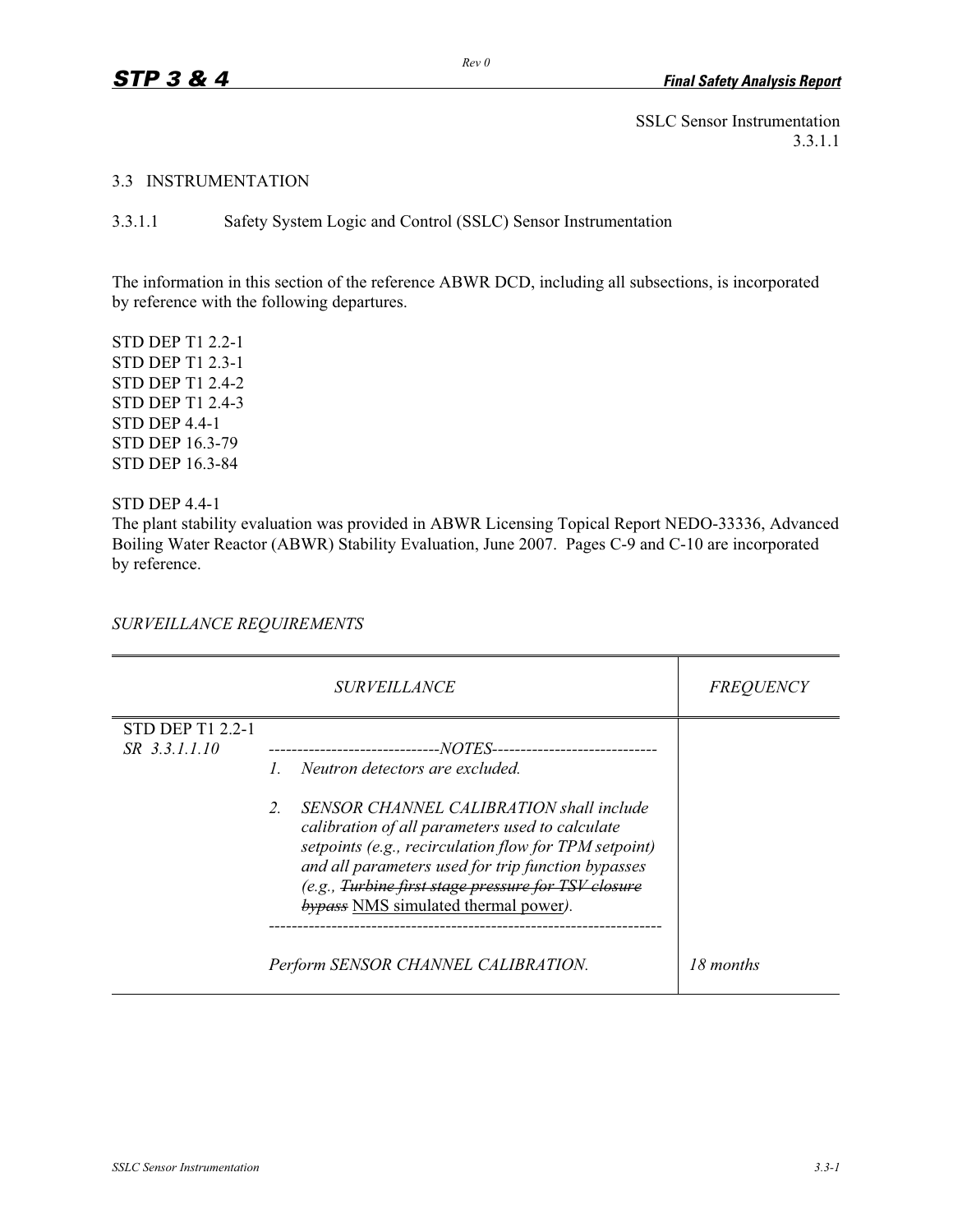# SSLC Sensor Instrumentation 3.3.1.1

|    |                 | <b>FUNCTION</b>                                  | <b>APPLICABLE</b><br><b>MODES OR</b><br><b>OTHER</b><br><b>SPECIFIED</b><br><b>CONDITIONS</b> | <b>REQUIRED</b><br><b>CHANNELS</b> | <b>CONDITIONS</b><br><b>REFERENCED</b><br><b>FROM</b><br><b>REQUIRED</b><br><b>ACTIONS</b> | <b>SURVEILLANCE</b><br><b>REQUIREMENTS</b>                                                    | <b>ALLOWABLE</b><br><b>VALUE</b> |
|----|-----------------|--------------------------------------------------|-----------------------------------------------------------------------------------------------|------------------------------------|--------------------------------------------------------------------------------------------|-----------------------------------------------------------------------------------------------|----------------------------------|
|    |                 | STD DEP 16.3-79                                  |                                                                                               |                                    |                                                                                            |                                                                                               |                                  |
| 1. | <b>Monitors</b> | <b>Startup Range Neutron</b>                     |                                                                                               |                                    |                                                                                            |                                                                                               |                                  |
|    | 1b.             | <b>SRNM</b> Neutron<br>Flux - Short<br>Period    | $2^{(b)}$                                                                                     | $\overline{4}$                     | H                                                                                          | SR 3.3.1.1.1<br>SR 3.3.1.1.3<br>SR 3.3.1.1.8<br>SR 3.3.1.1.9<br>SR 3.3.1.1.10                 | $\leq$ [ ] seconds               |
|    | $1d$ .          | $SRNM$ – Inop                                    | 1,2                                                                                           | 4                                  | H                                                                                          | SR 3.3.1.1.3<br>SR 3.3.1.1.9                                                                  | NA                               |
|    | <b>Monitors</b> | <b>STD DEP 16.3-79</b><br>2. Average Power Range |                                                                                               |                                    |                                                                                            |                                                                                               |                                  |
|    | 2a              | <b>APRM</b> Neutron<br>Flux - High, Setdown      | $\overline{2}$                                                                                | $\overline{4}$                     | H                                                                                          | SR 3.3.1.1.1<br>SR 3.3.1.1.3<br>SR 3.3.1.1.7<br>SR 3.3.1.1.8<br>SR 3.3.1.1.9<br>SR 3.3.1.1.10 | $\leq$ [ ]% RTP                  |
|    | $2d$ .          | $APRM$ - $Inop$                                  | 1,2                                                                                           | $\overline{4}$                     | H                                                                                          | SR 3.3.1.1.5<br>SR 3.3.1.1.7<br>SR 3.3.1.1.9                                                  | NA                               |

#### *Table 3.3.1.1-1 (page 1 of 7) SSLC Sensor Instrumentation*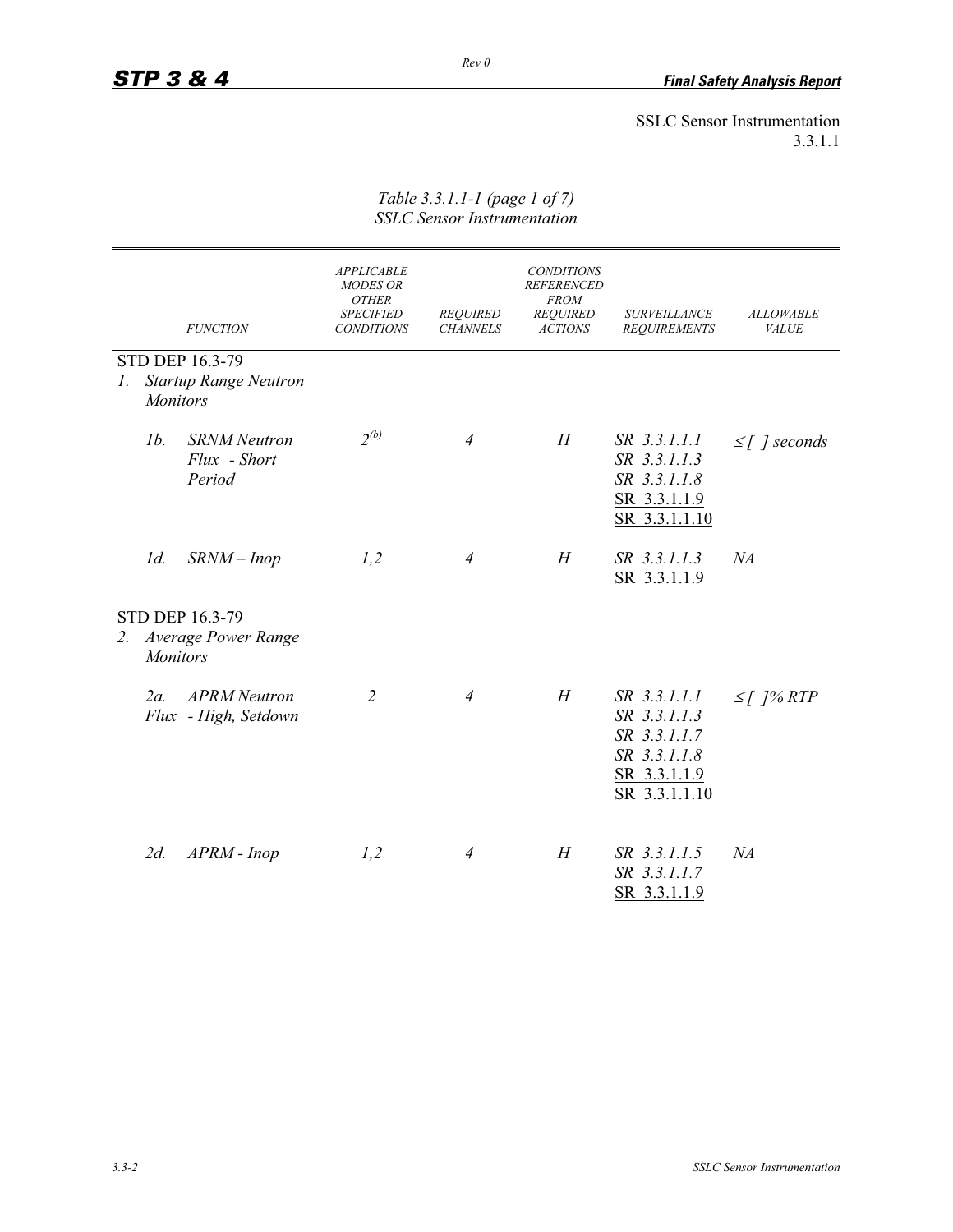#### *Rev 0*

SSLC Sensor Instrumentation 3.3.1.1

|    |        | <b>FUNCTION</b>                                  | <b>APPLICABLE</b><br><b>MODES OR</b><br><b>OTHER</b><br><b>SPECIFIED</b><br><b>CONDITIONS</b> | <b>REQUIRED</b><br><b>CHANNELS</b> | <b>CONDITIONS</b><br><b>REFERENCED</b><br><b>FROM</b><br><b>REQUIRED</b><br><b>ACTIONS</b> | <b>SURVEILLANCE</b><br><b>REQUIREMENTS</b>                                                                | <b>ALLOWABLE</b><br><b>VALUE</b> |
|----|--------|--------------------------------------------------|-----------------------------------------------------------------------------------------------|------------------------------------|--------------------------------------------------------------------------------------------|-----------------------------------------------------------------------------------------------------------|----------------------------------|
|    |        | <b>STD DEP 16.3-79</b>                           |                                                                                               |                                    |                                                                                            |                                                                                                           |                                  |
|    | $2f$ . | <i><b>Oscillation Power</b></i><br>Range Monitor | Per Figure<br>$3.3.1.1 - 1$                                                                   | 4                                  | $\,$ J                                                                                     | <del>SR 3.3.1.1.1</del><br>SR 3.3.1.1.5<br>SR 3.3.1.1.7<br>SR 3.3.1.1.9<br>SR 3.3.1.1.10<br>SR 3.3.1.1.12 | See footnote<br>(c)              |
|    |        | <b>STD DEP 16.3-84</b>                           |                                                                                               |                                    |                                                                                            |                                                                                                           |                                  |
| 3. |        | Reactor Vessel Steam                             |                                                                                               |                                    |                                                                                            |                                                                                                           |                                  |
|    |        | Dome Pressure - High                             |                                                                                               |                                    |                                                                                            |                                                                                                           |                                  |
|    | $3c$ . | <b>SLCS</b> and FWRB<br>Initiation               | 1,2                                                                                           | 4                                  | G <sub>H</sub>                                                                             |                                                                                                           |                                  |

*Table 3.3.1.1-1 (page 2 of 7) SSLC Sensor Instrumentation* 

*Table 3.3.1.1-1 (page 3 of 7) SSLC Sensor Instrumentation* 

|    | <b>FUNCTION</b>                                                    | <b>APPLICABLE</b><br><b>MODES OR</b><br><b>OTHER</b><br><b>SPECIFIED</b><br><b>CONDITIONS</b> | <b>REQUIRED</b><br><b>CHANNELS</b> | <b>CONDITIONS</b><br><b>REFERENCED</b><br><b>FROM</b><br><b>REOUIRED</b><br><b>ACTIONS</b> | <b>SURVEILLANCE</b><br><b>REOUIREMENTS</b>    | <b>ALLOWABLE</b><br><b>VALUE</b> |
|----|--------------------------------------------------------------------|-----------------------------------------------------------------------------------------------|------------------------------------|--------------------------------------------------------------------------------------------|-----------------------------------------------|----------------------------------|
|    | STD DEP 16.3-84<br>7. Reactor Vessel Water<br>Level - Low, Level 2 |                                                                                               |                                    |                                                                                            |                                               |                                  |
| 7c | <b>SLCS</b> and FWRB<br>Initiation                                 | 1,2                                                                                           | 4                                  | G H                                                                                        | SR 3.3.1.1.1<br>SR 3.3.1.1.6<br>SR 3.3.1.1.11 | $\geq$ [ ] cm                    |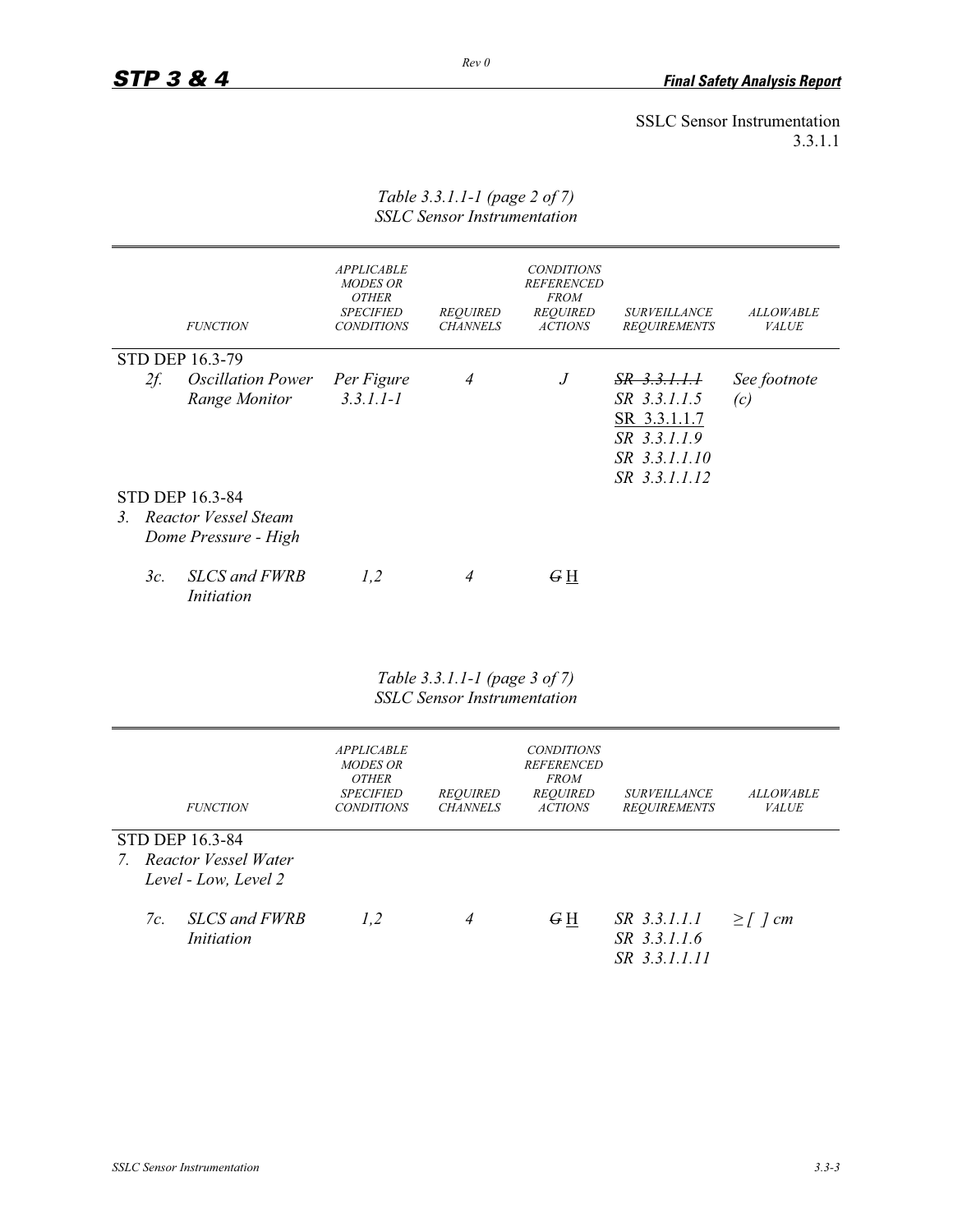# SSLC Sensor Instrumentation 3.3.1.1

| <b>FUNCTION</b>                                                              | <b>APPLICABLE</b><br><b>MODES OR</b><br><b>OTHER</b><br><b>SPECIFIED</b><br><b>CONDITIONS</b> | <b>REQUIRED</b><br><b>CHANNELS</b> | <b>CONDITIONS</b><br><b>REFERENCED</b><br><b>FROM</b><br><b>REQUIRED</b><br><b>ACTIONS</b> | <b>SURVEILLANCE</b><br><b>REQUIREMENTS</b>                                     | <b>ALLOWABLE</b><br>VALUE |
|------------------------------------------------------------------------------|-----------------------------------------------------------------------------------------------|------------------------------------|--------------------------------------------------------------------------------------------|--------------------------------------------------------------------------------|---------------------------|
| <b>STD DEP T1 2.4-2</b><br>11. Drywell Pressure - High                       |                                                                                               |                                    |                                                                                            |                                                                                |                           |
| 11d. Feedwater Line<br><b>Break Mitigation</b><br>Initiation                 | 1,2,3                                                                                         | $\overline{4}$                     | $\mathbf{P}$                                                                               | SR 3.3.1.1.1<br>SR 3.3.1.1.5<br>SR 3.3.1.1.9<br>SR 3.3.1.1.10<br>SR 3.3.1.1.13 | $\leq$   MPaG             |
| STD DEP 16.3-79<br>12. CRD Water Header<br>Charging Pressure -<br>Low        | 1,2                                                                                           | $\overline{4}$                     | H                                                                                          | SR 3.3.1.1.1<br>SR 3.3.1.1.5<br>SR 3.3.1.1.9<br>SR 3.3.1.1.10                  | $\leq$ [ ] MPaG           |
| <b>STD DEP T1 2.3-1</b><br>15. Main Steam Tunnel<br>Radiation - High         |                                                                                               |                                    |                                                                                            |                                                                                |                           |
| <b>STD DEP T1 2.4-2</b><br>Feedwater Line<br>Differential Pressure -<br>High | 1,2,3                                                                                         | $\overline{4}$                     | $\underline{P}$                                                                            | SR 3.3.1.1.1<br>SR 3.3.1.1.5<br>SR 3.3.1.1.9<br>SR 3.3.1.1.10<br>SR 3.3.1.1.13 | $\leq$ [ ] MPaD           |
| <b>STD DEP T1 2.3-1</b><br>15a. RPS Trip<br><i>Initiation</i>                | 1,2                                                                                           | 4                                  | H                                                                                          | $SR$ 3.3.1.1.5<br>$SR$ 3.3.1.1.9<br>SR 3.3.1.1.10                              | <del>≤∐ gray</del>        |
| <b>15b.</b> Isolation Initiation                                             | 1,2,3                                                                                         |                                    | $\varrho$                                                                                  | SR 3.3.1.1.5<br>SR 3.3.1.1.9<br>SR 3.3.1.1.10                                  | <del>†gray</del>          |

*Table 3.3.1.1-1 (page 4 of 7) SSLC Sensor Instrumentation*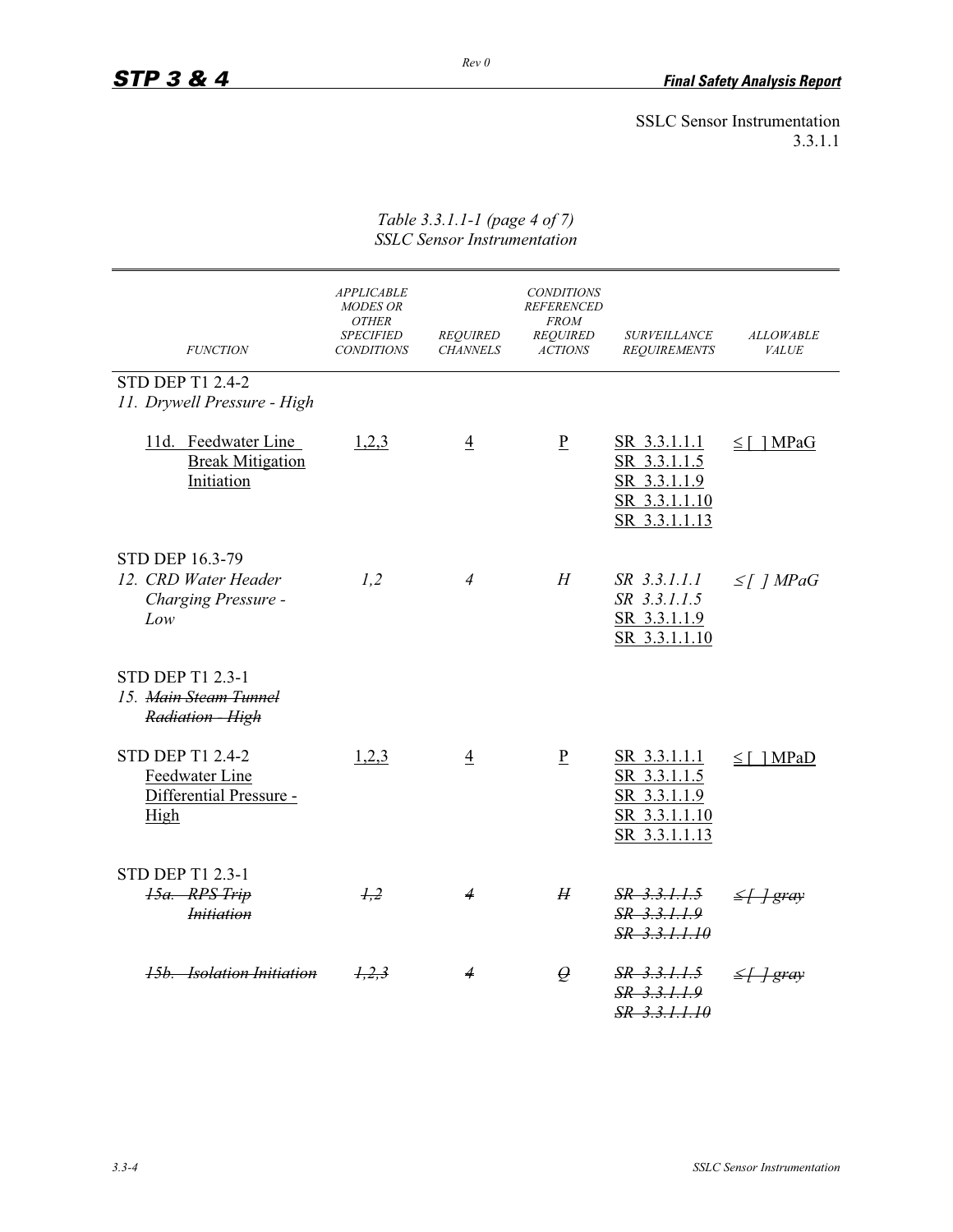SSLC Sensor Instrumentation 3.3.1.1

# *Table 3.3.1.1-1 (page 5 of 7) SSLC Sensor Instrumentation*

| <b>FUNCTION</b>                                                                        | <b>APPLICABLE</b><br><b>MODES OR</b><br><b>OTHER</b><br><b>SPECIFIED</b><br><b>CONDITIONS</b> | <b>REQUIRED</b><br><b>CHANNELS</b> | <b>CONDITIONS</b><br><b>REFERENCED</b><br><b>FROM</b><br><b>REQUIRED</b><br><b>ACTIONS</b> | <i>SURVEILLANCE</i><br><b>REQUIREMENTS</b>                                     | <b>ALLOWABLE</b><br><b>VALUE</b> |
|----------------------------------------------------------------------------------------|-----------------------------------------------------------------------------------------------|------------------------------------|--------------------------------------------------------------------------------------------|--------------------------------------------------------------------------------|----------------------------------|
| <b>STD DEP 16.3-79</b><br>24a.Reactor Building Area<br>Exhaust Air Radiation -<br>High | 1, 2, 3                                                                                       | 4                                  | K                                                                                          | SR 3.3.1.1.1<br>SR 3.3.1.1.5<br>SR 3.3.1.1.9<br>SR 3.3.1.1.10<br>SR 3.3.1.1.14 | $\leq$   gray                    |

*Table 3.3.1.1-1 (page 6 of 7) SSLC Sensor Instrumentation* 

| <b>FUNCTION</b>                                                                          | <b>APPLICABLE</b><br><b>MODES OR</b><br><b>OTHER</b><br><b>SPECIFIED</b><br><b>CONDITIONS</b> | <b>REQUIRED</b><br><b>CHANNELS</b> | <b>CONDITIONS</b><br><b>REFERENCED</b><br><b>FROM</b><br><b>REQUIRED</b><br><b>ACTIONS</b> | <b>SURVEILLANCE</b><br><b>REQUIREMENTS</b>                                     | <b>ALLOWABLE</b><br><b>VALUE</b> |
|------------------------------------------------------------------------------------------|-----------------------------------------------------------------------------------------------|------------------------------------|--------------------------------------------------------------------------------------------|--------------------------------------------------------------------------------|----------------------------------|
| 24b. Fuel Handling Area<br>$Exhaust Air Radiation -$<br>High                             | 1,2,3                                                                                         | 4                                  | K                                                                                          | SR 3.3.1.1.1<br>SR 3.3.1.1.5<br>SR 3.3.1.1.9<br>SR 3.3.1.1.10<br>SR 3.3.1.1.14 | $\leq$ [ ] gray                  |
| <b>STD DEP T1 2.4-3</b><br>26. RCIC Steam Supply Line<br><i>Pressure Low</i> Not<br>Used | 1, 2, 3                                                                                       |                                    | K                                                                                          | SR 3.3.1.1.1<br>SR 3.3.1.1.5<br>SR 3.3.1.1.9<br>SR 3.3.1.1.<br>10              |                                  |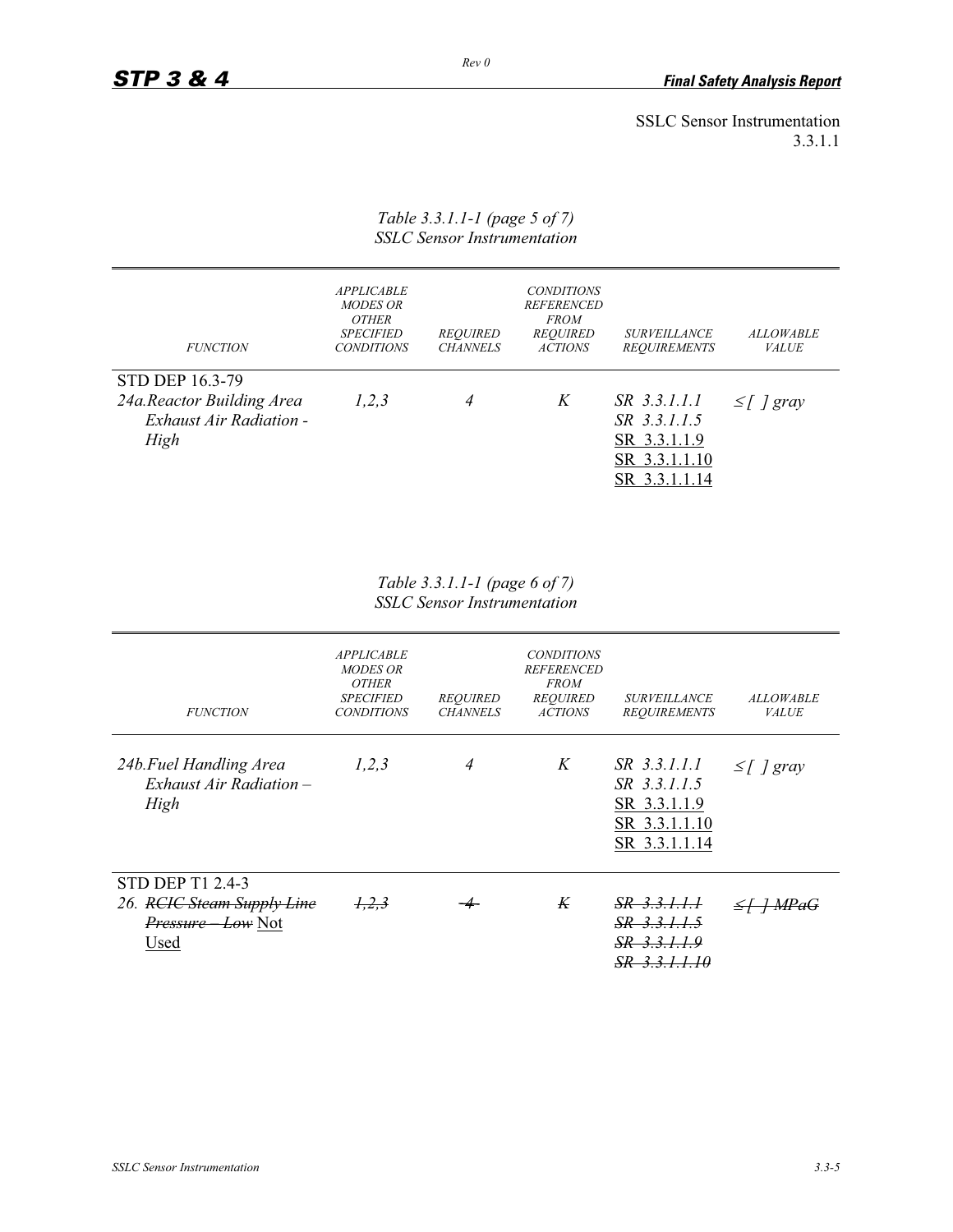RPS and MSIV Actuation 3.3.1.2

#### 3.3 INSTRUMENTATION

3.3.1.2 Reactor Protection System (RPS) and Main Steam Isolation Valve (MSIV) Actuation

The information in this section of the reference ABWR DCD, including all subsections, is incorporated by reference with the following departure.

STD DEP 16.3-81

| RPS and MSIV Actuation                              |                                                                                               |                                    |                                                                |  |  |  |
|-----------------------------------------------------|-----------------------------------------------------------------------------------------------|------------------------------------|----------------------------------------------------------------|--|--|--|
| <b>FUNCTION</b>                                     | <b>APPLICABLE</b><br><b>MODES OR</b><br><b>OTHER</b><br><b>SPECIFIED</b><br><b>CONDITIONS</b> | <b>REQUIRED</b><br><b>CHANNELS</b> | <b>SURVEILLANCE</b><br><b>REQUIREMENTS</b>                     |  |  |  |
| <b>RPS</b> Actuation.<br>$\mathcal{I}$ .            |                                                                                               |                                    |                                                                |  |  |  |
| a. LOGIC CHANNELs                                   | 1,2,5(a)(b)                                                                                   | $\overline{4}$                     | SR 3.3.1.2.2<br>SR 3.3.1.2.4<br>SR 3.3.1.2.6                   |  |  |  |
| <b>OUTPUT CHANNELs</b><br>$h$ .                     | 1,2,5(a)                                                                                      | 4                                  | $SR$ 3.3.1.2.2<br>SR 3.3.1.2.4<br>SR 3.3.1.2.5<br>SR 3.3.1.2.6 |  |  |  |
| MSIVs and MSL Drain Valves<br>$2^{+}$<br>Actuation. |                                                                                               |                                    |                                                                |  |  |  |
| <i><b>OUTPUT CHANNELS</b></i><br>$h$ .              | 1,2,3                                                                                         | $\overline{4}$                     | SR 3.3.1.2.2<br>SR 3.3.1.2.4<br>SR 3.3.1.2.5<br>SR 3.3.1.2.7   |  |  |  |

# (b) SRNM and APRM LOGIC CHANNELS are only required to be OPERABLE when the associated Functions in LCO 3.3.1.1 are required to be OPERABLE.

*Table 3.3.1.2-1 (page 1 of 1)*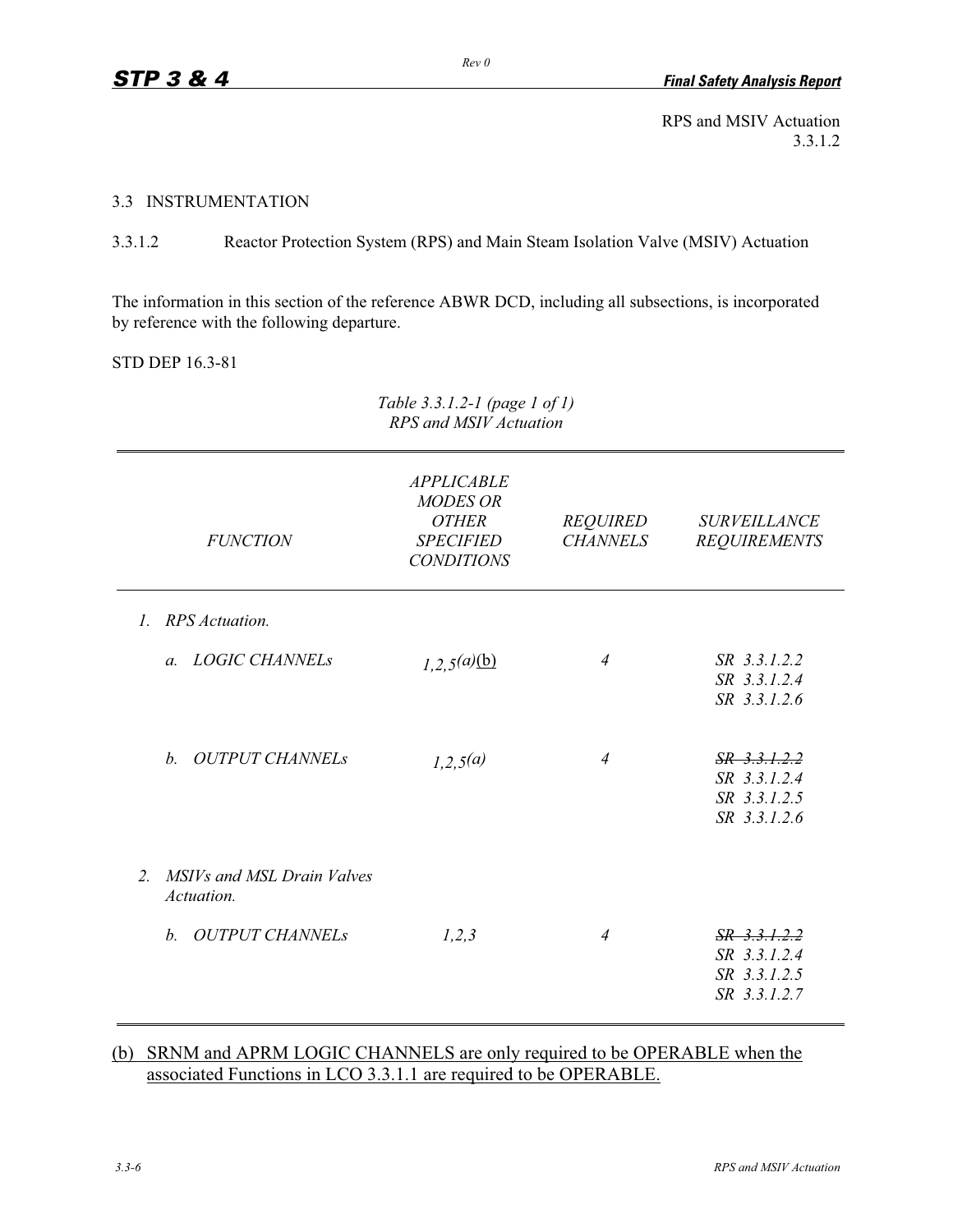SLC and FWRB Actuation 3.3.1.3

# 3.3 INSTRUMENTATION

# 3.3.1.3 Standby Liquid Control (SLC) and Feedwater Runback (FWRB) Actuation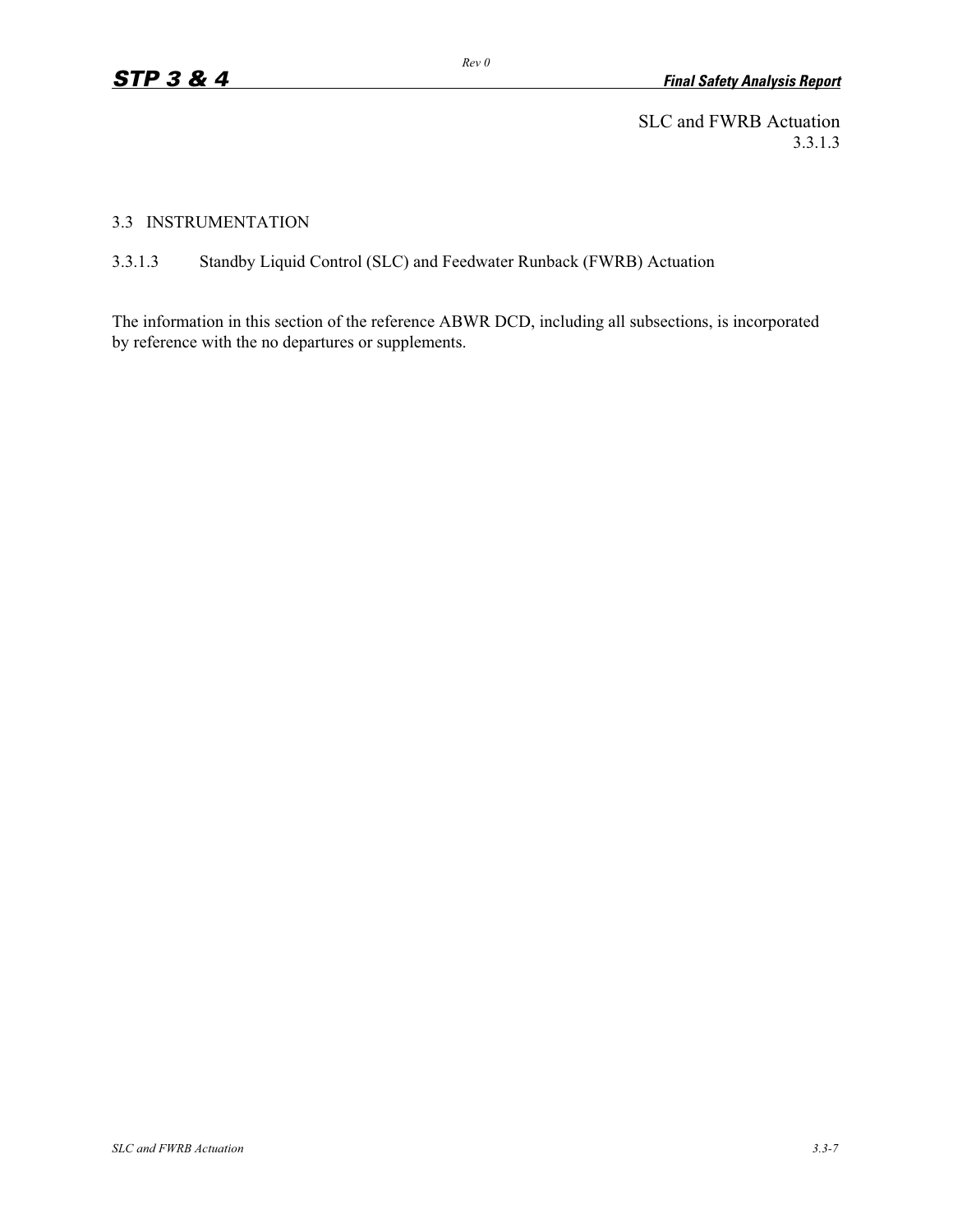# 3.3 INSTRUMENTATION

3.3.1.4 ESF Actuation Instrumentation

The information in this section of the reference ABWR DCD, including all subsections, is incorporated by reference with the following departures.

STD DEP T1 2.4-2 STD DEP T1 2.4-3 STD DEP T1 3.4-1 STD DEP 8.3-1 STD DEP 16.3-50 STD DEP 16.3-86 STD DEP 16.3-94

# STD DEP 8.3-1

The plant medium voltage electrical system alternate design description was provided in ABWR Licensing Topical Report NEDO-33335, Advanced Boiling Water Reactor (ABWR) Plant Medium Voltage Electrical System Design, May 2007. LTR pages 3.3-36 and 37 are incorporated by reference.

*ACTIONS* 

| <b>CONDITION</b>                                              |                       | <b>REQUIRED ACTION</b>                           | <b>COMPLETION TIME</b> |
|---------------------------------------------------------------|-----------------------|--------------------------------------------------|------------------------|
| <b>STD DEP T1 3.4-1</b>                                       |                       |                                                  |                        |
| One or more Functions<br><i>B</i> .<br>with one or more LOGIC | R.1                   | Place associated channel in<br>bypass.           | 1 hour                 |
| CHANNELS inoperable.                                          | AND                   |                                                  |                        |
| <b>OR</b>                                                     |                       |                                                  |                        |
| One or more Functions                                         | B.2.1                 | Restore channel(s) to<br><b>OPERABLE</b> status. | <del>30 days</del>     |
| with one or more OUTPUT                                       |                       |                                                  |                        |
| CHANNELS manual<br><i>initiation channel</i>                  | $\Theta$ <sub>R</sub> |                                                  |                        |
| inoperable.                                                   | B.2.2                 | <del>Verify redundant feature(s)</del>           |                        |
|                                                               |                       | are <i><b>OPERABLE</b></i>                       | <del>30 days</del>     |
| <b>STD DEP T1 3.4-1</b>                                       |                       |                                                  |                        |
| C. One or more Functions                                      | C.1                   | Restore at least one required                    | 1 hour                 |
| with one or more SENSOR<br>CHANNELS inoperable.               |                       | $channel(s)$ to OPERABLE<br>status.              |                        |
|                                                               |                       |                                                  |                        |
| OR                                                            |                       |                                                  |                        |
| <b>One or more Functions</b>                                  |                       |                                                  |                        |
| with two LOGIC<br>CHANNELS or two                             |                       |                                                  |                        |
| <del>manual initiation channels</del>                         |                       |                                                  |                        |
| <i>inoperable.</i>                                            |                       |                                                  |                        |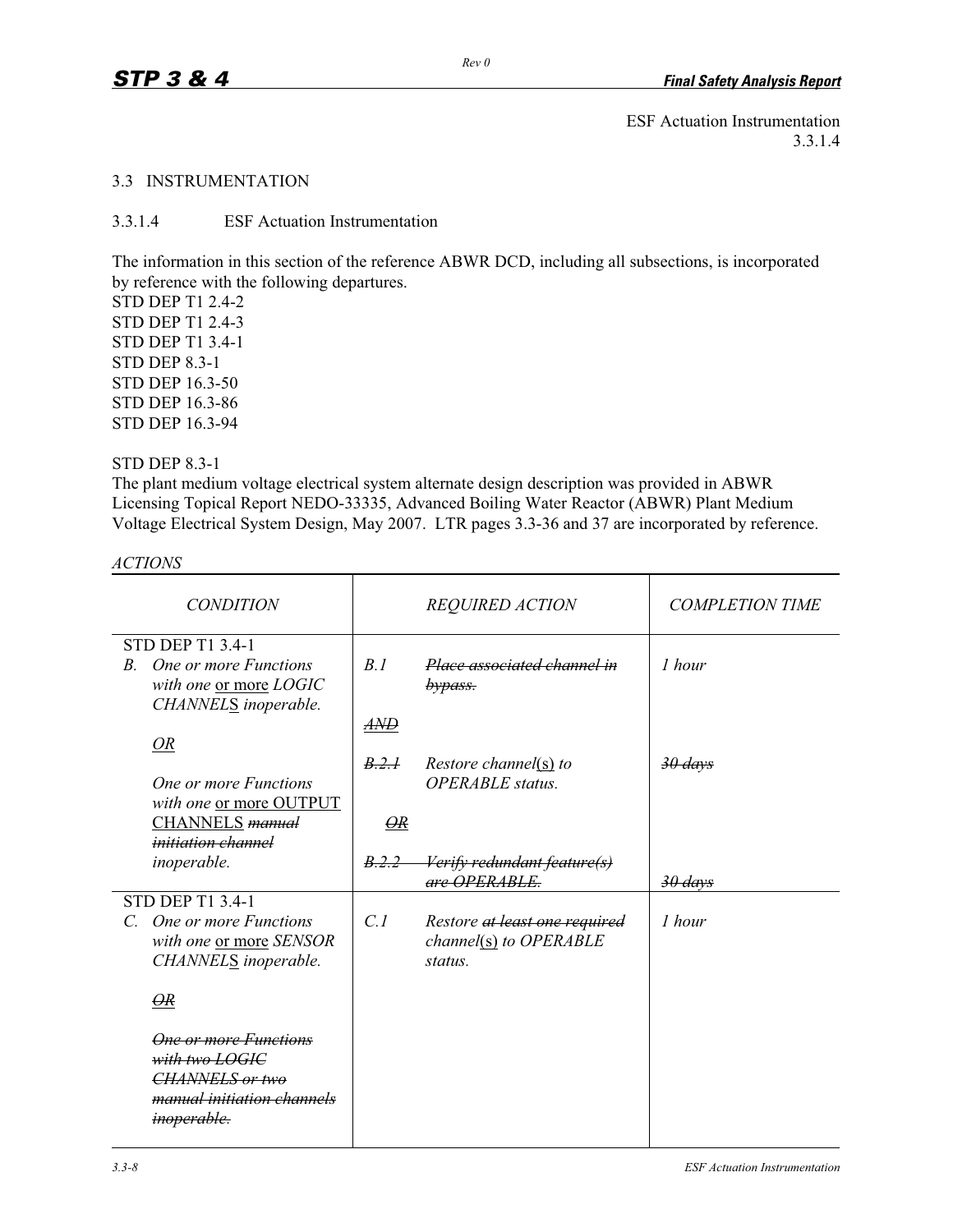| <b>ACTIONS</b>                                                                                       |      |                                                                                                                          |                                                                                  |
|------------------------------------------------------------------------------------------------------|------|--------------------------------------------------------------------------------------------------------------------------|----------------------------------------------------------------------------------|
| <b>STD DEP T1 3.4-1</b>                                                                              |      |                                                                                                                          |                                                                                  |
| D. One or more Functions<br>with one or more OUTPUT<br>CHANNELs inoperable.                          | D.1  | Restore ESF actuation<br>capability for the affected<br>devices.                                                         | 1 hour                                                                           |
| OR                                                                                                   | OR   |                                                                                                                          |                                                                                  |
| HPCF C diverse logic<br>manual initiation channel<br>inoperable.                                     | D.2  | --------------NOTE---------------<br>This Action applies only to<br>Functions 10.b, 12.b, 13.b,<br>and 14.b.             |                                                                                  |
|                                                                                                      |      | $Actuate$ associated device(s).                                                                                          | 1 hour                                                                           |
| <b>STD DEP T1 3.4-1</b>                                                                              |      |                                                                                                                          |                                                                                  |
| One or more Functions<br>E.<br>with one or more                                                      | E.1  | Restore inoperable channel.                                                                                              | 24 hours                                                                         |
| inoperable SENSOR<br>CHANNELS.                                                                       | OR   |                                                                                                                          |                                                                                  |
|                                                                                                      | E.2  | Declare associated device(s)<br>inoperable.                                                                              | 24 hours                                                                         |
| <b>STD DEP T1 3.4-1</b>                                                                              |      |                                                                                                                          |                                                                                  |
| F. One or more Functions<br>with two one or more<br>manual initiation channels<br><i>inoperable.</i> | F.1  | Restore at least one channel to<br><b>OPERABLE</b> status manual<br>initiation capability for the<br>affected Functions. | 7 days                                                                           |
| <b>STD DEP T1 3.4-1</b>                                                                              |      |                                                                                                                          |                                                                                  |
| H. One or more ADS OUPUT<br>CHANNELS inoperable on<br>in one or more ADS valves<br>division.         | H. 1 | Restore channel(s) to<br><b>OPERABLE</b> status.                                                                         | 3 days if only one high<br>pressure ECCS<br>subsystem is<br><b>OPERABLE</b>      |
| <i>OR</i>                                                                                            |      |                                                                                                                          | <b>AND</b>                                                                       |
| One or more ADS LOGIC<br>CHANNELS inoperable in<br>one ADS division.                                 |      |                                                                                                                          | 7 days if two or more<br>high pressure ECCS<br>subsystems are<br><b>OPERABLE</b> |
| OR                                                                                                   |      |                                                                                                                          |                                                                                  |
| One or more ADS manual<br>initiation channels<br>inoperable in one ADS<br>division.                  |      |                                                                                                                          |                                                                                  |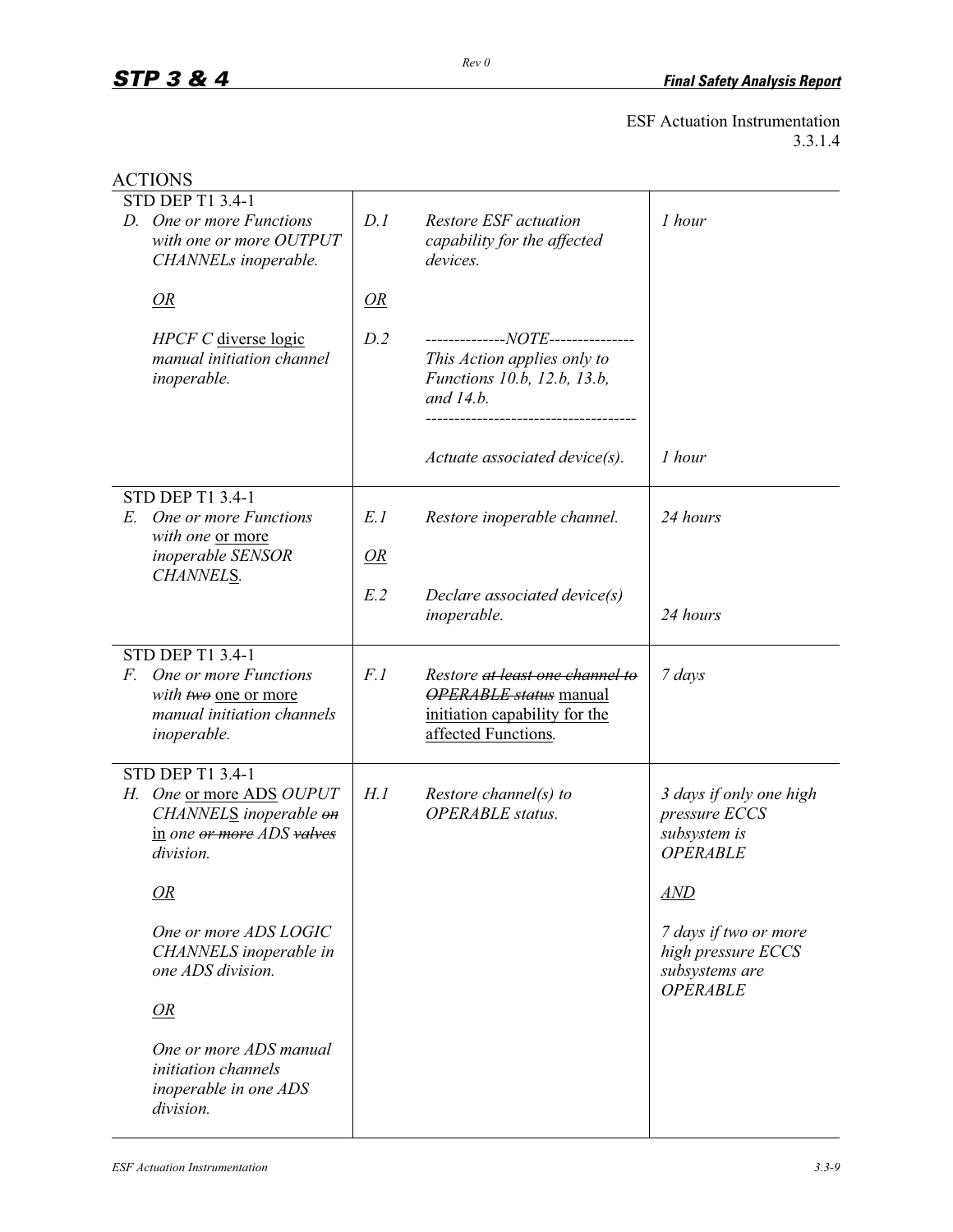|    | OR                                                                                        |     |                                                |        |
|----|-------------------------------------------------------------------------------------------|-----|------------------------------------------------|--------|
|    | One or more ATWS<br>manual ADS inhibit<br>channels inoperable in one<br>ADS division.     |     |                                                |        |
|    | OR                                                                                        |     |                                                |        |
|    | Five required ADS<br><b>SENSOR CHANNELS</b><br>inoperable in one ADS<br>division.         |     |                                                |        |
| I. | STD DEP T1 3.4-1<br><b>One or more SENSOR</b><br><b>CHANNELS</b> inoperable.              | I.1 | Declare associated ESF<br>features inoperable. | 1 hour |
|    | $\Theta R$                                                                                |     |                                                |        |
|    | One or more ADS valves<br>with two OUTPUT<br>CHANNELS inoperable in<br>two ADS divisions. |     |                                                |        |
|    | OR                                                                                        |     |                                                |        |
|    | One or more ADS LOGIC<br>CHANNELS inoperable in<br>two ADS divisions.                     |     |                                                |        |
|    | OR                                                                                        |     |                                                |        |
|    | One or more ADS manual<br>initiation channels<br>inoperable in two ADS<br>divisions.      |     |                                                |        |
|    | OR                                                                                        |     |                                                |        |
|    | One or more ATWS<br>manual ADS inhibit<br>channels inoperable in two<br>ADS divisions.    |     |                                                |        |
|    | OR                                                                                        |     |                                                |        |
|    | Required Action and<br>associated Completion                                              |     |                                                |        |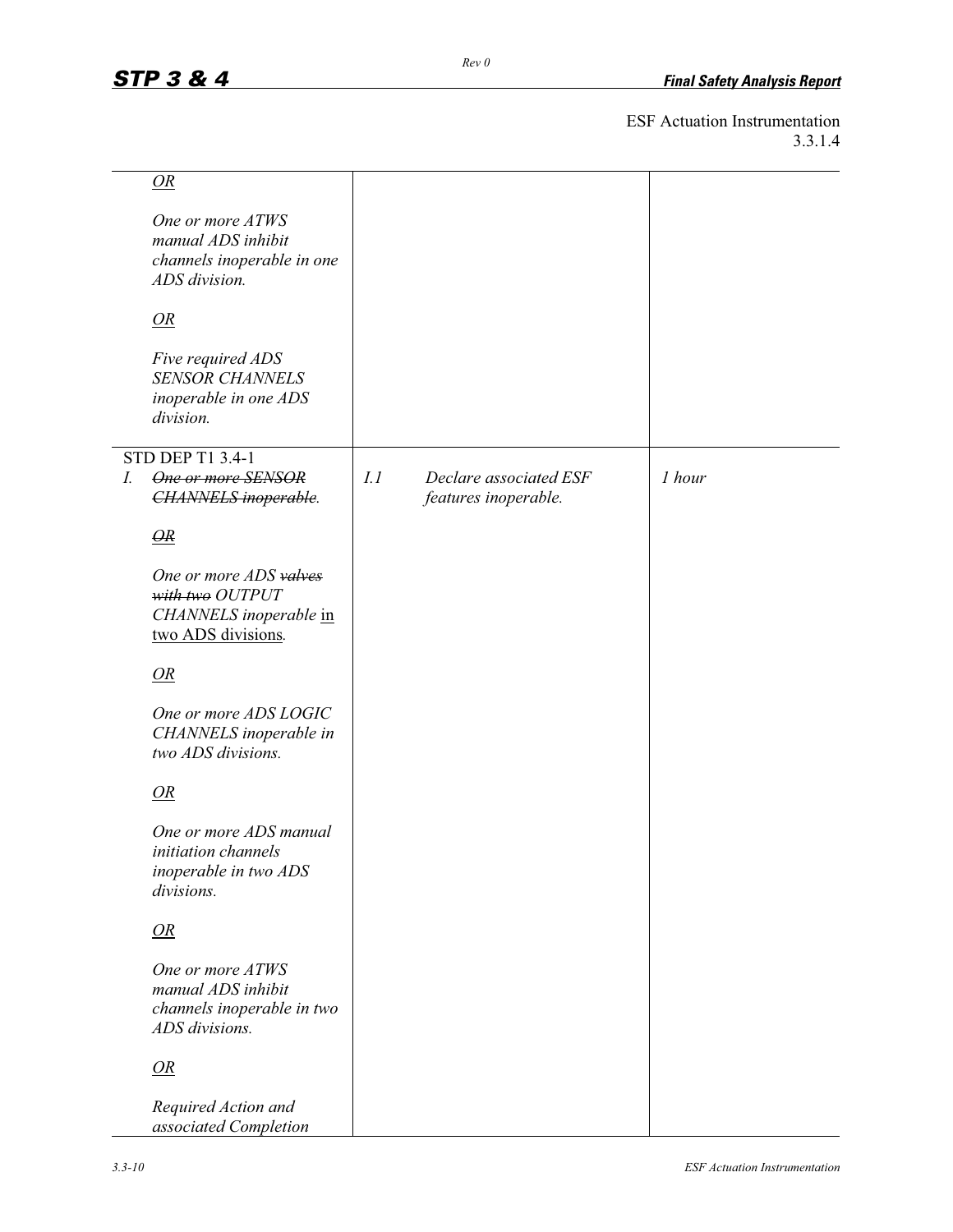| Time of Condition H not                                                                         |     |                                          |             |
|-------------------------------------------------------------------------------------------------|-----|------------------------------------------|-------------|
| met.                                                                                            |     |                                          |             |
| <b>STD DEP T1 3.4-1</b>                                                                         |     |                                          |             |
| M. ADS initiation capability<br>not maintained in both<br>ADS divisions.                        | M.1 | Declare ADS valves<br><i>inoperable.</i> | Immediately |
| OR                                                                                              |     |                                          |             |
| Required Actions and<br>associated Completion<br>Times of Condition H, J, K,<br>$or L$ not met. |     |                                          |             |

|                                 | <i>SURVEILLANCE</i>                                         | <i>FREQUENCY</i> |
|---------------------------------|-------------------------------------------------------------|------------------|
| STD DEP 16.3-86<br>SR 3.3.1.4.7 | Perform Manual initiation CHANNEL FUNCTIONAL<br><b>TEST</b> | 18 months        |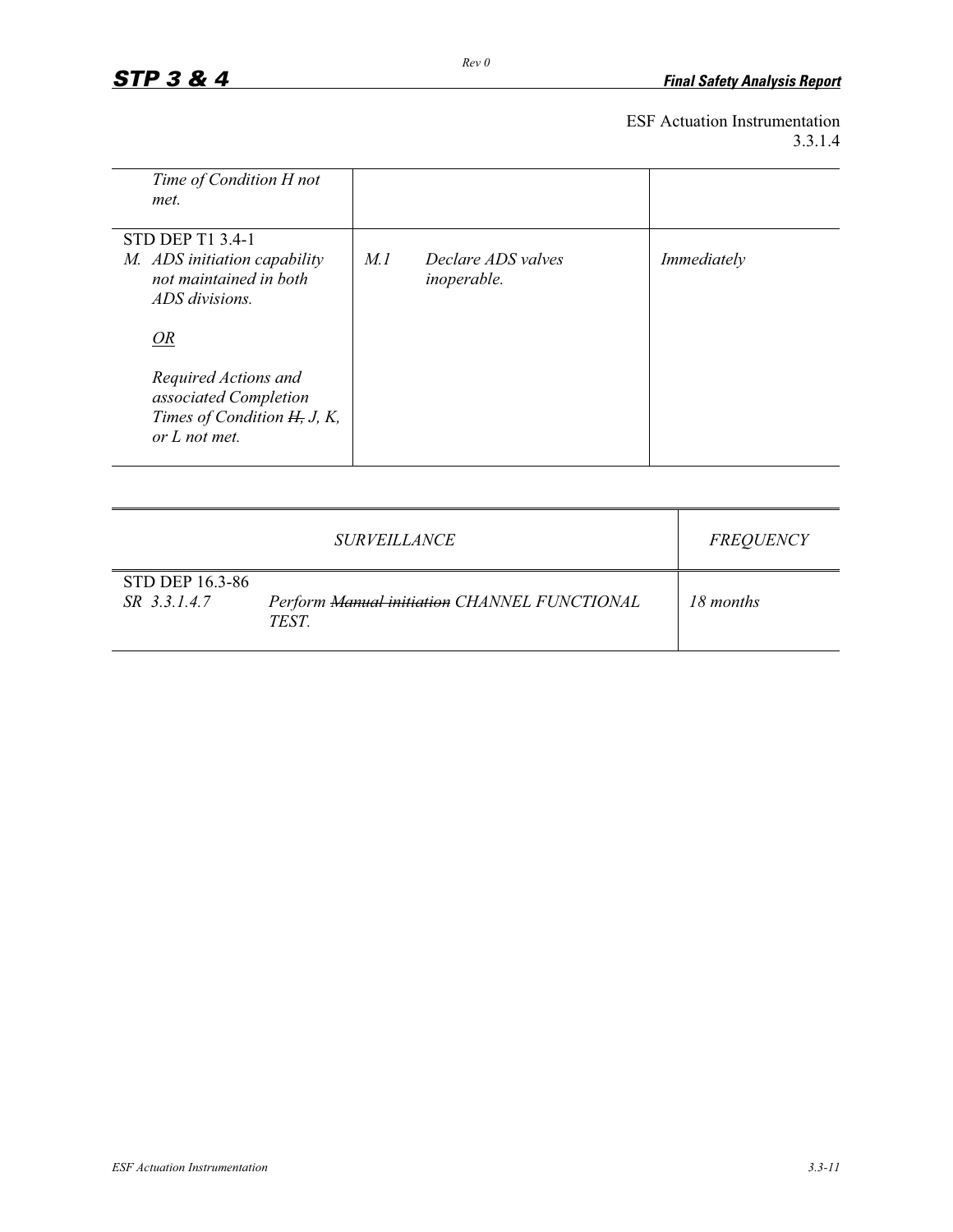|    |      | <b>FUNCTION</b>                                                                                                 | <b>APPLICABLE</b><br><b>MODES OR</b><br><b>OTHER</b><br><b>SPECIFIED</b><br><b>CONDITIONS</b> | <b>REQUIRED</b><br><b>CHANNELS</b>  | <b>APPLICABLE</b><br><b>CONDITIONS</b> | <b>SURVEILLANCE</b><br>REQUIREMENTS | <b>ALLOWABLE</b><br>VALUE |
|----|------|-----------------------------------------------------------------------------------------------------------------|-----------------------------------------------------------------------------------------------|-------------------------------------|----------------------------------------|-------------------------------------|---------------------------|
|    |      | <b>STD DEP T1 3.4-1</b>                                                                                         |                                                                                               |                                     |                                        |                                     |                           |
|    |      | 1. Low Pressure Core                                                                                            |                                                                                               |                                     |                                        |                                     |                           |
|    |      | Flooder Actuation.                                                                                              |                                                                                               |                                     |                                        |                                     |                           |
|    | 1.c  | <b>LPFL</b> System<br>Initiation.                                                                               | 1, 2, 3,<br>$4^{(g)}$ , $5^{(g)}$                                                             | 2 per<br>subsystem <sup>(b)</sup>   | $B, -C$                                |                                     |                           |
|    | 1.d  | <b>LPFL</b> Device<br>Actuation.                                                                                | $1,2,3,$<br>$4^{(g)}, 5^{(g)}$                                                                | 1 per<br>actuated<br>$device^{(c)}$ | $\overline{DB}$                        | <u>SR 3.3.1.4.3</u>                 |                           |
| 2. | 1.e  | <b>LPFL</b> Manual<br>Initiation.<br><b>STD DEP T1 3.4-1</b><br><b>High Pressure Core</b><br>Flooder Actuation. | $\frac{1,2,3,}{4^{(g)},5^{(g)}}$                                                              | $2$ per<br>subsystem <sup>(d)</sup> | B, F                                   |                                     |                           |
|    | 2.d  | <b>HPCF</b> System<br>Initiation.                                                                               | $\frac{1,2,3,}{4^{(g)},5^{(g)}}$                                                              | $2$ per<br>subsystem <sup>(b)</sup> | B <sub>z</sub>                         |                                     |                           |
|    | 2.e  | <b>HPCF</b> Device<br>Actuation.                                                                                | 1, 2, 3,<br>$4^{(g)}.5^{(g)}$                                                                 | 1 per<br>actuated<br>$device^{(c)}$ | $\overline{B}$                         | <u>SR 3.3.1.4.3</u>                 |                           |
|    | 2.f  | <b>HPCF B Manual</b><br>Initiation.                                                                             | 1, 2, 3,<br>$4^{(g)}, 5^{(g)}$                                                                | $2^{(d)}$                           | B, F                                   |                                     |                           |
|    | 2.g. | <b>HPCF C</b> Diverse<br>Logic Manual<br>Initiation.                                                            |                                                                                               |                                     |                                        |                                     |                           |
|    |      | <b>STD DEP T1 3.4-1</b>                                                                                         |                                                                                               |                                     |                                        |                                     |                           |
|    |      | 3. Reactor Core Isolation                                                                                       |                                                                                               |                                     |                                        |                                     |                           |
|    |      | Cooling System<br>Actuation.                                                                                    |                                                                                               |                                     |                                        |                                     |                           |
|    | 3.c  | <b>RCIC</b> System<br>Initiation.                                                                               | $1, 2^{(e)}, 3^{(e)}$                                                                         | $2^{(b)}$                           | $B, -C$                                |                                     |                           |

#### *Table 3.3.1.4-1 (page 1 of 5) ESF Actuation Instrumentation*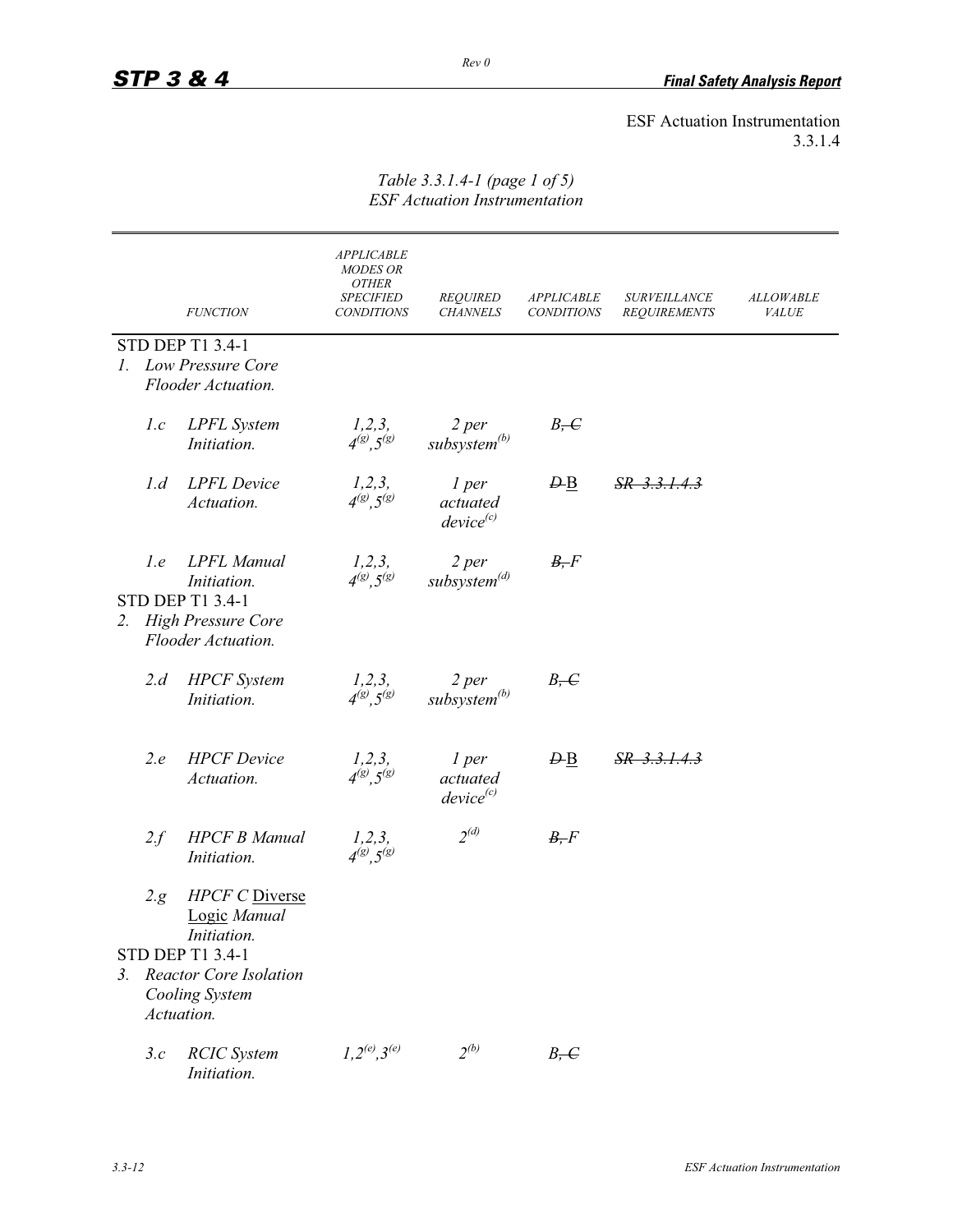*STP 3 & 4 Final Safety Analysis Report*

|    | 3.d            | <b>RCIC</b> Device<br>Actuation.                                                                                                    | $1, 2^{(e)}, 3^{(e)}$                                              | 1 per<br>actuated<br>$device^{(c)}$          | $\overline{B}$ | $SR$ 3.3.1.4.3          |
|----|----------------|-------------------------------------------------------------------------------------------------------------------------------------|--------------------------------------------------------------------|----------------------------------------------|----------------|-------------------------|
|    | 3.e<br>System. | <b>RCIC</b> Manual<br>Initiation.<br><b>STD DEP T1 3.4-1</b><br>4. Automatic<br>Depressurization                                    | $1, 2^{(e)}, 3^{(e)}$                                              | $2^{(d)}$                                    | B, F           |                         |
|    | 4.a            | ADS System<br>Initiation.                                                                                                           | $1,2^{(f)},3^{(f)}$<br>$4^{\circ}\mathbf{.}5^{\circ}\mathbf{.}$    | $2$ per<br>subsystem <sup>(b)</sup>          | H, I           |                         |
|    | 4.b            | <b>ADS</b> Device<br>Actuation.                                                                                                     | $1,2^{(f)},3^{(f)}$<br>$4^{\textcircled{\#}},5^{\textcircled{\#}}$ | 2 per ADS<br>value <sup>(c)</sup>            | H, I           | SR 3.3.1.4.3            |
|    | 4.c            | <b>ADS</b> Manual<br>Initiation.                                                                                                    | $1,2^{(f)},3^{(f)}$<br>$4^{(f)},5^{(f)}$                           | $2$ per<br>subsystem <sup>(d)</sup>          | H, I           |                         |
|    | 4.f            | <b>ATWS</b> Manual<br>ADS Inhibit.                                                                                                  | 1,2                                                                | $2$ per<br>subsystem <sup>(d)</sup>          | H, I           |                         |
| 5. |                | <b>STD DEP T1 3.4-1</b><br>Diesel-Generator<br>Actuation.                                                                           |                                                                    |                                              |                |                         |
|    | 5.c            | DG System<br>Initiation.                                                                                                            | $\frac{1,2,3,}{4^{(h)},5^{(h)}}$                                   | $\frac{2 \ln p}{r}$<br>$D\overline{G}^{(b)}$ | $B, \infty$    |                         |
|    | 5.d            | <b>DG</b> Device<br>Actuation.                                                                                                      |                                                                    |                                              |                | $SR$ 3.3.1.4.3          |
| 6. | 5.e            | <b>DG</b> Manual<br>Initiation.<br><b>STD DEP T1 3.4-1</b><br><b>Standby Gas Treatment</b><br>System Actuation.                     | 1, 2, 3,<br>$4^{(h)}$ , $5^{(h)}$                                  | $2 \underline{1}$ per<br>$DG^{(d)}$          | B, F           |                         |
|    | 6.a            | <b>SGTS</b> Initiation.                                                                                                             | $1,2,3$ (i)(j)                                                     | 1 per<br>subsystem <sup>(b)</sup>            | $B, \in$       |                         |
| 7. | 6.b            | <b>SGTS</b> Device<br>Actuation.<br><b>STD DEP T1 3.4-1</b><br><b>Reactor Building</b><br>Cooling Water/Service<br>Water Actuation. |                                                                    |                                              |                | <del>SR 3.3.1.4.3</del> |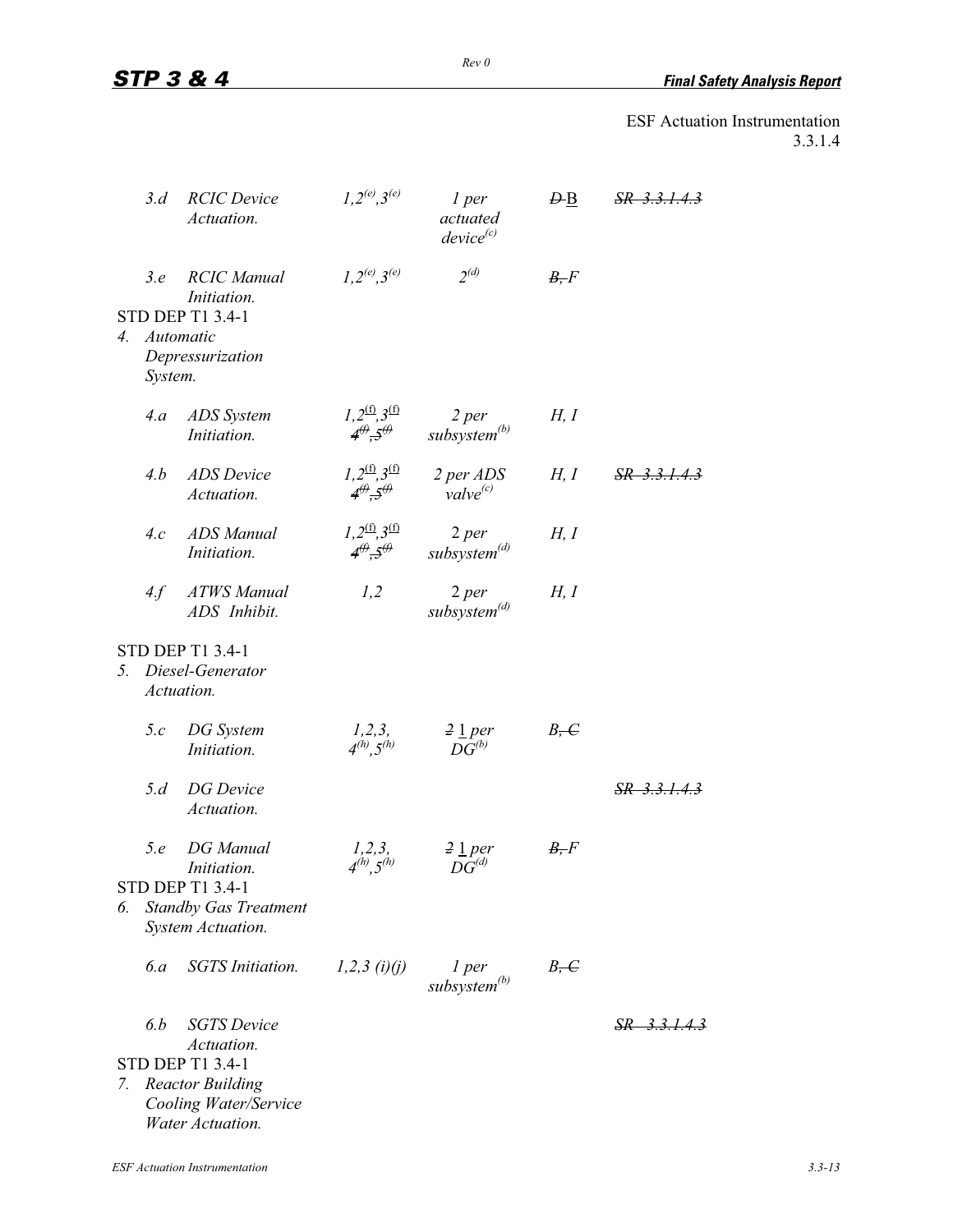|    | 7.a | <b>RCW/RSW System</b><br>Initiation.                                     | $1,2,3,$<br>$4^{(g)}, 5^{(g)}$   | $\frac{2 \text{ 1 per}}{subsystem^{(b)}}$                          | $B, -C$                 |                                     |           |
|----|-----|--------------------------------------------------------------------------|----------------------------------|--------------------------------------------------------------------|-------------------------|-------------------------------------|-----------|
|    | 7.b | <b>RCW/RSW Device</b><br>Actuation.                                      |                                  |                                                                    |                         | SR 3.3.1.4.3                        |           |
|    | 7.c | <i>RCW/RSW</i><br>Manual<br>Initiation.                                  |                                  | $1,2,3,$ $-2$ 1 per<br>$4^{(g)}, 5^{(g)}$ subsystem <sup>(d)</sup> | B, F                    |                                     |           |
| 8. |     | STD DEP T1 3.4-1<br>Containment<br>Atmospheric<br>Monitoring.            |                                  |                                                                    |                         |                                     |           |
|    | 8.a | <b>CAM</b> System<br>Initiation.                                         | 1,2,3                            | $\frac{2}{2}$ 1 per<br>subsystem <sup>(b)</sup>                    | $B, -C$                 |                                     |           |
|    | 8.b | <b>CAM</b> Device<br>Actuation.                                          |                                  |                                                                    |                         | SR 3.3.1.4.3                        |           |
| 9. |     | <b>STD DEP T1 3.4-1</b><br><b>Suppression Pool</b><br>Cooling Actuation. |                                  |                                                                    |                         |                                     |           |
|    | 9.a | <b>SPC</b> System<br>Initiation.                                         | 1, 2, 3,<br>$4^{(8)}, 5^{(8)}$   | $rac{2 \text{ 1 per}}{subsystem^{(b)}}$                            | $B, -C$                 |                                     |           |
|    | 9.b | <b>SPC</b> Device<br>Actuation.                                          |                                  |                                                                    |                         | SR 3.3.1.4.3                        |           |
|    | 9.c | <b>SPC</b> Manual<br>Initiation.                                         | $\frac{1,2,3,}{4^{(g)},5^{(g)}}$ | $\frac{2 \text{ 1 per}}{subsystem^{(d)}}$                          | B, F                    |                                     |           |
|    |     | STD DEP T1 3.4-1<br>10. Containment Isolation<br>Valves Actuation.       |                                  |                                                                    |                         |                                     |           |
|    |     | 10.a CIV System<br>Initiation.                                           | 1,2,3 $(i)(j)$                   | $2 \underline{1}$ per<br>$division^{(b)}$                          | $B, -C$                 |                                     |           |
|    |     | 10.b CIV Device<br>Actuation.                                            | 1,2,3 $(i)$ (i)                  | $1$ per<br>actuated<br>$device^{(c)}$                              | D                       | SR 3.3.1.4.3                        |           |
|    |     | 10.e RCW Inside<br><b>Drywell System</b><br>Isolation<br>Initiation.     | <u>1,2,3</u>                     | 2 <sub>per</sub><br>division <sup>(b)</sup>                        | $\overline{\mathbf{B}}$ | <u>SR 3.3.1.4.3</u><br>SR 3.3.1.4.4 | <u>NA</u> |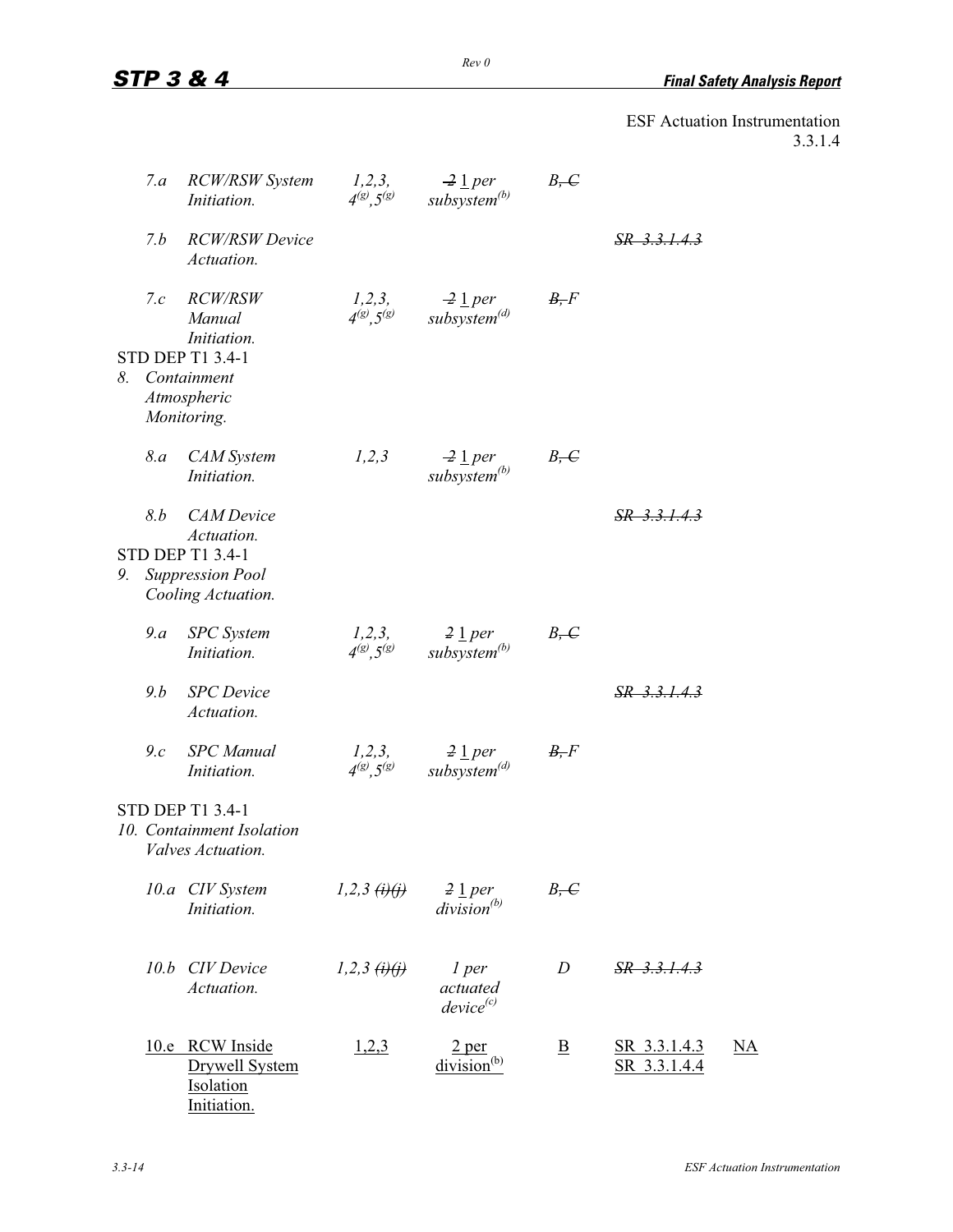*Rev 0* 

| 10.f RCW Inside<br>Drywell Isolation                                                                                          | Device Actuation. | 1,2,3              | 1 <sub>per</sub><br>actuated<br>$\frac{\text{device}}{\text{c}}$ | $\overline{D}$          | SR 3.3.1.4.2<br>SR 3.3.1.4.4                                      | NA                     |
|-------------------------------------------------------------------------------------------------------------------------------|-------------------|--------------------|------------------------------------------------------------------|-------------------------|-------------------------------------------------------------------|------------------------|
| 10.g Exhaust Air<br>Radiation - High<br>Isolation<br>Initiation.                                                              |                   | 1,2,3,<br>(i), (i) | $\frac{1 \text{ per}}{division^{(b)}}$                           | $\overline{\mathbf{B}}$ | SR 3.3.1.4.3<br>SR 3.3.1.4.4                                      | $\overline{\text{NA}}$ |
| 10.h Exhaust Air<br>Radiation - High<br><b>Isolation Device</b><br>Actuation.<br>STD DEP T1 3.4-1                             |                   | 1,2,3,<br>(i), (i) | 1 <sub>per</sub><br><u>actuated</u><br>$\frac{\text{device}}{ }$ | $\overline{D}$          | SR 3.3.1.4.2<br>SR 3.3.1.4.4                                      | NA                     |
| 11. CIV Divisional Manual<br>Initiation.<br>STD DEP T1 3.4-1<br>12. Reactor Core Isolation<br>Cooling Isolation<br>Actuation. |                   | 1,2,3<br>(i)       | $2 \underline{1}$ per<br>$division^{(d)}$                        | $B, C \underline{F}$    |                                                                   |                        |
| 12.a RCIC System<br><b>Isolation</b><br>Initiation.                                                                           |                   | 1,2,3              | $2 \underline{1}$ per<br>$division^{(b)}$                        | $B, -C$                 |                                                                   |                        |
| 12.b RCIC Isolation<br>Device Actuation.                                                                                      |                   |                    |                                                                  |                         | $SR$ 3.3.1.4.3                                                    |                        |
| 12.c RCIC Manual<br><b>Isolation</b><br>Initiation.                                                                           |                   | 1,2,3              | $2 \underline{1}$ per<br>$division^{(d)}$                        | B, F                    |                                                                   |                        |
| <b>STD DEP T1 2.4-3</b><br>12.d RCIC Turbine<br><b>Exhaust</b><br><del>Diaphragm</del><br>Pressure - High.                    |                   | 1, 2, 3            | <del>division<sup>(a)</sup></del>                                | I                       | SR 3.3.1.4.1<br>$SR$ 3.3.1.4.3<br><del>SR</del><br>$SR$ 3.3.1.4.6 |                        |
| <b>STD DEP T1 3.4-1</b><br>13. Reactor Water Cleanup<br><b>Isolation Actuation.</b>                                           |                   |                    |                                                                  |                         |                                                                   |                        |
| 13.a CUW System<br><i>Isolation</i><br>Initiation.                                                                            |                   | $1,2,3$ (i)        | $2 \perp per$<br>$division^{(b)}$                                | $B, -C$                 |                                                                   |                        |
| 13.b CUW Isolation<br>Device Actuation.                                                                                       |                   |                    |                                                                  |                         | <u>SR 3.3.1.4.3</u>                                               |                        |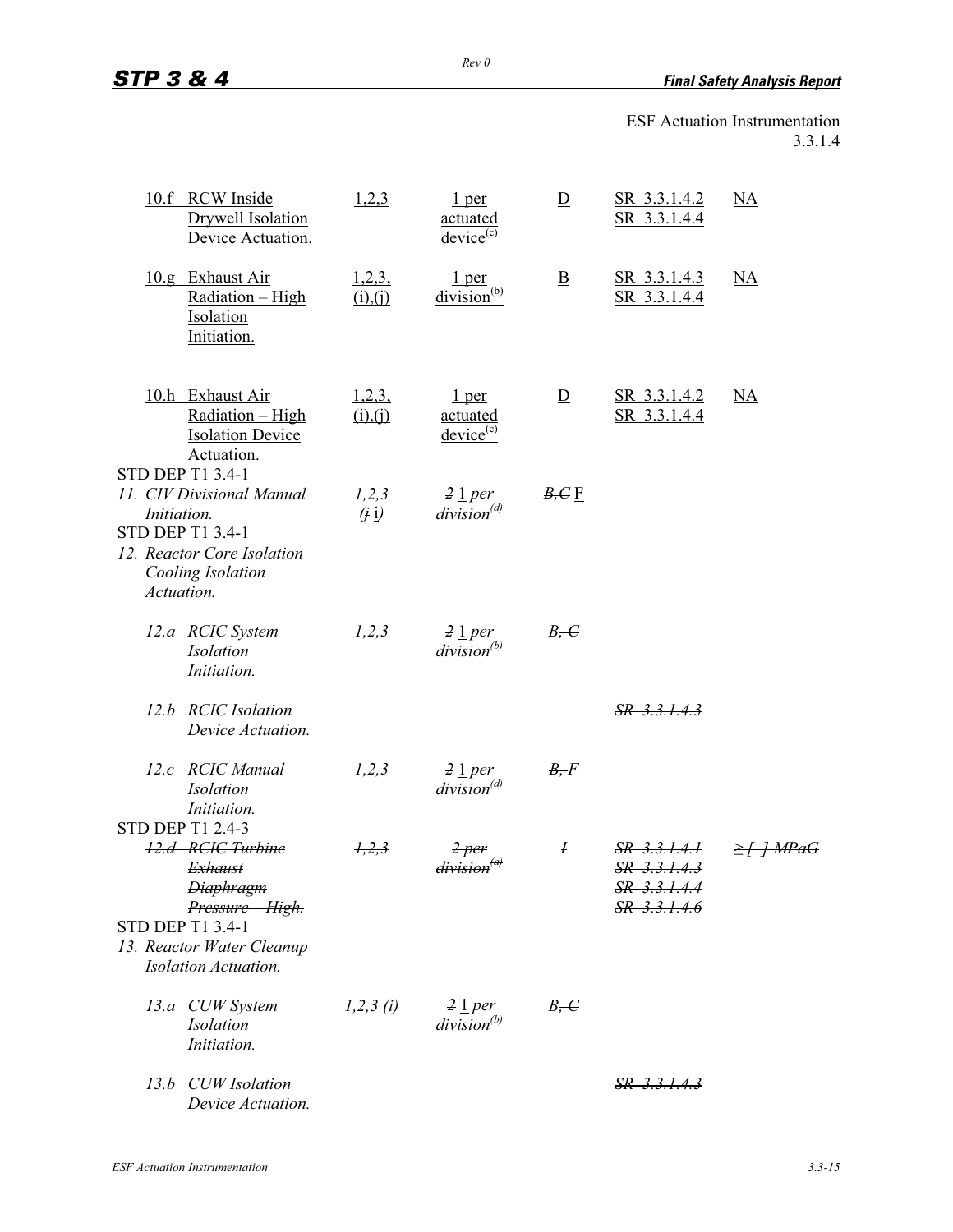| <b>STD DEP 16.3-94</b>               | 13.c CUW Isolation on<br><b>SLC</b> Initiation.                            | 1,2,3         |                                                     |                          |                                              |    |
|--------------------------------------|----------------------------------------------------------------------------|---------------|-----------------------------------------------------|--------------------------|----------------------------------------------|----|
| <b>STD DEP 16.3-50</b><br>Actuation. | <b>STD DEP T1 3.4-1</b><br>14. Shutdown Cooling<br><b>System Isolation</b> |               |                                                     |                          |                                              |    |
|                                      | 14.a SD Cooling<br><b>System Isolation</b><br>Initiation.                  | $1,2,3$ , (i) | $\frac{2}{2}$ $\frac{1}{2}$ per<br>$division^{(b)}$ | $B, -C$                  | SR 3.3.1.4.3<br>SR 3.3.1.4.4                 | NA |
|                                      | 14.b SD Cooling<br><b>Isolation Device</b><br>Actuation.                   | $1,2,3$ , (i) |                                                     |                          | $SR$ 3.3.1.4.3                               |    |
|                                      | <b>STD DEP T1 2.4-2</b>                                                    |               |                                                     |                          |                                              |    |
|                                      | 15. Feedwater Line Break<br>Mitigation Actuation.                          |               |                                                     |                          |                                              |    |
|                                      | 15.a Feedwater Line<br><b>Break Mitigation</b><br>Initiation.              | 1,2,3         | 1 per<br>$division^{(b)}$                           | $\underline{\mathbf{B}}$ | SR 3.3.1.4.3<br>SR 3.3.1.4.4<br>SR 3.3.1.4.5 | NA |
|                                      | 15.b Feedwater Line<br><b>Break Mitigation</b><br>Device Actuation.        | 1,2,3         | $1$ per<br>actuated<br>$device^{(c)}$               | B                        | SR 3.3.1.4.2<br>SR 3.3.1.4.4<br>SR 3.3.1.4.5 | NA |

STD DEP 16.3-86

*(d) These are manual initiation channel Functions.*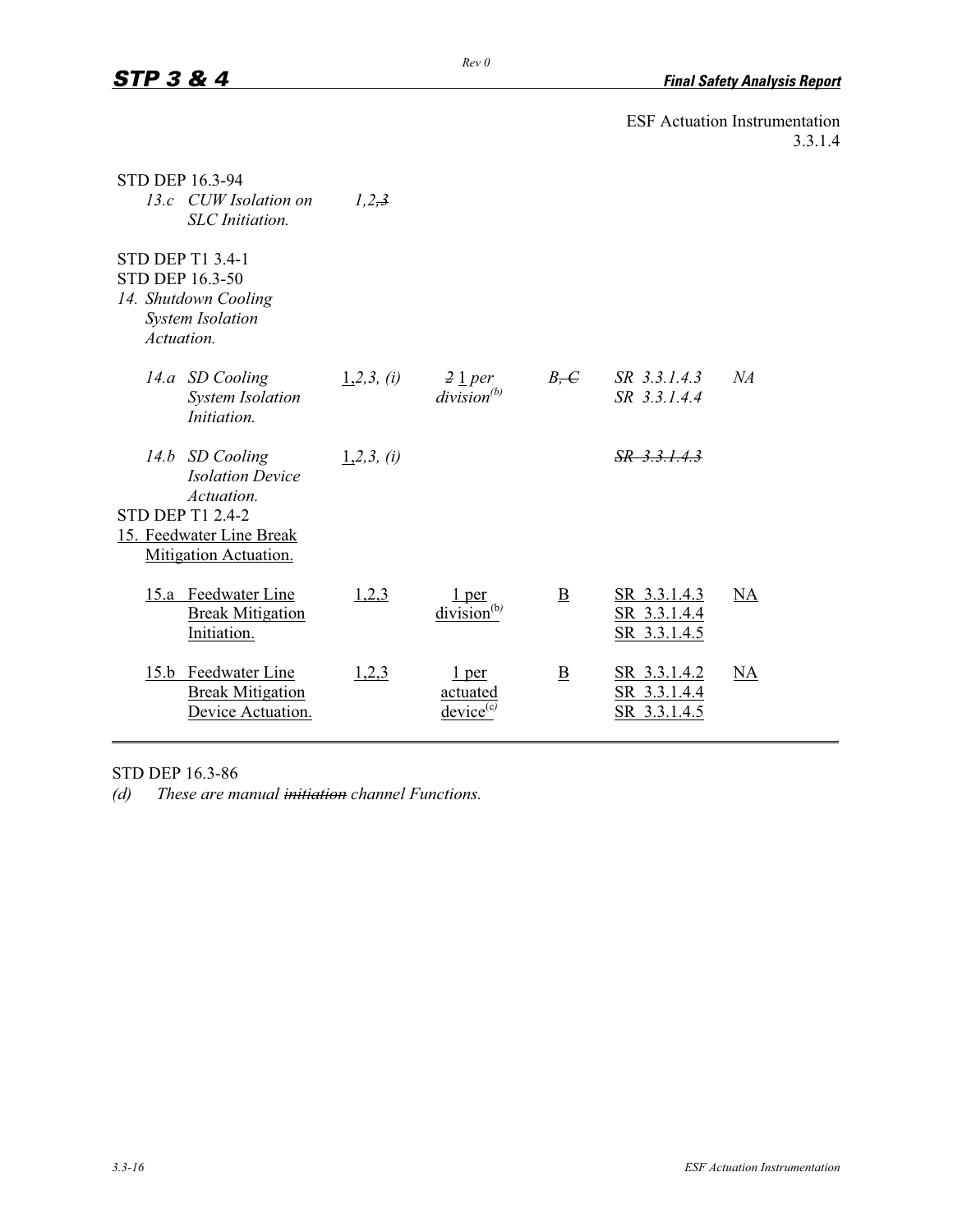SRNM Instrumentation 3.3.2.1

#### 3.3 INSTRUMENTATION

3.3.2.1 Startup Range Monitor (SRNM) Instrumentation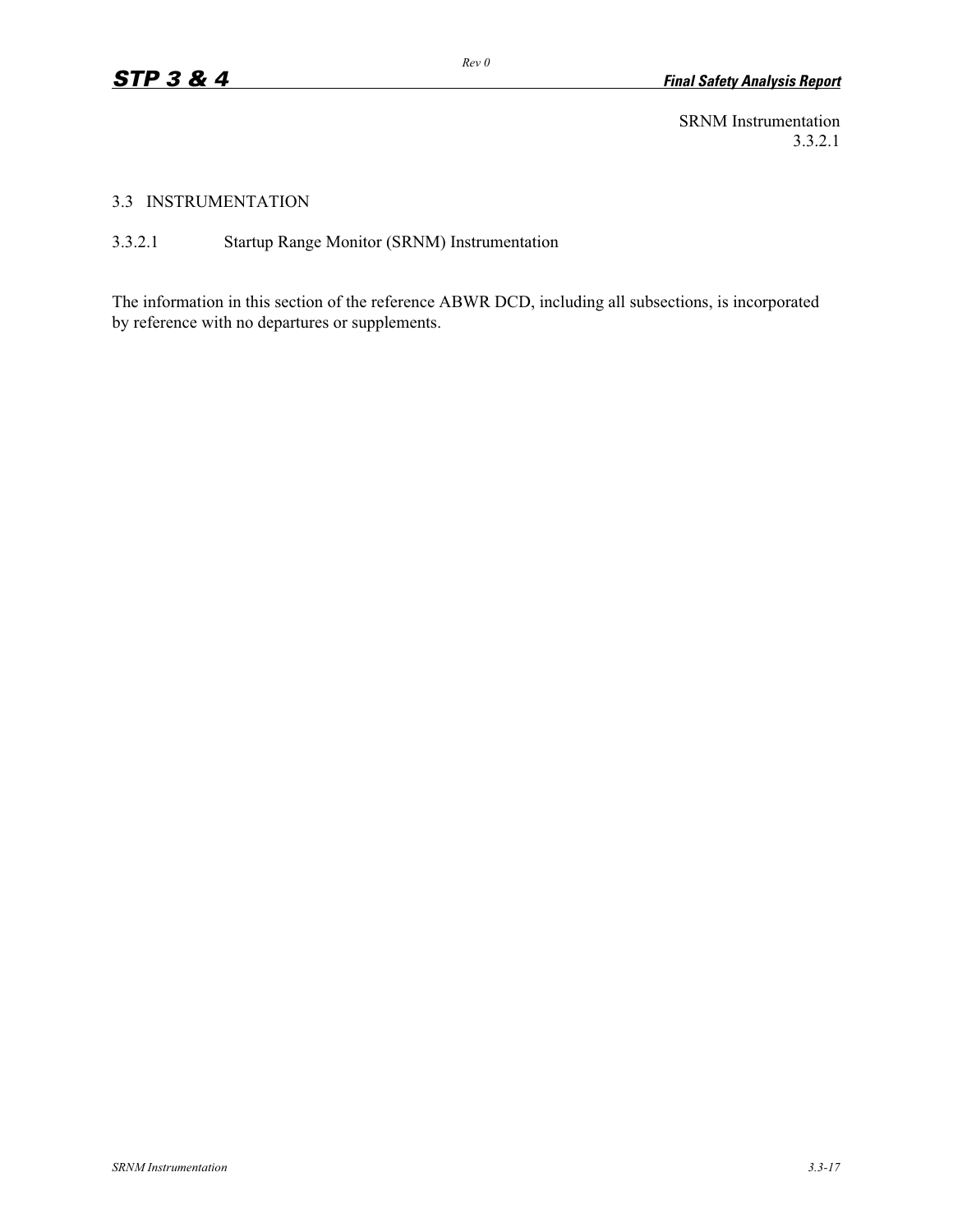*Essential Multiplexing System* Communication Function *3.3.3.1* 

# *3.3 INSTRUMENTATION*

*3.3.3.1 Essential Multiplexing System* Communication Function *(EMS* ECF*)*

The information in this section of the reference ABWR DCD, including all subsections, is incorporated by reference with the following departure.

STD DEP T1 3.4-1

*LCO 3.3.3.1 Four divisions of EMS* ECF *data transmission shall be OPERABLE.* 

#### *ACTIONS*

| <i>CONDITION</i> |                                                                                                                                                              |     | <b>REQUIRED ACTION</b>                                                                                         | <b>COMPLETION TIME</b>                                      |
|------------------|--------------------------------------------------------------------------------------------------------------------------------------------------------------|-----|----------------------------------------------------------------------------------------------------------------|-------------------------------------------------------------|
| $A_{\cdot}$      | One or more data<br>transmission segments<br>inoperable in one <b>EMS</b><br><b>ECF</b> division with data<br>transmission maintained.                       | A.1 | LCO 3.0.4 is not applicable.<br>Restore all data transmission<br>segments to OPERABLE<br>status.               | Prior to entering<br>MODE 2 following next<br>MODE 4 entry. |
| $B_{\cdot}$      | One or more data<br>transmission segments<br>inoperable in two or more<br><b>EMS</b> ECF divisions with<br>data transmission<br>maintained in all divisions. | B.1 | Restore all data transmission<br>segments in at least three EMS<br><b>ECF</b> divisions to OPERABLE<br>status. | $[30]$ days                                                 |
| D.               | One or more <b>EMS</b> ECF<br>divisions inoperable.                                                                                                          |     | LCO 3.0.4 is not applicable.                                                                                   |                                                             |
|                  |                                                                                                                                                              | D.1 | Declare affected Functions<br>and supported features<br>inoperable.                                            | 4 hours                                                     |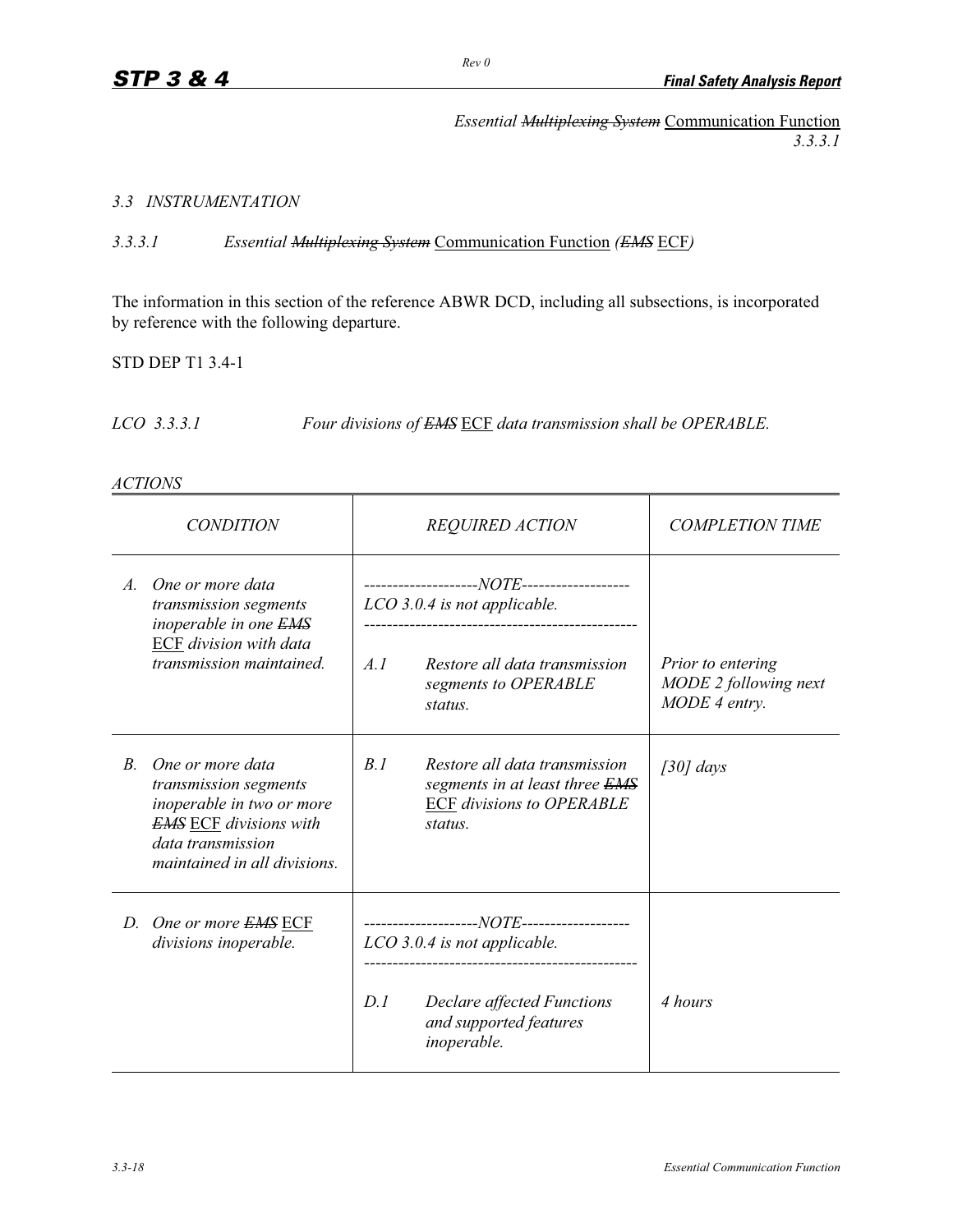ATWS & EOC-RPT Instrumentation 3.3.4.1

#### 3.3 INSTRUMENTATION

3.3.4.1 Anticipated Transient Without Scram (ATWS) and End-of-Cycle Recirculation Pump Trip (EOC-RPT) Instrumentation

The information in this section of the reference ABWR DCD, including all subsections, is incorporated by reference with the following departure.

STD DEP 16.3-38

| <b>CONDITION</b>                                                                              | <b>REQUIRED ACTION</b>                                                                                       | <b>COMPLETION TIME</b> |
|-----------------------------------------------------------------------------------------------|--------------------------------------------------------------------------------------------------------------|------------------------|
| <b>STD DEP 16.3-38</b><br>A. One or more Functions<br>with one inoperable<br>channel.         | Applies only to Functions 1, 3, 5, 11,<br>and 14 in Table 3.3.4.1-1.                                         |                        |
|                                                                                               | A.I<br>Place channel(s) in bypass.<br>$A\!M\!D$                                                              | 6 hours                |
|                                                                                               | A.1.2.1 Restore channel to<br><b>OPERABLE</b> status.                                                        | $14 \, days$           |
|                                                                                               | $\overline{QR}$                                                                                              |                        |
|                                                                                               | A.1.2.2 Place channel(s) in trip.                                                                            | 14 days                |
|                                                                                               | $\Theta R$                                                                                                   |                        |
|                                                                                               | Place channel(s) in trip.<br>A.2                                                                             | $6$ hours              |
| STD DEP 16.3-38<br>One or more Functions<br>$B$ .<br>with two or more channels<br>inoperable. | <i>NOTE</i><br>Applies only to Functions 1, 3, 5, 11,<br>and 14 in Table 3.3.4.1-1.                          |                        |
|                                                                                               | B.1<br>--------------NOTE---------------<br>Applies only to Functions 1, 3,<br>5, and 11 in Table 3.3.4.1-1. |                        |
|                                                                                               | Restore two channels to<br><b>OPERABLE</b> status.                                                           | 72 hours               |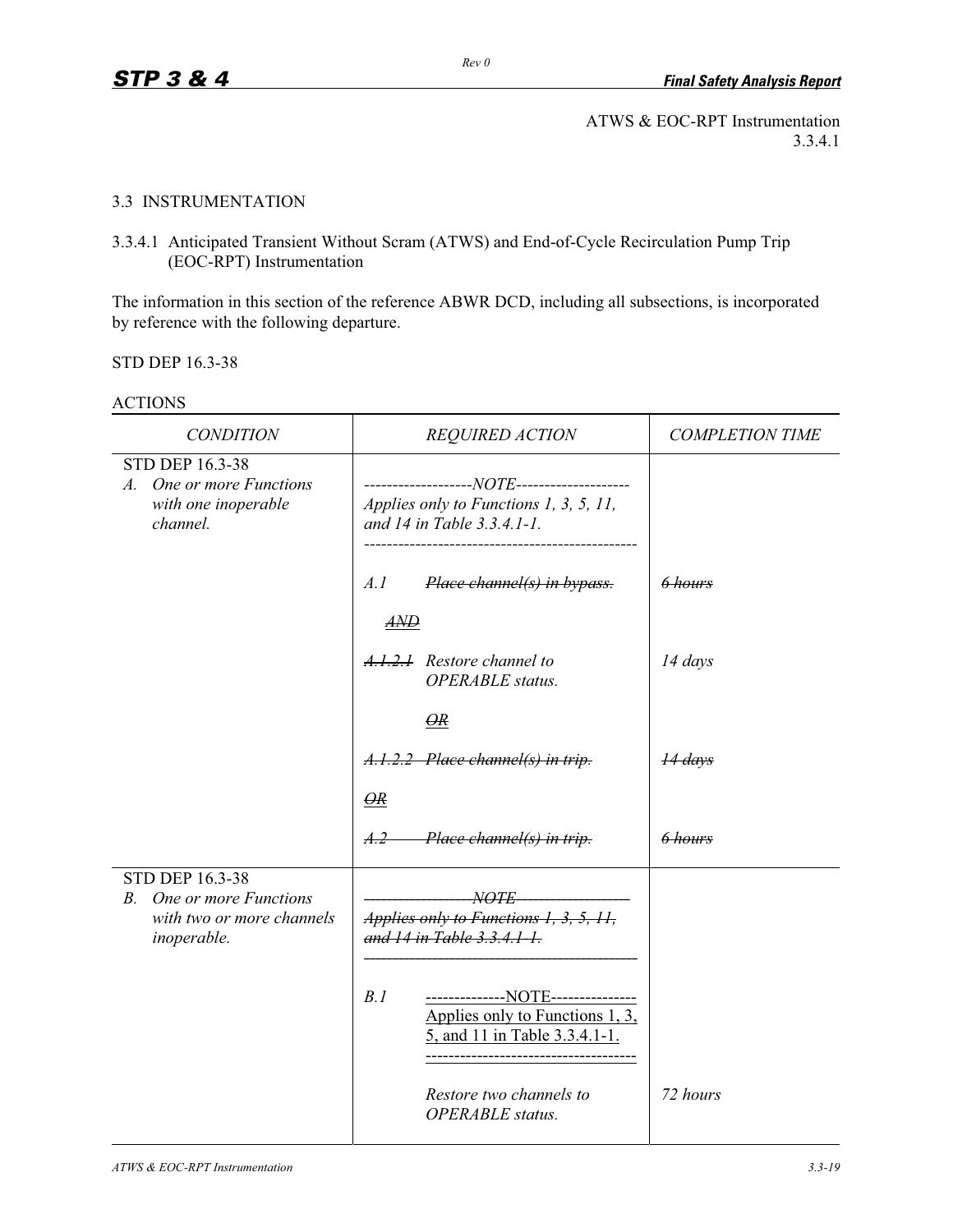# ATWS & EOC-RPT Instrumentation 3.3.4.1

| <b>CONDITION</b>                                                                        | REQUIRED ACTION                                                                                                                                          | <b>COMPLETION TIME</b> |
|-----------------------------------------------------------------------------------------|----------------------------------------------------------------------------------------------------------------------------------------------------------|------------------------|
|                                                                                         | OR<br>B.2<br>--------------NOTE--------------<br>Applies only to Function 14 in<br>Table 3.3.4.1-1.<br>Restore one channel to<br><b>OPERABLE</b> status. | 72 hours               |
| STD DEP 16.3-38<br>C. One or more Functions<br>with one channel<br>inoperable.          | Applies only to Functions 2, and 4,<br>$and 9$ in Table 3.3.4.1-1.<br>-----------------------------------                                                |                        |
|                                                                                         | C.1.1<br>Place channel(s) in bypass.<br>AND                                                                                                              | 6 hours                |
|                                                                                         | $C.1.2.1$ Restore channel(s) to<br><b>OPERABLE</b> status.                                                                                               | 30 days                |
|                                                                                         | OR                                                                                                                                                       |                        |
|                                                                                         | $C.1.2.2$ Place channel(s) in trip.                                                                                                                      | 30 days                |
|                                                                                         | <i>OR</i>                                                                                                                                                |                        |
|                                                                                         | C.2<br>Place channel(s) in trip.                                                                                                                         | 6 hours                |
| <b>STD DEP 16.3-38</b><br>One channel inoperable.<br>D.                                 | Applies only to Function 9 in<br>Table 3.3.4.1-1.                                                                                                        |                        |
|                                                                                         | Restore channel to<br>D.1<br><b>OPERABLE</b> status.                                                                                                     | $30$ days              |
| STD DEP 16.3-38<br><b>DE.</b> One or more Functions<br>with two channels<br>inoperable. | Applies only to Functions 2, 4, and 9 in<br>Table 3.3.4.1-1.                                                                                             |                        |
|                                                                                         | Restore one inoperable<br>DE.1<br>channel to OPERABLE status.                                                                                            | 72 hours               |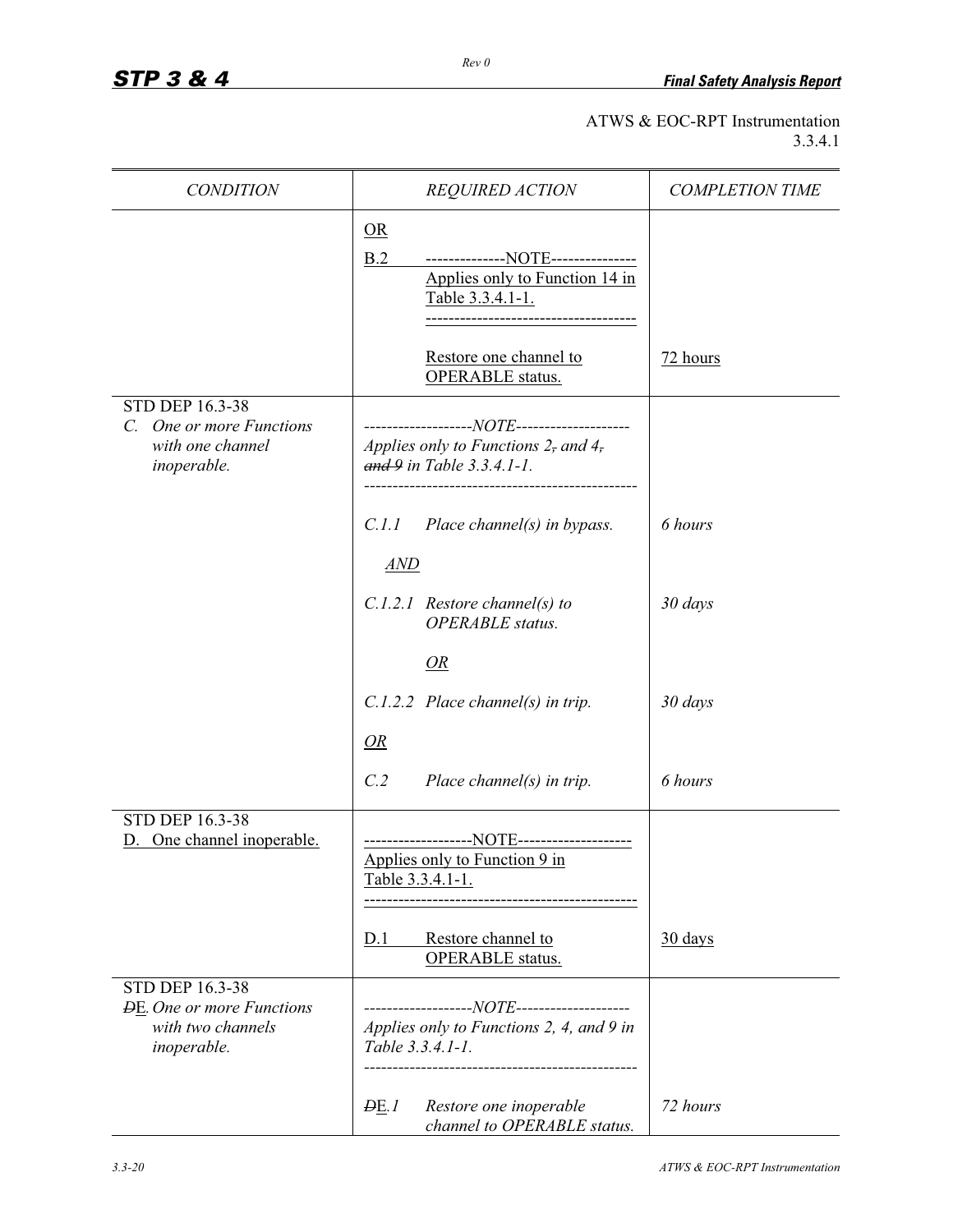# *STP 3 & 4 Final Safety Analysis Report*

# ATWS & EOC-RPT Instrumentation 3.3.4.1

| <b>CONDITION</b>                                                                                       | <b>REQUIRED ACTION</b>                                                                                                                             | <b>COMPLETION TIME</b>                 |
|--------------------------------------------------------------------------------------------------------|----------------------------------------------------------------------------------------------------------------------------------------------------|----------------------------------------|
| STD DEP 16.3-38<br><b>EF.</b> One or more Functions<br>with three or more<br>channels inoperable.      | Applies only to Functions 2, 4, and 9 in<br>Table 3.3.4.1-1.<br>Restore at least one<br>EF.1<br>inoperable channel to                              | $\int$ 24] hours                       |
| STD DEP 16.3-38                                                                                        | <b>OPERABLE</b> status                                                                                                                             |                                        |
| FG. Required Action and<br>associated Completion<br>Time of Condition C, ĐE,<br>or EF not met.         | Applies only to Function 4 in<br>Table 3.3.4.1-1.                                                                                                  |                                        |
|                                                                                                        | Apply the MCPR limit for<br>FG.1<br>inoperable EOC-RPT as<br>specified in the COLR.                                                                | $\int$ 2] hours                        |
|                                                                                                        | <i>OR</i>                                                                                                                                          |                                        |
|                                                                                                        | EG.2<br><i>Reduce power to</i> $\leq 40\%$ <i>RTP.</i>                                                                                             | $\int$ 2] hours                        |
| <b>STD DEP 16.3-38</b><br><b>GH.</b> One or more Functions<br>with one or more channels<br>inoperable. | Applies only to Functions 6, 7, 8, 10,<br>12, 13, 15, and 16 in Table 3.3.4.1-1.                                                                   |                                        |
|                                                                                                        | Restore channels to<br>G <sub>H.1</sub><br><b>OPERABLE</b> status.                                                                                 | $[24]$ hours                           |
| <b>STD DEP 16.3-38</b><br><b>HI.</b> Required Action and<br>associated Completion<br>time not met.     | ---------------NOTE--------------<br>HI.1<br>Applies only to Functions 6, 7,<br>8, and 16 in Table 3.3.4.1-1.                                      |                                        |
|                                                                                                        | <b>Declare affected Functions</b><br>and supported features<br><i>inoperable</i> . Remove the<br>associated Reactor Internal<br>Pump from service. | <i>Immediately</i> <sub>12</sub> hours |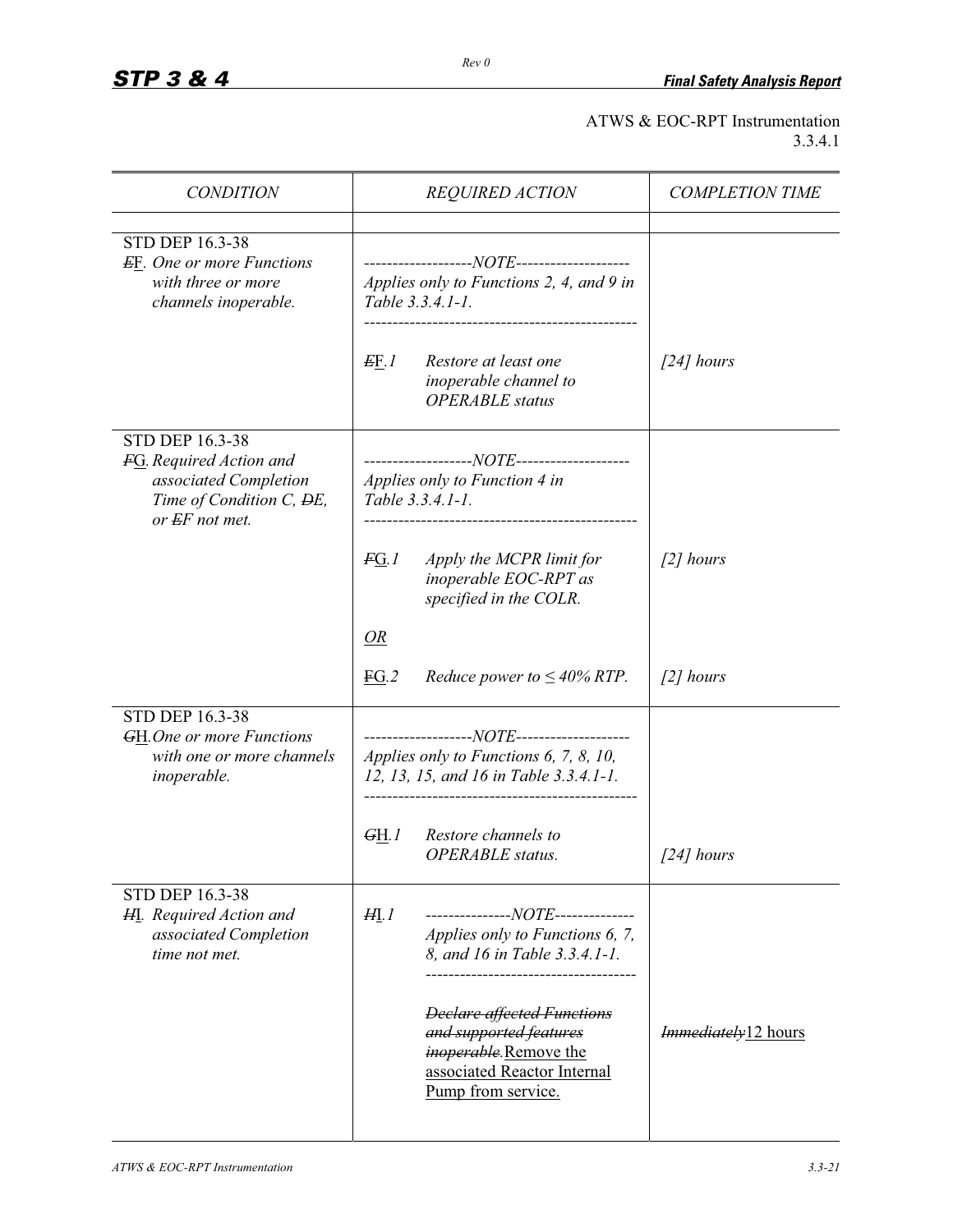ATWS & EOC-RPT Instrumentation 3.3.4.1

| <i>CONDITION</i> |                | <b>REQUIRED ACTION</b>                                                                                                             | <b>COMPLETION TIME</b> |
|------------------|----------------|------------------------------------------------------------------------------------------------------------------------------------|------------------------|
|                  | OR             |                                                                                                                                    |                        |
|                  | H <sub>L</sub> | ---------------NOTE--------------<br>Applies only to Functions 1, 2,<br>3, 5, 9, 10, 11, 12, 13, 14, and<br>15 in Table 3.3.4.1-1. |                        |
|                  |                | Be in MODE 3.                                                                                                                      | 12 hours               |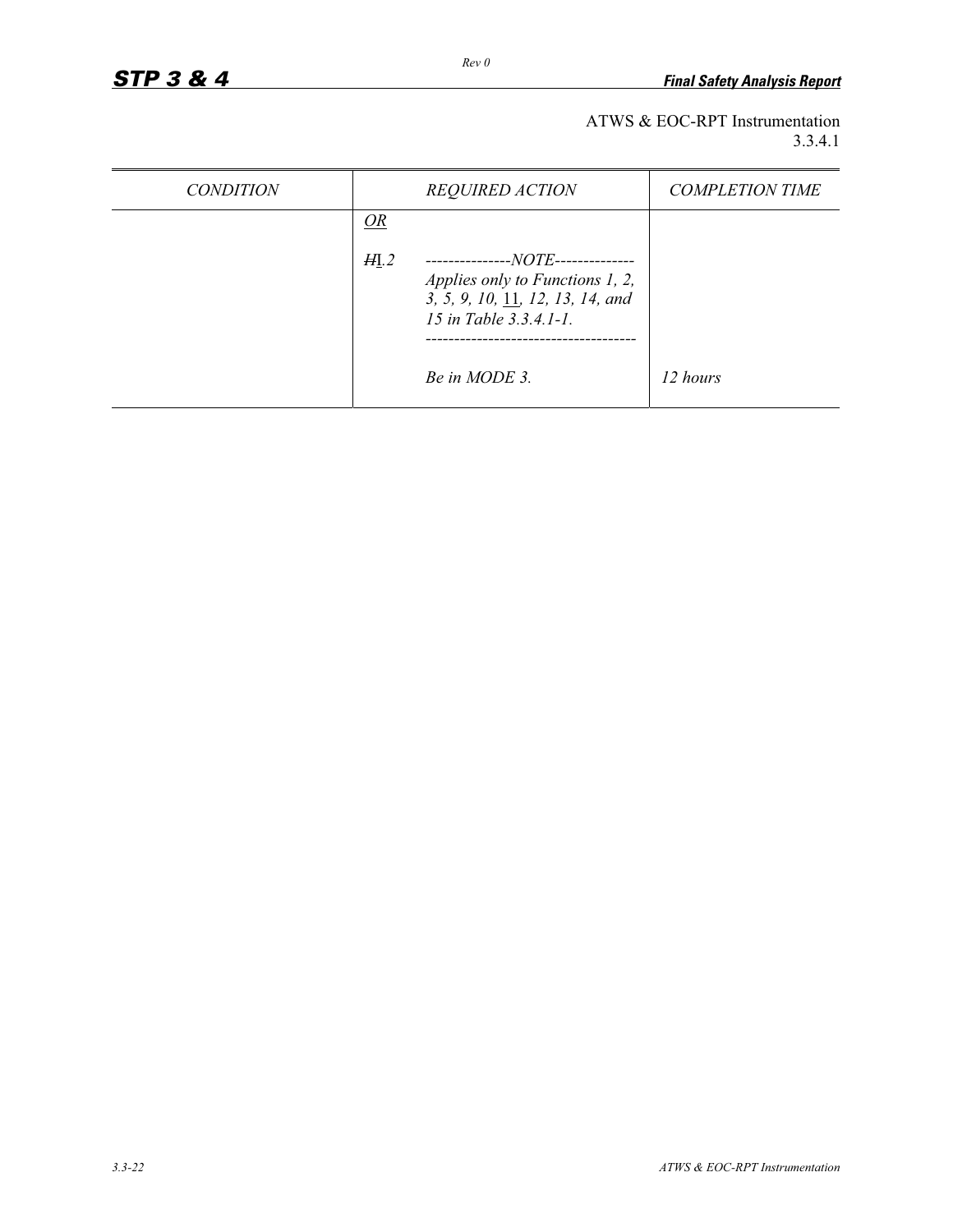### ATWS & EOC-RPT Instrumentation 3.3.4.1

| <b>FUNCTION</b>                                         | <b>REQUIRED</b><br><b>CHANNELS</b> | <b>APPLICABLE</b><br><b>MODES OR</b><br><b>OTHER</b><br><i><b>SPECIFIED</b></i><br><i>CONDITIONS</i> | <i>SURVEILLANCE</i><br><b>REQUIREMENTS</b> | <b>ALLOWABLE</b><br><b>VALUES</b> |
|---------------------------------------------------------|------------------------------------|------------------------------------------------------------------------------------------------------|--------------------------------------------|-----------------------------------|
| <b>STD DEP 16.3-38</b>                                  |                                    |                                                                                                      | $SR$ 3.3.4.1.2                             | NA                                |
| 9. RPS Scram Follow Signal.                             | 4                                  | 1,2                                                                                                  | SR 3.3.4.1.4<br>$SR$ 3.3.4.1.6             |                                   |
| <b>STD DEP 16.3-38</b><br>14. ATWS-ARI Valve Actuation. | 32                                 | 1,2                                                                                                  | SR 33414                                   | NA                                |

### *Table 3.3.4.1-1 (page 1 of 1) ATWS and EOC-RPT Instrumentation*

STD DEP 16.3-38

 $(a) \leq \int f \text{ seconds for RIPS } [A, D, F, J, B, E, \& H] \text{ and } \leq \int f \text{ seconds for RIPS } [C, G, \& K].$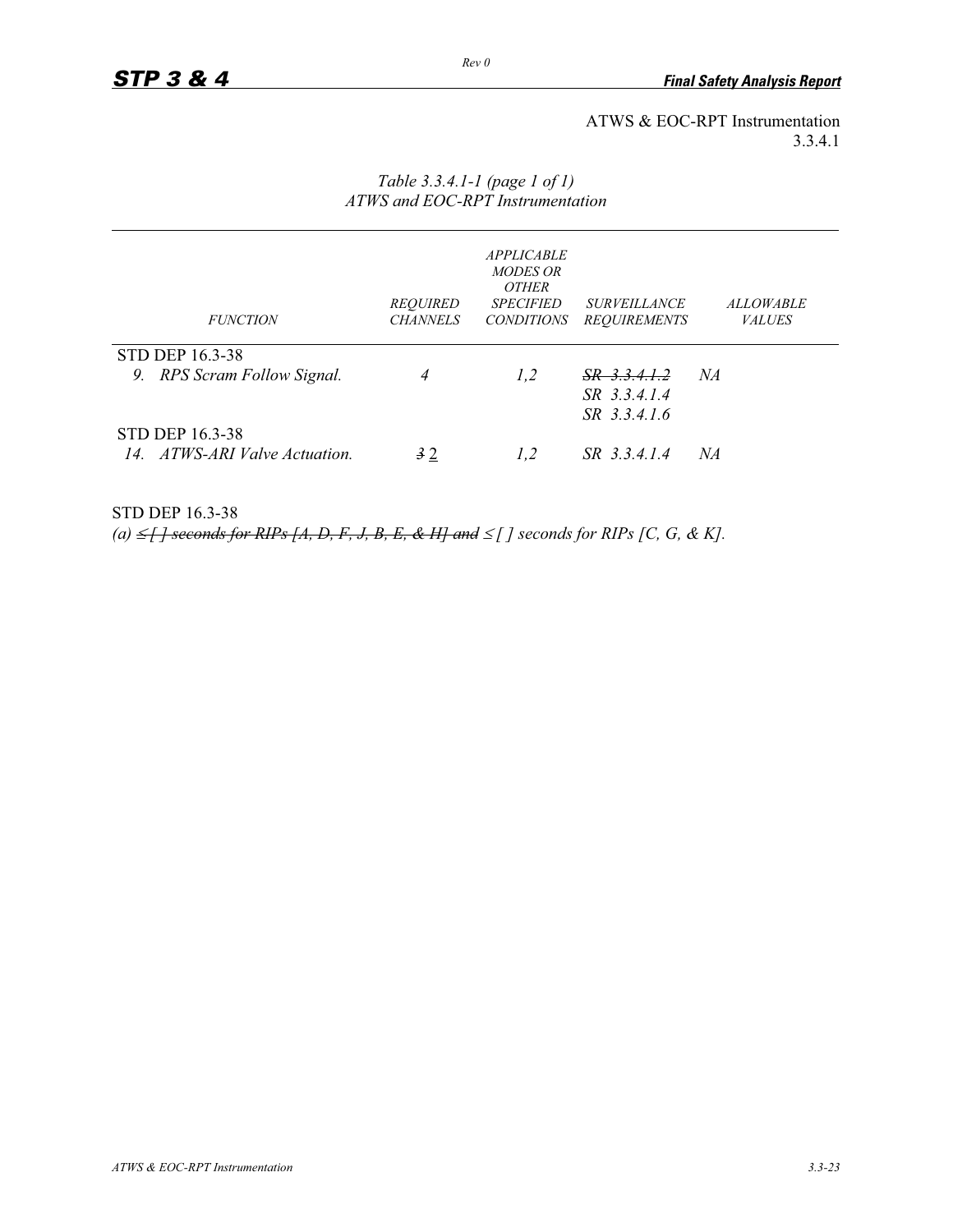Feedwater Pump and Main Turbine Trip Instrumentation 3.3.4.2

# 3.3 INSTRUMENTATION

3.3.4.2 Feedwater Pump and Main Turbine Trip Instrumentation

The information in this section of the reference ABWR DCD, including all subsections, is incorporated by reference with the following departure and site-specific supplement. The site-specific supplement partially addresses COL License Information Item 16.1

STD DEP 16.3-39

*LCO 3.3.4.2 Three channels of* The following *feedwater* pump *and main turbine trip instrumentation shall be OPERABLE.*:

- a. Three instrumentation channels;
- b. Three digital controllers; and
- c. Two termination modules per operating feedwater pump and the main turbine.

# *APPLICABILITY:*

*--------------------------------------------------------NOTE----------------------------------------------------------- Separate Condition entry is allowed for each* instrumentation *channel*, digital controller, or termination module*. ---------------------------------------------------------------------------------------------------------------------------* 

# *ACTIONS*

| <b>CONDITION</b>                                                                                                            | <b>REQUIRED ACTION</b>                                                       | <b>COMPLETION TIME</b> |
|-----------------------------------------------------------------------------------------------------------------------------|------------------------------------------------------------------------------|------------------------|
| One <del>feedwater and</del><br>A.<br>main turbine trip<br>instrumentation<br>channel inoperable.                           | A.I<br>Place channel in trip.<br>$\overline{OR}$                             | 6 hours                |
|                                                                                                                             | Place channel in bypass.<br>. A. 2. I                                        | <del>6 hours</del>     |
|                                                                                                                             | AND<br>A.2.2.1 Restore instrumentation channel to<br><b>OPERABLE</b> status. | 14 days                |
|                                                                                                                             | θR<br>A.2.2.2 Place channel in trip.                                         | 14 days                |
| <b>Two or more feedwater</b><br>В.<br>and main turbine trip<br>channels inoperable<br>One digital controller<br>inoperable. | B.I<br><i>Restore two channels</i> digital<br>controller to OPERABLE status. | 72 hours 14 days       |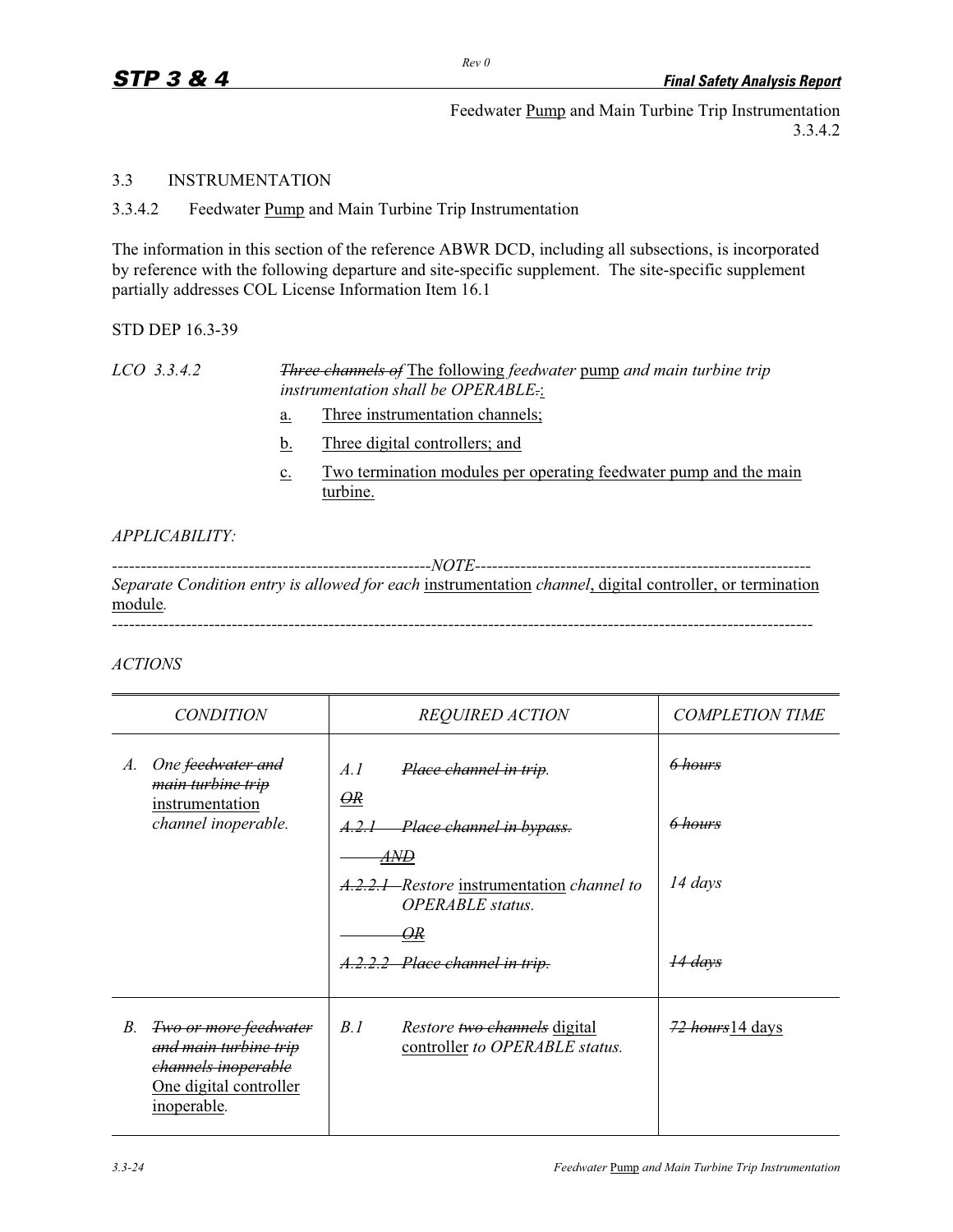*Feedwater* Pump *and Main Turbine Trip Instrumentation 3.3.4.2* 

| <i>CONDITION</i>                                                         | <b>REQUIRED ACTION</b>                                               | <b>COMPLETION TIME</b> |
|--------------------------------------------------------------------------|----------------------------------------------------------------------|------------------------|
| Two or more<br>instrumentation<br>channels inoperable.                   | C.1<br>Restore two instrumentation<br>channels to OPERABLE status.   | 72 hours               |
| Two or more digital<br>controllers inoperable.                           | Restore two digital controllers to<br>D.1<br><b>OPERABLE</b> status. | 72 hours               |
| Е.<br>One or more<br>termination modules<br>inoperable.                  | Restore termination module to<br>E.1<br><b>OPERABLE</b> status.      | 72 hours               |
| <b>CE.</b> Required Action and<br>associated Completion<br>Time not met. | Reduce THERMAL POWER to<br>$\epsilon$ F.I<br>$<$ 25% RTP.            | 4 hours                |

*Rev 0*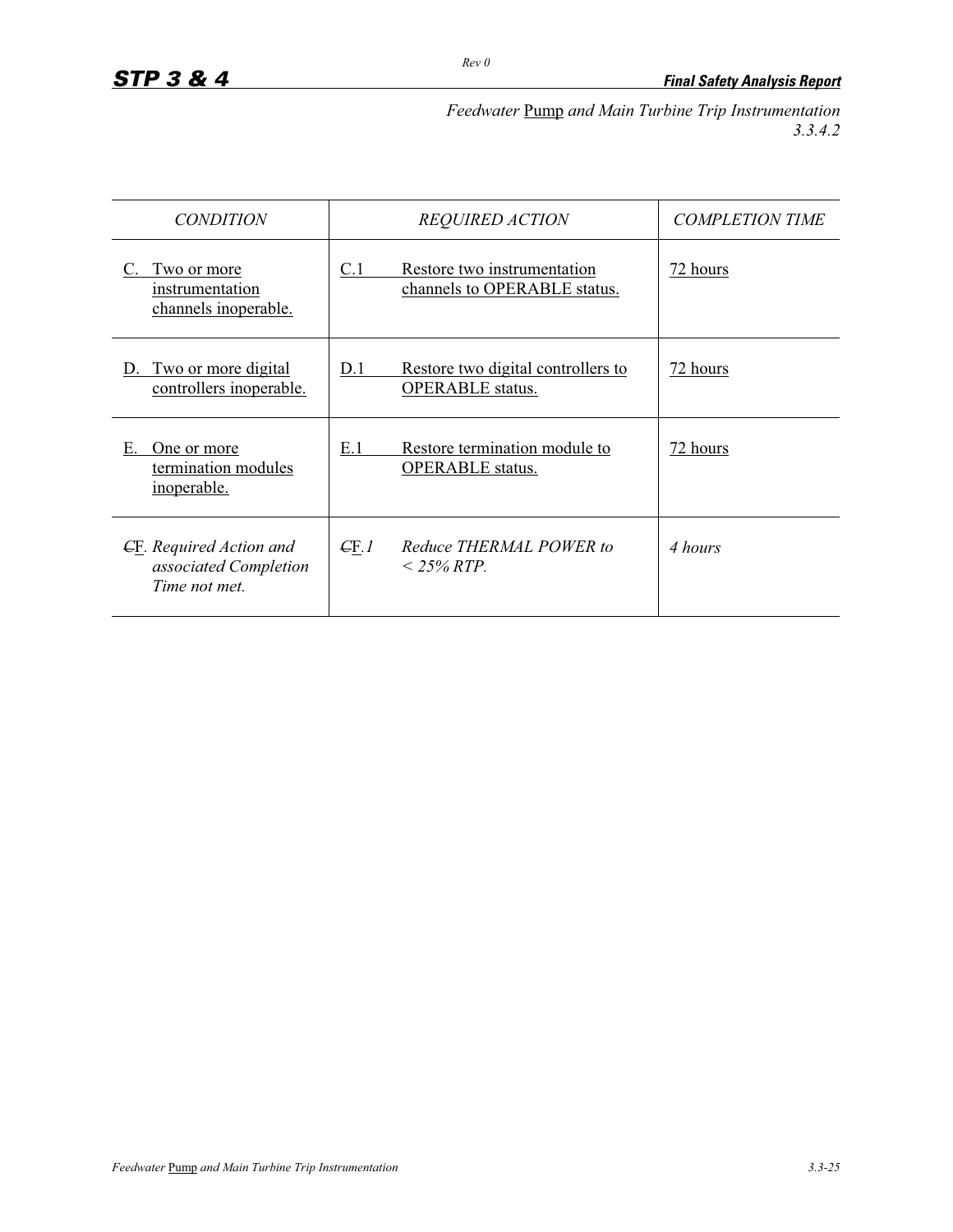*Feedwater* Pump *and Main Turbine Trip Instrumentation 3.3.4.2* 

## *SURVEILLANCE REQUIREMENTS*

|              | <i>SURVEILLANCE</i>                                                                                                                                    | <b>FREQUENCY</b> |
|--------------|--------------------------------------------------------------------------------------------------------------------------------------------------------|------------------|
| SR 3.3.4.2.1 | Perform SENSOR CHANNEL CHECK.                                                                                                                          | 24 hours         |
| SR 3.3.4.2.2 | --NOTE---------------<br>When performing the functional test entry into associated<br>Conditions and Required Actions may be delayed up to 2<br>hours. |                  |
|              | Perform CHANNEL FUNCTIONAL TEST.                                                                                                                       | $[92]$ days      |
| SR 3.3.4.2.3 | Perform SENSOR CHANNEL CALIBRATION. The<br>allowable value shall be $\leq$ [ ] inches.                                                                 | 18 months        |
| SR 3.3.4.2.4 | Perform LOGIC SYSTEM FUNCTIONAL TEST including<br><i>[valve]</i> trip <i>actuation</i> .                                                               | 18 months        |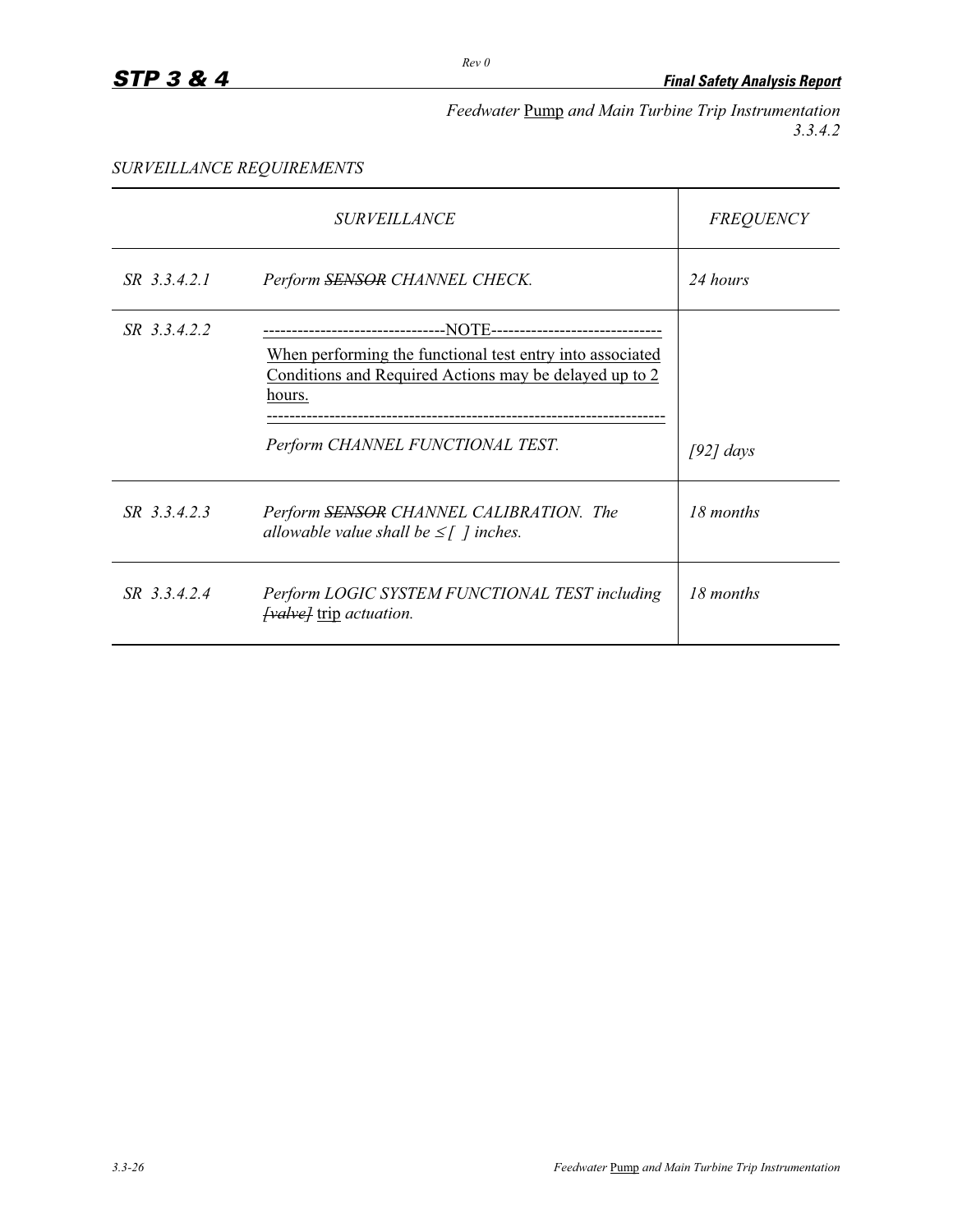Control Rod Block Instrumentation 3.3.5.1

## 3.3 INSTRUMENTATION

## 3.3.5.1 Control Rod Block Instrumentation

The information in this section of the reference ABWR DCD, including all subsections, is incorporated by reference with the following departures.

#### STD DEP 16.3-64 STD DEP 16.3-65

#### *ACTIONS*

| <i>CONDITION</i>                              |                      | <b>REQUIRED ACTION</b>                                                                      | <b>COMPLETION TIME</b>                           |
|-----------------------------------------------|----------------------|---------------------------------------------------------------------------------------------|--------------------------------------------------|
| STD DEP 16.3-64                               |                      |                                                                                             |                                                  |
| Two ATLM channels<br>R.<br><i>inoperable.</i> | B.2<br>$or$ of rods. | Verify RCIS blocks control rod<br>movement by attempting to<br>withdraw one rod or one gang | 4 hours<br>AND<br>Once per 4 hours<br>thereafter |

#### *SURVEILLANCE REQUIREMENTS*

|                 | <i>SURVEILLANCE</i>                                                                                                                                       | <b>FREQUENCY</b> |
|-----------------|-----------------------------------------------------------------------------------------------------------------------------------------------------------|------------------|
| STD DEP 16.3-65 |                                                                                                                                                           |                  |
| SR 3.3.5.1.1    | ---NOTE------------------------<br>-----------------------------<br>Not required to be performed until 1 hour after<br>THERMAL POWER is $>$ [40 30]% RTP. |                  |
|                 | Perform CHANNEL FUNCTIONAL TEST.                                                                                                                          | [92] days        |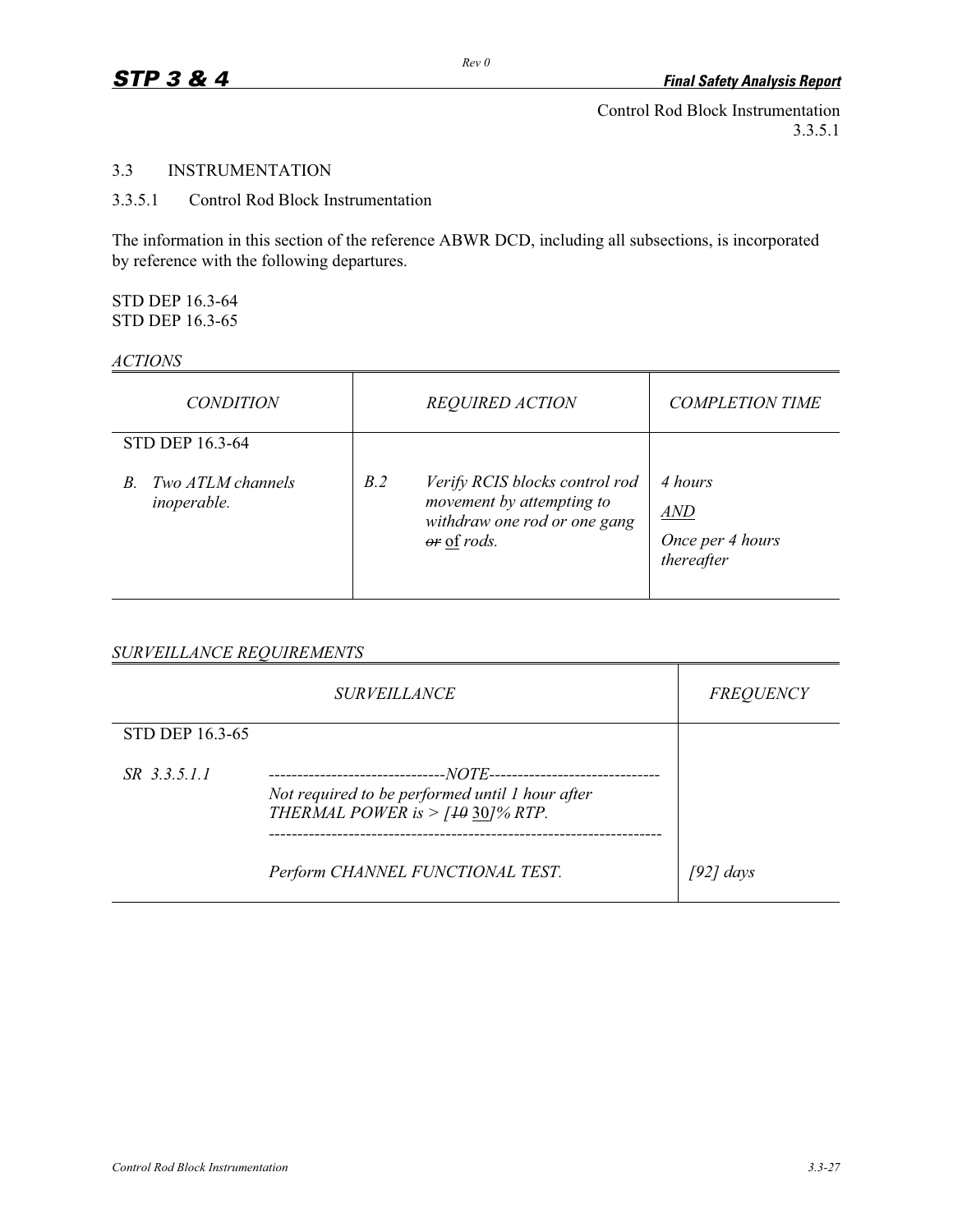PAM Instrumentation 3.3.6.1

#### 3.3 INSTRUMENTATION

3.3.6.1 Post Accident Monitoring (PAM) Instrumentation

The information in this section of the reference ABWR DCD, including all subsections, is incorporated by reference with the following departures.

STD DEP T1 2.3-1 STD DEP T1 2.14-1 STD DEP 7.5-1 STD DEP 16.3-78

The design departure describing the elimination of hydrogen recombiners from the certified design was provided in ABWR Licensing Topical Report (LTR) NEDE-33330P, "Advanced Boiling Water Reactor (ABWR) Hydrogen Recombiner Requirements Elimination," May 2007. The information on pages C-108, C-109, and C-110 is incorporated by reference.

## STD DEP T1 2.14-1

*ACTIONS*

| <b>CONDITION</b>                                                                                             | <b>REQUIRED ACTION</b>                                                                                                                        | <b>COMPLETION TIME</b> |
|--------------------------------------------------------------------------------------------------------------|-----------------------------------------------------------------------------------------------------------------------------------------------|------------------------|
| One or more Functions<br>$C_{\cdot}$<br>with two required channels<br>inoperable.                            | <i>NOTE</i><br>This Action is not applicable to<br>Functions 11 and 12.<br>C.1 Restore at least one inoperable<br>channel to OPERABLE status. | 7 days                 |
| <del>D. Two required</del><br>hydrogen/oxygen monitor<br>channels inoperable.                                | <del>D.I -</del><br><del>Restore one required</del><br>hydrogen/oxygen monitor<br>channel to OPERABLE status.                                 | $72$ hours             |
| <b>ED.</b> Required Action and<br>associated Completion<br>Time of Condition $C \overline{or} D$<br>not met. | ED.1<br>Enter the Condition referenced<br>in Table 3.3.6.1-1 for the<br><i>channel</i>                                                        | Immediately            |
| FE. As required by Required<br>Action ED.1 and<br>referenced in<br>Table 3.3.6.1-1.                          | Be in MODE 3.<br>FE.1                                                                                                                         | 12 hours               |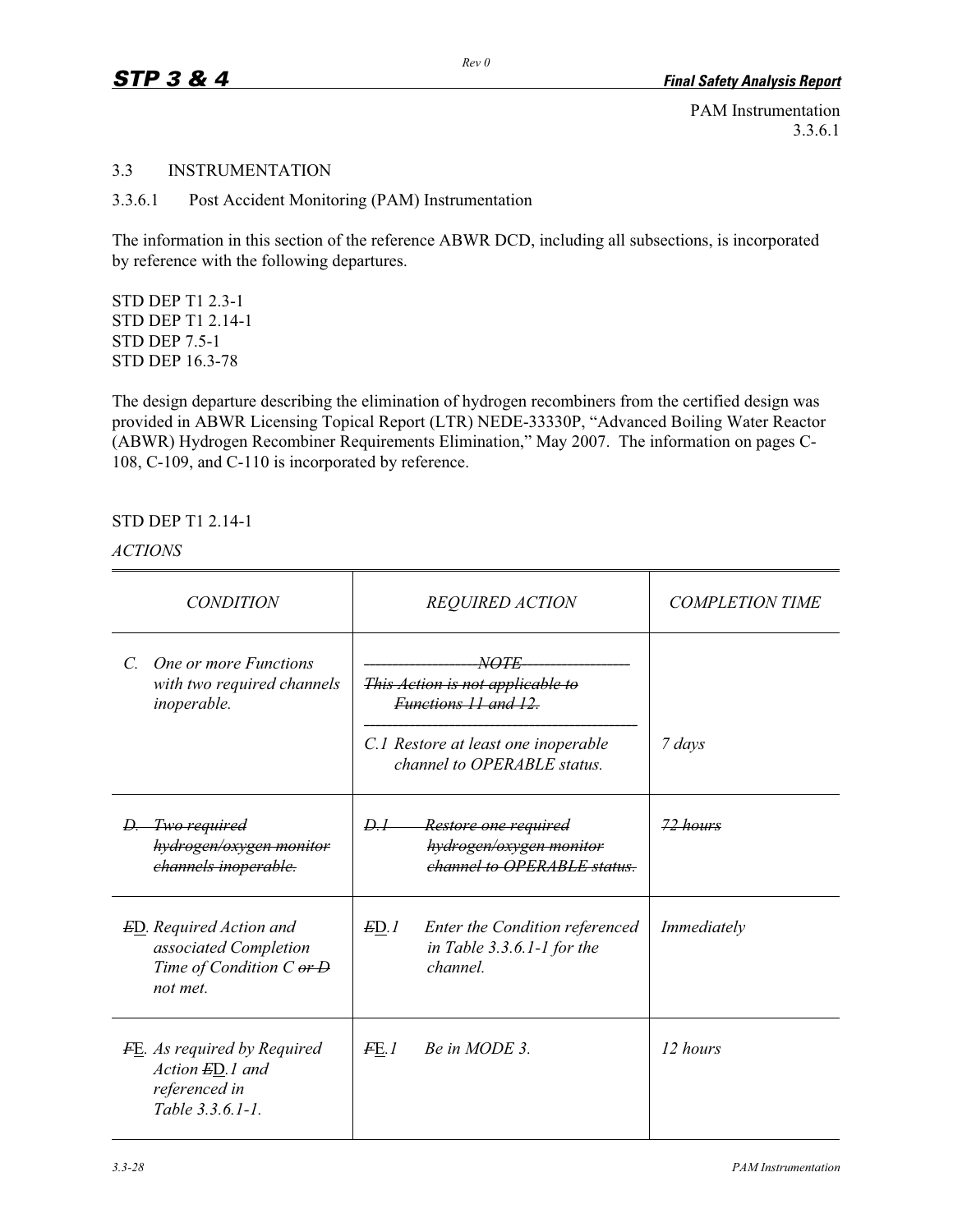*PAM Instrumentation 3.3.6.1*

| <b>GE.</b> As required by Required<br>Action ED.1 and<br>referenced in<br>Table 3.3.6.1-1. | GF.1 | Provide alternate method of<br>monitoring, determine the<br>cause of the inoperability, and<br>submit plans and schedule for<br>restoring the instrumentation<br>channels of the Functions to<br><b>OPERABLE</b> status to the<br>NRC. | $14 \; days$ |
|--------------------------------------------------------------------------------------------|------|----------------------------------------------------------------------------------------------------------------------------------------------------------------------------------------------------------------------------------------|--------------|
|--------------------------------------------------------------------------------------------|------|----------------------------------------------------------------------------------------------------------------------------------------------------------------------------------------------------------------------------------------|--------------|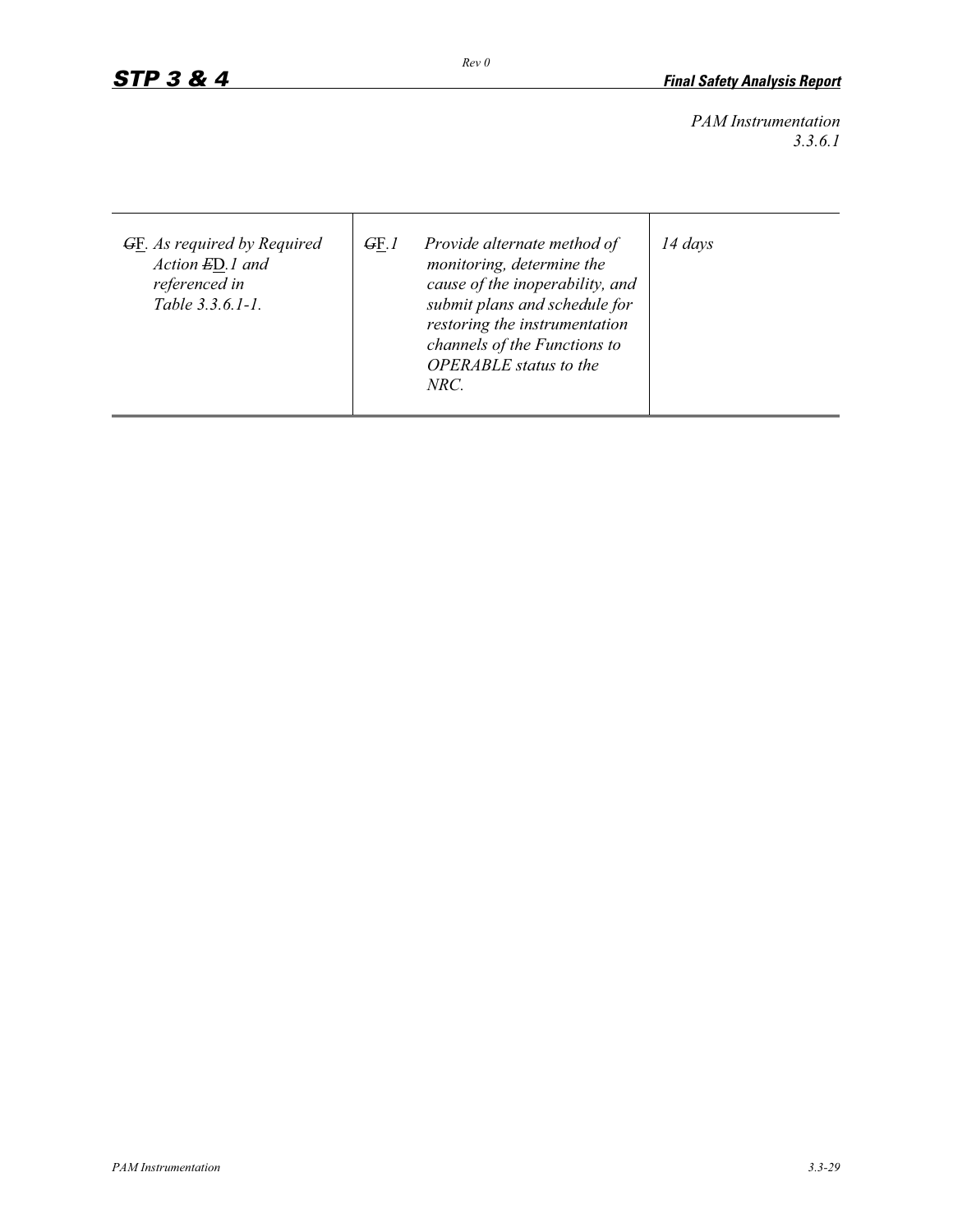PAM Instrumentation 3.3.6.1

## STD DEP 7.5-1 STD DEP T1 2.14-1 STD DEP T1 2.3-1 STD DEP 16.3-78

| <b>FUNCTION</b>                                                           | <b>REQUIRED</b>                              | <b>CONDITIONS</b><br><b>REFERENCED</b><br><b>FROM</b><br><b>REQUIRED</b> |
|---------------------------------------------------------------------------|----------------------------------------------|--------------------------------------------------------------------------|
| <b>Reactor Steam Dome Pressure.</b><br>1.                                 | <b>CHANNELS</b><br>$\overline{2}$            | <b>ACTION IE.1</b>                                                       |
|                                                                           |                                              | $F_{\rm E}$                                                              |
| $\overline{2}$ .<br>Reactor Vessel Water Level - Wide Range.              | $\overline{2}$                               | F E                                                                      |
| $\overline{3}$ .<br>Reactor Vessel Water Level - Fuel Zone.               | $\overline{2}$                               | FE                                                                       |
| Suppression Pool Water Level.<br>4.                                       | $\overline{2}$                               | $F_{\rm E}$                                                              |
| 5.<br>Containment Pressure.                                               |                                              |                                                                          |
| Drywell Pressure.<br>$5a$ .                                               | $\overline{2}$                               | FE                                                                       |
| 5 <i>b</i> .<br><b>Wide Range Containment Wetwell Pressure.</b>           | $\overline{2}$                               | $F_{\rm E}$                                                              |
| Drywell Area Radiation.<br>6.                                             | $\overline{2}$                               | $\overline{GE}$                                                          |
| Wetwell Area Radiation.<br>7.                                             | 2                                            | GF                                                                       |
| 8.<br><b>PCIV</b> Position.                                               | 2 per penetration<br>flow path $(a)$ , $(b)$ | FE                                                                       |
| 9.<br>Startup Range Neutron Monitor - Neutron Flux.                       | $2^{(c)}$                                    | FE                                                                       |
| 10. Average Power Range Monitor - Neutron Flux.                           | $2^{(d)}$                                    | FЕ                                                                       |
| 11. Containment Atmospheric Monitors - Drywell $H_2$ & $O_2$<br>Analyzer. | $\overline{z}$                               | F                                                                        |
| 12. Containment Atmospheric Monitors - Wetwell $H_2$ & $O_2$<br>Analyzer. | $\overline{z}$                               | F                                                                        |
| 13. Containment Water Level.                                              | $\overline{z}$                               | F                                                                        |
| 141. Suppression Pool Water Temperature.                                  | $2^{(e)}$                                    | FЕ                                                                       |
| 152. Drywell Atmosphere Temperature.                                      | $\overline{2}$                               | $F_{\rm E}$                                                              |
| 16. Main Steam Line Radiation.                                            | $\overline{z}$                               | $\boldsymbol{F}$                                                         |
| 13. Wetwell Atmosphere Temperature                                        | $\overline{2}$                               | E                                                                        |

## *Table 3.3.6.1-1 (page 1 of 1) Post Accident Monitoring Instrumentation*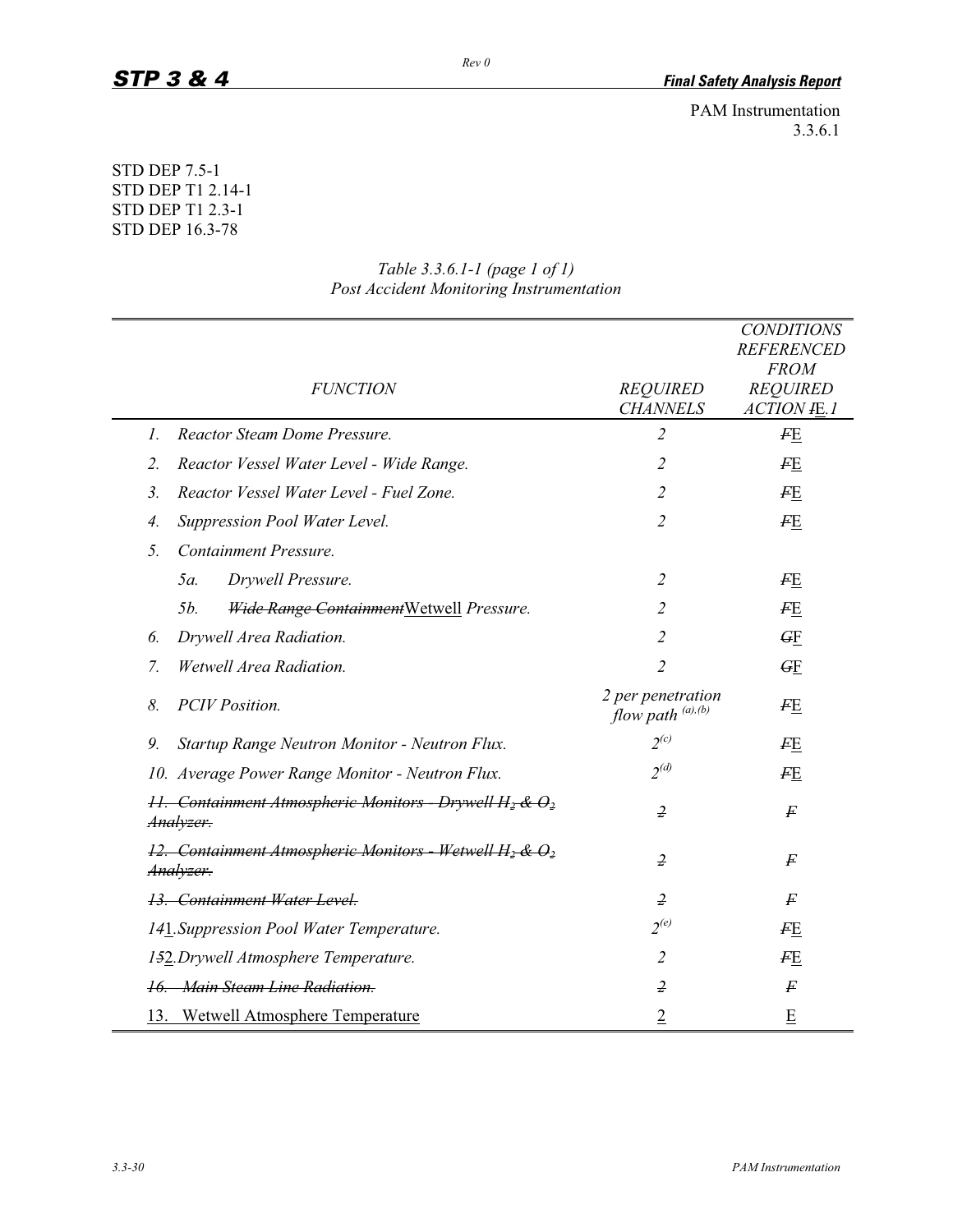Remote Shutdown System 3.3.6.2

#### 3.3 INSTRUMENTATION

3.3.6.2 Remote Shutdown System

The information in this section of the reference ABWR DCD, including all subsections, is incorporated by reference with the following departures.

STD DEP T1 2.14-1 STD DEP 8.3-1 STD DEP 16.3-59 STD DEP 16.3-60

STD DEP T1 8.3-1

The design departure describing the elimination of hydrogen recombiners from the certified design was provided in ABWR Licensing Topical Report (LTR) NEDE-33330P, "Advanced Boiling Water Reactor (ABWR) Hydrogen Recombiner Requirements Elimination." The information on pages C-111 is incorporated by reference.

> *Table 3.3.6.2-1 (page 1 of 2) Remote Shutdown System Instrumentation*

| FUNCTION (INSTRUMENT OR CONTROL PARAMETER)                                                   | <b>REQUIRED NUMBER</b><br>OF DIVISIONS |
|----------------------------------------------------------------------------------------------|----------------------------------------|
| <b>STD DEP 16.3-59</b>                                                                       |                                        |
| 13. RPV Narrow Shutdown Range Water Level.                                                   | $\overline{2}$                         |
| STD DEP T1 2.14-1<br><b>STD DEP 16.3-60</b>                                                  |                                        |
| 17. Cooling Water Flow to Flammability Control System RSW Strainer<br>Differential Pressure. | 42                                     |
| Table 3.3.6.2-1 (page 2 of 2)<br>Remote Shutdown System Instrumentation                      |                                        |
| FUNCTION (INSTRUMENT OR CONTROL PARAMETER)                                                   | <b>REQUIRED NUMBER</b><br>OF DIVISIONS |
| <b>STD DEP 8.3-1</b>                                                                         |                                        |
| 21. Electric Power Distribution Medium Voltage Power Distribution System<br>Controls.        | 2(c)                                   |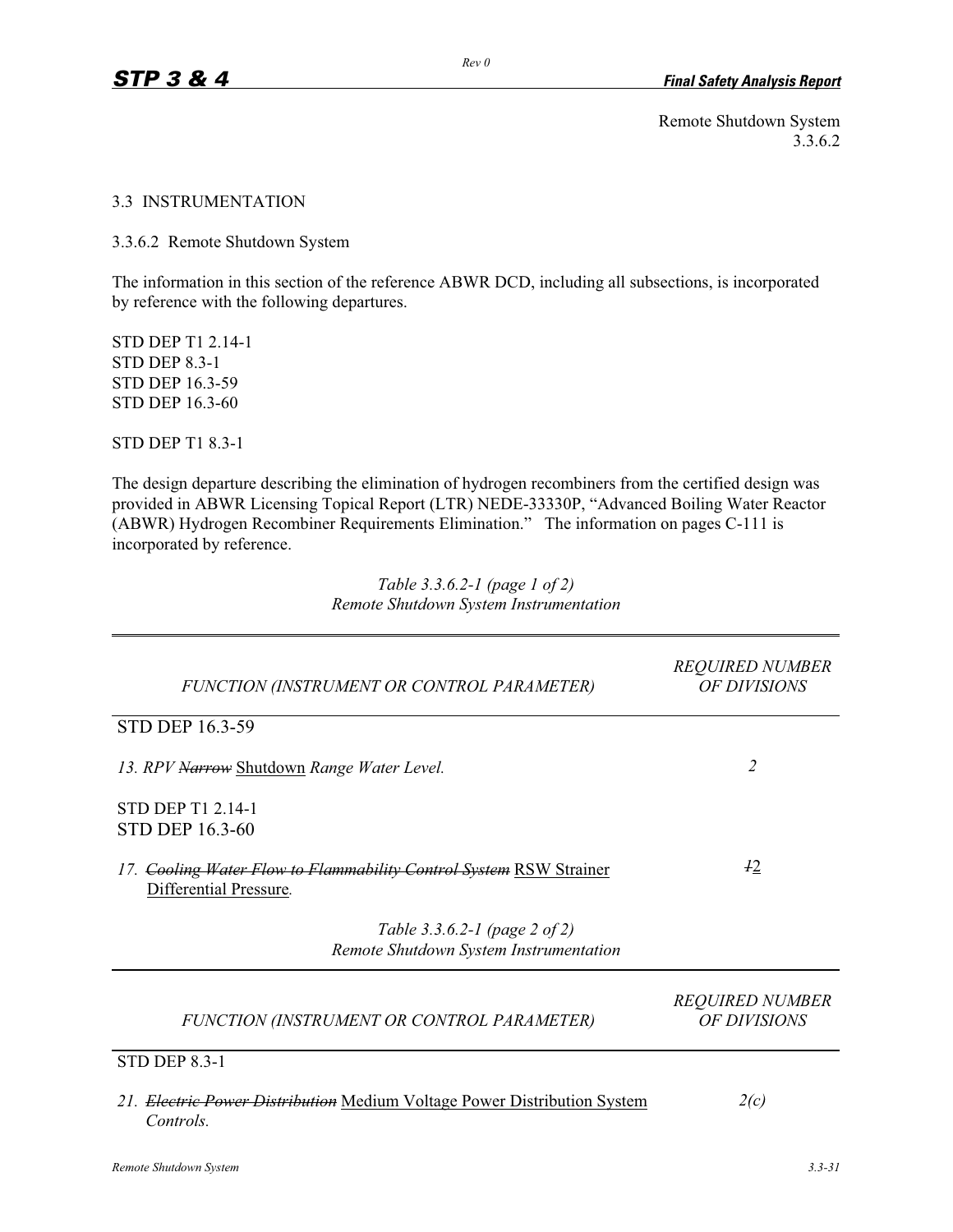CRHA EF System Instrumentation 3.3.7.1

3.3 INSTRUMENTATION

3.3.7.1 Control Room Habitability Area (CRHA) Emergency Filtration (EF) System Instrumentation

The information in this section of the reference ABWR DCD, including all subsections and tables, is incorporated by reference with the following departure.

STD DEP 16.3-61

*Table 3.3.7.1-1 (page 1 of 1) Control Room Habitability Area – Emergency Filtration System Instrumentation* 

*(a) During operations with a potential for draining the reactor vessel. (b) During movement of irradiated fuel assemblies in the secondary containment.*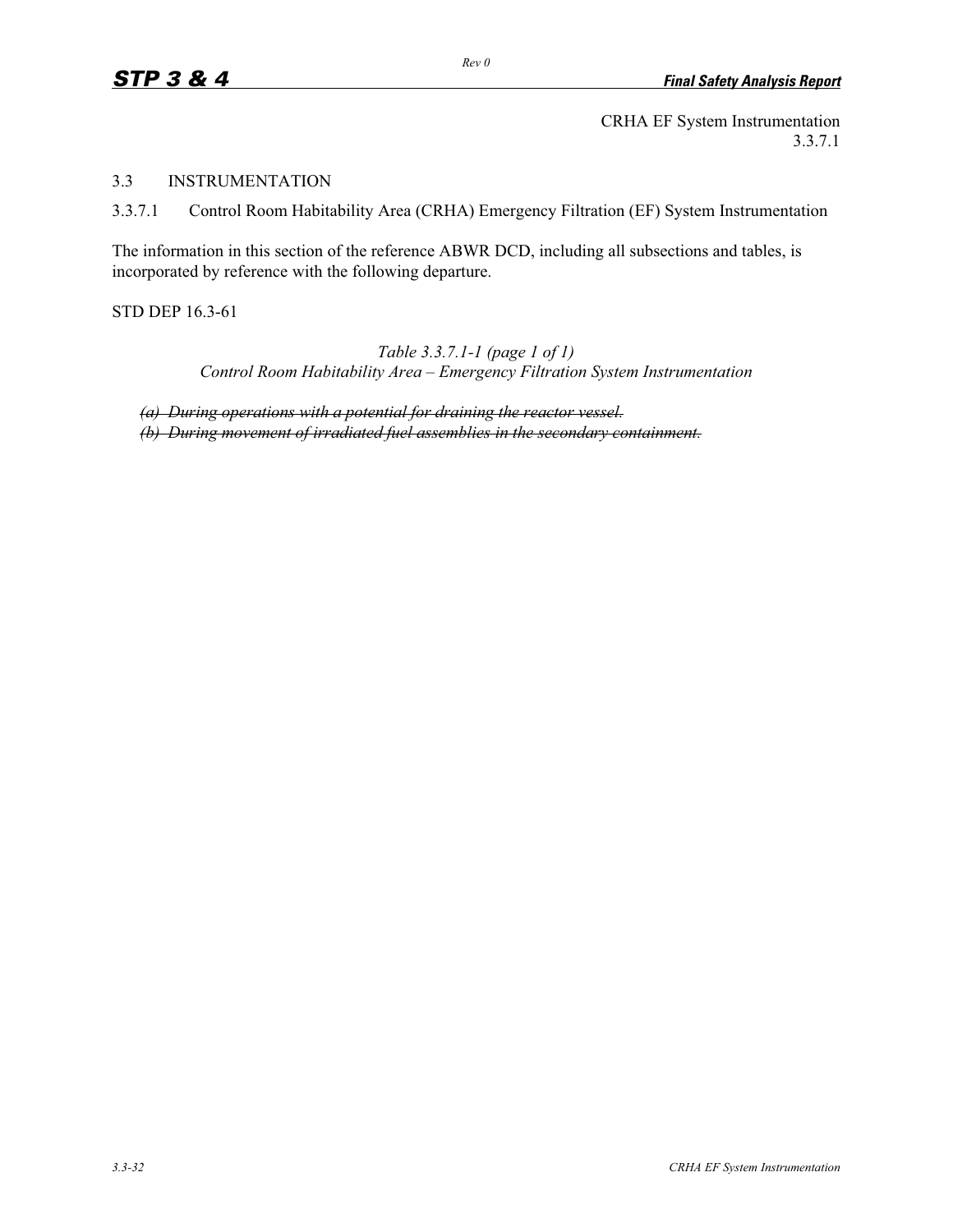Electric Power Monitoring 3.3.8.1

## 3.3 INSTRUMENTATION

3.3.8.1 Electric Power Monitoring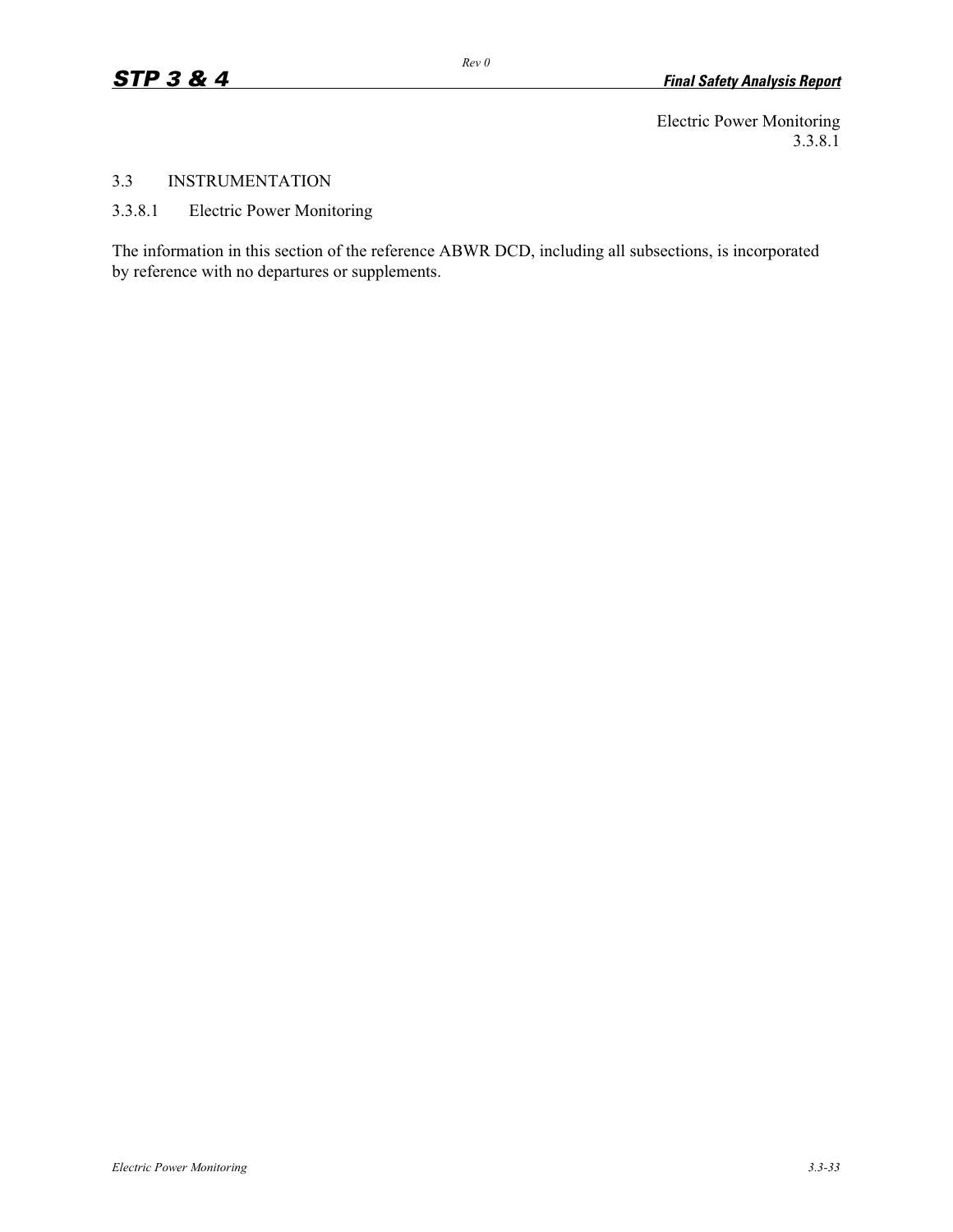RPV Coolant Temperature Monitoring 3.3.8.2

#### 3.3 INSTRUMENTATION

3.3.8.2 Reactor Coolant Temperature Monitoring-Shutdown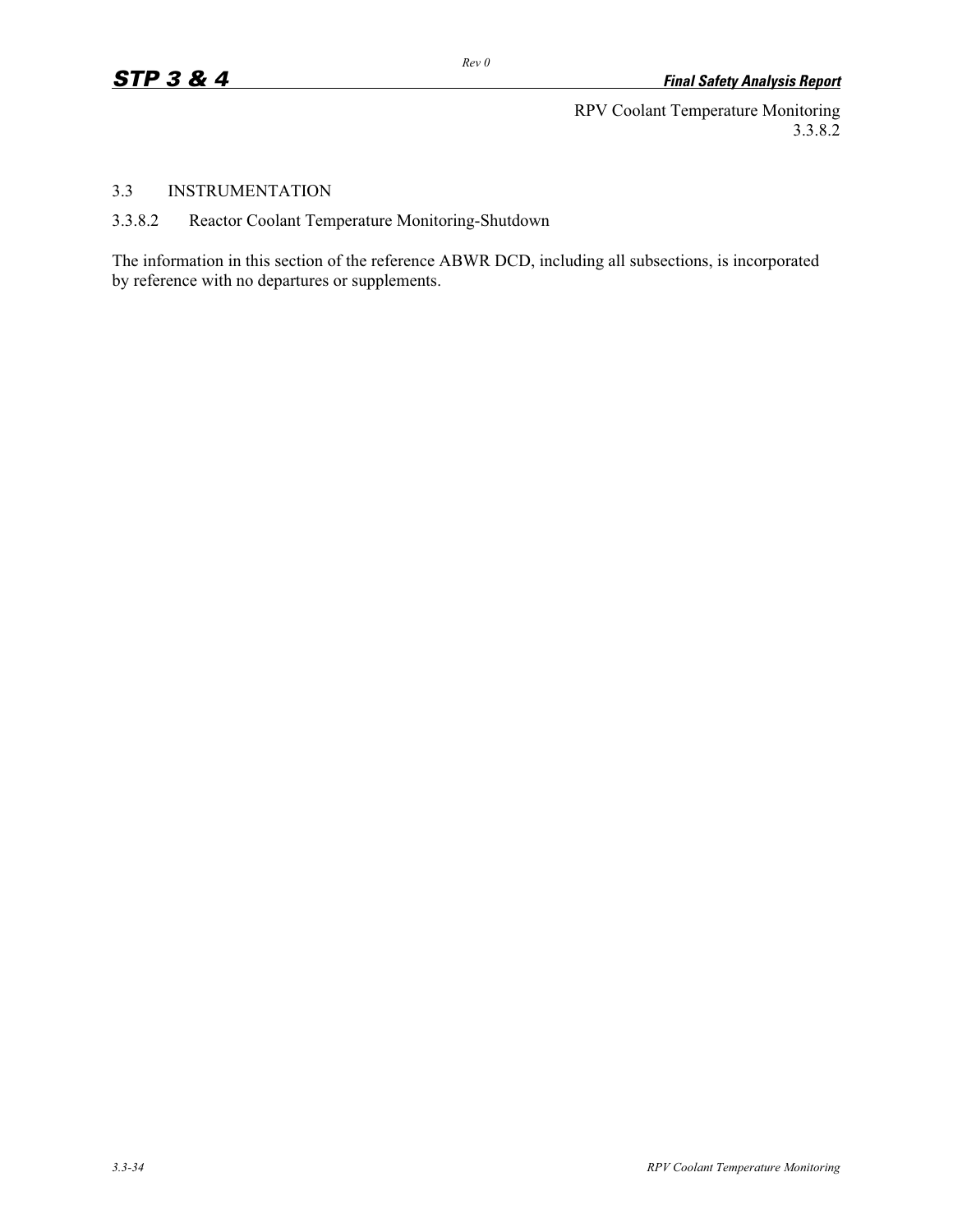RIPs - Operating 3.4.1

#### 3.4 REACTOR COOLANT SYSTEM

3.4.1 Reactor Internal Pumps (RIPs) - Operating

The information in this section of the reference ABWR DCD, including all subsections, is incorporated by reference with the following departure.

#### STD DEP 16.3-5

*SURVEILLANCE REQUIREMENTS* 

|            | <i>SURVEILLANCE</i>                                                                                      | <b>FREQUENCY</b> |
|------------|----------------------------------------------------------------------------------------------------------|------------------|
| SR 3.4.1.1 | Verify at least the required number of RIPs are<br><b>OPERABLE</b> operating at any THERMAL POWER level. | 24 hours         |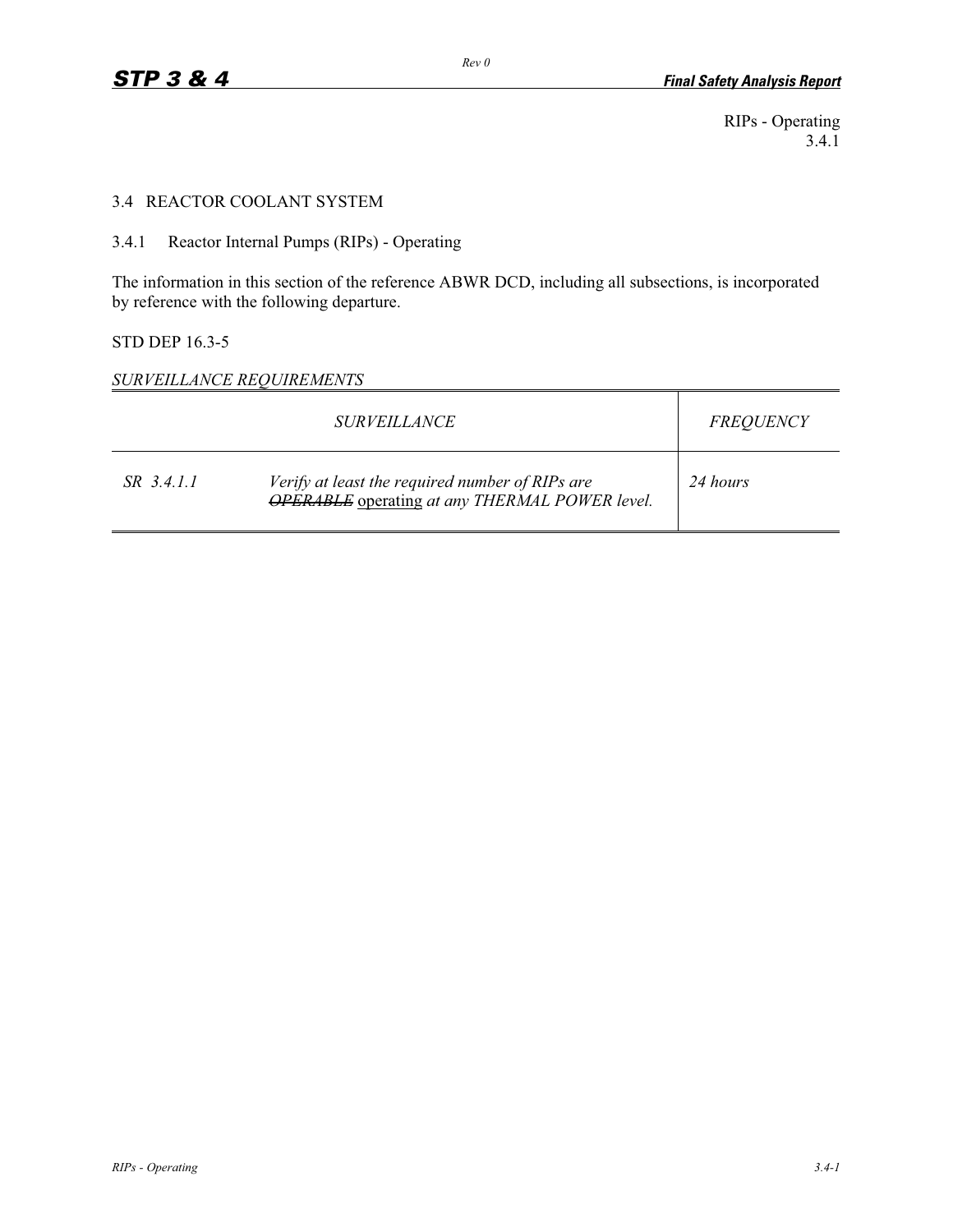S/RVs 3.4.2

## 3.4 REACTOR COOLANT SYSTEM (RCS)

## 3.4.2 Safety/Relief Valves (S/RVs)

The information in this section of the reference ABWR DCD, including all subsections, is incorporated by reference with the following departure.

## STD DEP T1 2.1-1

#### *SURVEILLANCE REQUIREMENTS*

| <i>SURVEILLANCE</i> |                         | <b>FREQUENCY</b>                                                                                                                                                                                                                                |                                                                      |
|---------------------|-------------------------|-------------------------------------------------------------------------------------------------------------------------------------------------------------------------------------------------------------------------------------------------|----------------------------------------------------------------------|
| SR 3.4.2.1          | $S/RVs$ are as follows: | Verify the safety function lift setpoints of the required                                                                                                                                                                                       | In accordance with<br><i>the Inservice</i><br><b>Testing Program</b> |
|                     | Number of Setpoint      |                                                                                                                                                                                                                                                 |                                                                      |
|                     | S/RVs                   | (MPaG)                                                                                                                                                                                                                                          |                                                                      |
|                     | 4<br>4<br>4<br>4        | $7.92 \pm 0.07928.00 \pm 0.24$<br>$7.99 \pm 0.07998.07 \pm 0.24$<br>$8.06 \pm 0.0806$ $8.14 \pm 0.24$<br>$8.13 \pm 0.0813$ $8.20 \pm 0.25$<br>$8.19 \pm 0.0819$ $8.27 \pm 0.25$<br>Following testing, lift settings shall be within $\pm 1\%$ . |                                                                      |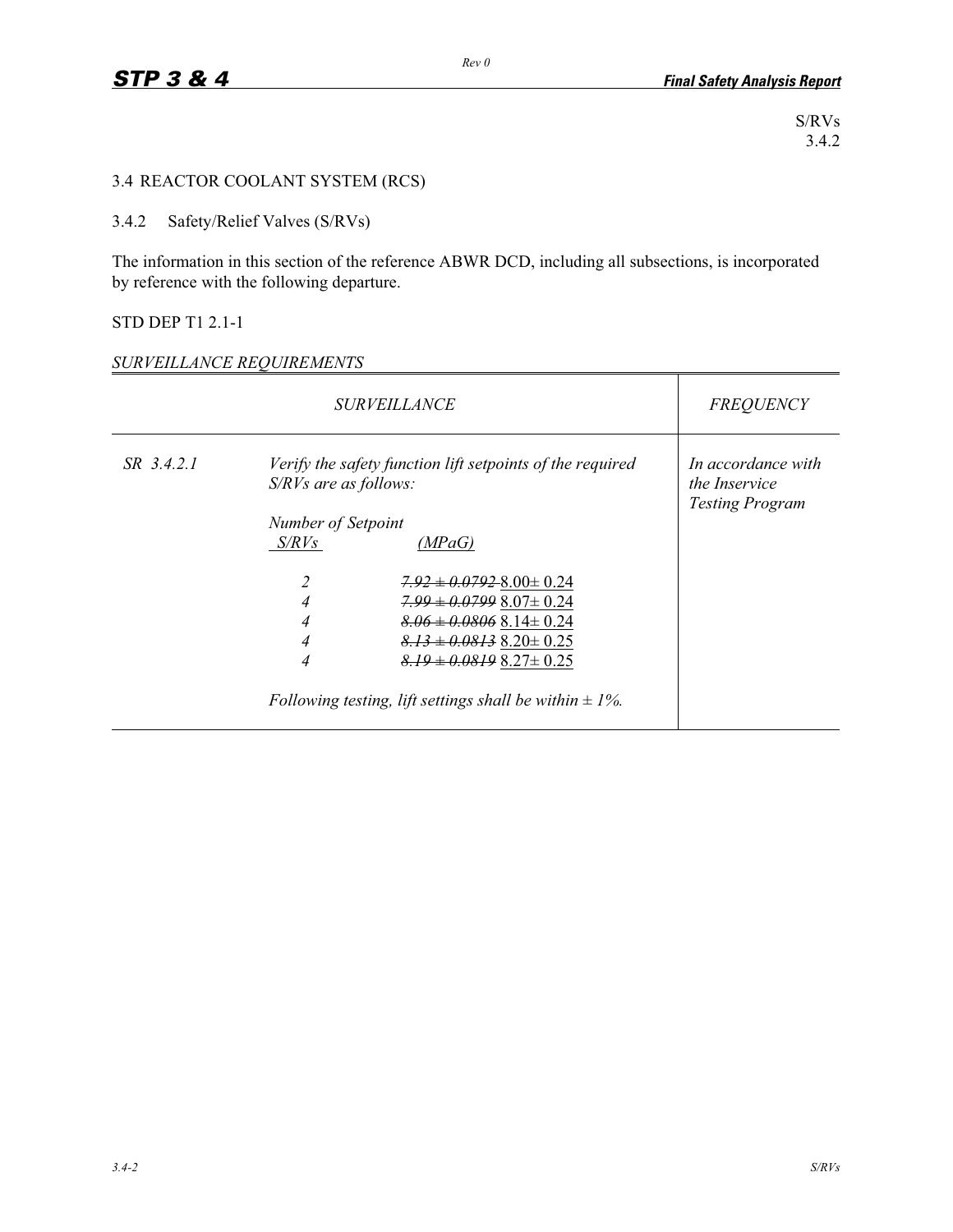RCS Operational LEAKAGE 3.4.3

#### 3.4 REACTOR COOLANT SYSTEM (RCS)

3.4.3 RCS Operational LEAKAGE

The information in this section of the reference ABWR DCD, including all subsections, is incorporated by reference with the following departure.

STD DEP 7.3-12

*LCO 3.4.3 RCS operational LEAKAGE shall be limited to:* 

- *a. No pressure boundary LEAKAG;*
- *b.*  $\leq$  *3.785* 19 *L/min unidentified LEAKAGE; and*
- $c. \leq$  *98.4* 114 *L/min total LEAKAGE averaged over the previous 24 hour period.*; and
- $d. \leq$  $\leq$  8 L/min increase in unidentified LEAKAGE within previous 4 hour period in MODE 1.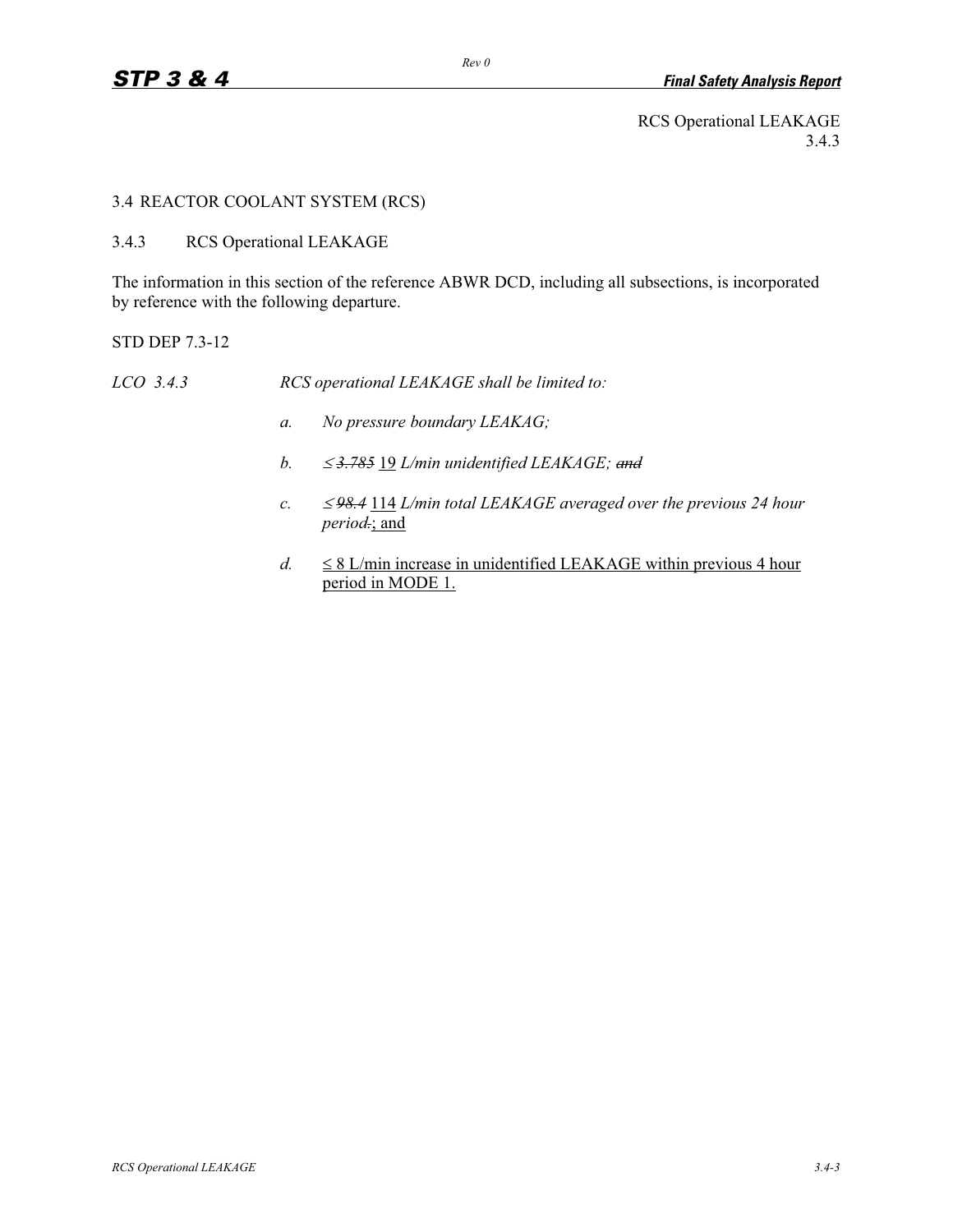## RCS Operational LEAKAGE 3.4.3

| <b>CONDITION</b>                                                                                                                                     | <b>REQUIRED ACTION</b>                                                                                                                                                                          | <b>COMPLETION TIME</b> |
|------------------------------------------------------------------------------------------------------------------------------------------------------|-------------------------------------------------------------------------------------------------------------------------------------------------------------------------------------------------|------------------------|
| Unidentified LEAKAGE<br>$A$ .<br>not within limit.<br><i>OR</i><br>Total LEAKAGE not within<br>limit.                                                | A.I<br>Reduce LEAKAGE to within<br>limits.                                                                                                                                                      | 4 hours                |
| <b>B.</b> Unidentified LEAKAGE<br>increase not within limit.                                                                                         | B.1<br>Reduce LEAKAGE to within<br>limits.<br>OR<br>B.2<br>Verify source of unidentified<br>LEAKAGE increase is not<br>service sensitive type 304 or<br>type 316 austenitic stainless<br>steel. | 4 hours                |
| <b>BC.</b> Required Action and<br>associated Completion<br>Time of Condition A or B<br>not met.<br><i>OR</i><br>Pressure boundary<br>LEAKAGE exists. | BC.1<br>Be in MODE 3.<br>AND<br>Be in MODE 4.<br>BC.2                                                                                                                                           | 12 hours<br>36 hours   |

*SURVEILLANCE REQUIREMENTS* 

| <i>SURVEILLANCE</i>                                                                                           | FREQUENCY |
|---------------------------------------------------------------------------------------------------------------|-----------|
| SR 3.4.3.1 Verify RCS unidentified, and total LEAKAGE and<br>unidentified LEAKAGE increase are within limits. | 8 hours   |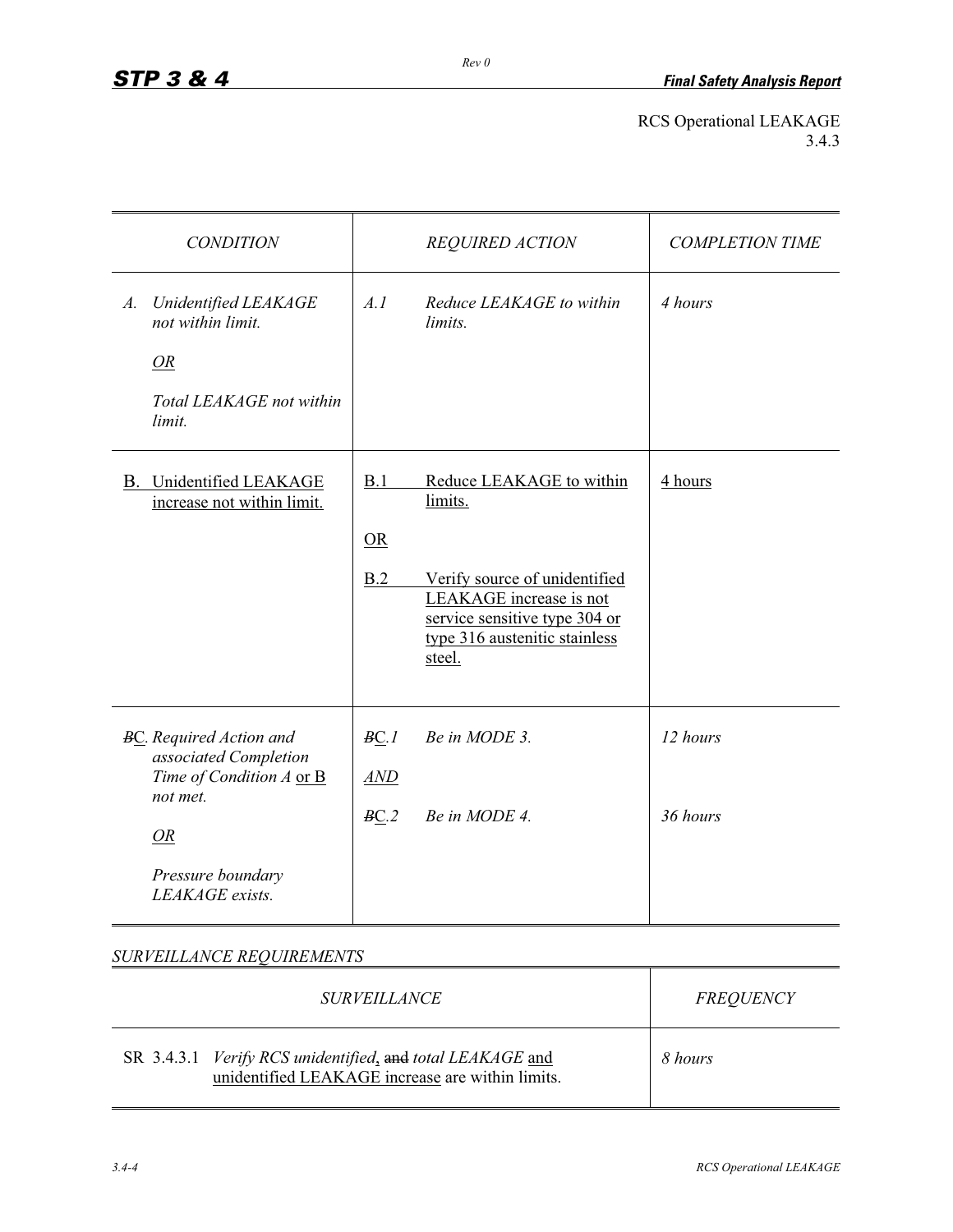RCS PIV Leakage 3.4.4

3.4 REACTOR COOLANT SYSTEM (RCS)

3.4.4 RCS Pressure Isolation Valve (PIV) Leakage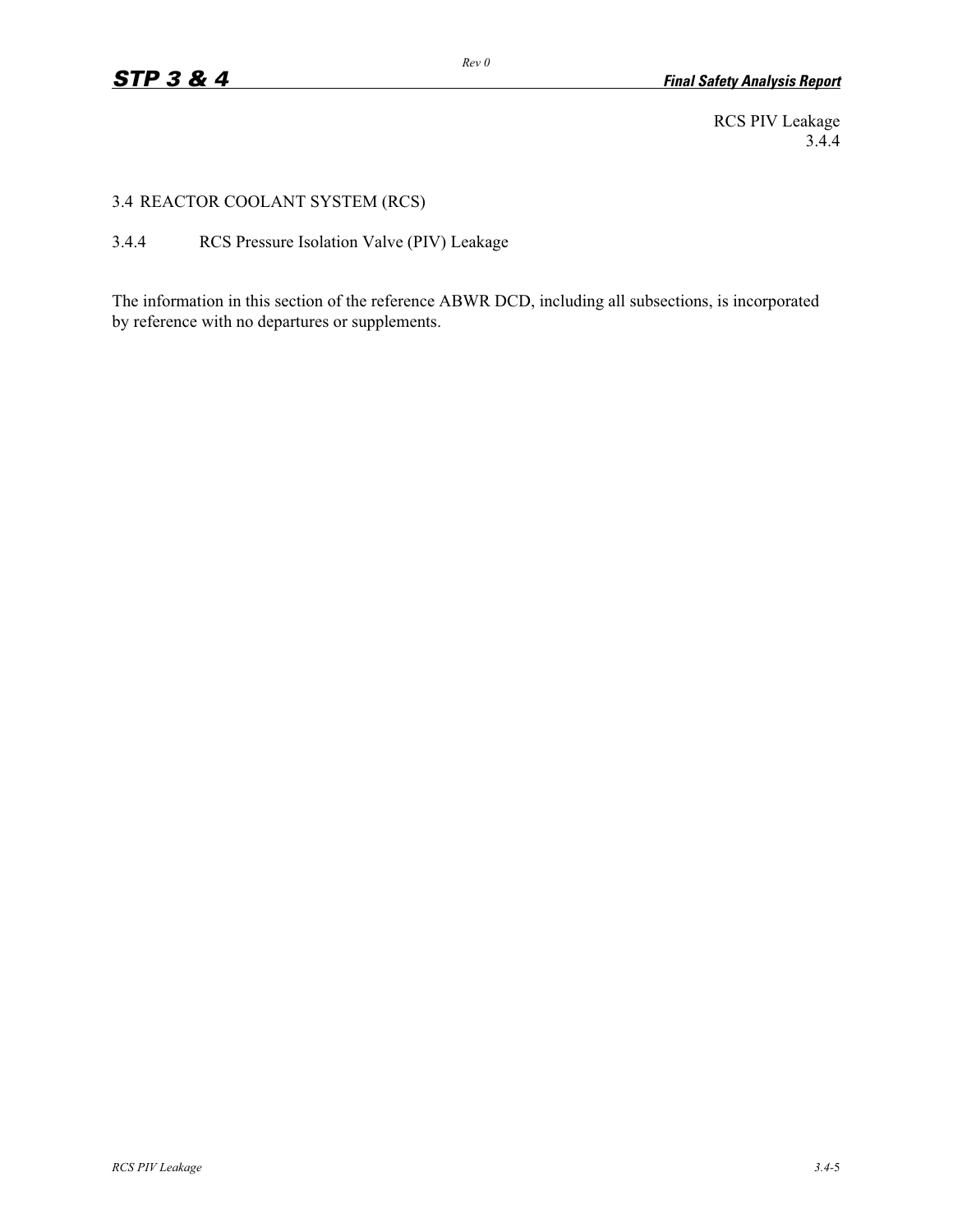RCS Leakage Detection Instrumentation 3.4.5

## 3.4 REACTOR COOLANT SYSTEM (RCS)

3.4.5 RCS Leakage Detection Instrumentation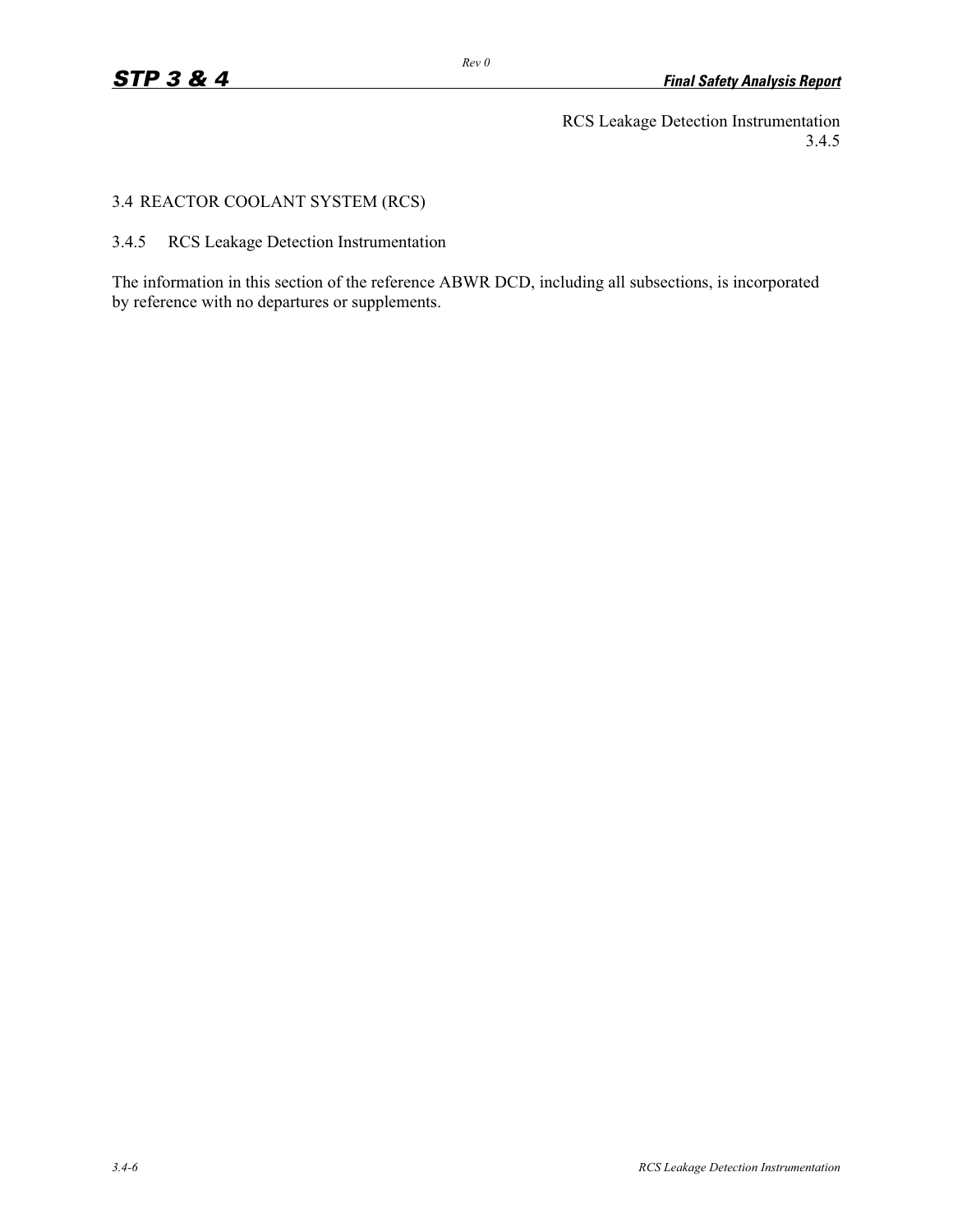RCS Specific Activity 3.4.6

## 3.4 REACTOR COOLANT SYSTEM (RCS)

3.4.6 RCS Specific Activity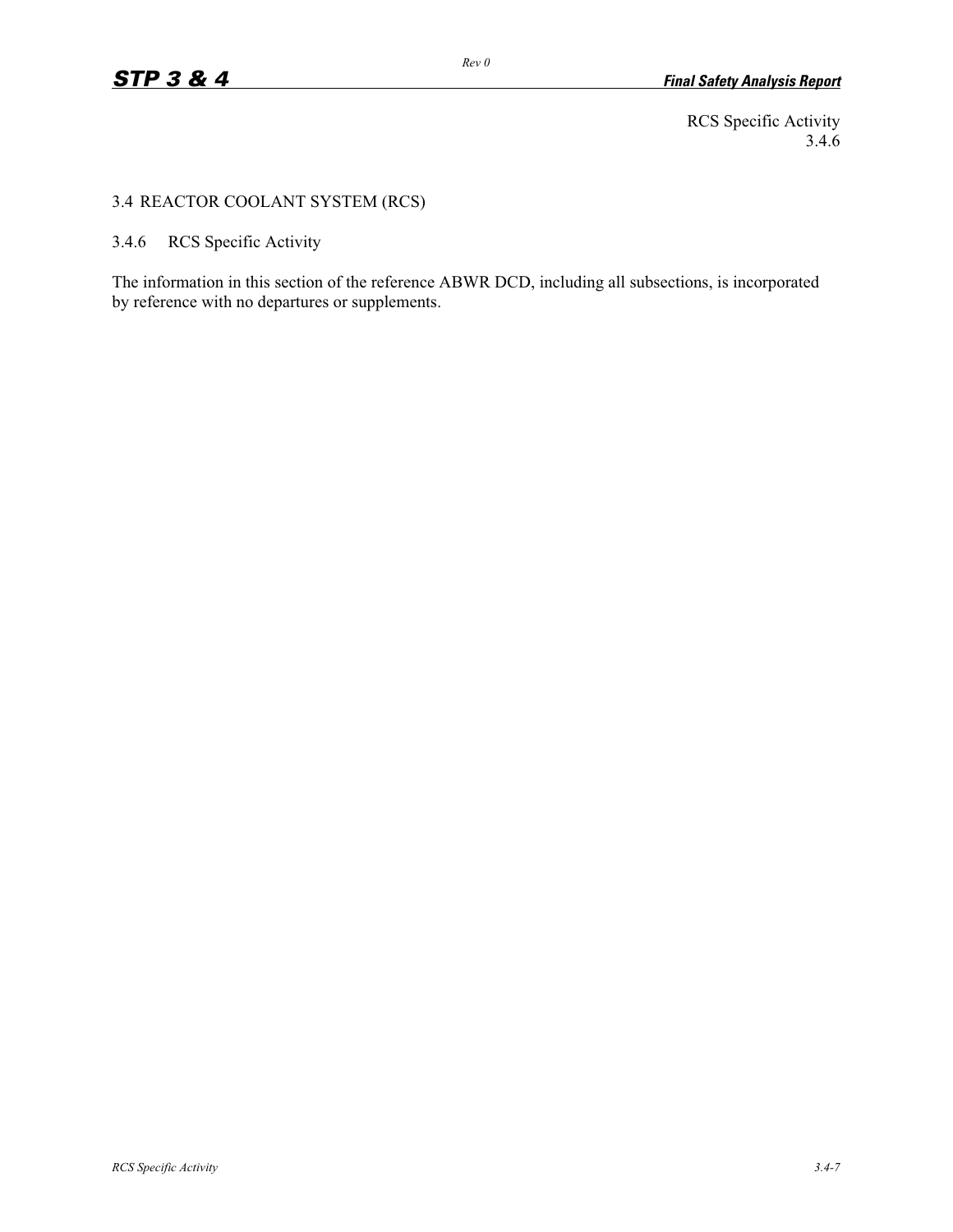RHR Shutdown Cooling System-Hot Shutdown 3.4.7

## 3.4 REACTOR COOLANT SYSTEM (RCS)

3.4.7 Residual Heat Removal (RHR) Shutdown Cooling System-Hot Shutdown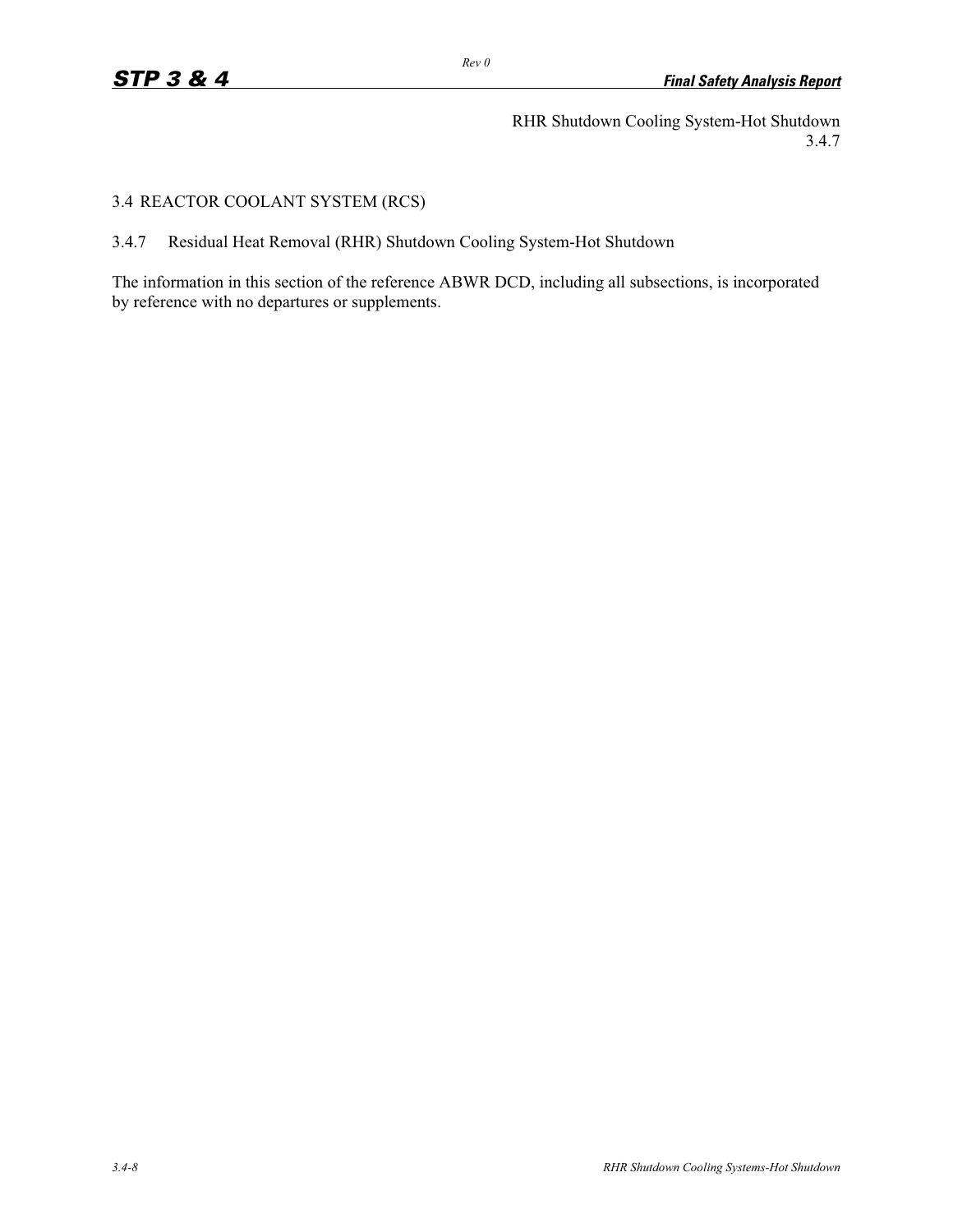RHR Shutdown Cooling System-Cold Shutdown 3.4.8

## 3.4 REACTOR COOLANT SYSTEM (RCS)

3.4.8 Residual Heat Removal (RHR) Shutdown Cooling System-Cold Shutdown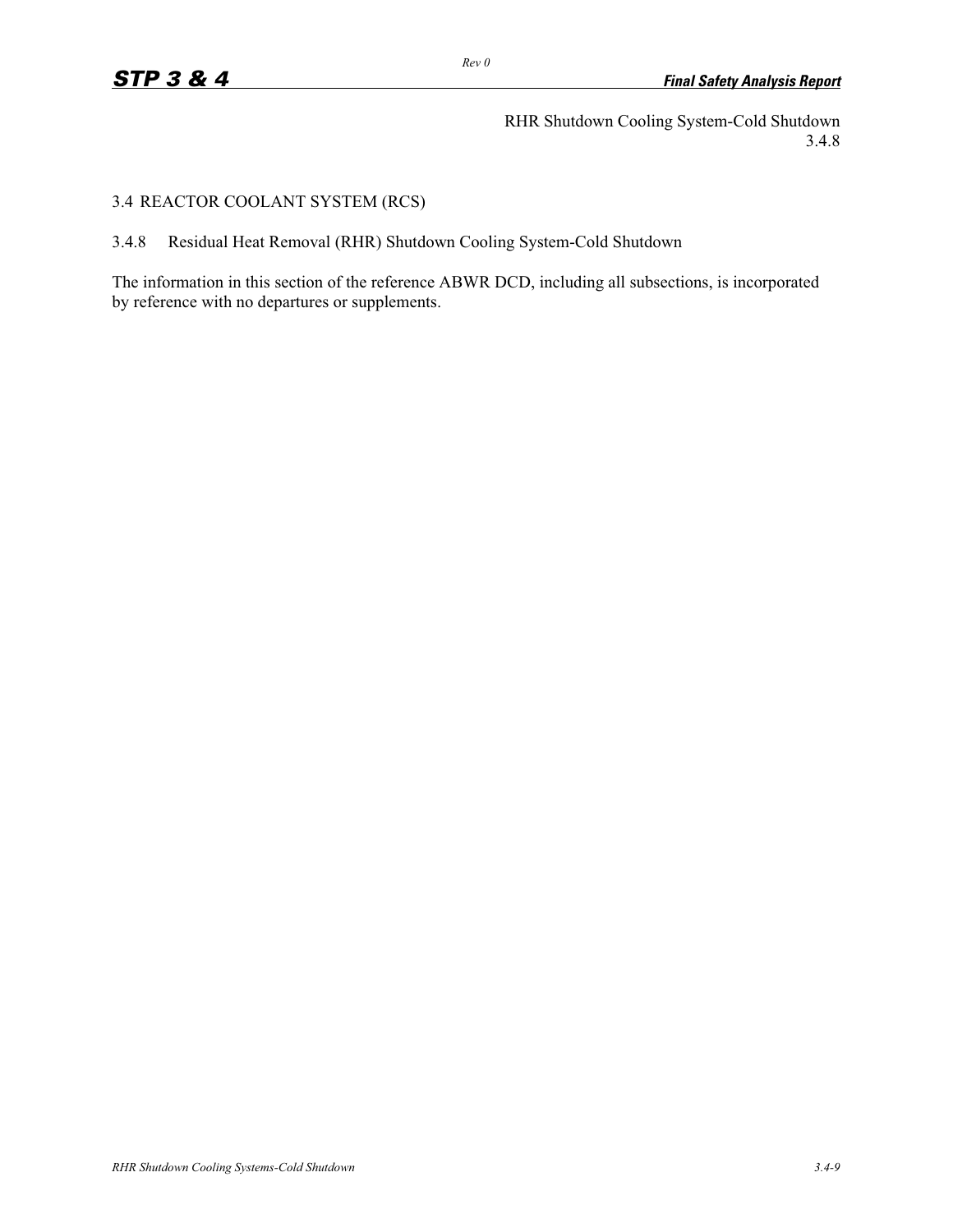RCS Pressure and Temperature (P/T) Limits 3.4.9

3.4 REACTOR COOLANT SYSTEM (RCS)

3.4.9 RCS Pressure and Temperature (P/T) Limits

The information in this section of the reference ABWR DCD, including all subsections, is incorporated by reference with the following site-specific supplements. The site-specific supplements partially address COL License Information Item 16.1.

| SR 3.4.9.4 | Not required to be performed until 30 minutes after RCS<br>temperature $\leq$ $f27^{\circ}Cf$ in MODE 4.  |            |
|------------|-----------------------------------------------------------------------------------------------------------|------------|
|            | Verify reactor vessel flange and head flange<br>temperatures are within the limits specified in the PTLR. | 30 minutes |
| SR 3.4.9.5 | Not required to be performed until 12 hours after RCS<br>temperature $\leq$ [38 °C] in MODE 4.            |            |
|            | Verify reactor vessel flange and head flange<br>temperatures are within the limits specified in the PTLR. | 12 hours   |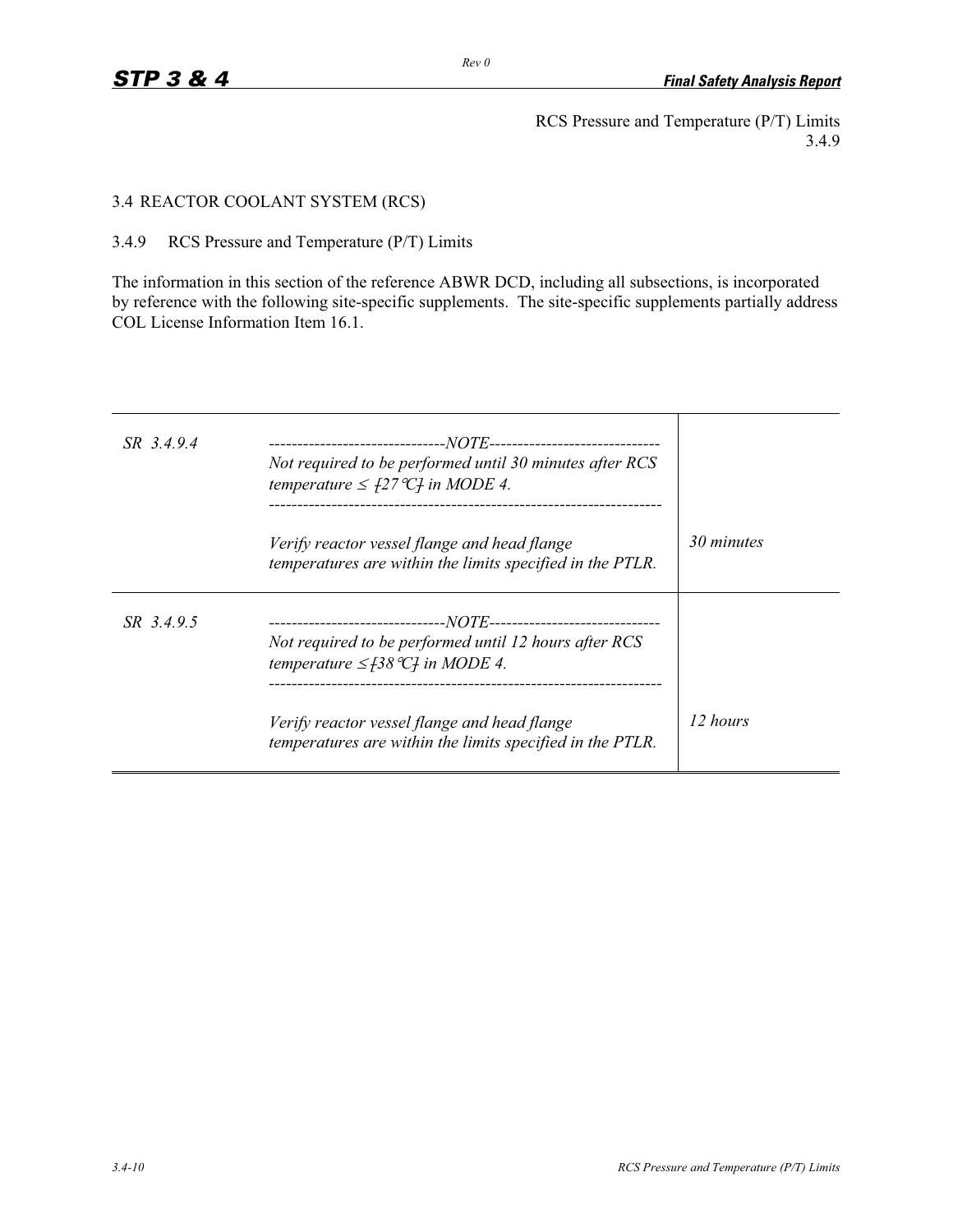Reactor Steam Dome Pressure 3.4.10

#### 3.4 REACTOR COOLANT SYSTEM

3.4.10 Reactor Steam Dome Pressure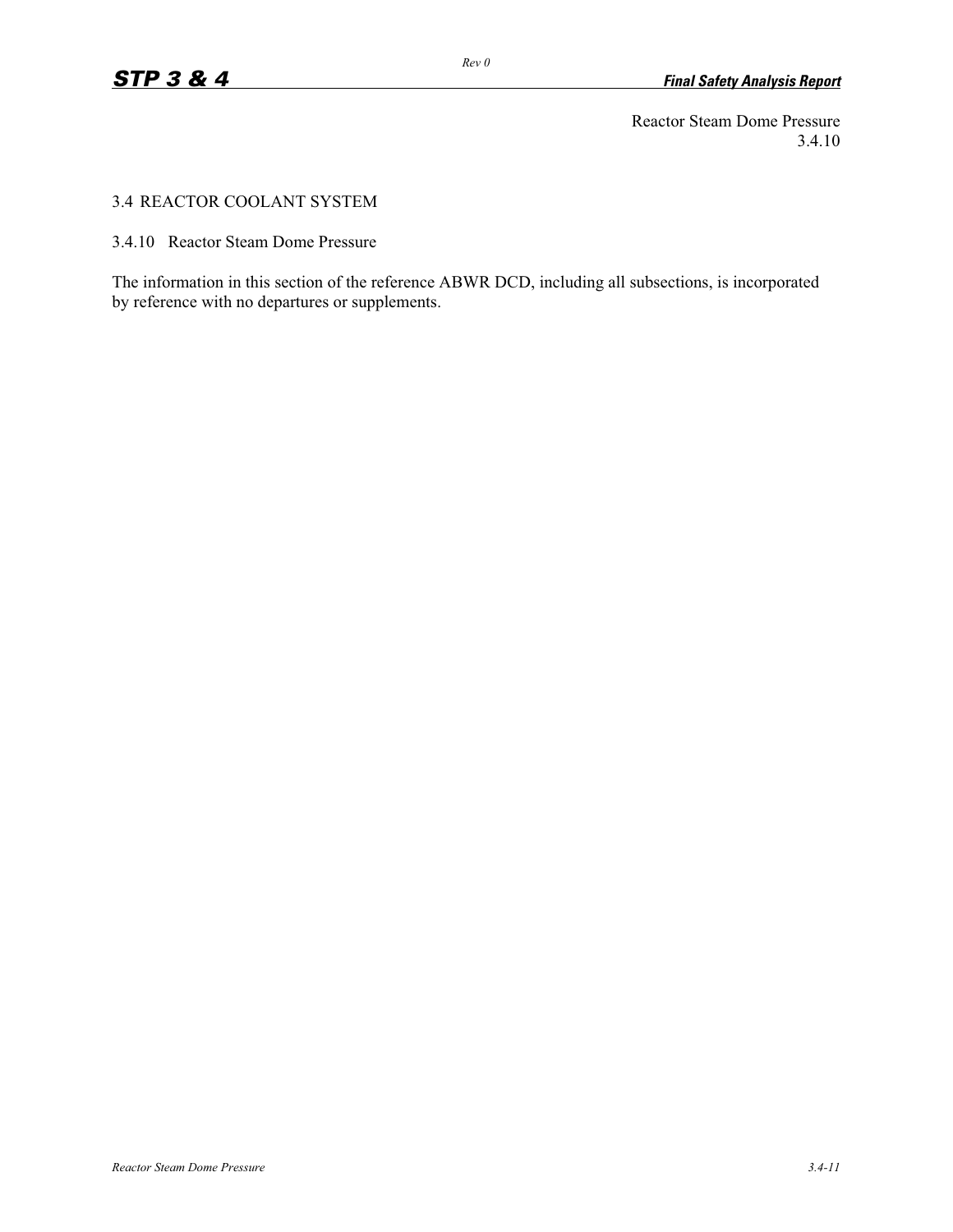ECCS-Operating 3.5.1

#### 3.5 EMERGENCY CORE COOLING SYSTEMS (ECCS)

## 3.5.1 ECCS-Operating

The information in this section of the reference ABWR DCD, including all subsections and figures, is incorporated by reference with the following departure and site-specific supplements. The site-specific supplements partially address COL License Information Item 16.1.

#### STD DEP 8.3-1

The ABWR plant medium voltage electrical system design change was provided in ABWR Licensing Topical Report (LTR) NEDO-33335, "Plant Medium Voltage Electrical System Design," dated May 2007. The information from the markup of ABWR TS pages 3.5-1 and 3.5-2 is incorporated by reference.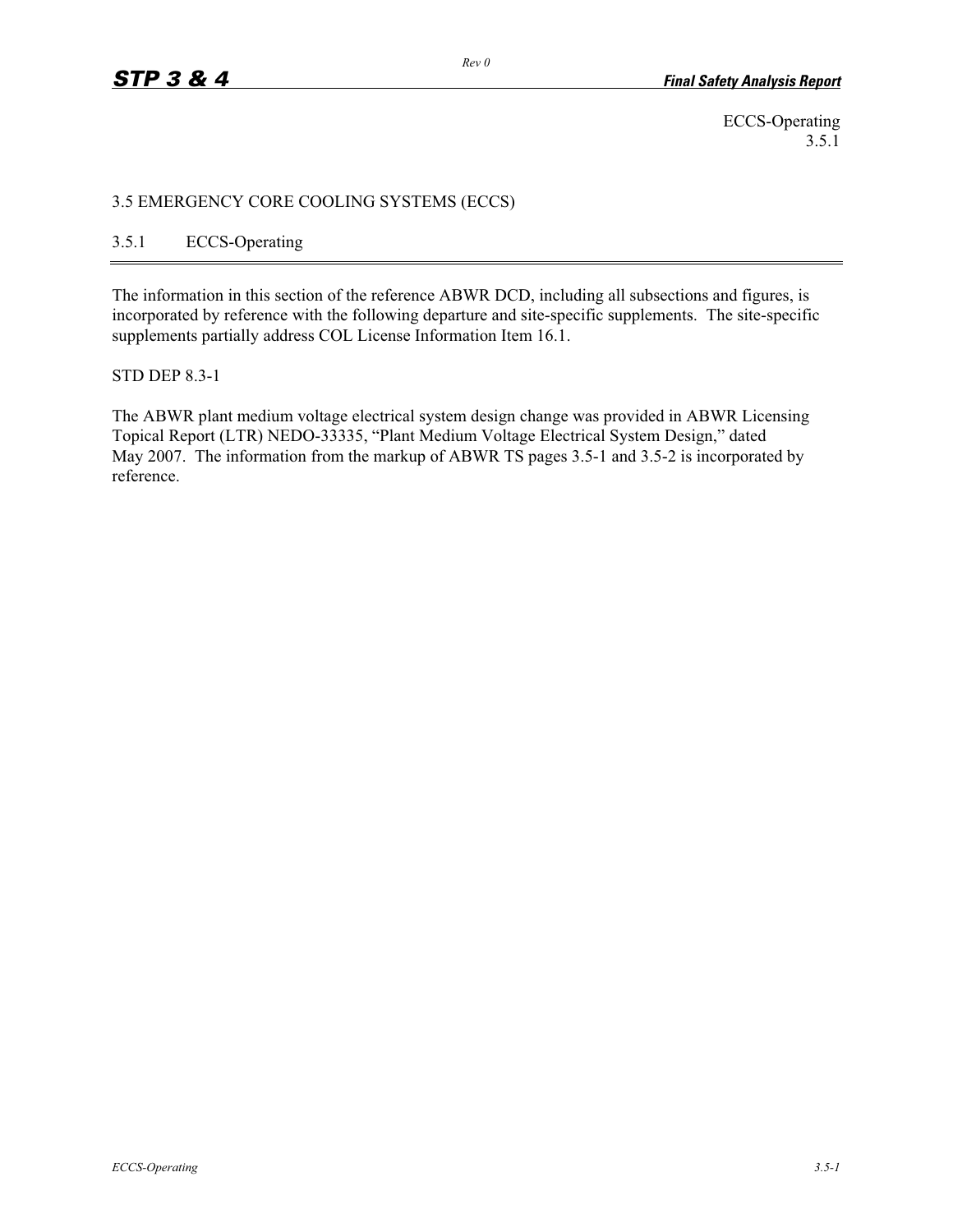ECCS-Shutdown 3.5.2

## 3.5 EMERGENCY CORE COOLING SYSTEMS (ECCS)

## 3.5.2 ECCS-Shutdown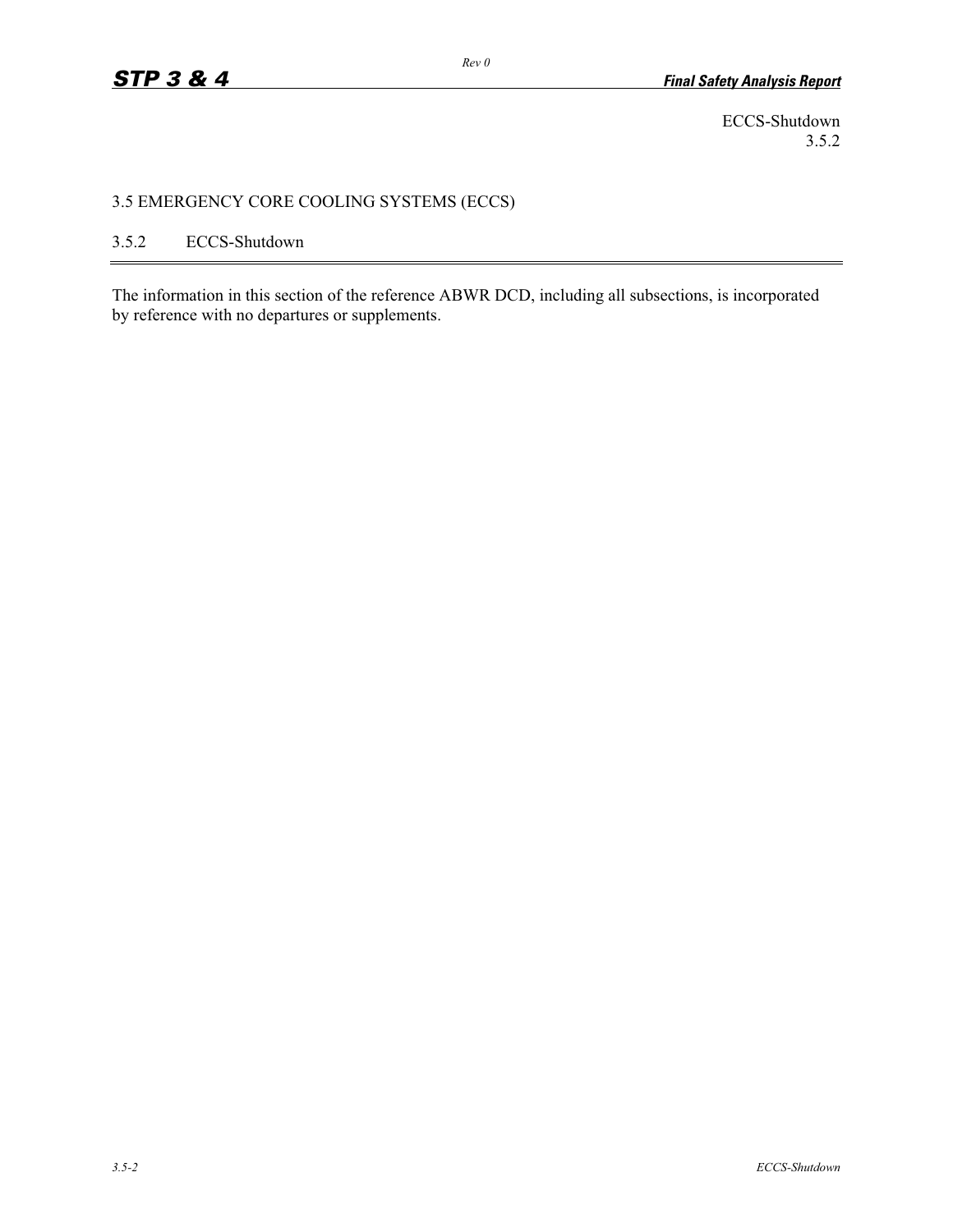Primary Containment 3.6.1.1

#### 3.6 CONTAINMENT SYSTEMS

3.6.1.1 Primary Containment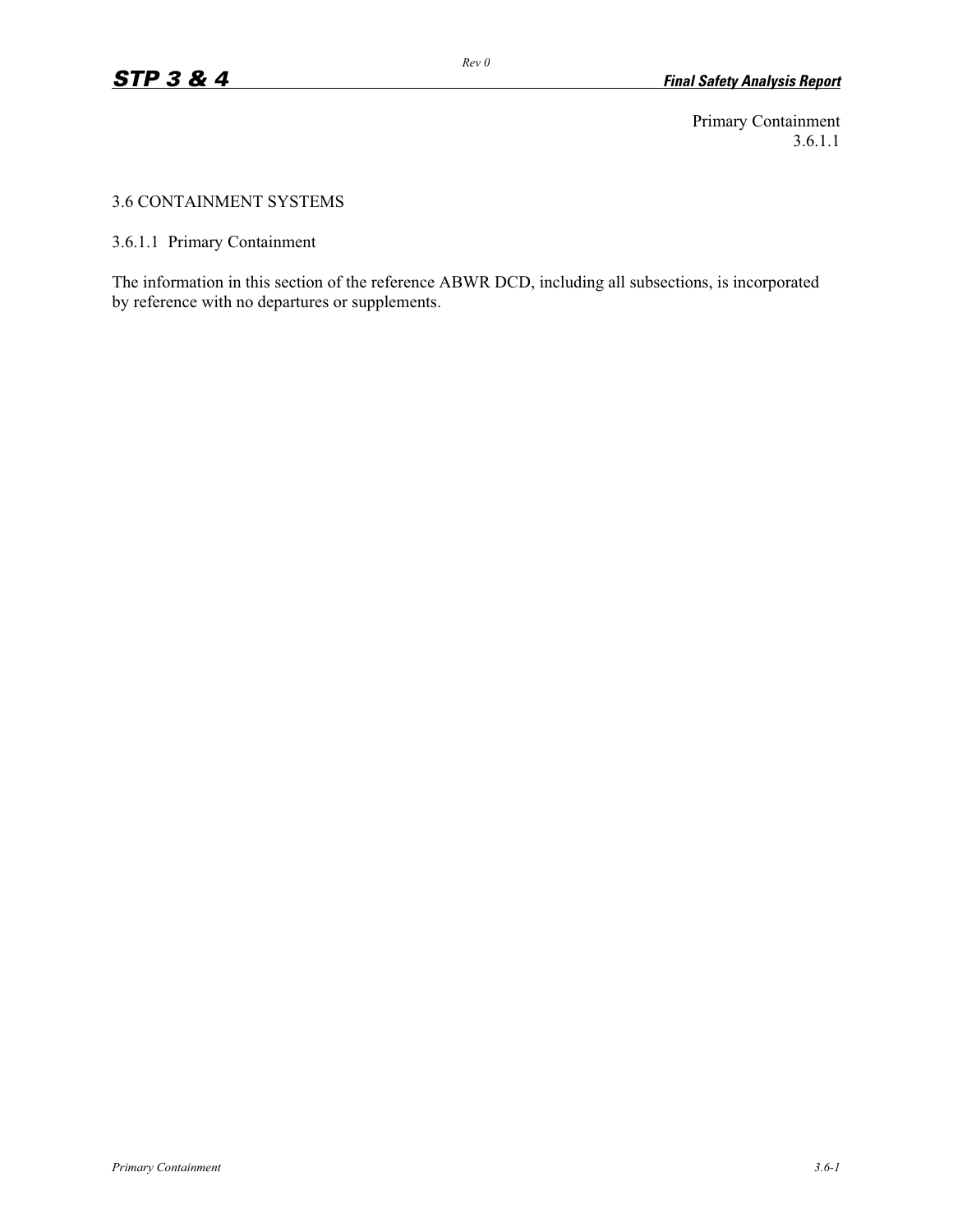Primary Containment Air Locks 3.6.1.2

 $\mathbf{r}$ 

## 3.6 CONTAINMENT SYSTEMS

3.6.1.2 Primary Containment Air Locks

 $\overline{\mathbf{r}}$ 

The information in this section of the reference ABWR DCD, including all subsections, is incorporated by reference with the following departure.

#### STD DEP 16.3-69

| В. | One or more primary<br>containment air locks with<br>primary containment air<br>lock interlock mechanism<br>inoperable. | -------------------NOTES------------------<br>1. Required Actions B.1, B.2, and B.3 are<br>not applicable if both doors in the same<br>air lock are inoperable and<br>Condition C is entered.<br>2. Entry into and exit from containment is<br>permissible under the control of a<br>dedicated individual. |                                                                                                                                                                                             |                  |
|----|-------------------------------------------------------------------------------------------------------------------------|------------------------------------------------------------------------------------------------------------------------------------------------------------------------------------------------------------------------------------------------------------------------------------------------------------|---------------------------------------------------------------------------------------------------------------------------------------------------------------------------------------------|------------------|
|    |                                                                                                                         | B.1                                                                                                                                                                                                                                                                                                        | Verify an OPERABLE door is<br>closed in the affected air $lock(s)$ .                                                                                                                        | 1 hour           |
|    |                                                                                                                         | <u>AND</u>                                                                                                                                                                                                                                                                                                 |                                                                                                                                                                                             |                  |
|    |                                                                                                                         | B.2                                                                                                                                                                                                                                                                                                        | Lock an OPERABLE door closed<br>in the affected air lock( $\underline{s}$ ).                                                                                                                | 24 hours         |
|    |                                                                                                                         | <b>AND</b>                                                                                                                                                                                                                                                                                                 |                                                                                                                                                                                             |                  |
|    |                                                                                                                         | B.3                                                                                                                                                                                                                                                                                                        | ---------------NOTE--------------<br>Air lock doors in high radiation<br>areas or areas with limited access<br>due to inerting may be verified<br>locked closed by administrative<br>means. |                  |
|    |                                                                                                                         |                                                                                                                                                                                                                                                                                                            | Verify an OPERABLE door is<br>locked closed in the affected air<br>$lock(s)$ .                                                                                                              | Once per 31 days |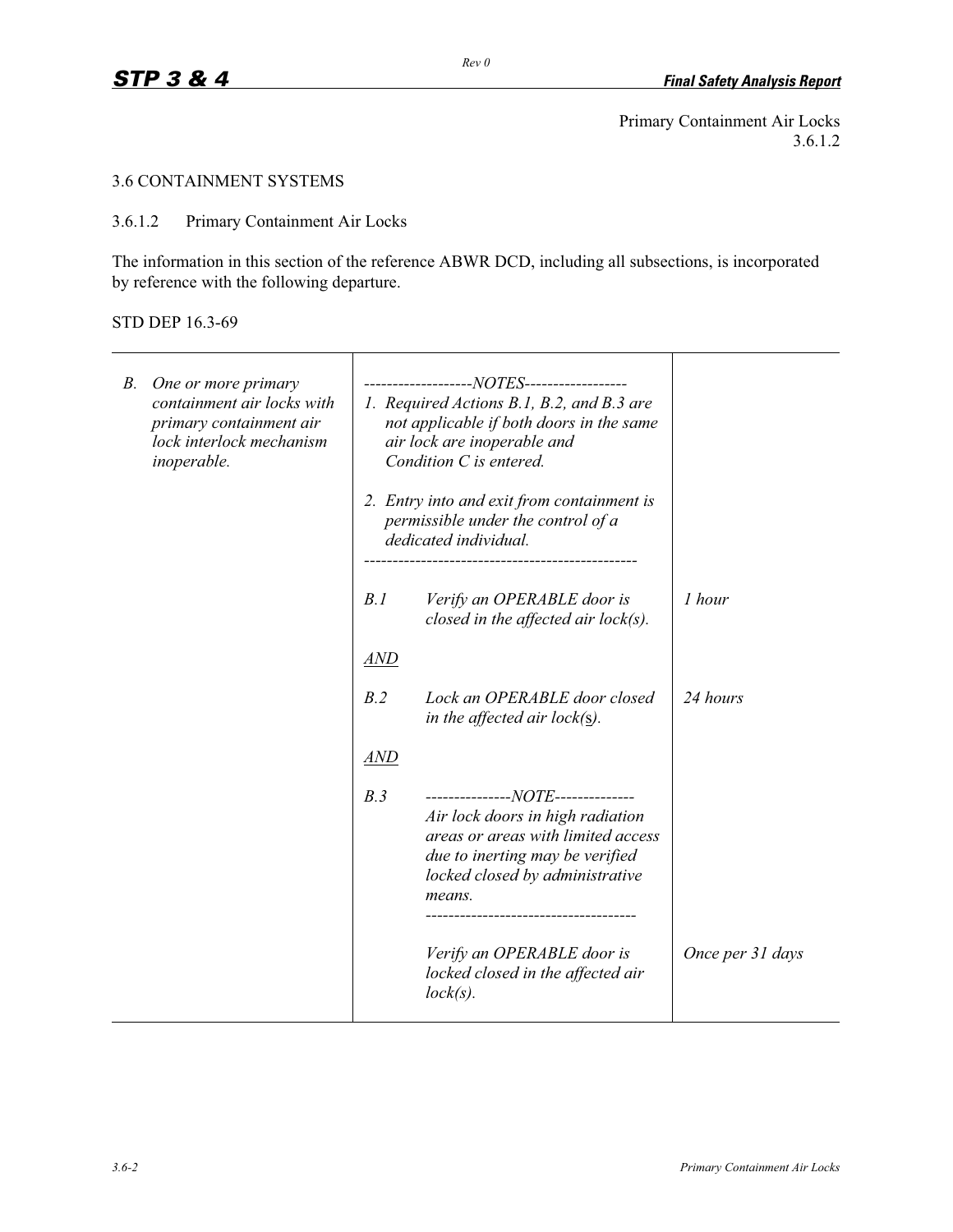3.6 CONTAINMENT SYSTEMS

3.6.1.3 Primary Containment Isolation Valves (PCIVs)

The information in this section of the reference ABWR DCD, including all subsections, is incorporated by reference with the following departures and site-specific supplements. The site-specific supplements partially address COL License Information Item 16.1.

STD DEP 6.2-1

STD DEP 16.3-71

STD DEP 16.3-72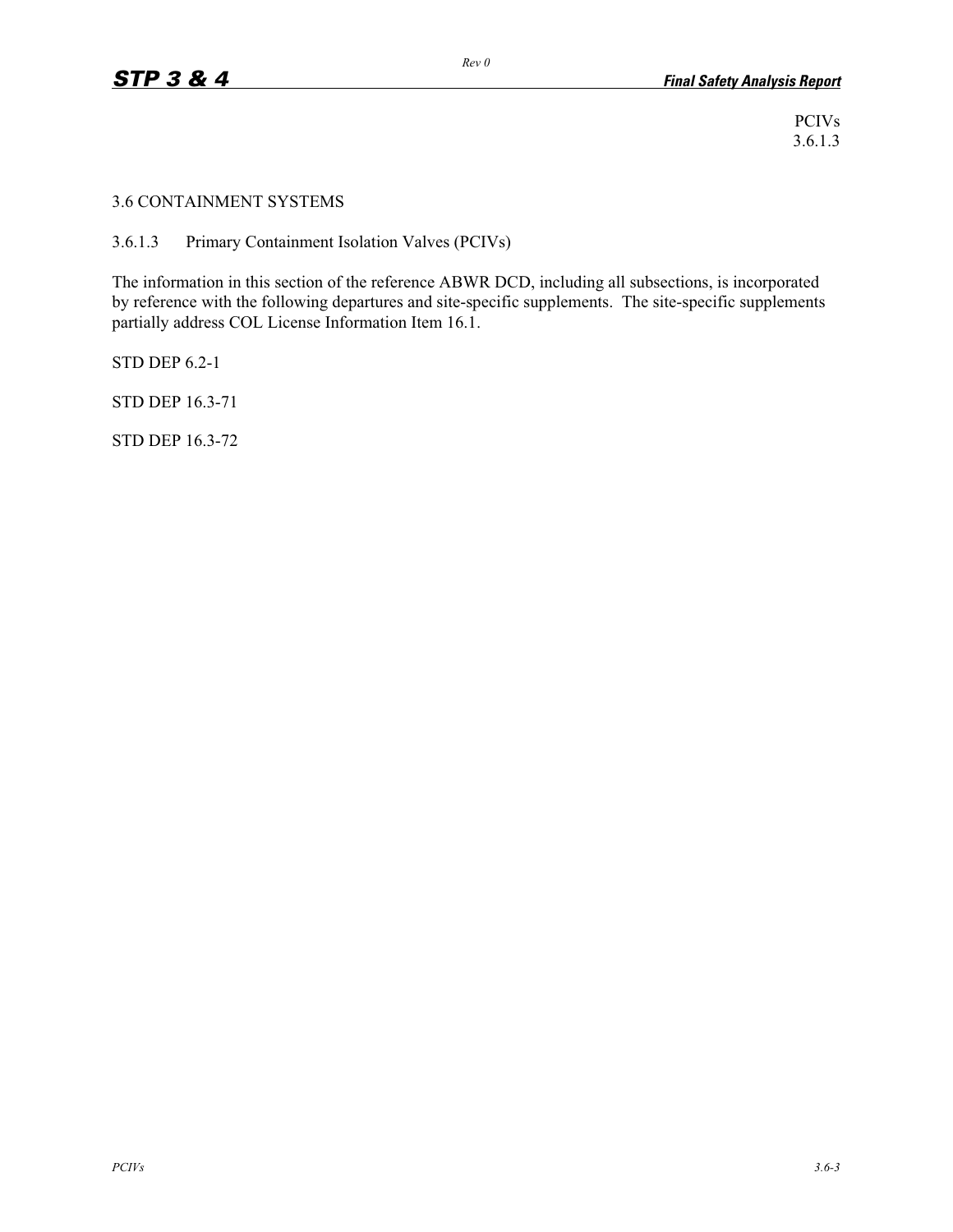## *ACTIONS*

*------------------------------------------------------NOTES-----------------------------------------------------*

STD DEP 16.3-71

- *1. Penetration flow paths except for purge valve penetration flow paths may be unisolated intermittently under administrative controls.*
- *2. Separate Condition entry is allowed for each penetration flow path.*
- *3. Enter applicable Conditions and Required Actions for systems made inoperable by PCIVs.*
- *4. Enter applicable Conditions and Required Actions of LCO 3.6.1.1, "Primary Containment," when PCIV leakage results in exceeding overall containment leakage rate acceptance criteria.*

*---------------------------------------------------------------------------------------------------------------------*

| <i>CONDITION</i>                                                                                                                                                                                                                                                                                                                                                       |                   | <b>REQUIRED ACTION</b>                                                                                                                                                                                                  | <b>COMPLETION TIME</b>                                                         |
|------------------------------------------------------------------------------------------------------------------------------------------------------------------------------------------------------------------------------------------------------------------------------------------------------------------------------------------------------------------------|-------------------|-------------------------------------------------------------------------------------------------------------------------------------------------------------------------------------------------------------------------|--------------------------------------------------------------------------------|
| ------------NOTE------------<br>$A_{\cdot}$<br>Only applicable to<br>penetration flow paths with<br>two PCIVs.<br><b>STD DEP 16.3-71</b><br>One or more penetration<br><i>flow paths with one PCIV</i><br>inoperable except for<br>purge valve leakage, main<br>steam line isolation valve<br>leakage, or hydrostatically<br>tested line leakage, not<br>within limit. | A.I<br><i>AND</i> | Isolate the affected<br>penetration flow path by use of<br>at least one closed and de-<br>activated automatic valve,<br>closed manual valve, blind<br>flange, or check valve with<br>flow through the valve<br>secured. | 4 hours except for main<br>steam line<br>AND<br>8 hours for main steam<br>line |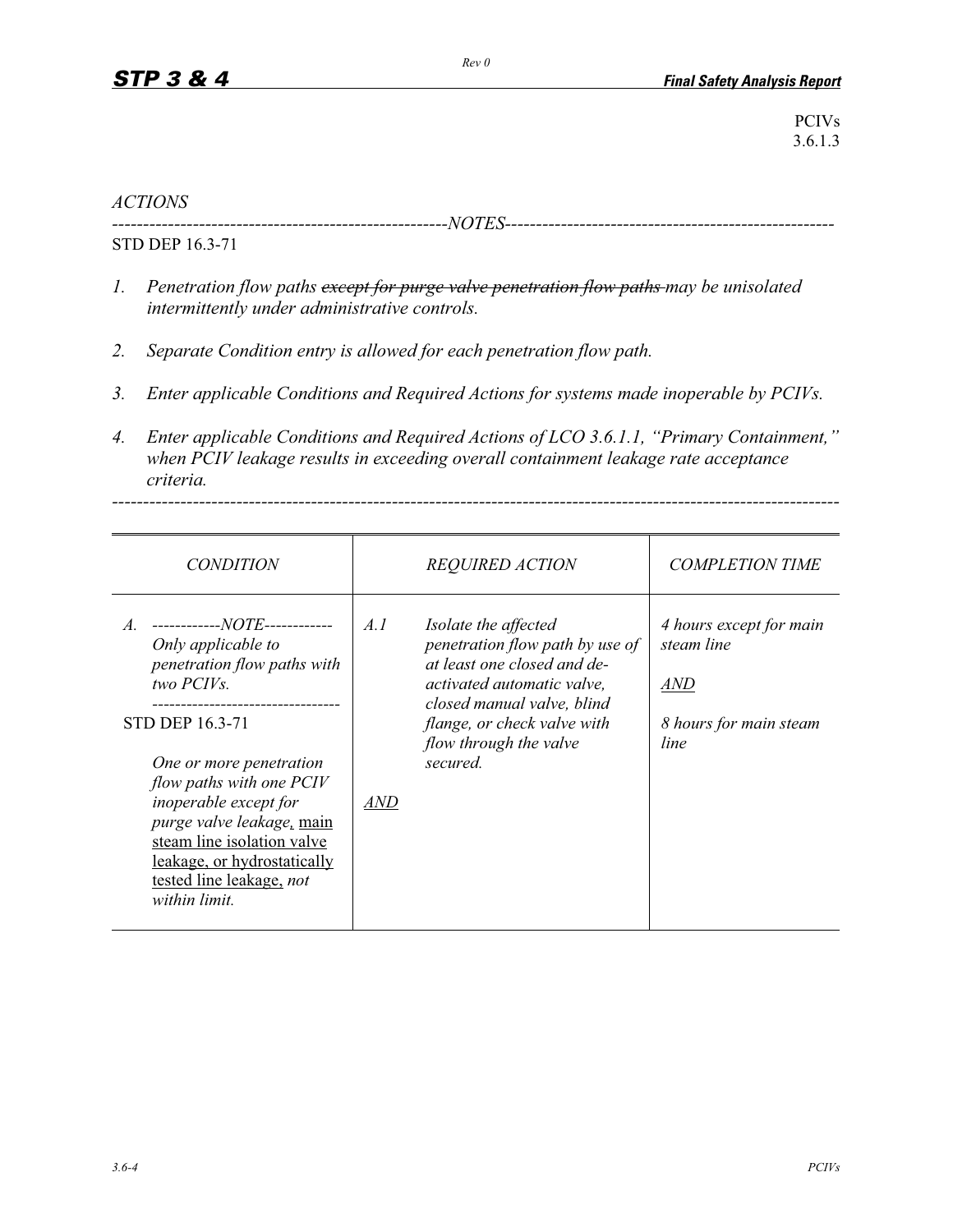| <i>ACTIONS</i> |  |
|----------------|--|
|----------------|--|

| <i>CONDITION</i>  |     | <b>REQUIRED ACTION</b>                                                                                                                                                                                     | <b>COMPLETION TIME</b>                                                                                                                                                                                                                                                                                                           |
|-------------------|-----|------------------------------------------------------------------------------------------------------------------------------------------------------------------------------------------------------------|----------------------------------------------------------------------------------------------------------------------------------------------------------------------------------------------------------------------------------------------------------------------------------------------------------------------------------|
| (continued)<br>A. | A.2 | --------------NOTE--------------<br>Valves and blind flanges in<br>high radiation areas may be<br>verified by use of<br>administrative means.<br>Verify the affected penetration<br>flow path is isolated. | Once per 31 days for<br><i>isolation</i> devices<br>outside primary<br>containment, drywell,<br>and steam tunnel<br>AND<br>Prior to entering<br>MODE 2 or 3 from<br>MODE 4, if primary<br>containment was de-<br>inerted while in<br>MODE 4, if not<br>performed within the<br>previous 92 days, for<br>isolation devices inside |
|                   |     |                                                                                                                                                                                                            | primary containment                                                                                                                                                                                                                                                                                                              |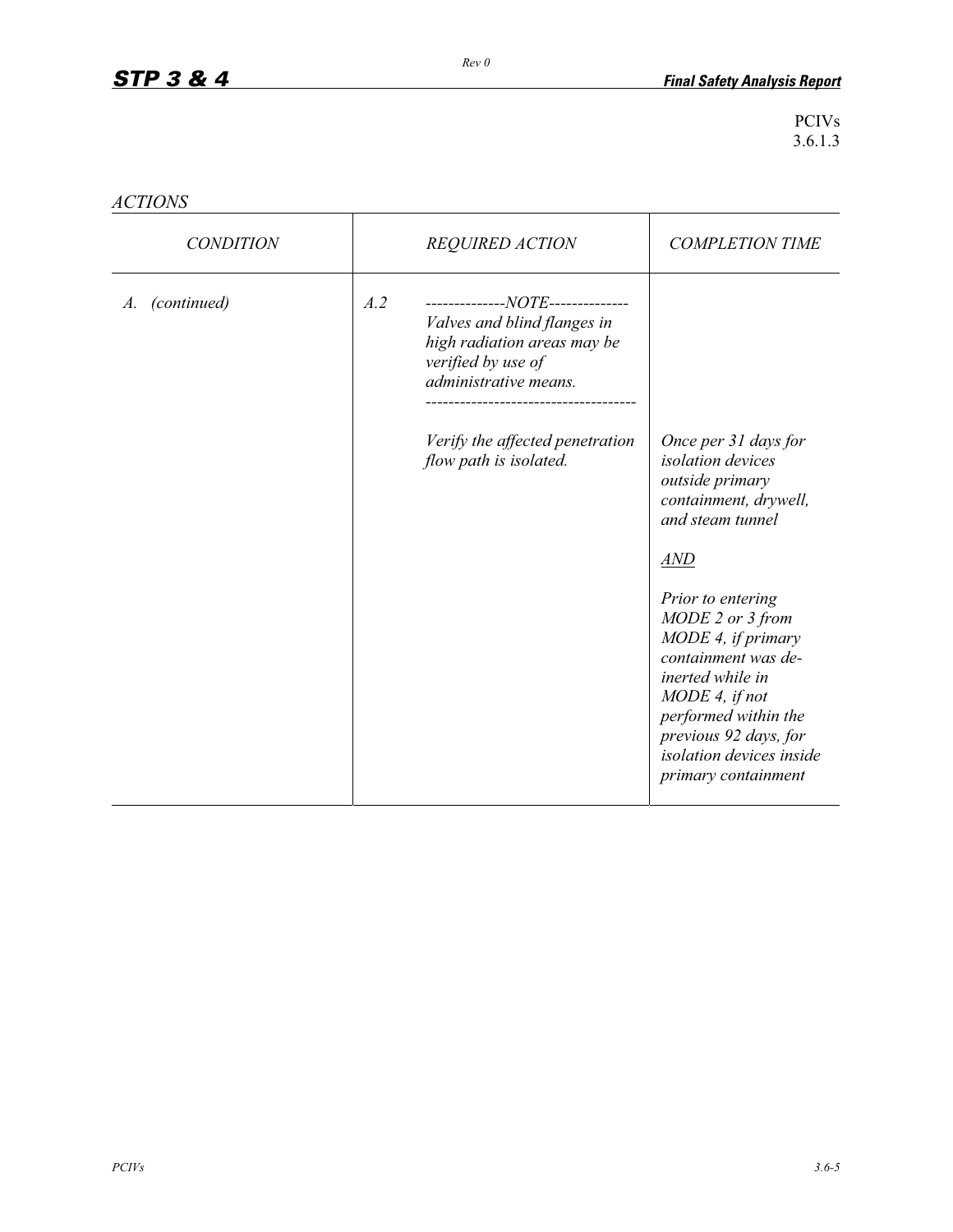|  | ACTIONS (continued) |
|--|---------------------|
|--|---------------------|

| <b>CONDITION</b>                                                                                                                                                                                               |            | <b>REQUIRED ACTION</b>                                                                                                                                           | <b>COMPLETION TIME</b>                                                                              |
|----------------------------------------------------------------------------------------------------------------------------------------------------------------------------------------------------------------|------------|------------------------------------------------------------------------------------------------------------------------------------------------------------------|-----------------------------------------------------------------------------------------------------|
| ------------NOTE------------<br>$B_{\cdot}$<br>Only applicable to<br>penetration flow paths with<br>two PCIVs.<br><b>STD DEP 16.3-71</b>                                                                       | B.1        | Isolate the affected<br>penetration flow path by use of<br>at least one closed and de-<br>activated automatic valve,<br>closed manual valve, or blind<br>flange. | 1 hour                                                                                              |
| One or more penetration<br>flow paths with two PCIVs<br>inoperable except for<br>purge valve leakage, main<br>steam isolation valve<br>leakage, or hydrostatically<br>tested line leakage not<br>within limit. |            |                                                                                                                                                                  |                                                                                                     |
| ------------NOTE------------<br>$C_{\cdot}$<br>Only applicable to<br>penetration flow paths with<br>only one PCIV.<br>One or more penetration<br>flow paths with one PCIV<br>inoperable.                       | C.1<br>AND | Isolate the affected<br>penetration flow path by use of<br>at least one closed and de-<br>activated automatic valve,<br>closed manual valve, or blind<br>flange. | 4 hours except for<br>excess flow check valves<br>(EFCVs)<br>$\overline{AND}$<br>12 hours for EFCVs |
|                                                                                                                                                                                                                | C.2        | --------------NOTE--------------<br>Valves and blind flanges in<br>high radiation areas may be<br>verified by use of<br>administrative means.                    |                                                                                                     |
|                                                                                                                                                                                                                |            | Verify the affected penetration<br>flow path is isolated.                                                                                                        | Once per 31 days                                                                                    |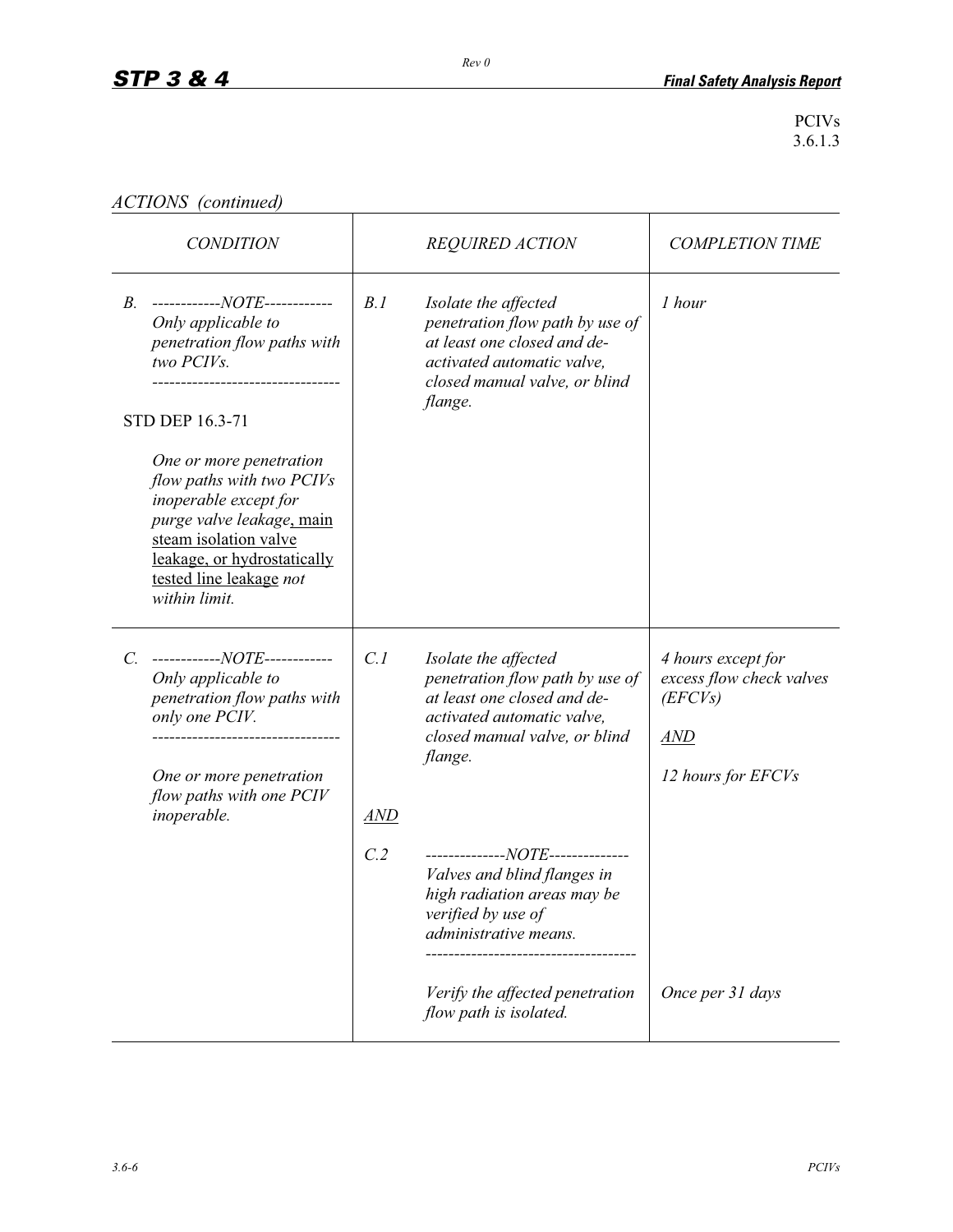| ACTIONS (continued) |  |
|---------------------|--|
|---------------------|--|

| <b>CONDITION</b>                                                                                                                                             | <b>REQUIRED ACTION</b>                                                                                                                                                                 | <b>COMPLETION TIME</b>                                                                                                                                                                                                    |
|--------------------------------------------------------------------------------------------------------------------------------------------------------------|----------------------------------------------------------------------------------------------------------------------------------------------------------------------------------------|---------------------------------------------------------------------------------------------------------------------------------------------------------------------------------------------------------------------------|
| <b>STD DEP 16.3-71</b><br>D. One or more penetration<br>flow paths with one or<br>more containment purge<br>valves not within purge<br>valve leakage limits. | <del>D.I -</del><br>Isolate the affected<br>penetration flow path by use of<br>at least one felosed and de-<br>activated automatic valve,<br>closed manual valve, or blind<br>flange]. | 24 hours                                                                                                                                                                                                                  |
|                                                                                                                                                              | $A\!M\!D$<br>D.2<br><i>NOTE</i><br>Valves and blind flanges in<br>high radiation areas may be<br>verified by use of<br><del>administrative means.</del>                                |                                                                                                                                                                                                                           |
|                                                                                                                                                              | Verify the affected penetration<br>flow path is isolated.                                                                                                                              | Once per 31 days for<br><i>isolation devices</i><br>outside containment<br>$A\!N\!D$<br>Prior to entering<br><b>MODE 4 from MODE 5</b><br>if not performed within<br>the previous 92 days for<br>isolation devices inside |
|                                                                                                                                                              | $A\!M\!D$<br>D.3<br>Perform SR 3.6.1.3.7 for the<br>resilient seal purge valves<br>elosed to comply with<br>Required Action D.1.                                                       | eontainment<br>Once per [92] days                                                                                                                                                                                         |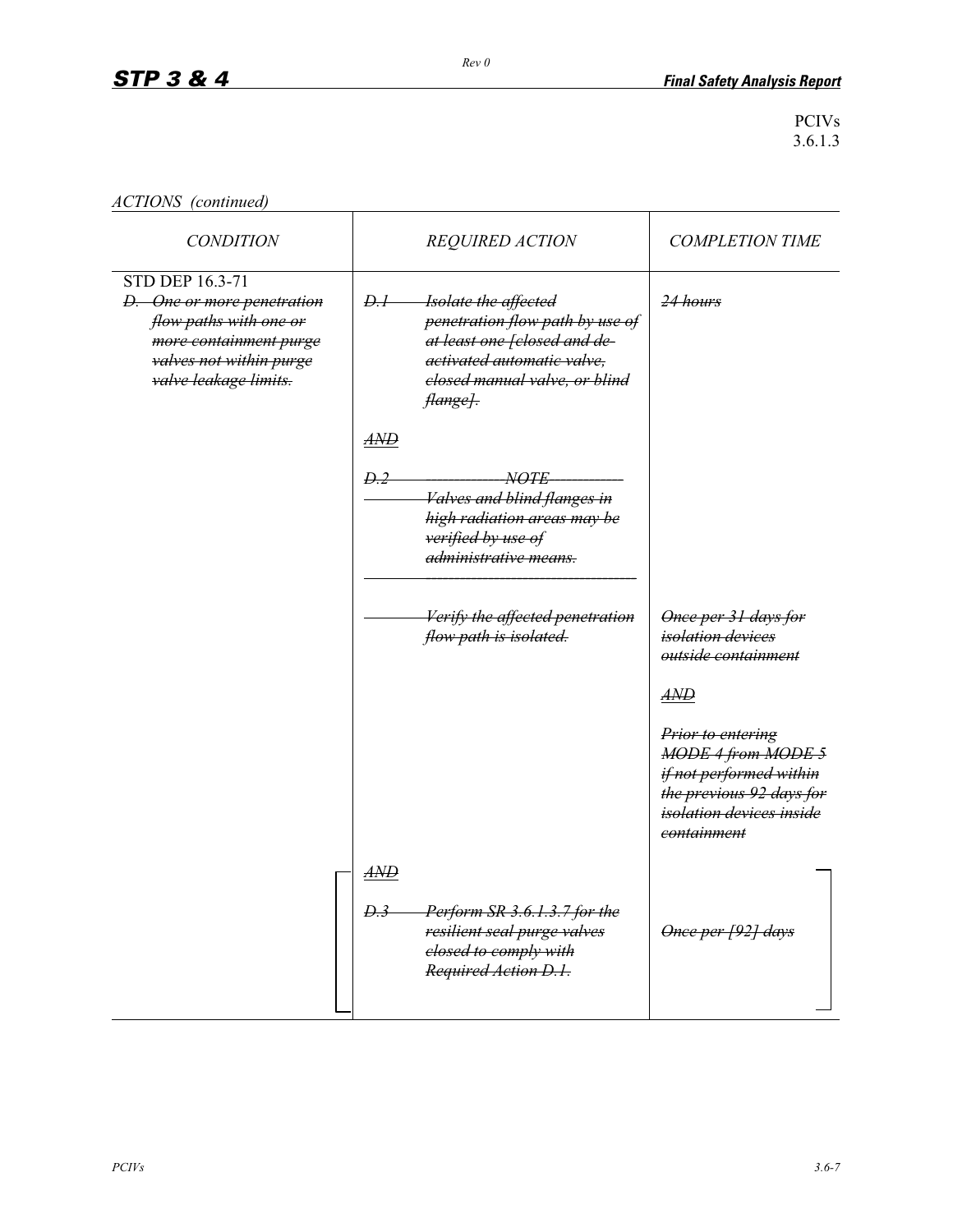|  | ACTIONS (continued) |
|--|---------------------|
|--|---------------------|

| <b>CONDITION</b>                                                                                                                                                                                                                                | <b>REQUIRED ACTION</b>   |                                                                                                                                                         | <b>COMPLETION TIME</b>                                                                                                                        |
|-------------------------------------------------------------------------------------------------------------------------------------------------------------------------------------------------------------------------------------------------|--------------------------|---------------------------------------------------------------------------------------------------------------------------------------------------------|-----------------------------------------------------------------------------------------------------------------------------------------------|
| STD DEP 16.3-71<br>D. Purge valve leakage rate,<br>main steam isolation valve<br>leakage, or hydrostatically<br>tested line leakage not<br>within limit.                                                                                        | D.1                      | Restore leakage to within<br>limit.                                                                                                                     | [4 hours except for<br>main steam line<br>isolation valve leakage<br><b>AND</b><br>8 hours for main steam<br>line isolation valve<br>leakage] |
| Required Action and<br>E.<br>associated Completion<br>Time of Condition A, B, or<br>$C$ , or $D$ not met in<br>MODE 1, 2, or 3.                                                                                                                 | E.1<br><b>AND</b><br>E.2 | Be in MODE 3.<br>Be in MODE 4.                                                                                                                          | 12 hours<br>36 hours                                                                                                                          |
| Required Action and<br>F.<br>associated Completion<br>Time of Condition A, B, or<br>$Cz$ or $D$ not met for<br>$PCIV(s)$ required to be<br><b>OPERABLE</b> during<br>movement of irradiated<br>fuel assemblies in the<br>secondary containment. | F.1                      | ---------------NOTE--------------<br>LCO 3.0.3 is not applicable.<br>Suspend movement of<br>irradiated fuel assemblies in<br>the secondary containment. | Immediately                                                                                                                                   |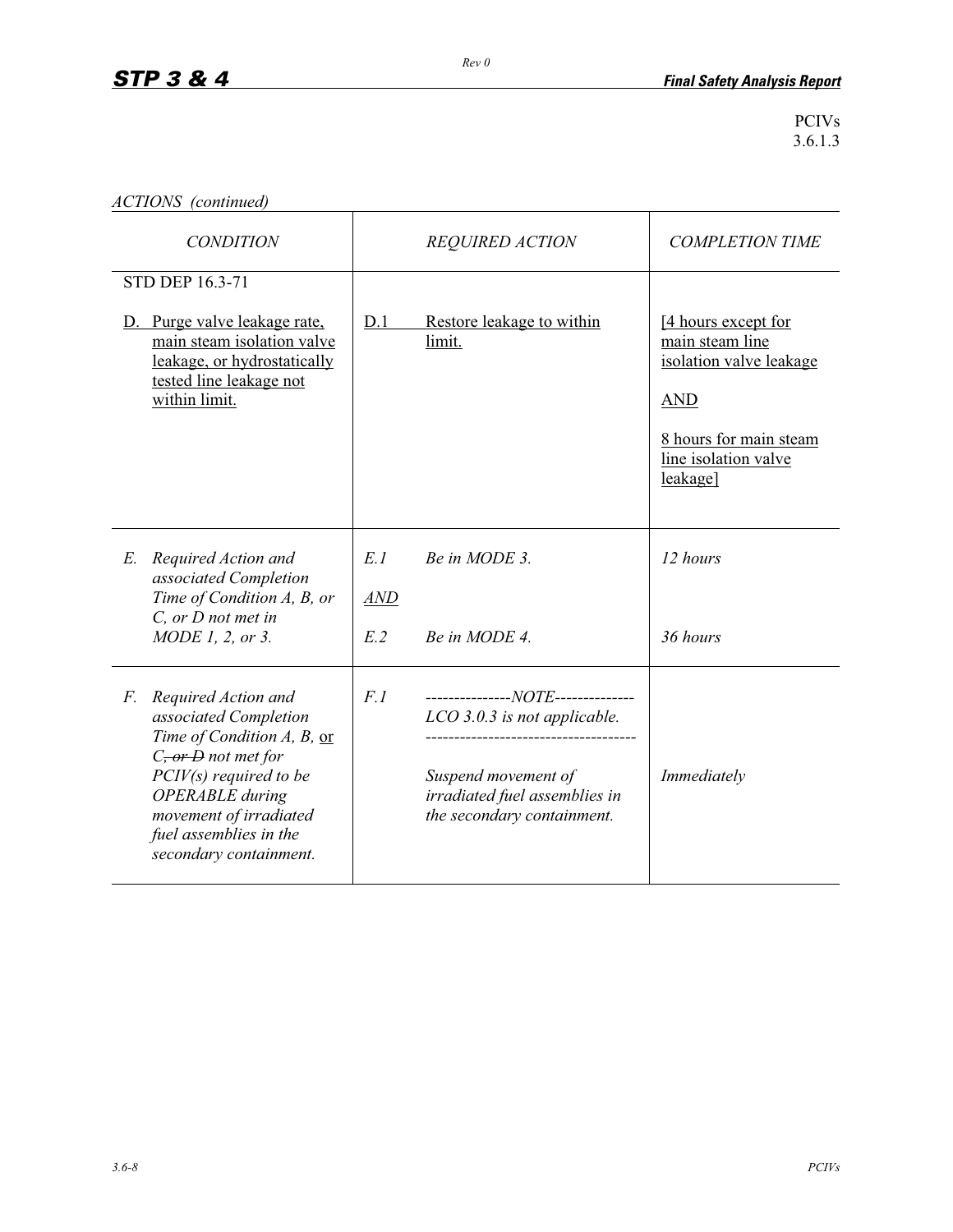```
ACTIONS (continued)
```

|    | <b>STD DEP 16.3-71</b>                                                                                                                                                                    |           |                                                                   |             |
|----|-------------------------------------------------------------------------------------------------------------------------------------------------------------------------------------------|-----------|-------------------------------------------------------------------|-------------|
|    | G. Required Action and<br>associated Completion<br>Time of Condition A, B, or<br>$C_{\tau}$ or $D$ not met for<br>$PCIV(s)$ required to be<br><b>OPERABLE during CORE</b><br>ALTERATIONS. | G.I       | Suspend CORE<br>ALTERATIONS.                                      | Immediately |
| Н. | Required Action and<br>associated Completion<br>Time of Condition A, B, or<br>$C$ , or $D$ not met for                                                                                    | H.I<br>OR | Initiate action to suspend<br>OPDRV <sub>s</sub> .                | Immediately |
|    | $PCIV(s)$ required to be<br><b>OPERABLE</b> during<br>MODE 4 or 5 or during<br>operations with a potential<br>for draining the reactor<br>vessel (OPDRVs).                                | H.2       | <i>Initiate action to restore</i><br>valve(s) to OPERABLE status. | Immediately |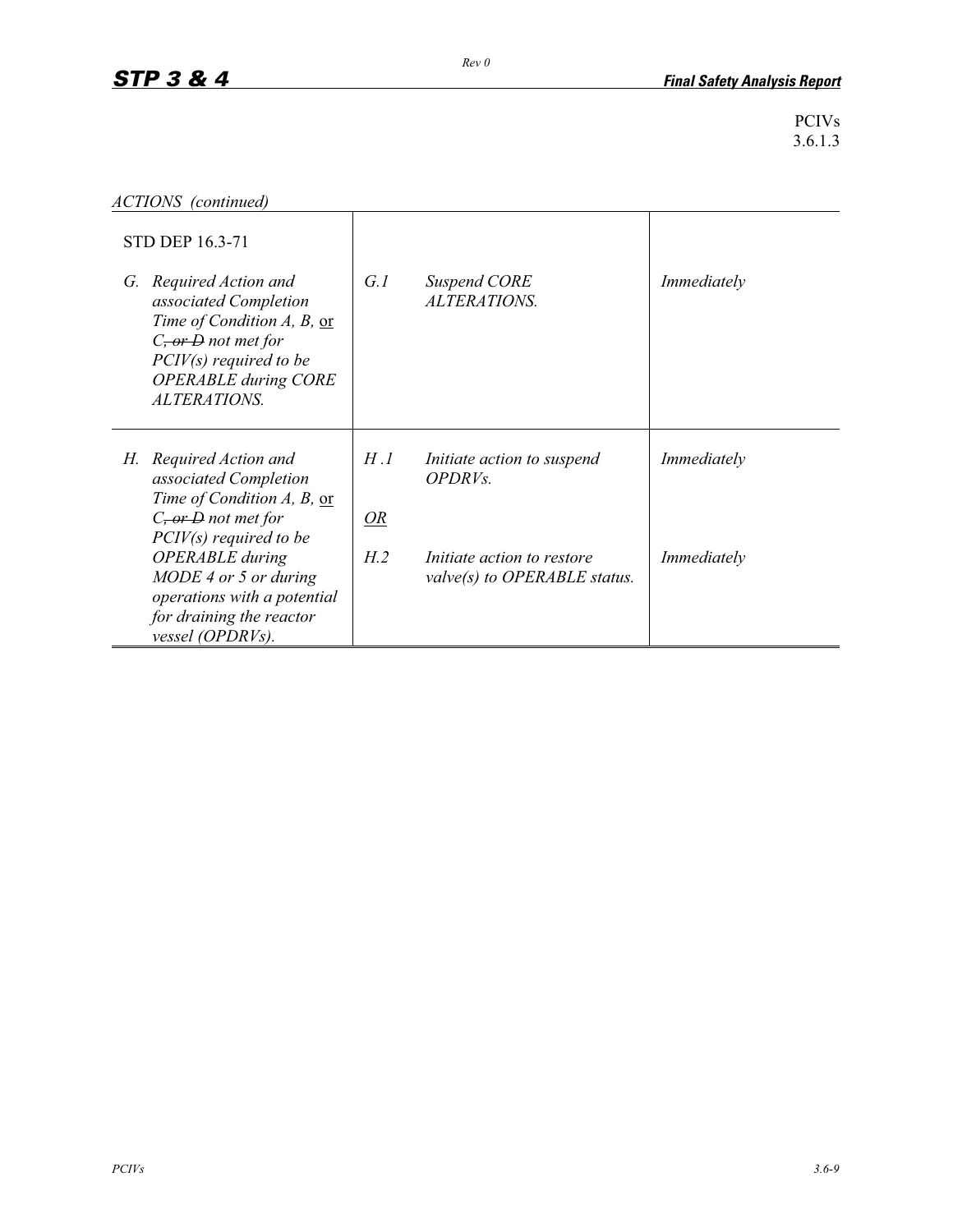## STD DEP 16.3-71

## *SURVEILLANCE REQUIREMENTS*

|                      | <b>SURVEILLANCE</b>                                                                                                                                                                                                                                                                                                                                                                                                                                                         | <b>FREQUENCY</b>   |
|----------------------|-----------------------------------------------------------------------------------------------------------------------------------------------------------------------------------------------------------------------------------------------------------------------------------------------------------------------------------------------------------------------------------------------------------------------------------------------------------------------------|--------------------|
| SR 3.6.1.3.1         | -NOTE<br>Only required to be met in MODES 1, 2, and 3.                                                                                                                                                                                                                                                                                                                                                                                                                      |                    |
|                      | Verify each 550 mm primary containment purge valve is<br>sealed closed except for one purge valve in a penetration<br>flow path while in Condition D of this LCO.                                                                                                                                                                                                                                                                                                           | <del>31 days</del> |
| <b>STD DEP 6.2-1</b> |                                                                                                                                                                                                                                                                                                                                                                                                                                                                             |                    |
| SR 3.6.1.3.21        | ----------------------------NOTES-----------------------------<br>Only required to be met in MODES 1, 2, and 3.<br>Ι.<br>2.<br>Not required to be met when the 550500 mm primary<br>containment purge valves are open for inerting, de-<br>inerting, pressure control, ALARA or air quality<br>considerations for personnel entry, or Surveillances<br>that require the valves to be open.<br>Verify each-550500 mm primary containment purge valve<br>is closed.           | $31 \, days$       |
| SR 3.6.1.3.32        | -----------------------NOTES------------------------<br>Valves and blind flanges in high radiation areas may<br>$\Gamma$ .<br>be verified by use of administrative means.<br>$2^{1}$<br>Not required to be met for PCIVs that are open<br>under administrative controls.<br>Verify each primary containment isolation manual valve<br>and blind flange that is located outside primary<br>containment and is required to be closed during accident<br>conditions is closed. | 31 days            |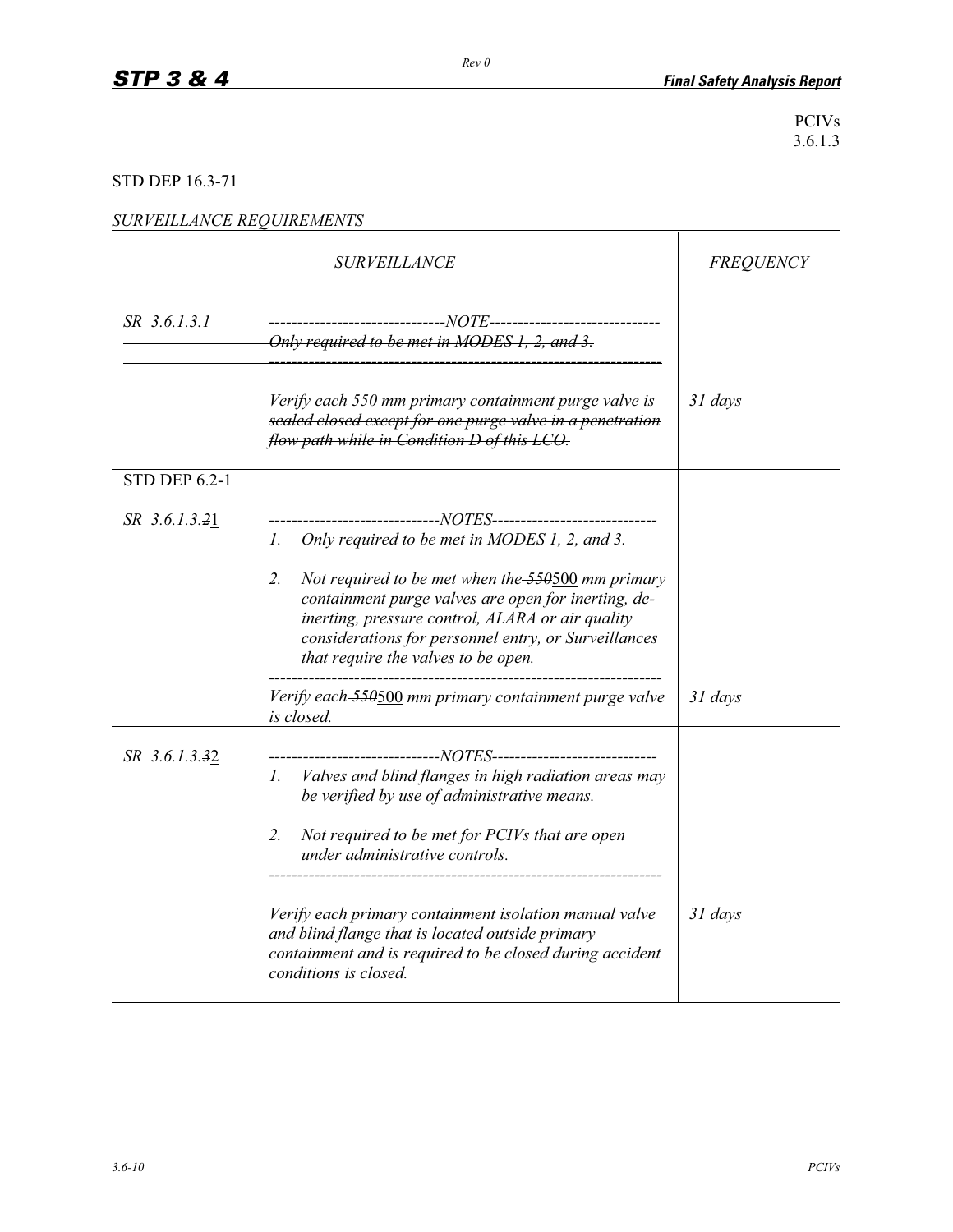## STD DEP 16.3-71

| SURVEILLANCE REQUIREMENTS (continued) |  |
|---------------------------------------|--|
|                                       |  |

|               | <i><b>SURVEILLANCE</b></i>                                                                                                                                                                                                                                                                                                                                                                               | <b>FREQUENCY</b>                                                                                                                                                       |
|---------------|----------------------------------------------------------------------------------------------------------------------------------------------------------------------------------------------------------------------------------------------------------------------------------------------------------------------------------------------------------------------------------------------------------|------------------------------------------------------------------------------------------------------------------------------------------------------------------------|
| SR 3.6.1.3.43 | ----------------------NOTES-----------------------------<br>Valves and blind flanges in high radiation areas may<br>Ι.<br>be verified by use of administrative means.<br>Not required to be met for PCIVs that are open<br>2.<br>under administrative controls.                                                                                                                                          |                                                                                                                                                                        |
|               | Verify each primary containment isolation manual valve<br>and blind flange that is located inside primary<br>containment and is required to be closed during accident<br>conditions is closed.                                                                                                                                                                                                           | Prior to entering<br>MODE 2 or 3 from<br>MODE 4, if primary<br>containment was<br>de-inerted while in<br>MODE 4, if not<br>performed within<br>the previous<br>92 days |
| SR 3.6.1.3.54 | Verify continuity of the automatic traversing incore prob<br>(ATIP) shear isolation valve explosive charge.                                                                                                                                                                                                                                                                                              | 31 days                                                                                                                                                                |
| SR 3.6.1.3.65 | Verify the isolation time of each power operated and<br>each automatic PCIV, except MSIVs, is within limits.                                                                                                                                                                                                                                                                                             | In accordance with<br>the Inservice<br><b>Testing Program</b>                                                                                                          |
| SR 3.6.1.3.76 | ---------------------NOTES----------------------------<br>Only required to be met in MODES 1, 2, and 3.<br>$\mathcal{L}$<br>Results shall be evaluated against acceptance<br>2.<br>criteria of SR 3.6.1.1.1 in accordance with<br>10 CFR 50, Appendix J, as modified by approved<br><i>exemptions.</i><br>Perform leakage rate testing for each primary<br>containment purge valve with resilient seals. | 184 days<br>AND<br>Once within<br>92 days after<br>opening the valve                                                                                                   |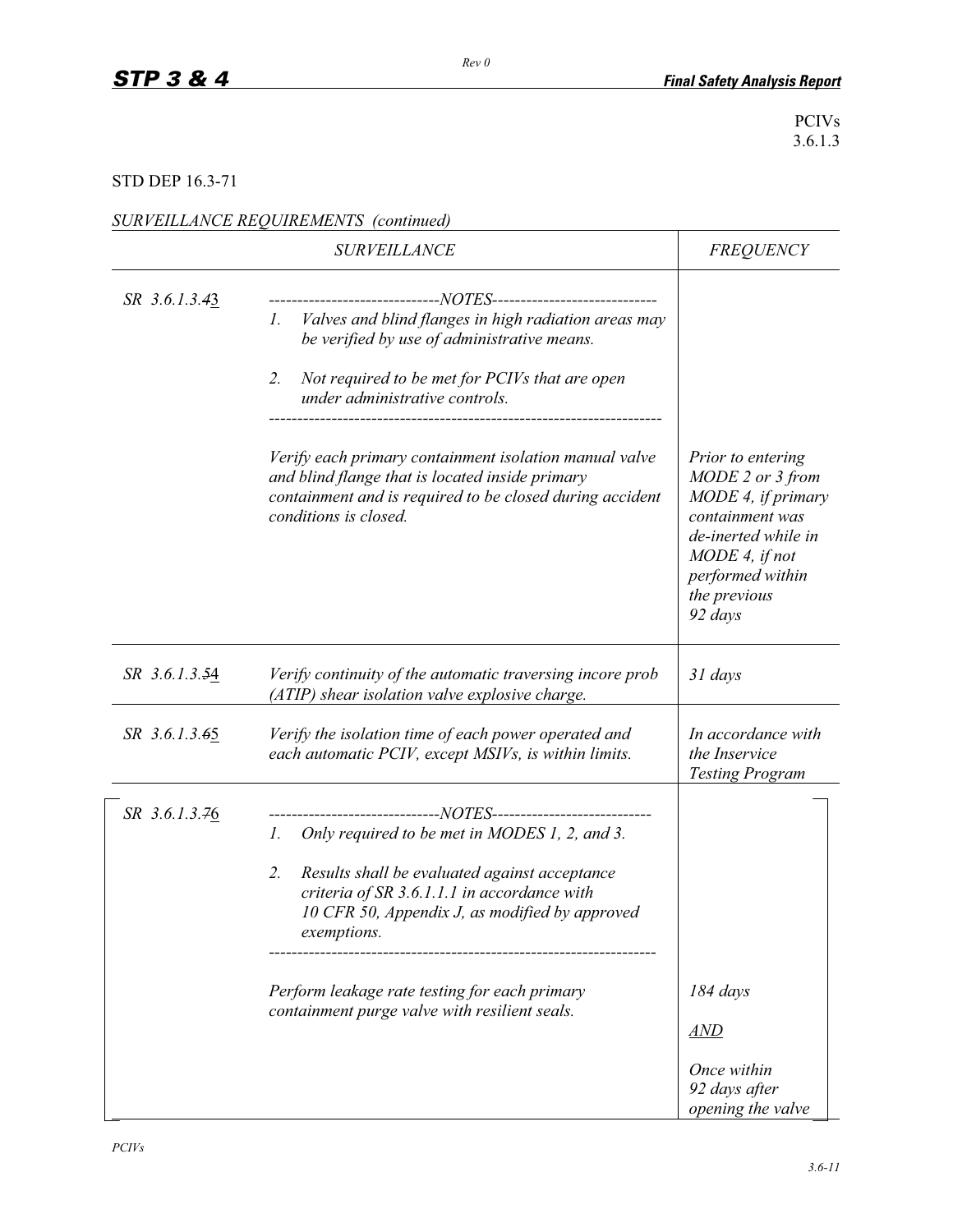|                             | <b>SURVEILLANCE</b>                                                                                                                                                                                                                                                                                                                                                                                                                                                                                                                                   | <b>FREQUENCY</b>                                        |
|-----------------------------|-------------------------------------------------------------------------------------------------------------------------------------------------------------------------------------------------------------------------------------------------------------------------------------------------------------------------------------------------------------------------------------------------------------------------------------------------------------------------------------------------------------------------------------------------------|---------------------------------------------------------|
| SR 3.6.1.3.87               | Verify the isolation time (i.e., total closure time exclusive<br>of electrical delays) of each MSIV is $\geq$ 3 seconds and<br>$\leq$ 4.5 seconds.                                                                                                                                                                                                                                                                                                                                                                                                    | 3 months                                                |
| SR 3.6.1.3.98               | Verify each automatic PCIV actuates to the isolation<br>position on an actual or simulated isolation signal.                                                                                                                                                                                                                                                                                                                                                                                                                                          | 18 months                                               |
| SR 3.6.1.3. <del>10</del> 9 | Verify each reactor instrumentation line EFCV actuates<br>on a simulated instrument line break to restrict flow to<br>$\leq 1.05$ cm <sup>3</sup> /s.                                                                                                                                                                                                                                                                                                                                                                                                 | 18 months                                               |
| $SR$ 3.6.1.3. $\#10$        | Remove and test the explosive squib from each shear<br>isolation valve of the ATIP System.                                                                                                                                                                                                                                                                                                                                                                                                                                                            | 18 months on a<br><b>STAGGERED TEST</b><br><b>BASIS</b> |
| SR 3.6.1.3.1211             | -----------------NOTE-----------------<br>Only required to be met in MODES 1, 2, and 3.<br>$\mathcal{L}$<br>2.<br>Results shall be evaluated against acceptance<br>criteria of SR 3.6.1.1.1 in accordance with<br>10 CFR 50, Appendix J, as modified by approved<br>exemptions.<br>Verify the combined leakage rate of 0.277 cm <sup>3</sup> /hr times<br>the total number of PCIVs through hydrostatically tested<br>lines that penetrate the primary containment is not<br>exceeded when these isolation valves are tested at<br>$\geq$ 0.294 MPaG. | 18 months                                               |

*SURVEILLANCE REQUIREMENTS (continued)*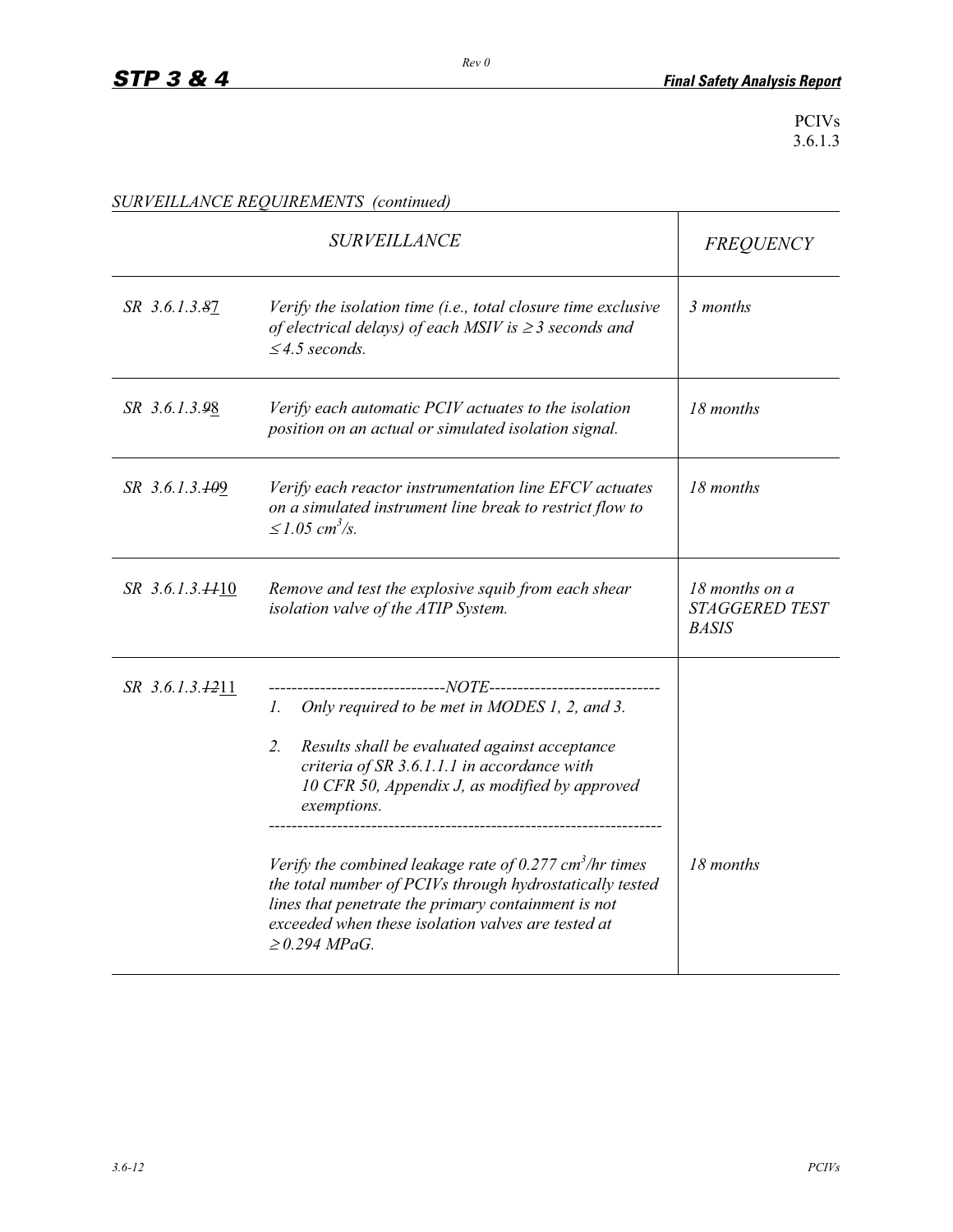|                                           | <i><b>SURVEILLANCE</b></i>                                                                                                                                                                                                                                                                                                                            | <b>FREQUENCY</b>                                                                                                                                    |
|-------------------------------------------|-------------------------------------------------------------------------------------------------------------------------------------------------------------------------------------------------------------------------------------------------------------------------------------------------------------------------------------------------------|-----------------------------------------------------------------------------------------------------------------------------------------------------|
| <b>STD DEP 16.3-72</b><br>SR 3.6.1.3.1312 | -------------------------------- <u>NOTE</u> ------------------------------<br>Results shall be evaluated against acceptance criteria of<br>SR 3.6.1.1.1 in accordance with 10 CFR 50, Appendix J,<br>as modified by approved exemptions.<br>Verify leakage rate through each MSIV is $\leq 1$ m <sup>3</sup> /h when<br>tested at $\geq$ 0.170 MPaG. | -------NOTE------<br>$SR$ 3.0.2 is not<br>applicable<br>In accordance with<br>10 CFR 50,<br>Appendix J, as<br>modified by<br>approved<br>exemptions |
| SR 3.6.1.3.1413                           | Only required to be met in MODES 1, 2, and 3.                                                                                                                                                                                                                                                                                                         |                                                                                                                                                     |
| <b>STD DEP 6.2-1</b>                      | Verify each <del>[550-500</del> mm] primary containment purge<br>valve is blocked to restrict the valve from opening<br>$>$ [50]%.                                                                                                                                                                                                                    | 18 months                                                                                                                                           |

# *SURVEILLANCE REQUIREMENTS (continued)*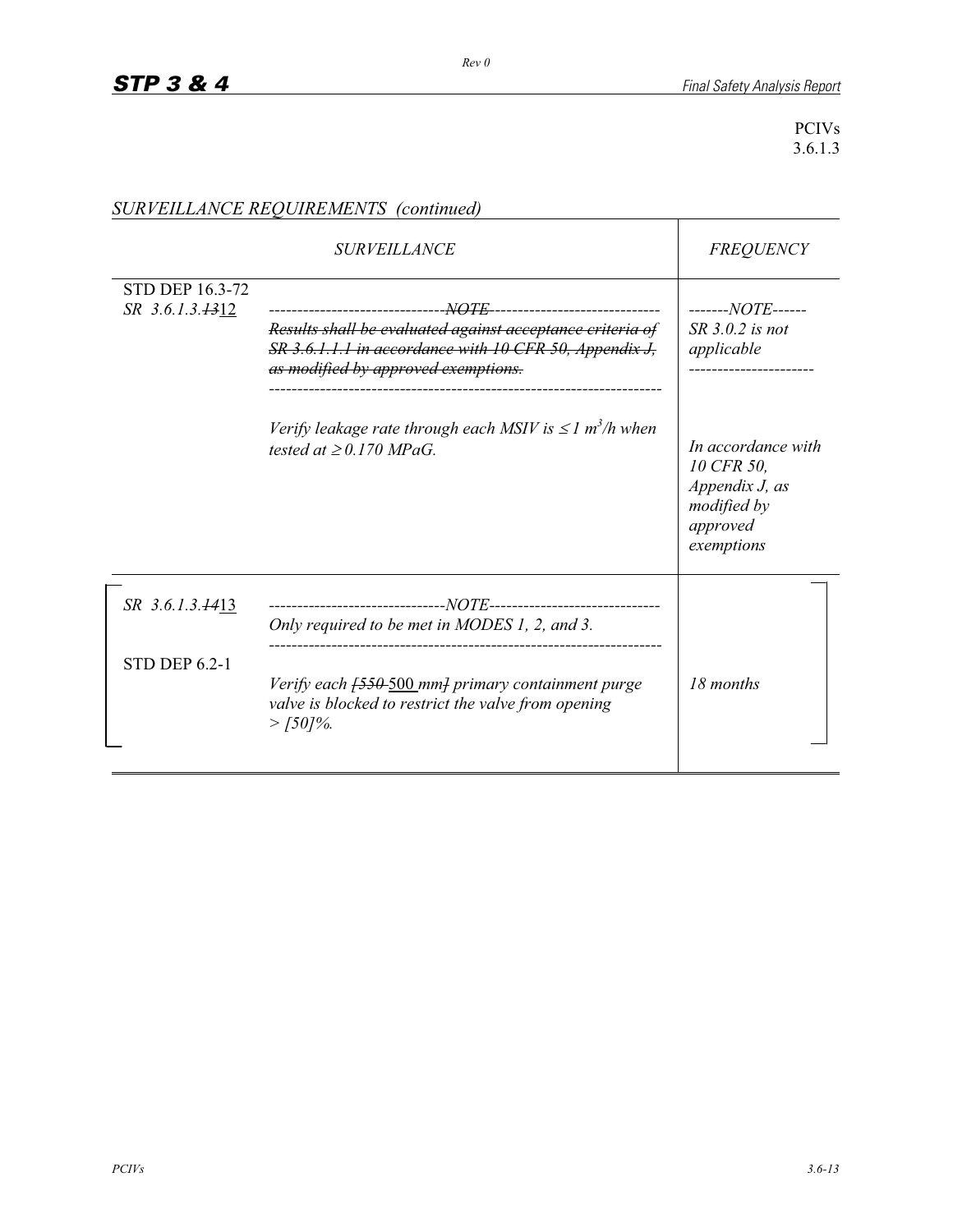Drywell Pressure 3.6.1.4

#### 3.6 CONTAINMENT SYSTEMS

3.6.1.4 Drywell Pressure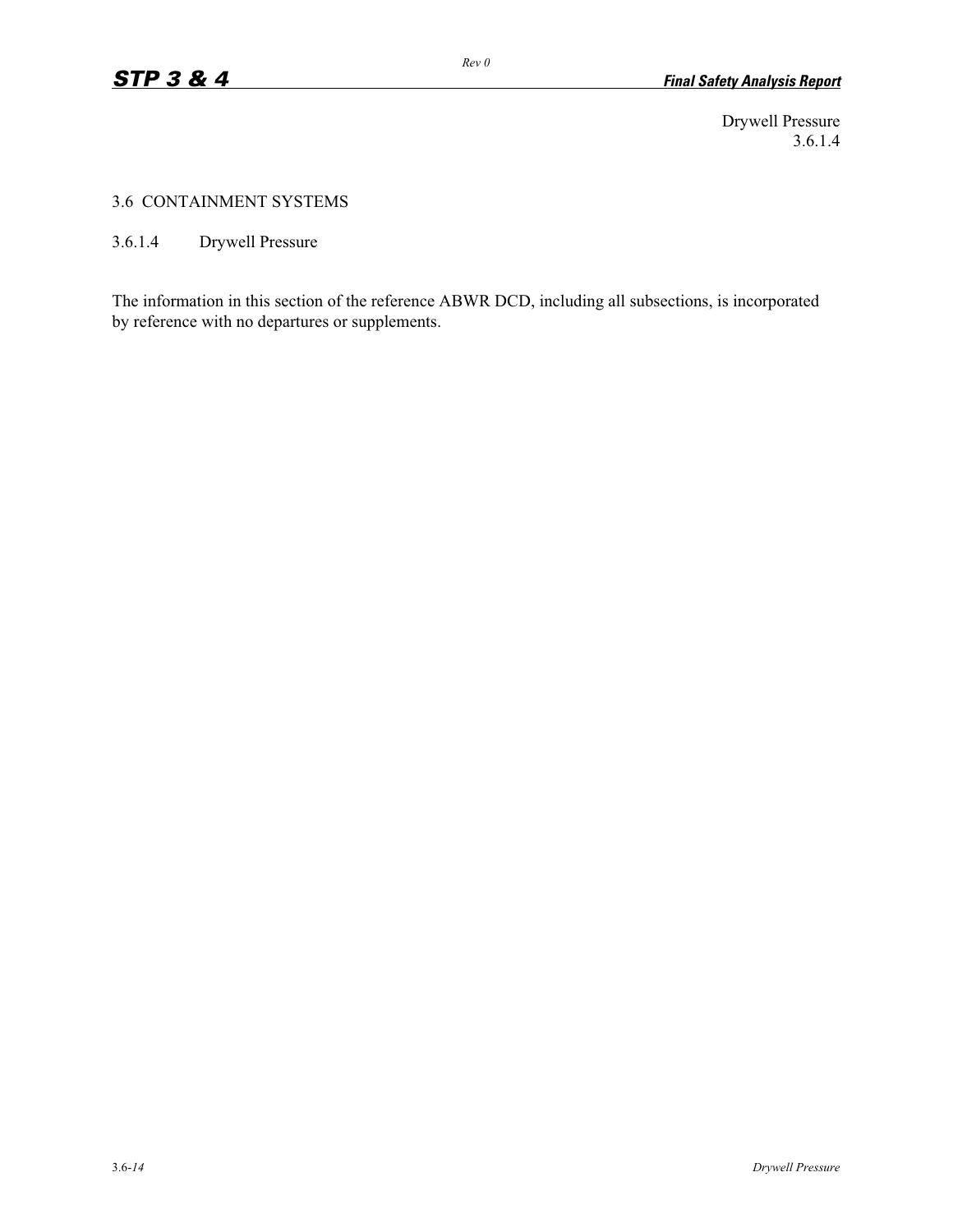Drywell Air Temperature 3.6.1.5

#### 3.6 CONTAINMENT SYSTEMS

3.6.1.5 Drywell Air Temperature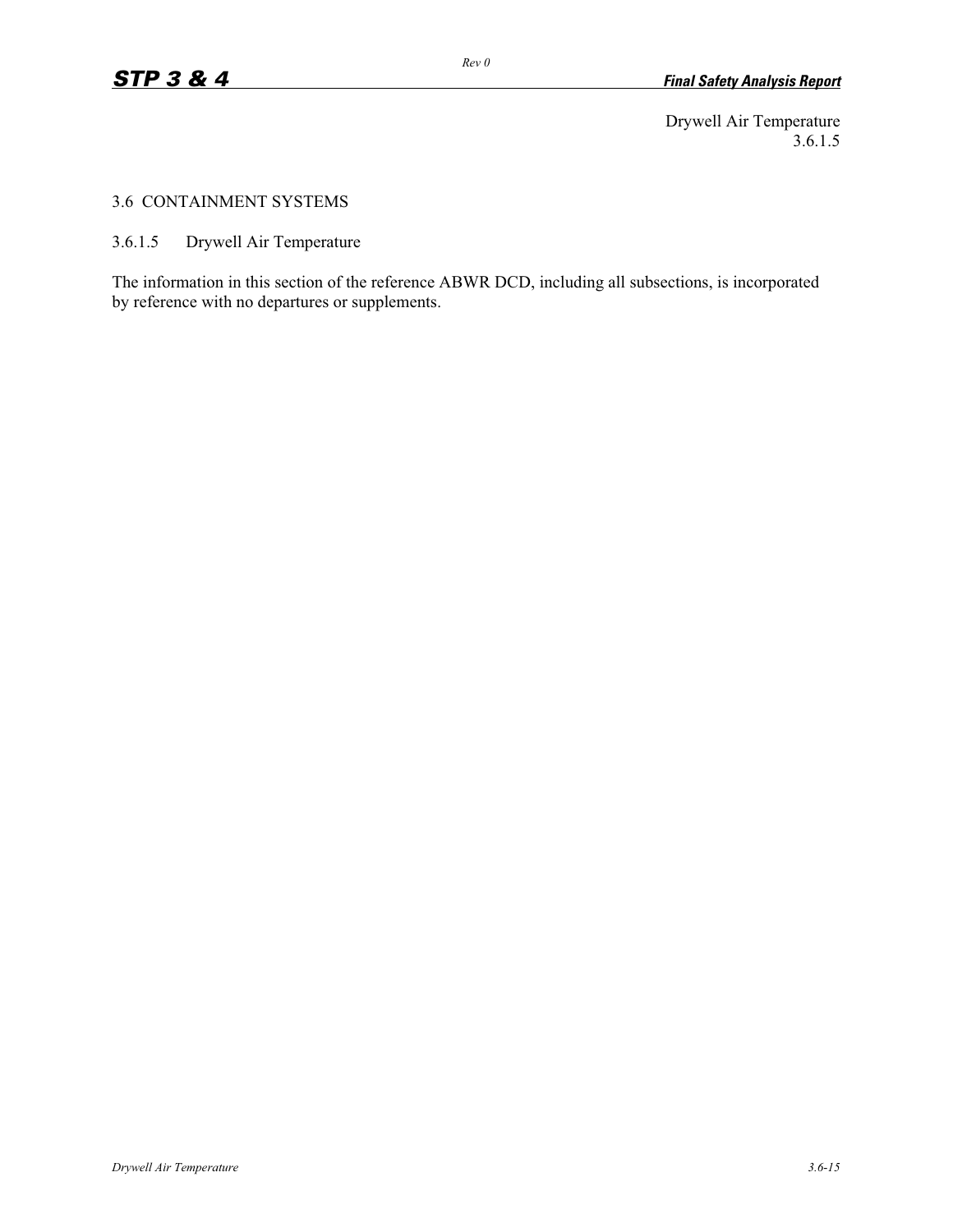Wetwell-to-Drywell Vacuum Breakers 3.6.1.6

# 3.6 CONTAINMENT SYSTEMS

3.6.1.6 Wetwell-to-Drywell Vacuum Breakers

The information in this section of the reference ABWR DCD, including all subsections, is incorporated by reference with the following departure.

STD DEP 6.2-2

| SR 3.6.1.6.3 | Verify each required vacuum breaker fully opens at<br>$\leq$ 3.43–3.45 kPaD. | 18 months |
|--------------|------------------------------------------------------------------------------|-----------|
|--------------|------------------------------------------------------------------------------|-----------|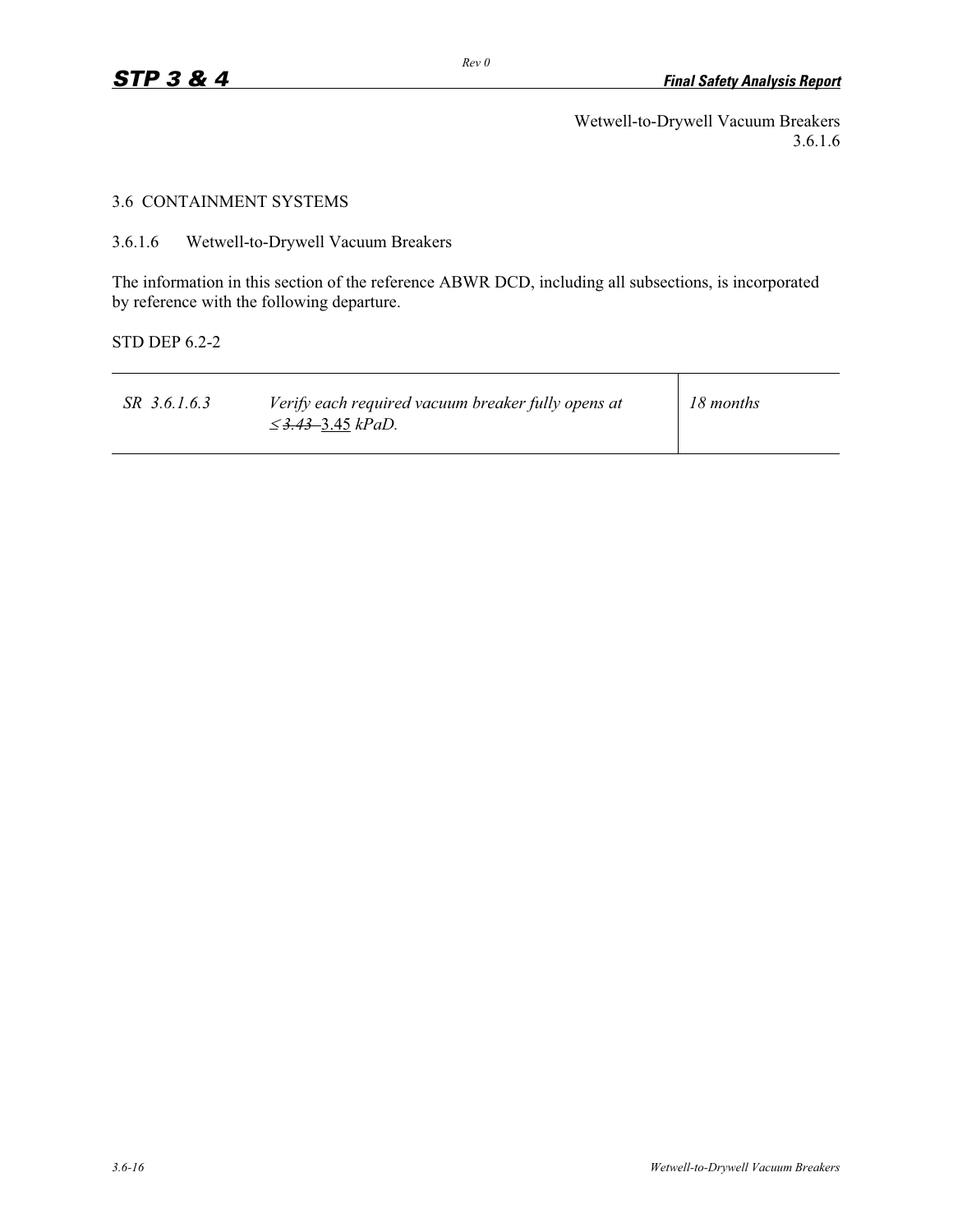Suppression Pool Average Temperature 3.6.2.1

# 3.6 CONTAINMENT SYSTEMS

# 3.6.2.1 Suppression Pool Average Temperature

The information in this section of the reference ABWR DCD, including all subsections, is incorporated by reference with the following departure.

STD DEP 16.3-32

# ACTIONS

| D. | Suppression pool average<br>temperature > 43.3 $\mathcal{C}$ but<br>$\leq$ 48.9 °C. | D.I        | <b>Verify Determine</b> suppression<br>pool average temperature is<br>$-48.99$ | Once per 30 minutes |
|----|-------------------------------------------------------------------------------------|------------|--------------------------------------------------------------------------------|---------------------|
|    |                                                                                     | <b>AND</b> |                                                                                |                     |
|    |                                                                                     | D.2        | Be in MODE 4.                                                                  | 36 hours            |
|    |                                                                                     |            |                                                                                |                     |
| E. | Suppression pool average<br>temperature > 48.9 °C.                                  | E.1        | Depressurize the reactor<br>vessel to $\leq$ 1.38 MPaG.                        | 12 hours            |
|    |                                                                                     | <i>AND</i> |                                                                                |                     |
|    |                                                                                     | E.2        | in MODE 4                                                                      |                     |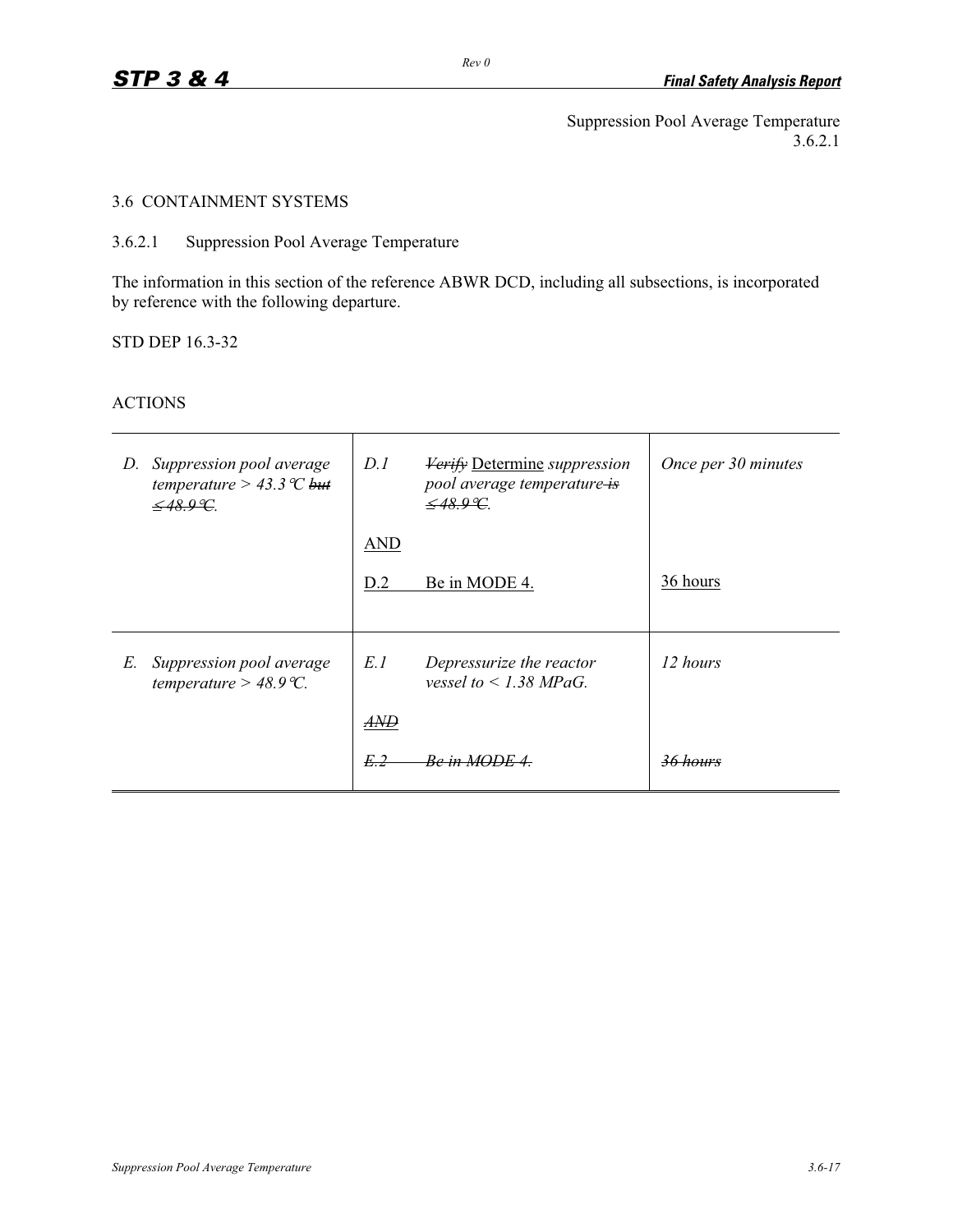Suppression Pool Water Level 3.6.2.2

### 3.6 CONTAINMENT SYSTEMS

3.6.2.2 Suppression Pool Water Level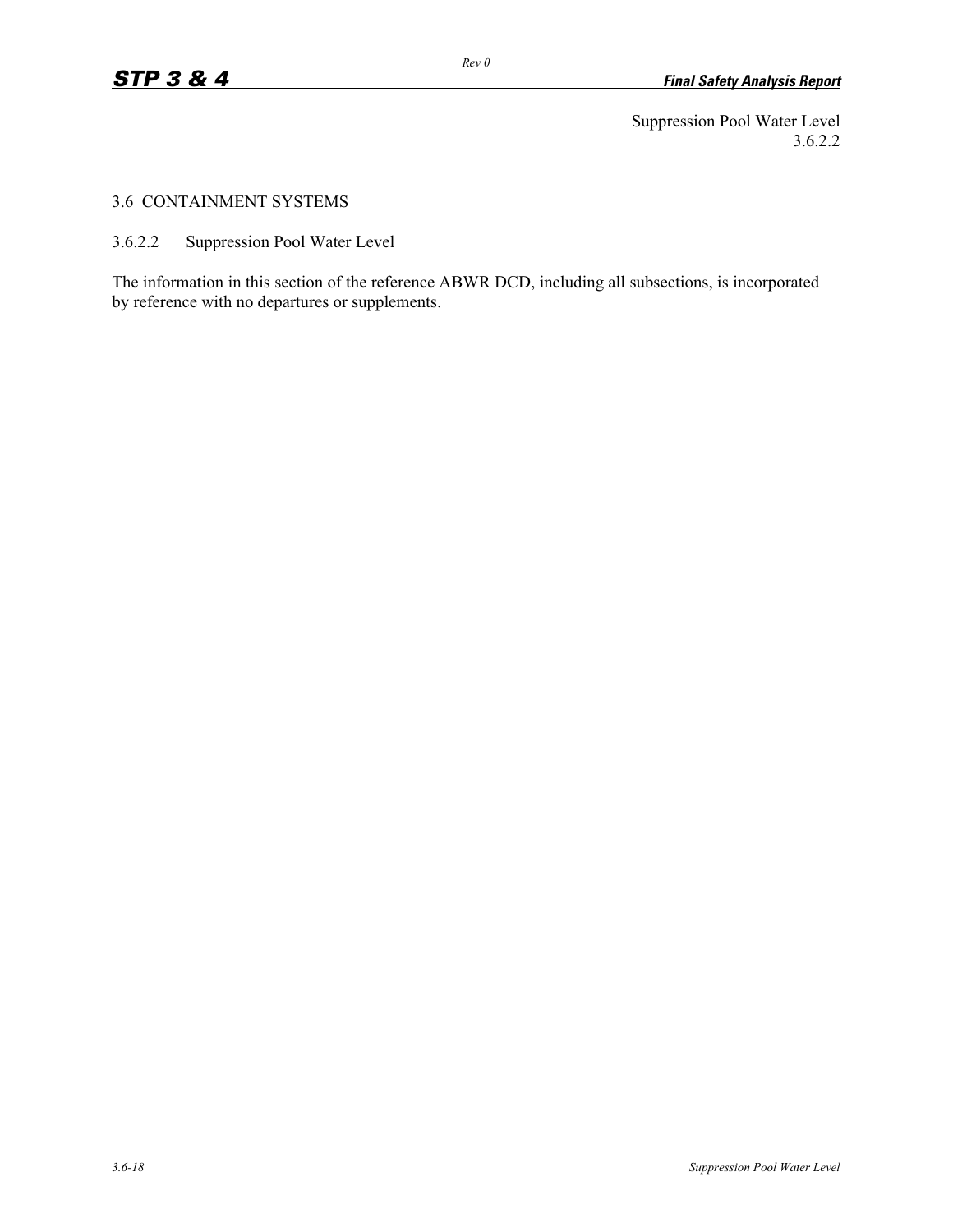RHR Suppression Pool Cooling 3.6.2.3

#### 3.6 CONTAINMENT SYSTEMS

3.6.2.3 Residual Heat Removal (RHR) Suppression Pool Cooling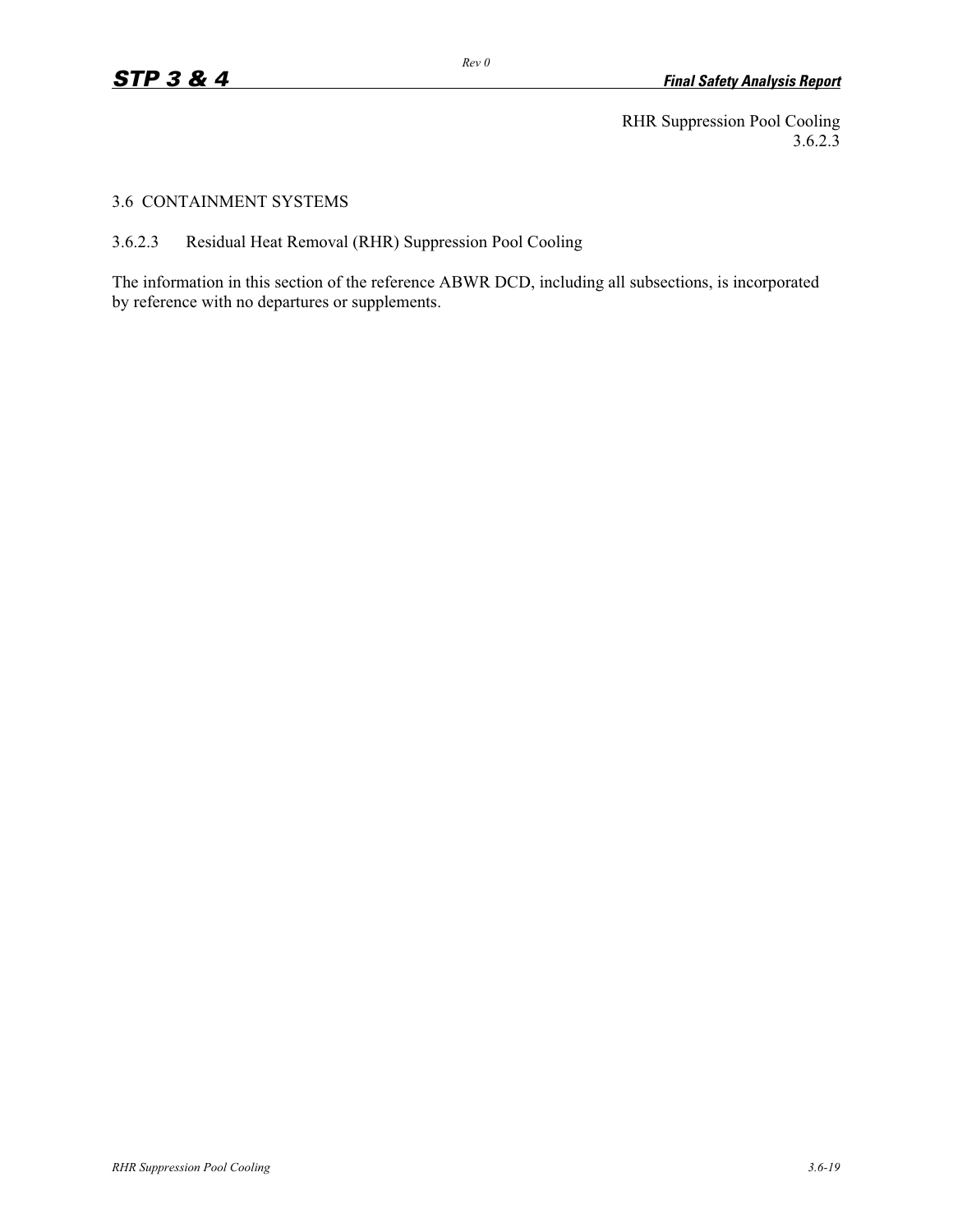RHR Containment Spray 3.6.2.4

# 3.6 CONTAINMENT SYSTEMS

3.6.2.4 Residual Heat Removal (RHR) Containment Spray

The information in this section of the reference ABWR DCD, including all subsections, is incorporated by reference with the following departure.

# STD DEP 6.2-2

# *SURVEILLANCE REQUIREMENTS*

|              | <i>SURVEILLANCE</i>                                                                                                                                                                         | <b>FREQUENCY</b> |
|--------------|---------------------------------------------------------------------------------------------------------------------------------------------------------------------------------------------|------------------|
| SR 3.6.2.4.2 | Verify each associated (i.e., in subsystems $B \& C$ ) RHR<br>pump develops a flow rate $\geq$ 114 m <sup>3</sup> /h and $\leq$ 160 m <sup>3</sup> /h<br>through the wetwell spray sparger. | 92 days          |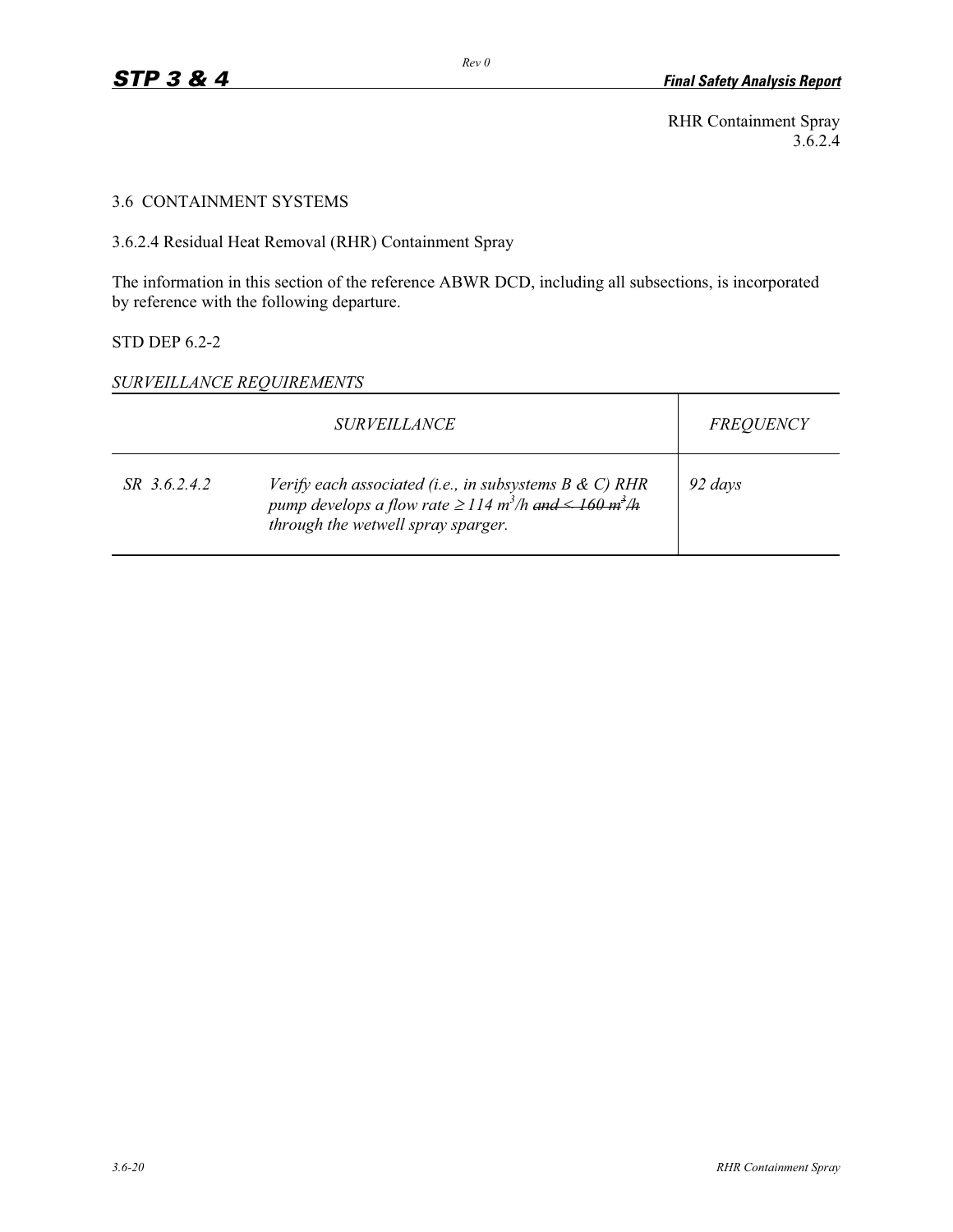Primary Containment Hydrogen Recombiners 3.6.3.1

3.6 CONTAINMENT SYSTEMS

3.6.3.1 Primary Containment Hydrogen Recombiners

The information in this section of the reference ABWR DCD, including all subsections and figures, is incorporated by reference with the following departure.

STD DEP T1 2.14-1

The ABWR hydrogen recombiner elimination evaluation was provided in ABWR Licensing Topical Report (LTR) NEDO-33330P "Hydrogen Recombiner Requirements Elimination," dated May 2007. The information from pages C-112 and C-113 is incorporated by reference.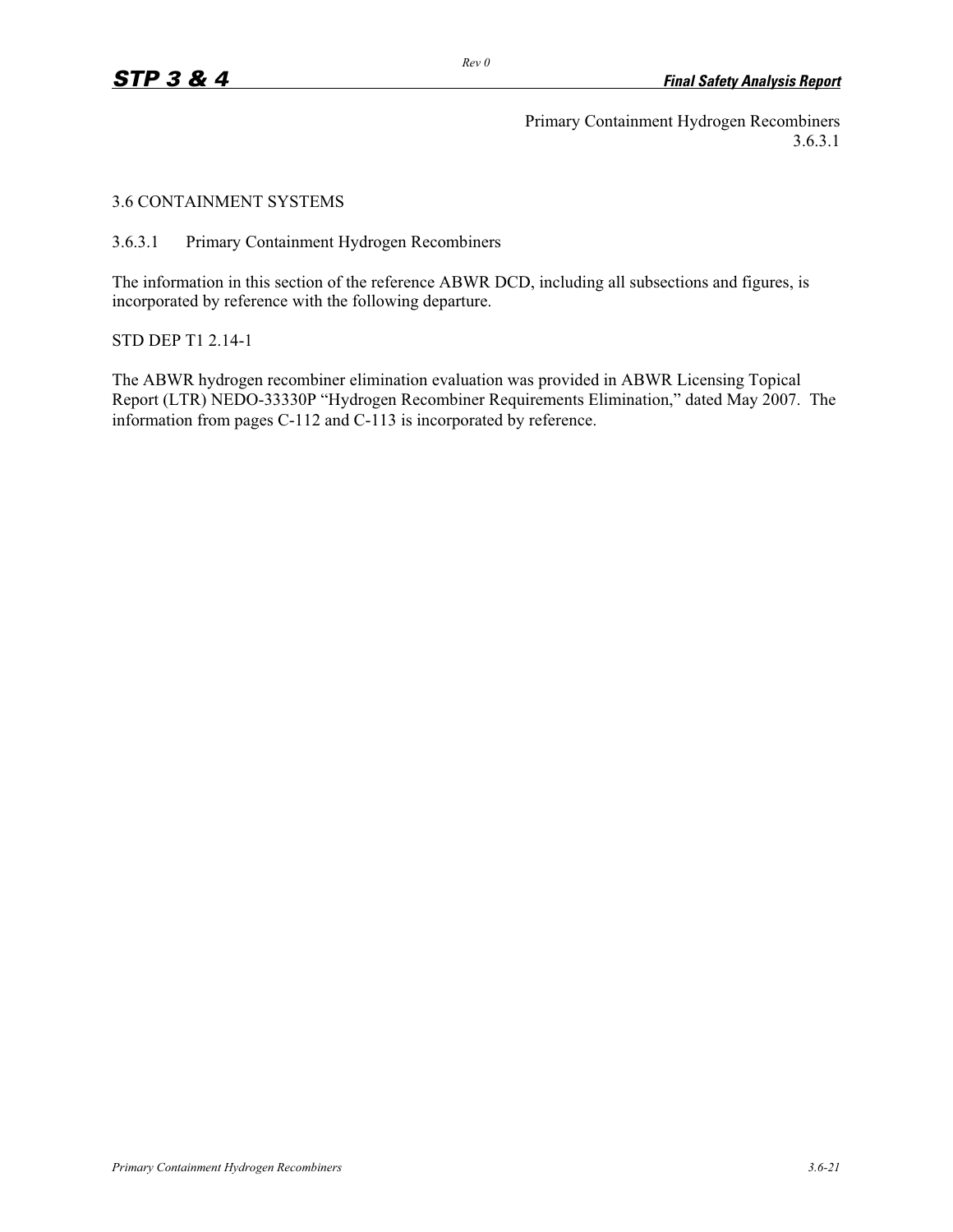Primary Containment Oxygen Concentration 3.6.3.2

### 3.6 CONTAINMENT SYSTEMS

3.6.3.2 Primary Containment Oxygen Concentration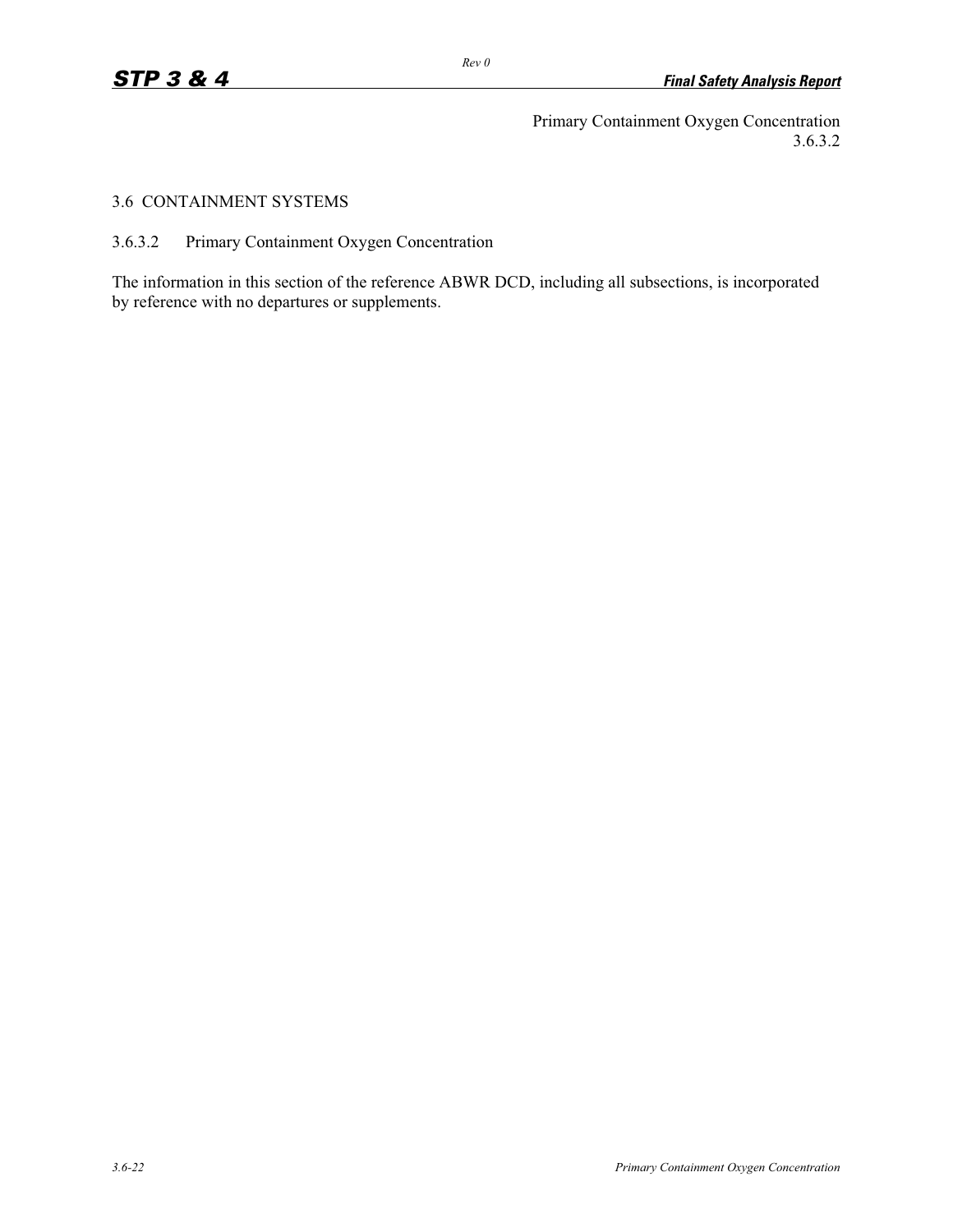Secondary Containment 3.6.4.1

### 3.6 CONTAINMENT SYSTEMS

3.6.4.1 Secondary Containment

The information in this section of the reference ABWR DCD, including all subsections, is incorporated by reference with the following departure.

STD DEP 16.3-29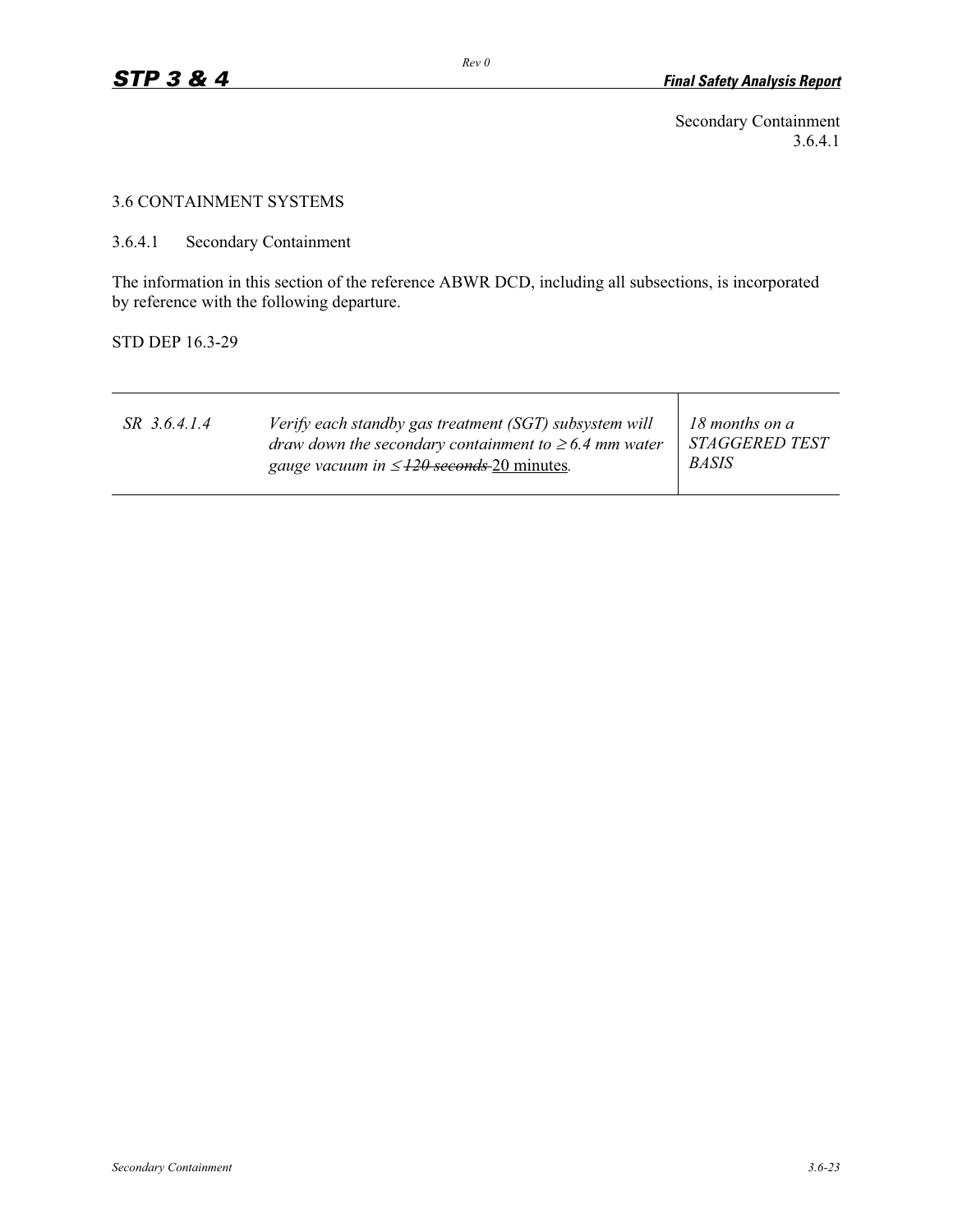SCIVs 3.6.4.2

#### 3.6 CONTAINMENT SYSTEMS

3.6.4.2 Secondary Containment Isolation valves (SCIVs)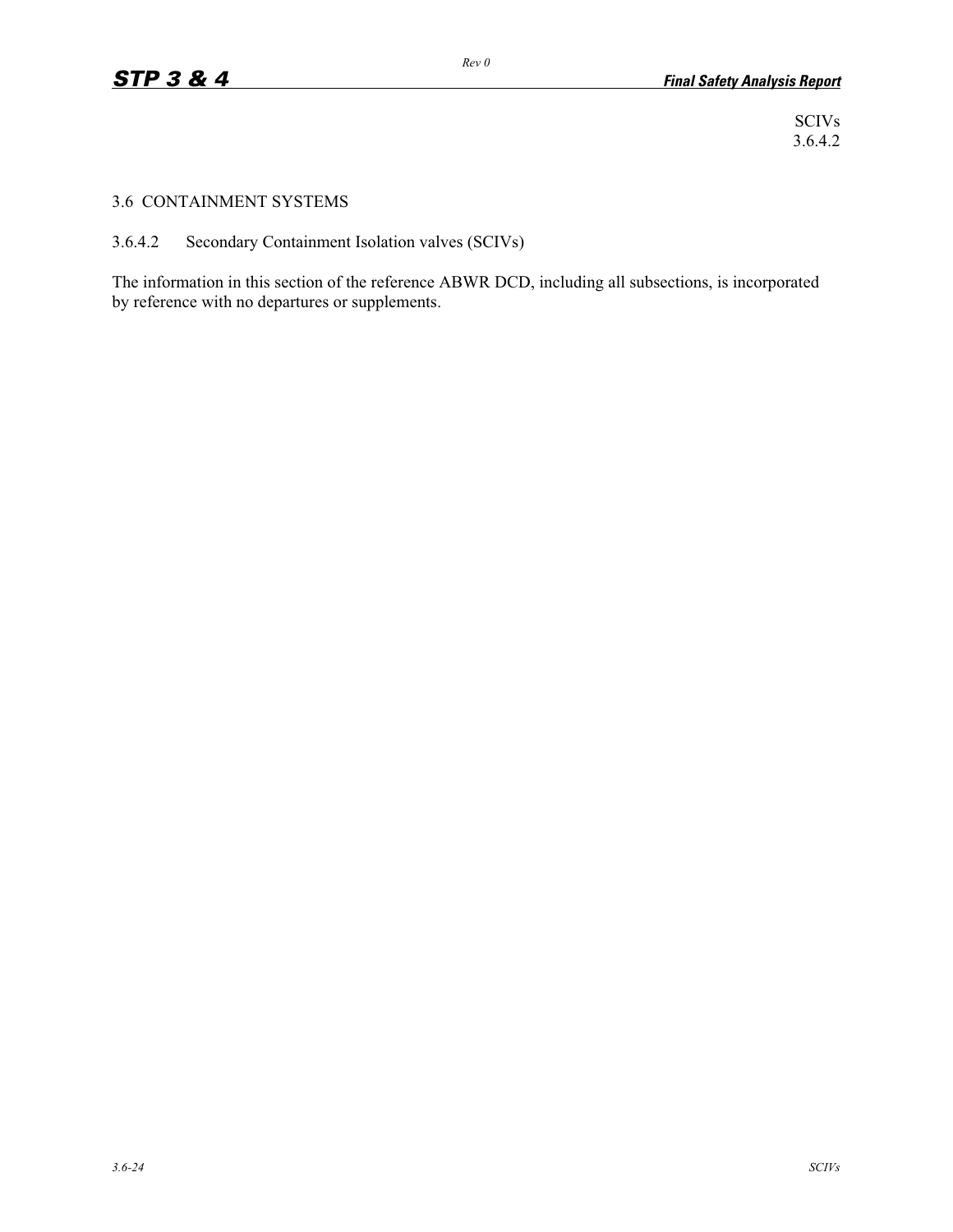SGT System 3.6.4.3

### 3.6 CONTAINMENT SYSTEMS

3.6.4.3 Standby Gas Treatment (SGT) System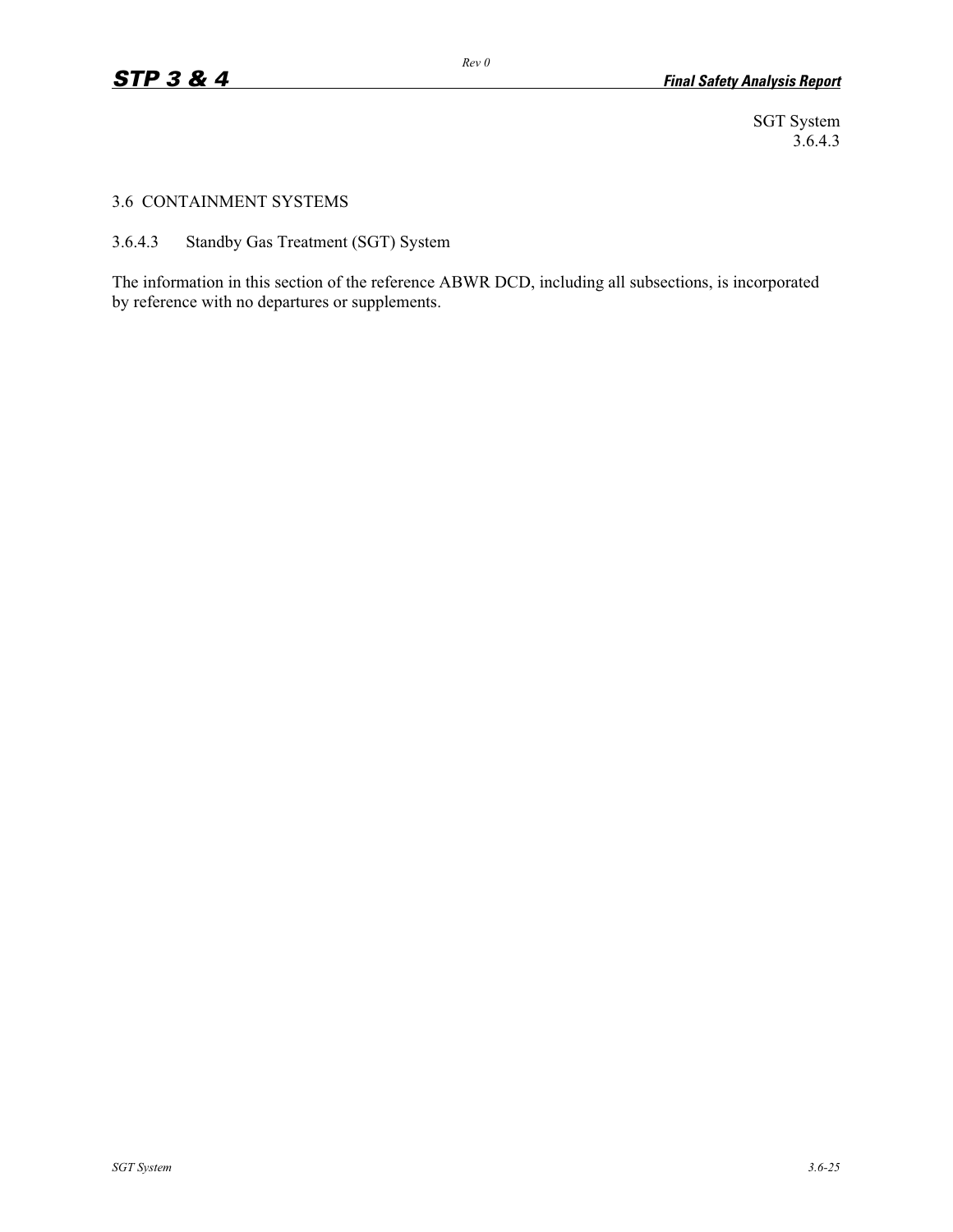## 3.7 PLANT SYSTEMS

3.7.1 Reactor Building Cooling Water (RCW) System, Reactor Service Water (RSW) System and Ultimate Heat Sink-Operating

The information in this section of the reference ABWR DCD, including all subsections, is incorporated by reference with the following departure and supplements. The site-specific supplements partially address COL License Information Item 16.1.

STD DEP 16.3-16

| 'TIONS<br>A. |
|--------------|
|--------------|

|             | <i>CONDITION</i>                                                                                                                                                                      |                   | <b>REQUIRED ACTION</b>                                                                                                                                                                     | <b>COMPLETION TIME</b> |
|-------------|---------------------------------------------------------------------------------------------------------------------------------------------------------------------------------------|-------------------|--------------------------------------------------------------------------------------------------------------------------------------------------------------------------------------------|------------------------|
| A.          | One RCW pump and/or<br>one RSW pump and/or one<br>RCW/RSW heat exchanger<br>and/or one fspray<br><i>networkl</i> cooling tower<br>cell in the UHS inoperable<br>in a single division. | A.I               | Restore $pump(s)$ and/or heat<br>exchanger and/or UHS [spray]<br><i>network[</i> cooling tower cell to<br><b>OPERABLE</b> status.                                                          | $14 \, days$           |
| $B_{\cdot}$ | One RCW/RSW division<br><i>inoperable for reasons</i><br>other than Condition A.<br>OR<br>Both <del>[spray networks]</del><br>cooling tower cells in one                              | B.1<br><b>AND</b> | Declare associated supported<br>required feature(s) inoperable<br>and enter applicable<br><b>Conditions and Required</b><br>Actions of the LCOs for the<br>inoperable required feature(s). | Immediately            |
|             | UHS division inoperable.                                                                                                                                                              | B.2               | Initiate action to restore<br>RCW/RSW division or both<br>UHS <i>[spray networks]</i> cooling<br>tower cells to OPERABLE<br>status.                                                        | Immediately            |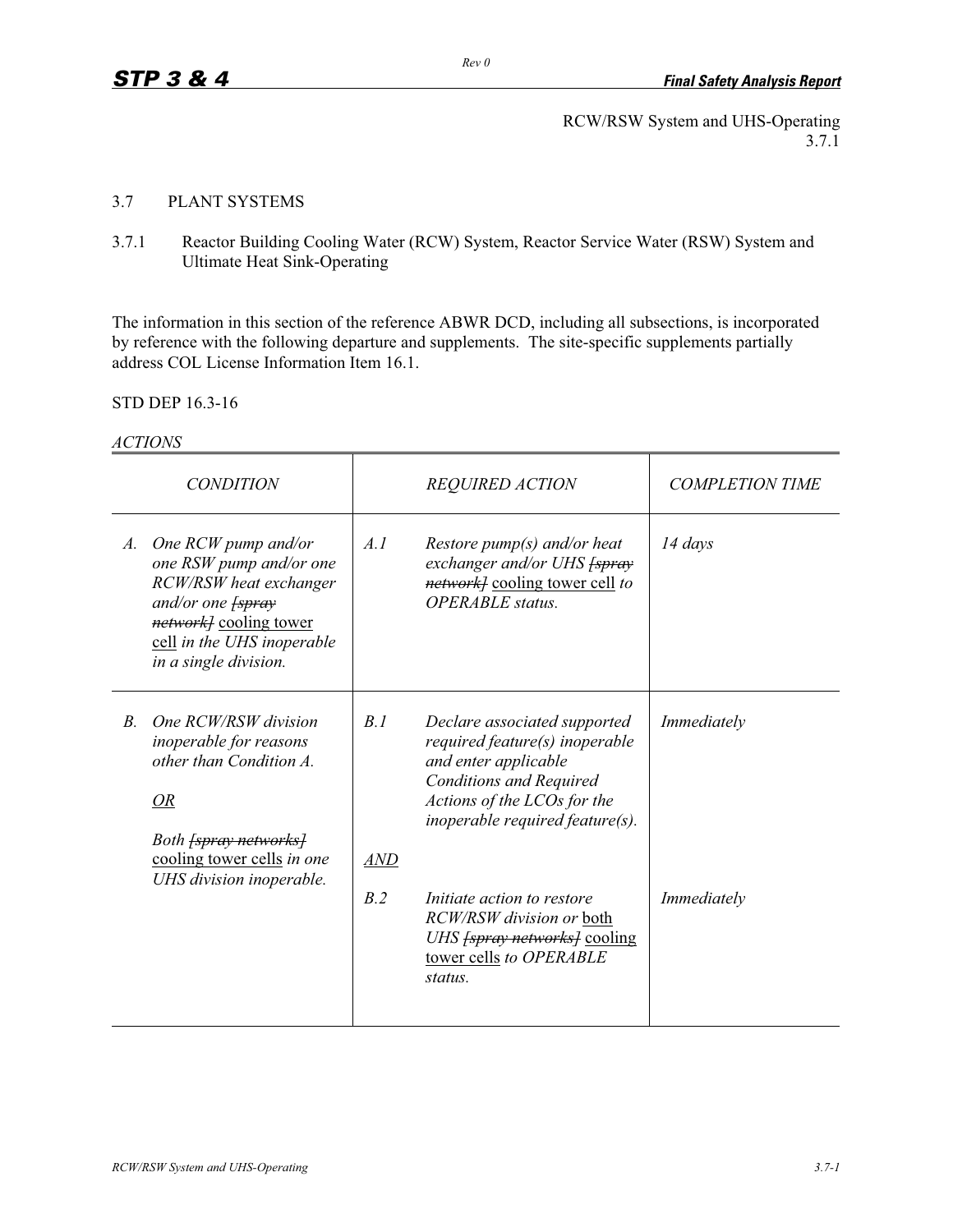|  | ACTIONS (continued) |
|--|---------------------|
|--|---------------------|

| <b>CONDITION</b> |                                                                                                                                        |                  | <b>REQUIRED ACTION</b>                                                                                     | <b>COMPLETION TIME</b> |
|------------------|----------------------------------------------------------------------------------------------------------------------------------------|------------------|------------------------------------------------------------------------------------------------------------|------------------------|
|                  | C. Condition A exists in two<br>or more RCW/RSW or<br>UHS [spray network]<br>cooling tower divisions.                                  | C.1              | Restore one inoperable<br>RCW/RSW or UHS [spray<br>networks] cooling tower<br>division to OPERABLE status. | 7 days                 |
|                  |                                                                                                                                        |                  | STD DEP 16.3-16                                                                                            |                        |
|                  |                                                                                                                                        | $\overline{AND}$ |                                                                                                            |                        |
|                  |                                                                                                                                        | C.2              | Restore two inoperable<br><b>RCW/RSW or UHS [spray</b><br>network] divisions to<br><b>OPERABLE</b> status. | 14 days                |
|                  | D. Required Action and<br>associated Completion<br>Time of Condition A, B or<br>C not met.                                             | D.1<br>AND       | Be in MODE 3.                                                                                              | 12 hours               |
|                  | OR                                                                                                                                     | D.2              | Be in MODE 4.                                                                                              | 36 hours               |
|                  | Two or more RCW/RSW<br>divisions inoperable for<br>reasons other than<br>Condition C.                                                  |                  |                                                                                                            |                        |
|                  | OR                                                                                                                                     |                  |                                                                                                            |                        |
|                  | UHS inoperable.                                                                                                                        |                  |                                                                                                            |                        |
|                  | OR                                                                                                                                     |                  |                                                                                                            |                        |
|                  | Two or more UHS <del>[spray</del> ]<br><i>network]</i> cooling tower<br>divisions inoperable for<br>reasons other than<br>Condition C. |                  |                                                                                                            |                        |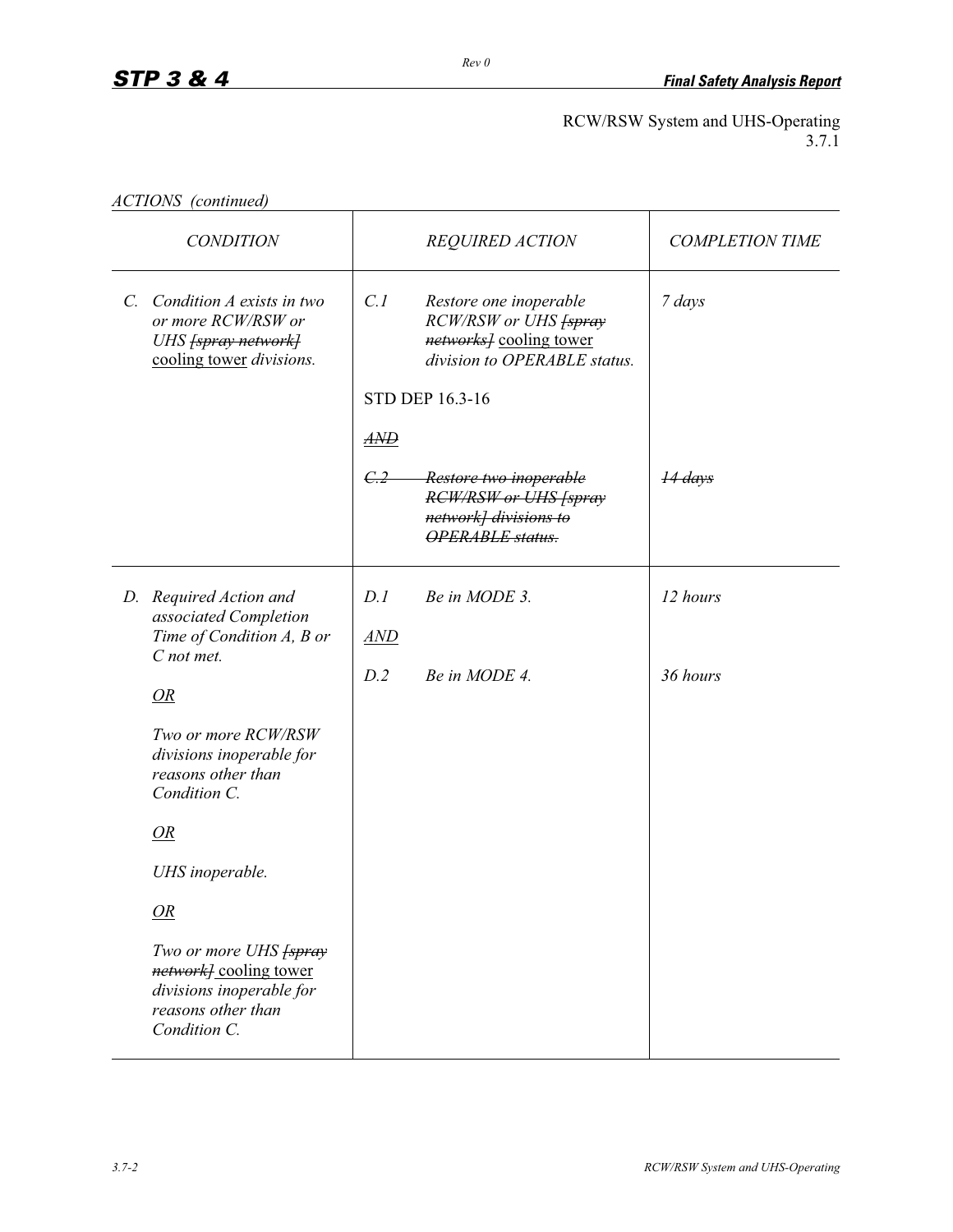*SURVEILLANCE REQUIREMENTS* 

|             | <i><b>SURVEILLANCE</b></i>                                                                                                                                                                                                                                                                                                                                                                                             | <b>FREQUENCY</b> |
|-------------|------------------------------------------------------------------------------------------------------------------------------------------------------------------------------------------------------------------------------------------------------------------------------------------------------------------------------------------------------------------------------------------------------------------------|------------------|
| SR 3.7.1.1  | Verify the water level of each the UHS [spray pond]<br><u>basin</u> is $\geq$ $\frac{13.56 \text{ m} (MSL)}{2}$ .                                                                                                                                                                                                                                                                                                      | 24 hours         |
| SR 3.7.1.2  | Verify the water level in each RSW pump well of the<br><i>intake structure</i> UHS basin is $\geq$ [ ] m.                                                                                                                                                                                                                                                                                                              | 24 hours         |
| SR 3.7.1.3  | Verify the RSW water temperature at the inlet to the<br>RCW/RSW heat exchangers is $\leq$ [33.3] °C.                                                                                                                                                                                                                                                                                                                   | 24 hours         |
| SR 3.7.1.4  | Operate each cooling tower cell fan for $\geq 15$ minutes.                                                                                                                                                                                                                                                                                                                                                             | 31 days          |
| SR 3.7.1.45 | Isolation of flow to individual components does not<br>render RCW/RSW System inoperable.<br>Verify each RCW/RSW division and associated UHS<br><i>[spray network]</i> cooling tower <i>division manual, power</i><br>operated, and automatic valve in the flow path servicing<br>safety related systems or components, that is not locked,<br>sealed, or otherwise secured in position, is in the correct<br>position. | $31 \, days$     |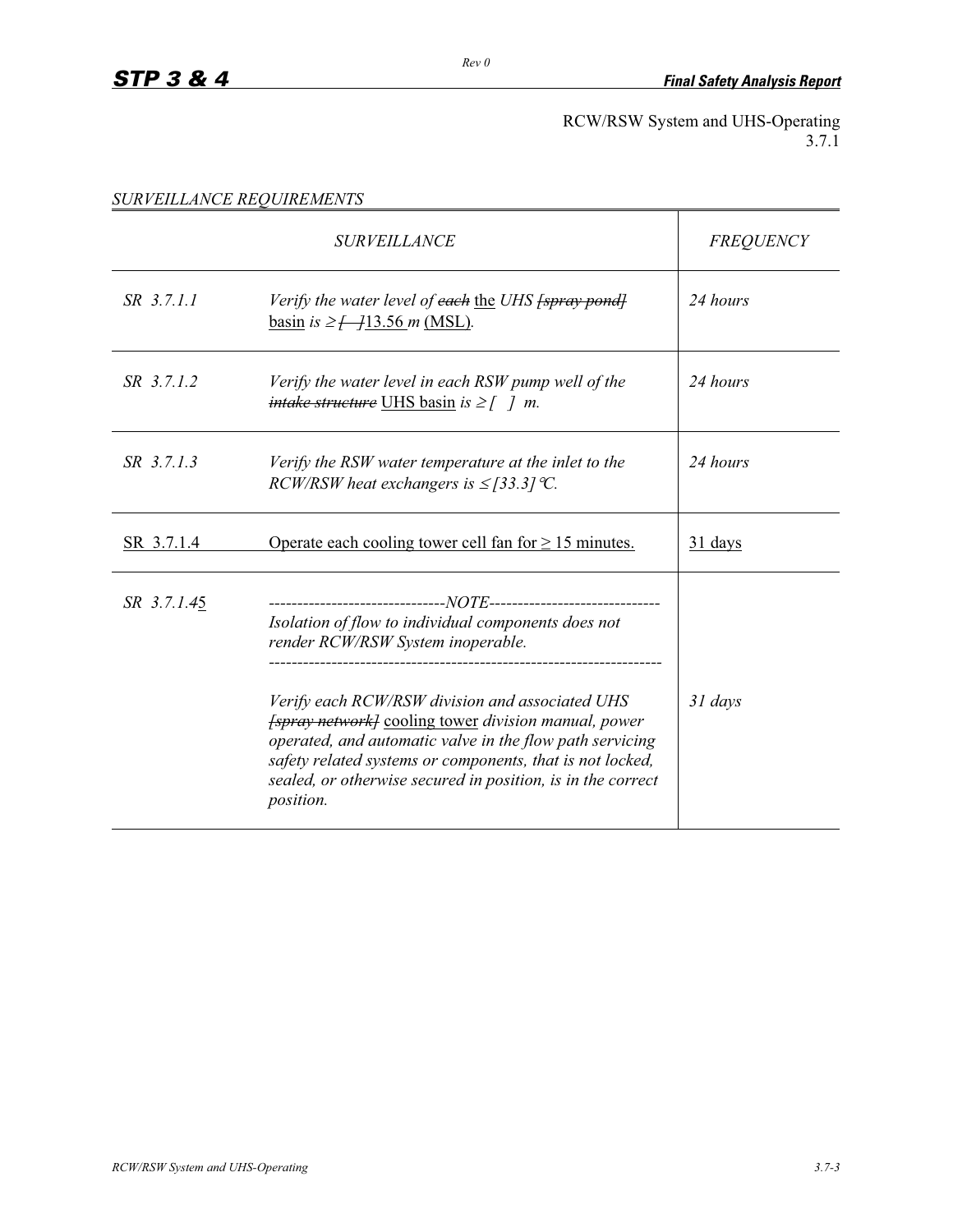*SURVEILLANCE REQUIREMENTS(continued)* 

|             | <i>SURVEILLANCE</i>                                                                                                                               | <b>FREQUENCY</b> |
|-------------|---------------------------------------------------------------------------------------------------------------------------------------------------|------------------|
| SR 3.7.1.56 | Verify each RCW/RSW division and associated UHS<br>[spray network cooling tower] division actuate on an<br>actual or simulated initiation signal. | 18 months        |

*Rev 0*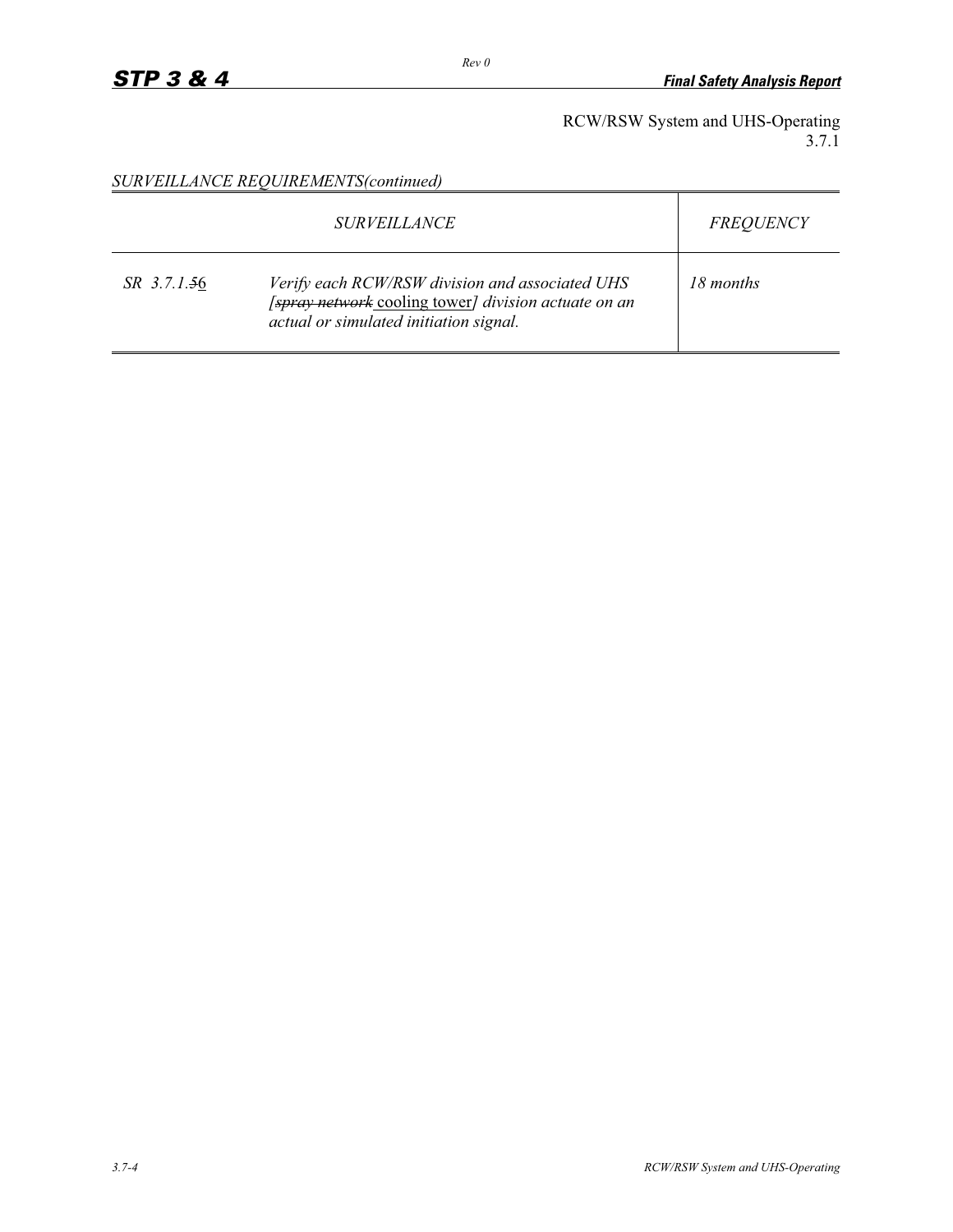#### 3.7 PLANT SYSTEMS

3.7.2 Reactor Building Cooling Water (RCW) System, Reactor Service Water (RSW) System and Ultimate Heat Sink-Shutdown

The information in this section of the reference ABWR DCD, including all subsections, is incorporated by reference with the following departures and site-specific supplement. The site-specific supplement partially addresses COL License Information Item 16.1.

STD DEP 16.3-16

STD DEP 16.3-46

*LCO 3.7.2 Three RCW/RSW divisions and UHS shall be OPERABLE. ---------------------------------------NOTE------------------------------------------------ One RCW/RSW division may be inoperable in MODE 5, and after 30 hours from initial entry into MODE 4 from MODE 3. -----------------------------------------------------------------------------------------------*  STD DEP 16.3-46 APPLICABILITY: *MODE 4, MODE 5 except with* irradiated fuel in the reactor pressure vessel (RPV) *the reactor cavity to dryer/separator storage pool gate removed and water level*   $\geq$  < 7.0 m over the top of the reactor pressure vessel flange.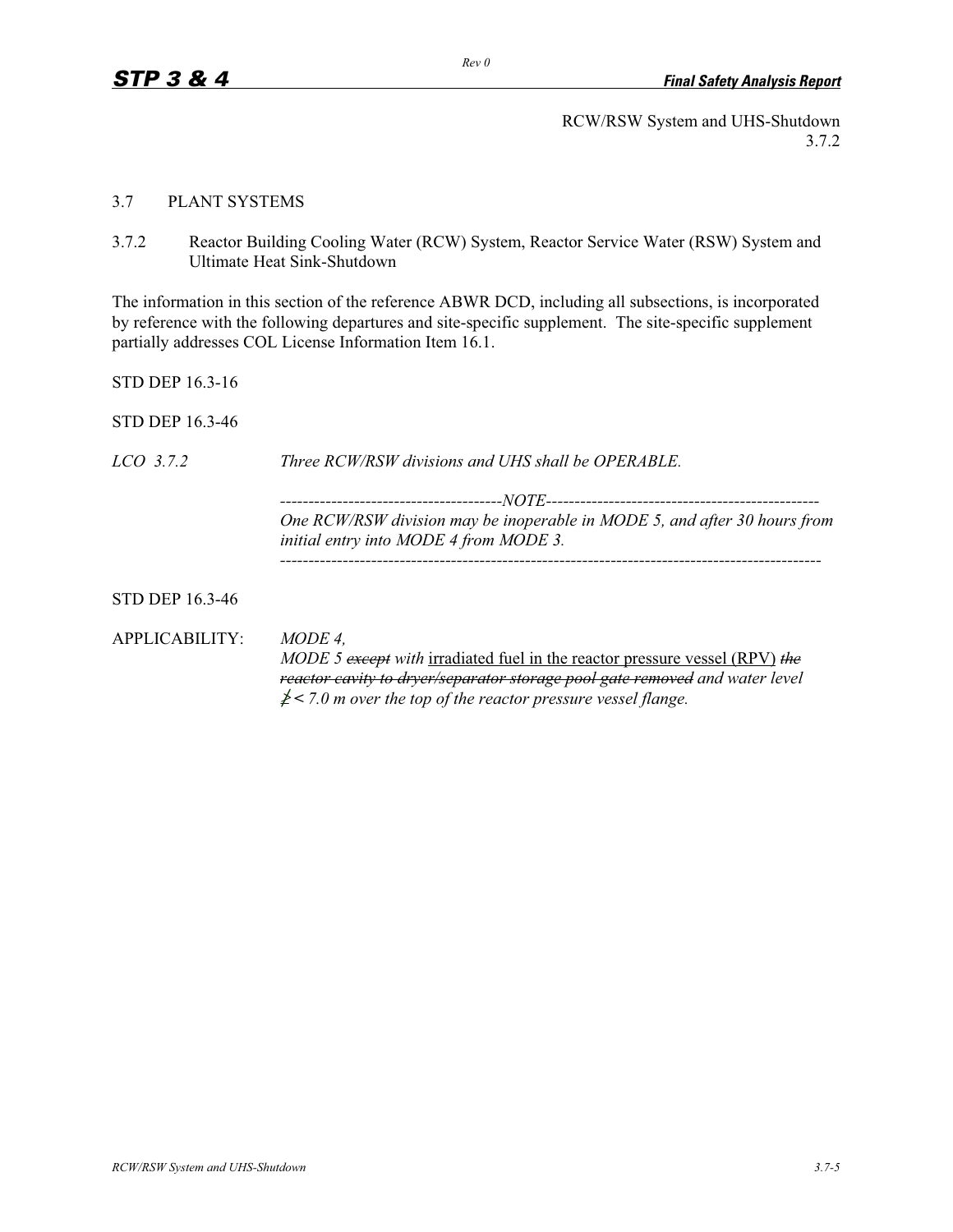*ACTIONS*

| <b>CONDITION</b> |                                                                                                                                                                                                 | <b>REQUIRED ACTION</b> |                                                                                                                                             | <b>COMPLETION TIME</b> |
|------------------|-------------------------------------------------------------------------------------------------------------------------------------------------------------------------------------------------|------------------------|---------------------------------------------------------------------------------------------------------------------------------------------|------------------------|
|                  | A. One RCW pump and/or<br>one RSW pump and/or one<br>RCW/RSW heat exchanger<br>and/or one fspray<br><i>networkl</i> cooling tower<br>cell in the UHS in one<br>required division<br>inoperable. | A.I                    | Restore $pump(s)$ and/or heat<br>exchanger and/or UHS [spray]<br><i>network[</i> cooling tower cell to<br><b>OPERABLE</b> status.           | 14 days                |
| $B_{\cdot}$      | Condition A exists in two<br>or more required<br>RCW/RSW or UHS [spray]<br><i>networkl</i> cooling tower<br><i>divisions</i> .                                                                  | B.1                    | Restore one inoperable<br>RCW/RSW or UHS [spray]<br><i>networkl</i> cooling tower<br>division to OPERABLE status.<br><b>STD DEP 16.3-16</b> | 7 days                 |
|                  |                                                                                                                                                                                                 | AND                    |                                                                                                                                             |                        |
|                  |                                                                                                                                                                                                 | B.2                    | Restore two inoperable<br><b>RCW/RSW or UHS [spray</b><br>network] divisions to<br><i><b>OPERABLE</b></i> status.                           | <del>14 davs</del>     |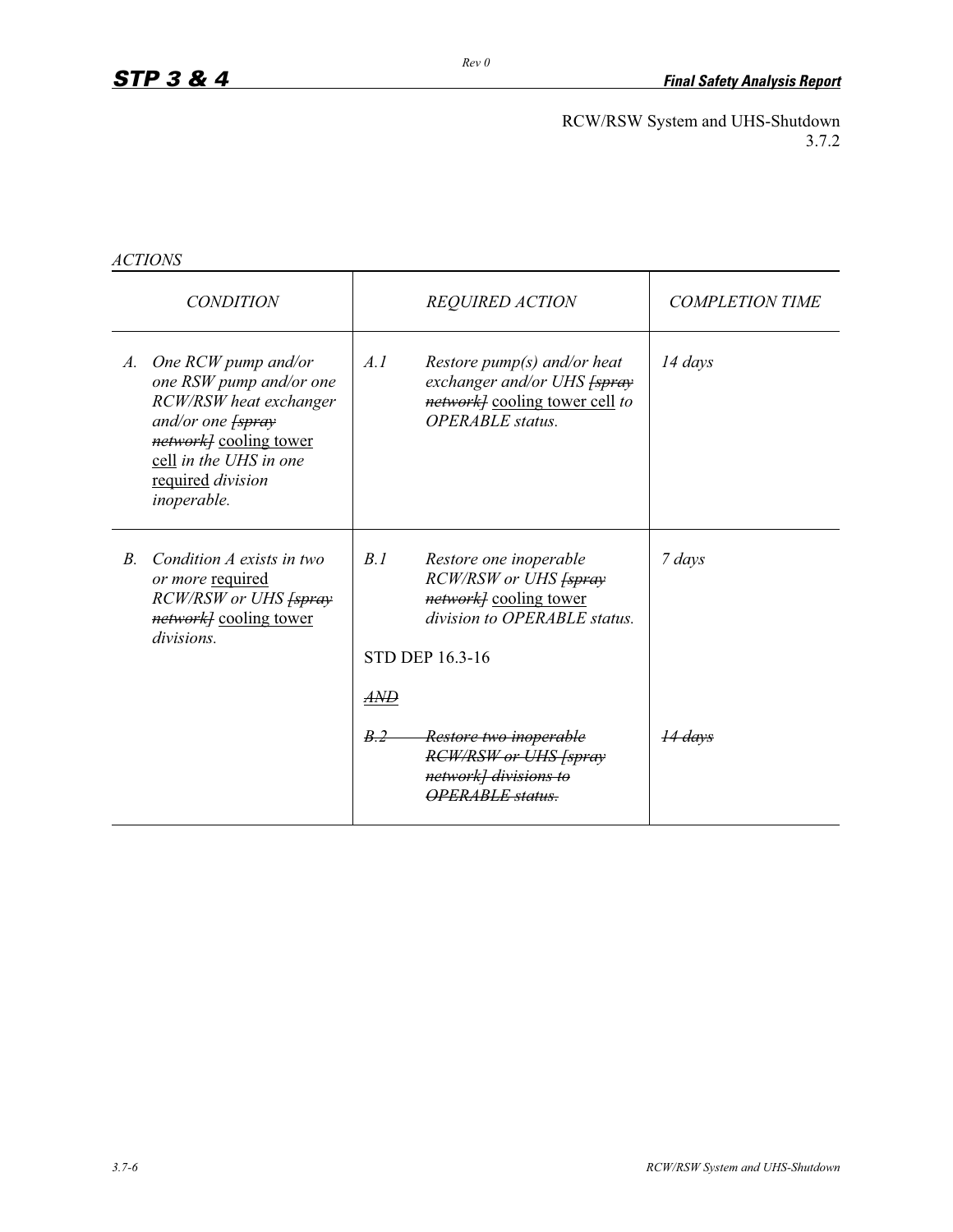*ACTIONS (continued)* 

| <i>CONDITION</i> |                                                                                                                                                           | <b>REQUIRED ACTION</b> |                                                                                                                                                                                       | <b>COMPLETION TIME</b> |
|------------------|-----------------------------------------------------------------------------------------------------------------------------------------------------------|------------------------|---------------------------------------------------------------------------------------------------------------------------------------------------------------------------------------|------------------------|
|                  | C. One or more required<br>RCW/RSW or UHS [spray]<br><i>networkl</i> cooling tower<br>divisions inoperable for<br>reasons other than<br>Condition A or B. | C.1                    | <b>Enter applicable Conditions</b><br>and Required Actions of<br>$LCO$ 3.8.11, "AC Sources -<br>Shutdown (Low Water Level)"<br>for diesel generator(s) made<br>inoperable by RCW/RSW. | Immediately            |
|                  | OR                                                                                                                                                        | <i>AND</i>             |                                                                                                                                                                                       |                        |
|                  | UHS inoperable.                                                                                                                                           | C.2                    | <b>Enter applicable Conditions</b><br>and Required Actions of                                                                                                                         | Immediately            |
|                  | OR                                                                                                                                                        |                        | LCO 3.4.8, "Residual Heat<br>Removal (RHR) – MODE 4,"                                                                                                                                 |                        |
|                  | Required Action and                                                                                                                                       |                        | or $LCO$ 3.9.8, "RHR $-Low$                                                                                                                                                           |                        |
|                  | associated Completion<br>Time of Condition A or B                                                                                                         |                        | Water Level", for RHR<br>shutdown cooling made                                                                                                                                        |                        |
|                  | not met.                                                                                                                                                  |                        | <i>inoperable by RCW/RSW.</i>                                                                                                                                                         |                        |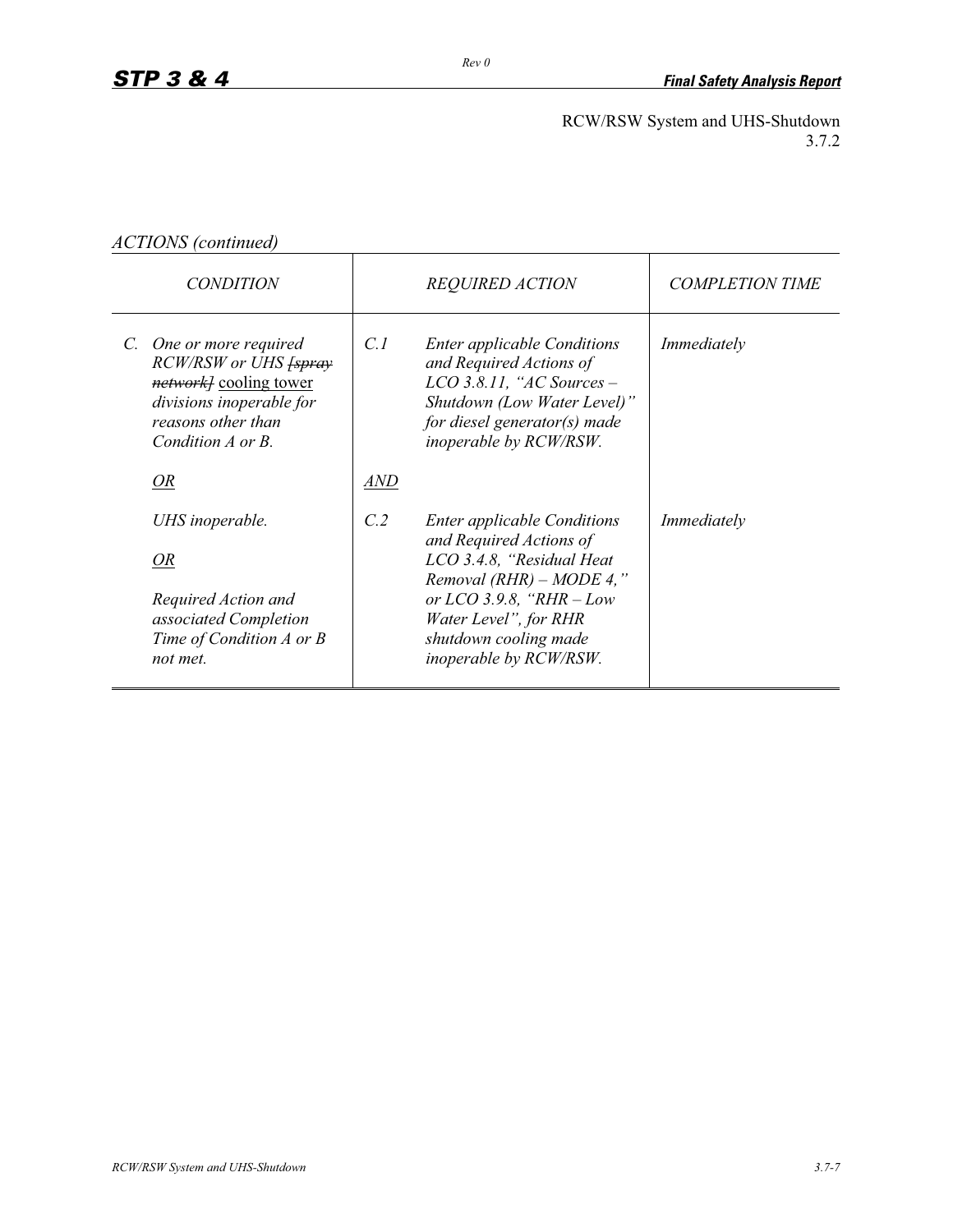*SURVEILLANCE REQUIREMENTS* 

|             | <b>SURVEILLANCE</b>                                                                                                                                                                                                                                                                                                         | <b>FREQUENCY</b> |
|-------------|-----------------------------------------------------------------------------------------------------------------------------------------------------------------------------------------------------------------------------------------------------------------------------------------------------------------------------|------------------|
| SR 3.7.2.1  | Verify the water level of each the UHS fspray pondl<br>basin is $\geq$ $\frac{13.56 \text{ m} (MSL)}{2}$ .                                                                                                                                                                                                                  | 24 hours         |
| SR 3.7.2.2  | Verify the water level in each RSW pump well of the<br><i>intake structure</i> UHS basin is $\geq$ [ ] m.                                                                                                                                                                                                                   | 24 hours         |
| SR 3.7.2.3  | Verify the RSW water temperature at the inlet to the<br>RCW/RSW heat exchangers is $\leq$ [33.3] °C.                                                                                                                                                                                                                        | 24 hours         |
| SR 3.7.2.4  | Operate each cooling tower cell fan for $\geq 15$ minutes.                                                                                                                                                                                                                                                                  | 31 days          |
| SR 3.7.2.45 | Isolation of flow to individual components does not<br>render RCW/RSW System inoperable.                                                                                                                                                                                                                                    |                  |
|             | Verify each RCW/RSW division and associated UHS<br><i>[spray network]</i> cooling tower <i>division manual</i> , power<br>operated, and automatic valve in the flow path servicing<br>safety related systems or components, that is not locked,<br>sealed, or otherwise secured in position, is in the correct<br>position. | $31$ days        |
| SR 3.7.2.56 | Verify each RCW/RSW division and associated UHS<br>[spray network cooling tower] division actuate on an<br>actual or simulated initiation signal.                                                                                                                                                                           | 18 months        |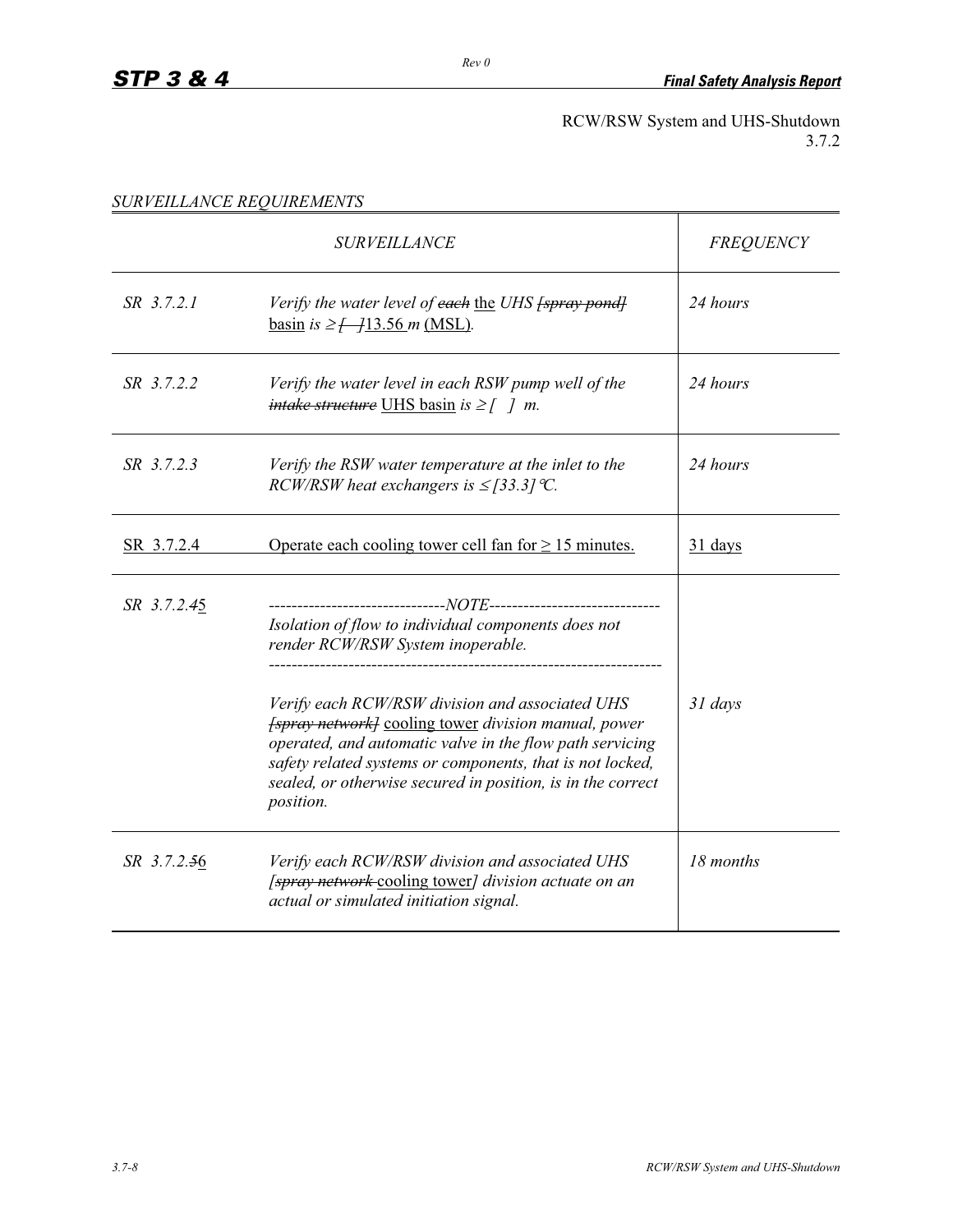RCW/RSW System and UHS- Refueling 3.7.3

### 3.7 PLANT SYSTEMS

3.7.3 Reactor Building Cooling Water (RCW) System, Reactor Service Water (RSW) System and Ultimate Heat Sink-Refueling

The information in this section of the reference ABWR DCD, including all subsections, is incorporated by reference with the following departures and site-specific supplement. The site-specific supplement partially addresses COL License Information Item 16.1.

STD DEP 16.3-46

| One RCW/RSW division and UHS shall be OPERABLE.<br>LCO 3.7.3 |
|--------------------------------------------------------------|
|--------------------------------------------------------------|

*APPLICABILITY: MODE 5 with the reactor cavity to dryer/separator storage pool gate removed* irradiated fuel in the reactor pressure vessel *and water level*  $\geq$  7.0 *m* over the *top of the reactor pressure vessel flange.* 

#### *ACTIONS*

| <i>CONDITION</i>                                                                  | <b>REQUIRED ACTION</b> |                                                                                                                                                                         | <b>COMPLETION TIME</b> |
|-----------------------------------------------------------------------------------|------------------------|-------------------------------------------------------------------------------------------------------------------------------------------------------------------------|------------------------|
| No RCW/RSW division<br>$\mathcal{A}.$<br>OPERABLE.<br>OR<br>UHS inoperable.<br>OR | A.I<br>AND             | <b>Enter applicable Conditions</b><br>and Required Actions of<br>LCO 3.8.2, "AC Sources-<br>Refueling" for the diesel<br>generator made inoperable by<br><i>RCW/RSW</i> | Immediately            |
| Associated divisional UHS<br><i>[spray networks]</i> cooling<br>tower inoperable. | A.2                    | <b>Enter applicable Conditions</b><br>and Required Actions of<br>LCO 3.9.7, "RHR-High Water<br>Level", for RHR-Shutdown<br>Cooling made inoperable by<br><i>RCW/RSW</i> | Immediately            |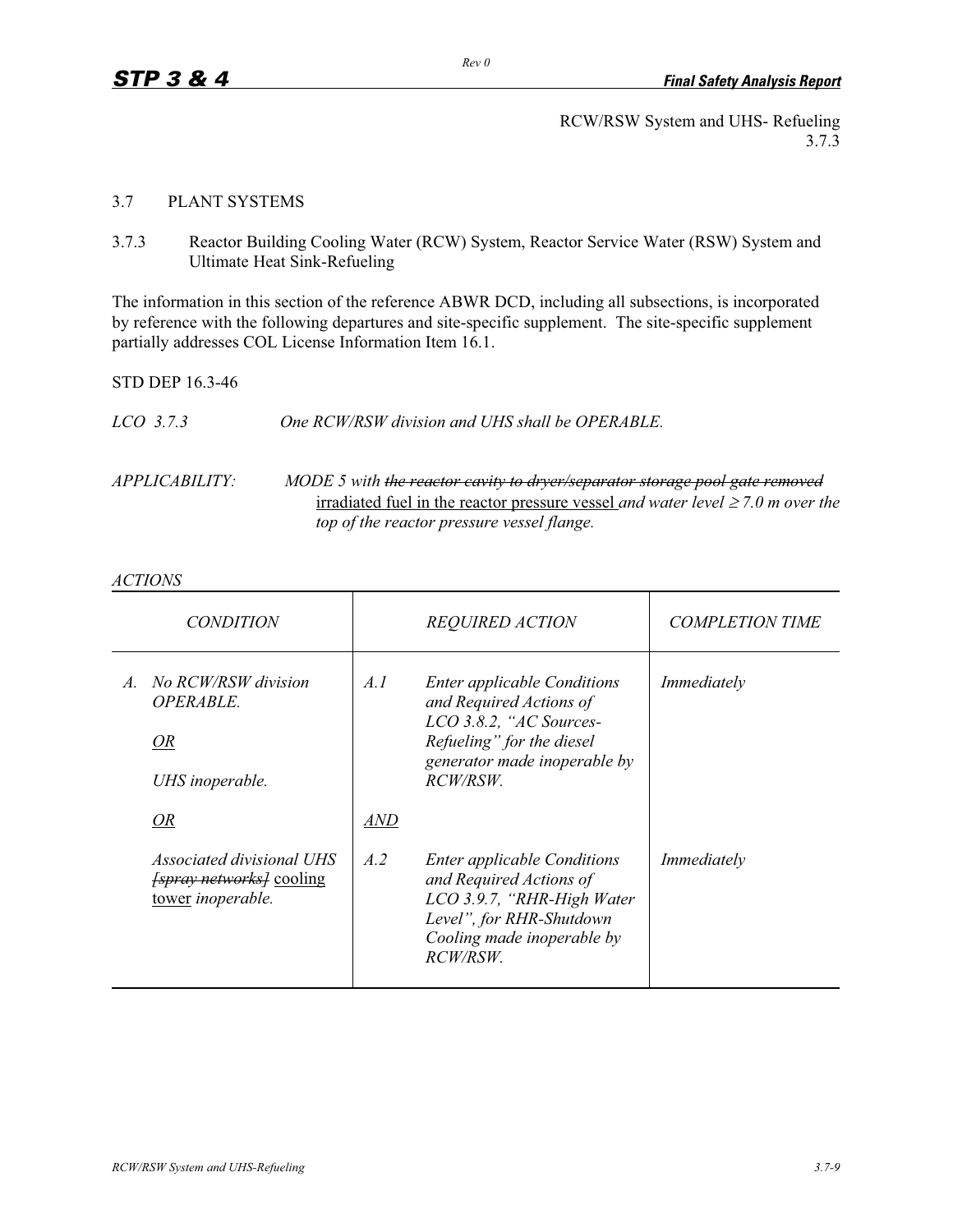RCW/RSW System and UHS- Refueling 3.7.3

|                   | <i><b>SURVEILLANCE</b></i>                                                                                                                                                                                                                                                                                                      | <b>FREQUENCY</b> |
|-------------------|---------------------------------------------------------------------------------------------------------------------------------------------------------------------------------------------------------------------------------------------------------------------------------------------------------------------------------|------------------|
| SR 3.7.3.1        | Verify the water level of each the UHS fspray pondl<br><u>basin</u> is $\geq$ $\frac{13.56 \text{ m} (MSL)}{}$                                                                                                                                                                                                                  | 24 hours         |
| SR 3.7.3.2        | Verify the water level in each RSW pump well of the<br><i>intake structure</i> UHS basin is $\geq$ [ ] m.                                                                                                                                                                                                                       | 24 hours         |
| SR 3.7.3.3        | Verify the RSW water temperature at the inlet to the<br>RCW/RSW heat exchangers is $\leq$ [33.3] °C.                                                                                                                                                                                                                            | 24 hours         |
| <u>SR 3.7.3.4</u> | Operate each cooling tower cell fan for $\geq 15$ minutes.                                                                                                                                                                                                                                                                      | 31 days          |
| SR 3.7.3.45       | Isolation of flow to individual components does not<br>render RCW/RSW System inoperable.                                                                                                                                                                                                                                        |                  |
|                   | Verify each RCW/RSW division and associated UHS<br><i><b>fspray network</b></i> cooling tower <i>division manual, power</i><br>operated, and automatic valve in the flow path servicing<br>safety related systems or components, that is not locked,<br>sealed, or otherwise secured in position is in the correct<br>position. | 31 days          |
| SR 3.7.3.56       | Verify each RCW/RSW division and associated UHS<br>[spray network cooling tower] division actuate on an<br>actual or simulated initiation signal.                                                                                                                                                                               | 18 months        |

*SURVEILLANCE REQUIREMENTS*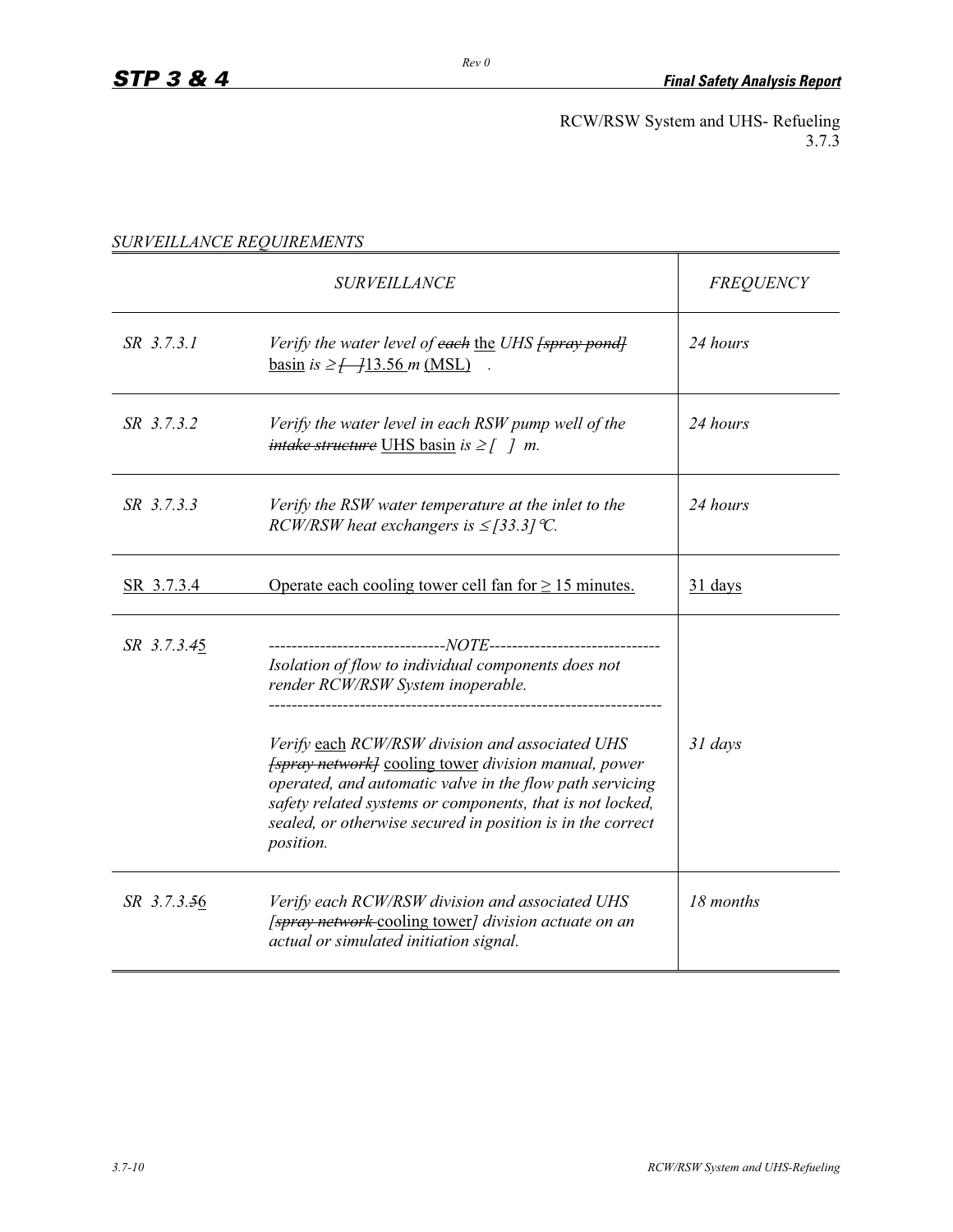CRHA EF System 3.7.4

### 3.7 PLANT SYSTEMS

3.7.4 Control Room Habitability Area (CRHA)-Emergency Filtration (EF) System

The information in this section of the reference ABWR DCD, including all subsections, is incorporated by reference with the following departure.

# STD DEP 16.3-47

#### *SURVEILLANCE REQUIREMENTS(continued)*

|            | <b>FREQUENCY</b>                                                                                                                                                                                                      |                                                         |
|------------|-----------------------------------------------------------------------------------------------------------------------------------------------------------------------------------------------------------------------|---------------------------------------------------------|
| SR 3.7.4.4 | Verify each EF division can maintain a positive pressure<br>of $\geq$ 3.2 mm water gauge relative to the atmosphere<br>during the isolation mode of operation at a flow rate of<br>$\leq$ 360–3400 m <sup>3</sup> /h. | 18 months on a<br><b>STAGGERED TEST</b><br><b>BASIS</b> |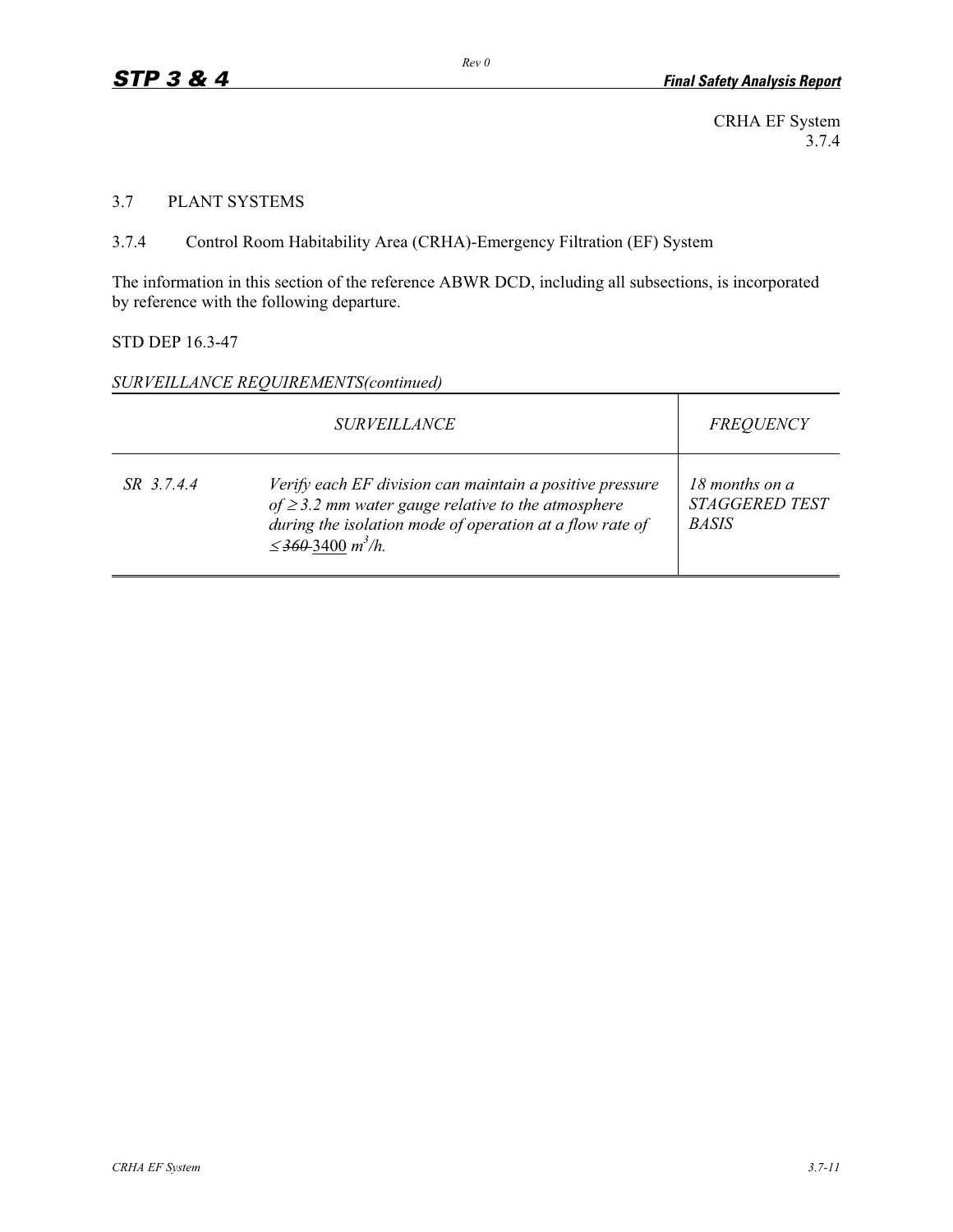Control Room AC System 3.7.5

3.7 PLANT SYSTEMS

3.7.5 Control Room Habitability Area (CRHA) – Air Conditioning (AC) System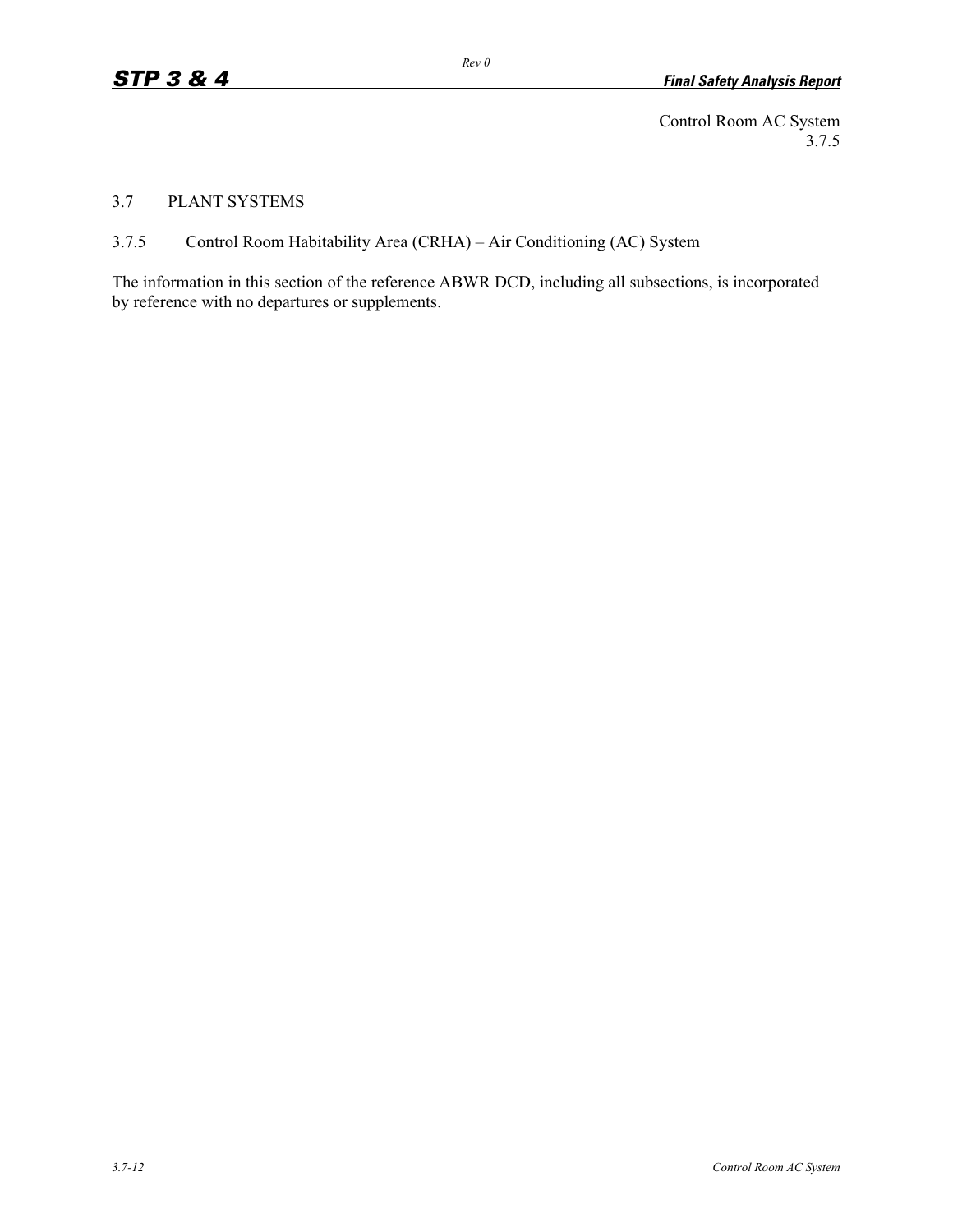Main Condenser Offgas 3.7.6

3.7 PLANT SYSTEMS

3.7.6 Main Condenser Offgas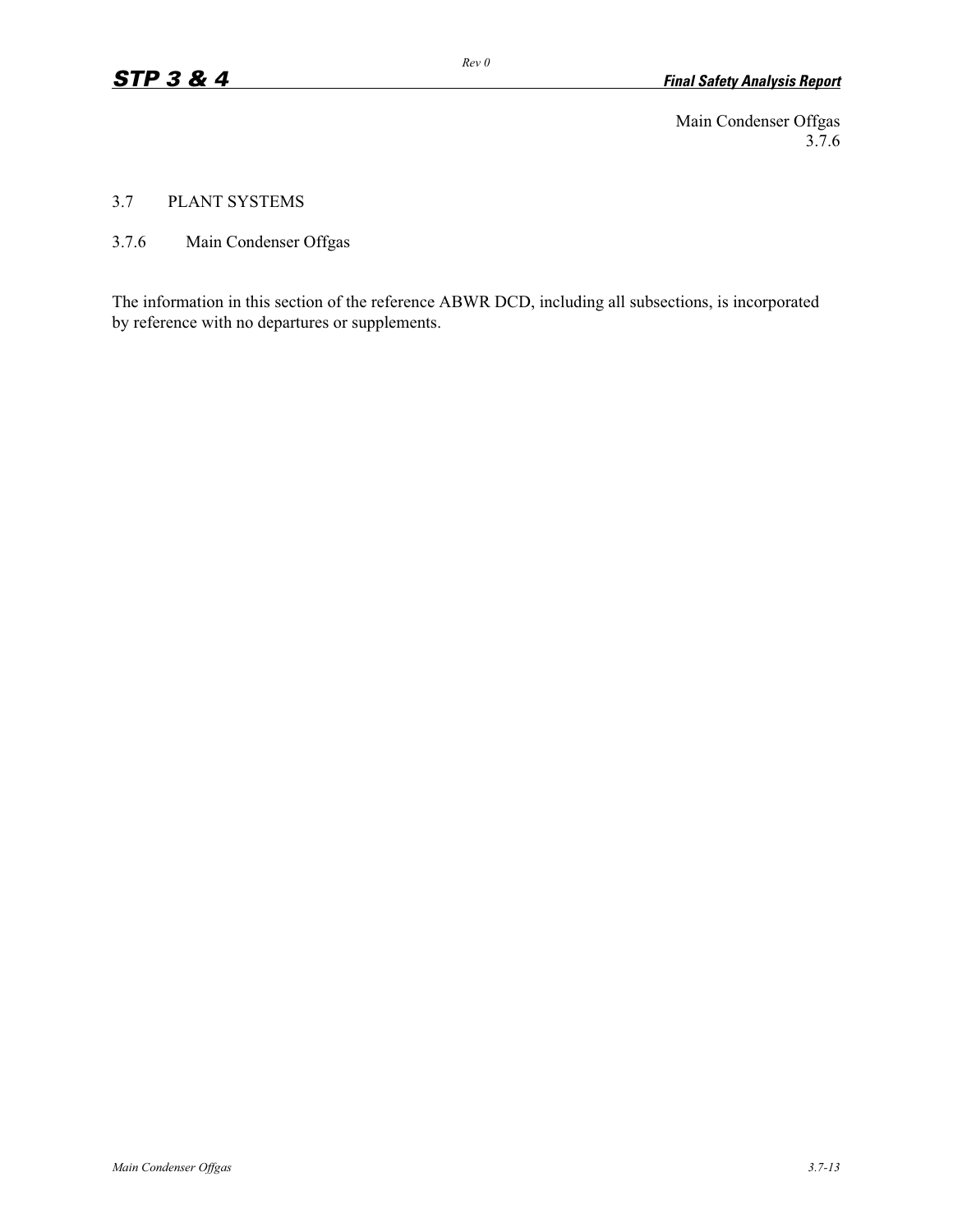Main Turbine Bypass System 3.7.7

# 3.7 PLANT SYSTEMS

3.7.7 Main Turbine Bypass System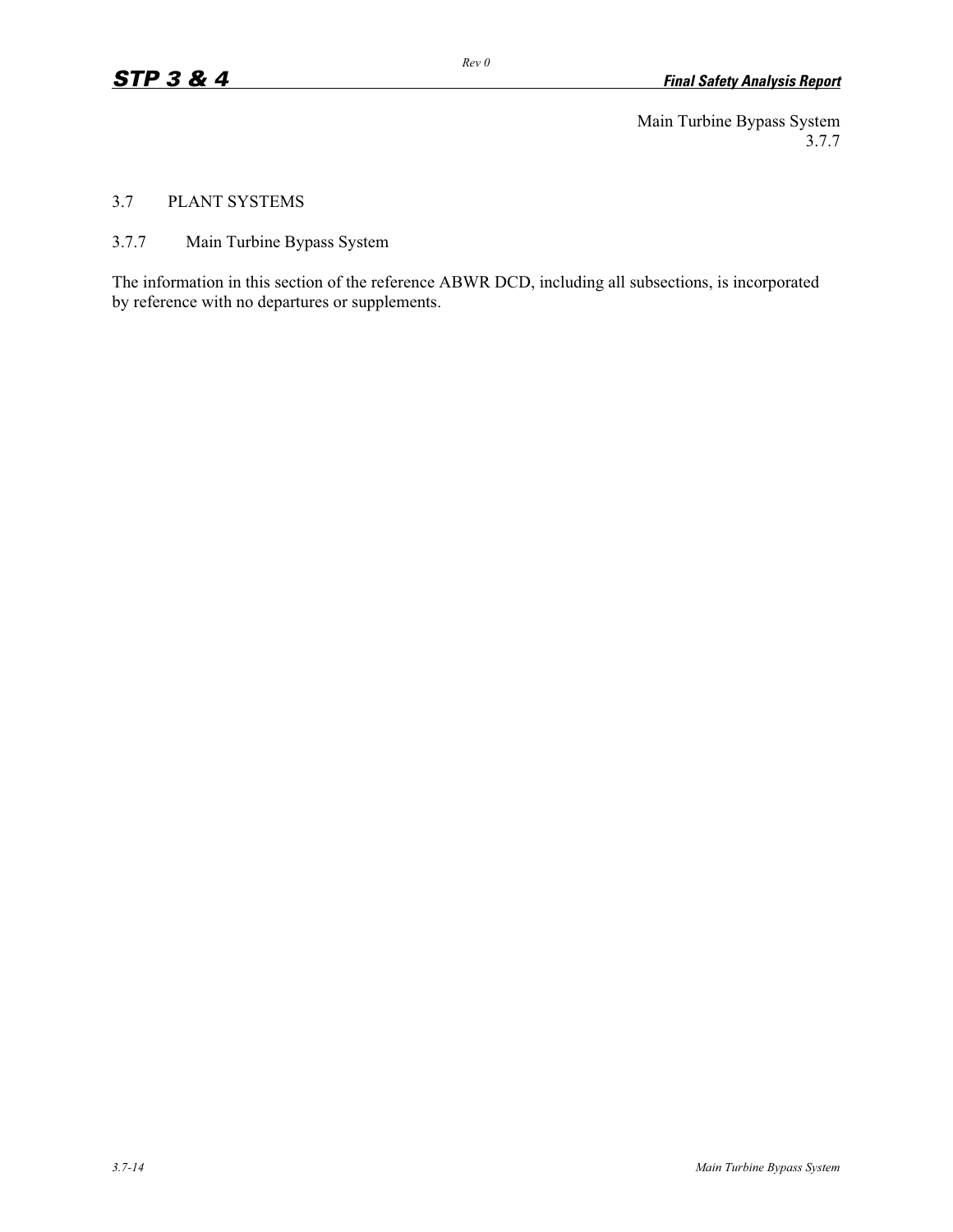Fuel Pool Water Level 3.7.8

### 3.7 PLANT SYSTEMS

3.7.8 Fuel Pool Water Level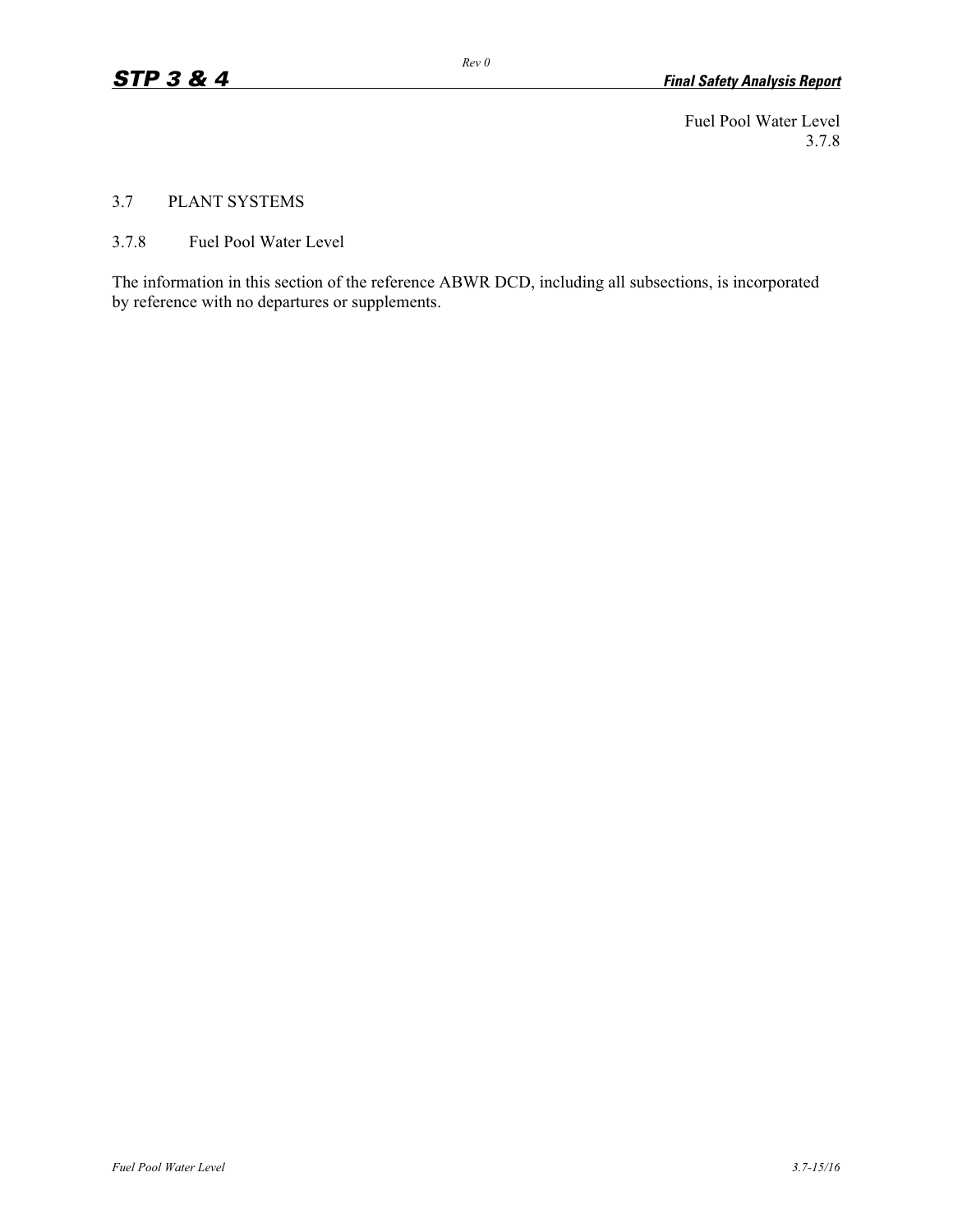AC Sources-Operating 3.8.1

#### 3.8 ELECTRICAL POWER SYSTEMS

3.8.1 AC Sources-Operating

The information in this section of the reference ABWR DCD, including all subsections, is incorporated by reference with the following departures.

STD DEP 8.3-1

STD DEP 16.3-49

STD DEP 8.3-1

The ABWR plant medium voltage electrical system design change was provided in ABWR Licensing Topical Report (LTR) NEDO-33335 "Plant Medium Voltage Electrical System Design," Rev. 0, dated May 2007. LTR pages 3.8-1, 2, 4, 6-15, 17 and 18 are incorporated by reference.

STD DEP 16.3-49

*Table 3.8.1-1 (page 1 of 1) Diesel Generator Test Schedule* 

*(b) This test frequency shall be maintained until seven consecutive failure free starts from standby conditions and load and run tests have been performed. This is consistent with Regulatory Position [ ], of Regulatory Guide 1.9, Revision 3. If, subsequent to the 7 failure free tests, 1 or more additional failures occur such that there are again 4 or more failures in the last 25 tests, the testing interval shall again be reduced as noted above and maintained until 7 consecutive failure free tests have been performed.*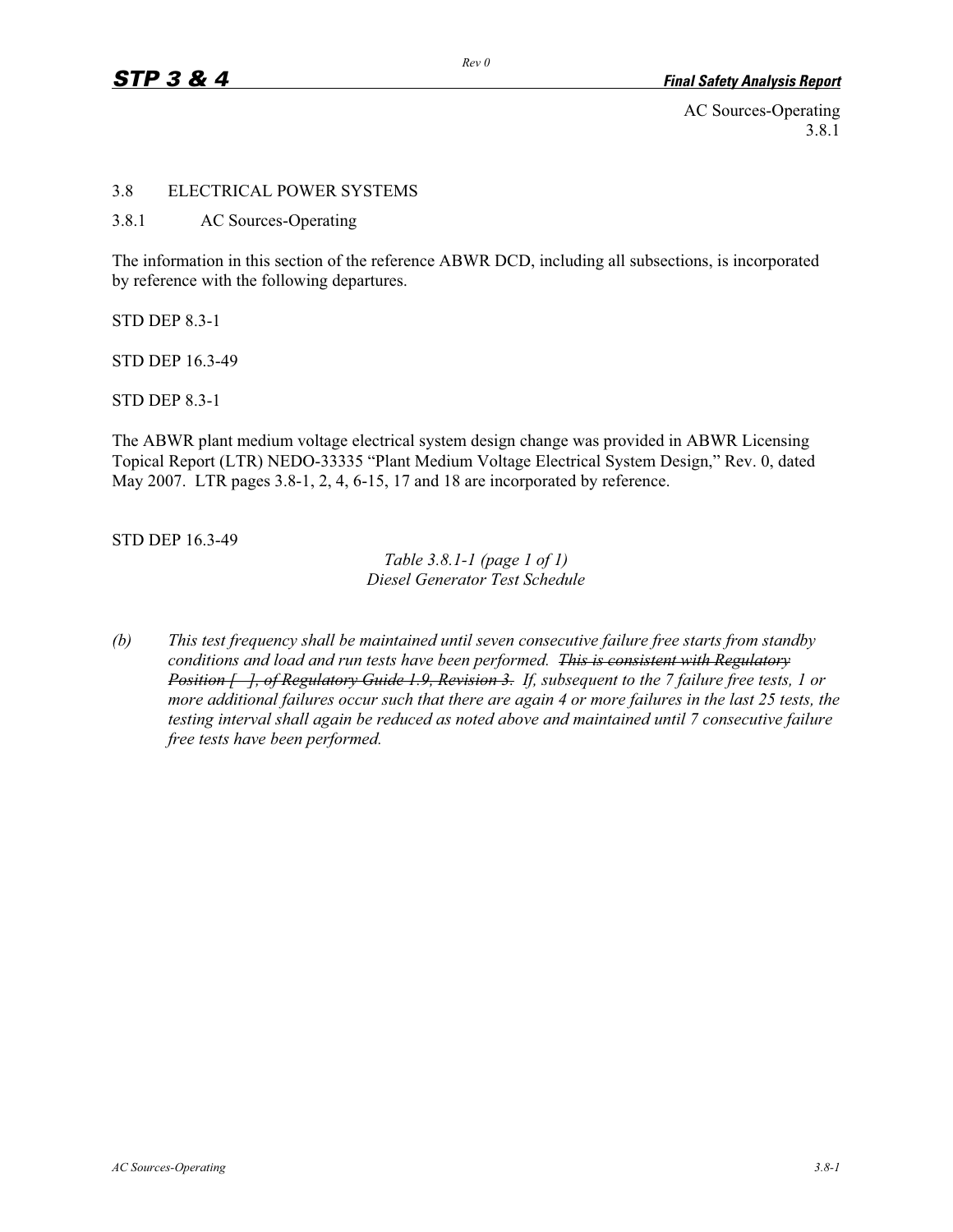AC Sources-Refueling 3.8.2

# 3.8 ELECTRICAL POWER SYSTEMS

# 3.8.2 AC Sources-Refueling

The information in this section of the reference ABWR DCD, including all subsections, is incorporated by reference with the following departure.

### STD DEP 16.3-41

| <i>ACTIONS</i> |
|----------------|
|----------------|

| <i>CONDITION</i>                           | <b>REQUIRED ACTION</b>                                                                                                                                   | <b>COMPLETION TIME</b> |
|--------------------------------------------|----------------------------------------------------------------------------------------------------------------------------------------------------------|------------------------|
| A. Required offsite circuit<br>inoperable. | --NOTE--<br>Enter applicable Condition and<br>Required Actions of LCO 3.8.10, with<br>one required division de-energized as a<br>result of Condition BA. |                        |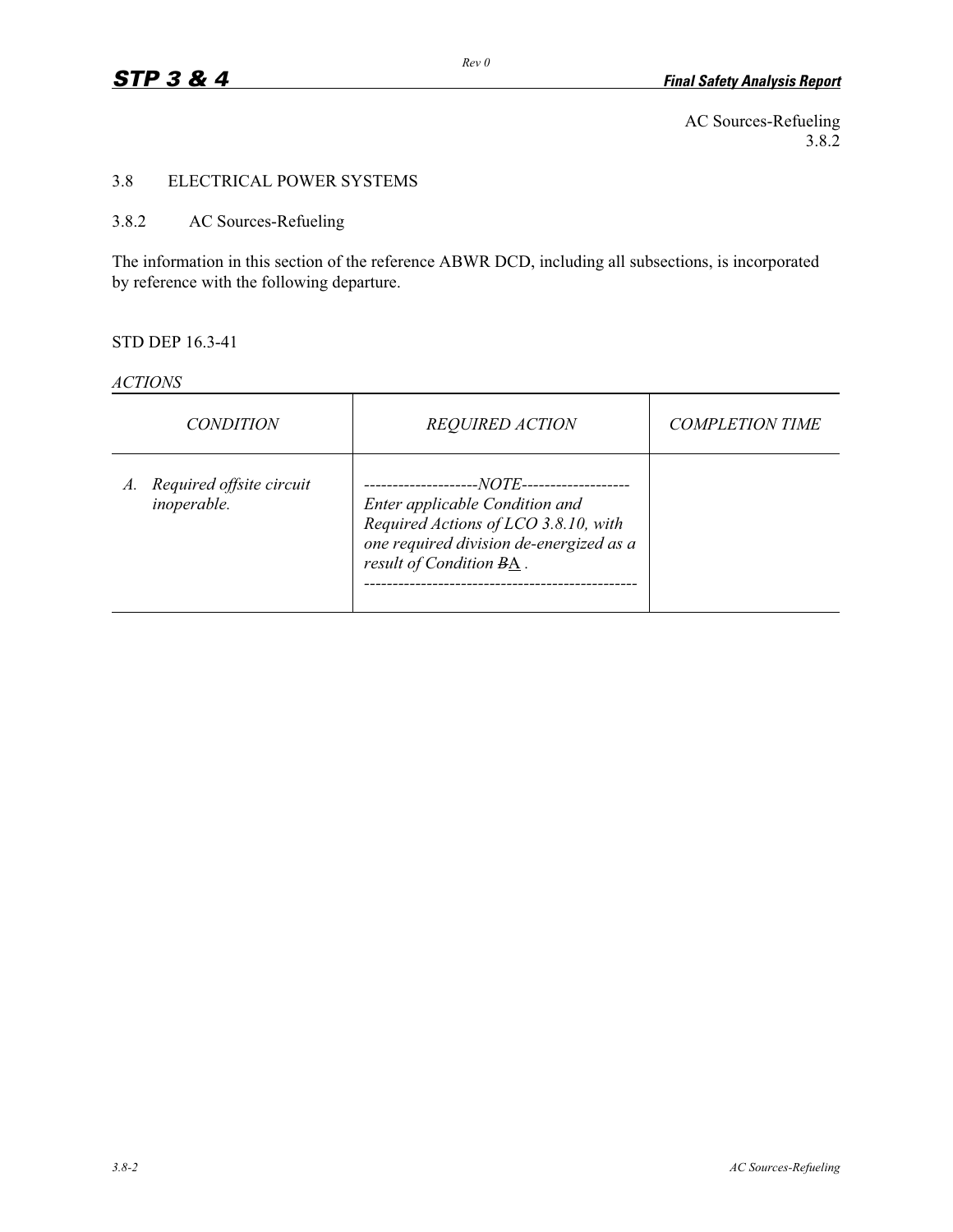Diesel Fuel Oil, Lube Oil, and Starting Air 3.8.3

# 3.8 ELECTRICAL POWER SYSTEMS

### 3.8.3 Diesel Fuel Oil, Lube Oil, and Starting Air

The information in this section of the reference ABWR DCD, including all subsections, is incorporated by reference with the following departure.

# STD DEP 16.3-51

#### *ACTIONS*

| <i>CONDITION</i>                                                                                                                       | <b>REQUIRED ACTION</b>                                               | <b>COMPLETION TIME</b> |
|----------------------------------------------------------------------------------------------------------------------------------------|----------------------------------------------------------------------|------------------------|
| E. One or more DGs with<br>pressure in at least one<br>starting air receiver<br>$pressure < \int$ ] kPaG and<br>$\geq \int$ ] $kPaG$ . | E.1<br>Restore starting air receiver<br>pressure to $\geq$ [ ] kPaG. | 48 hours               |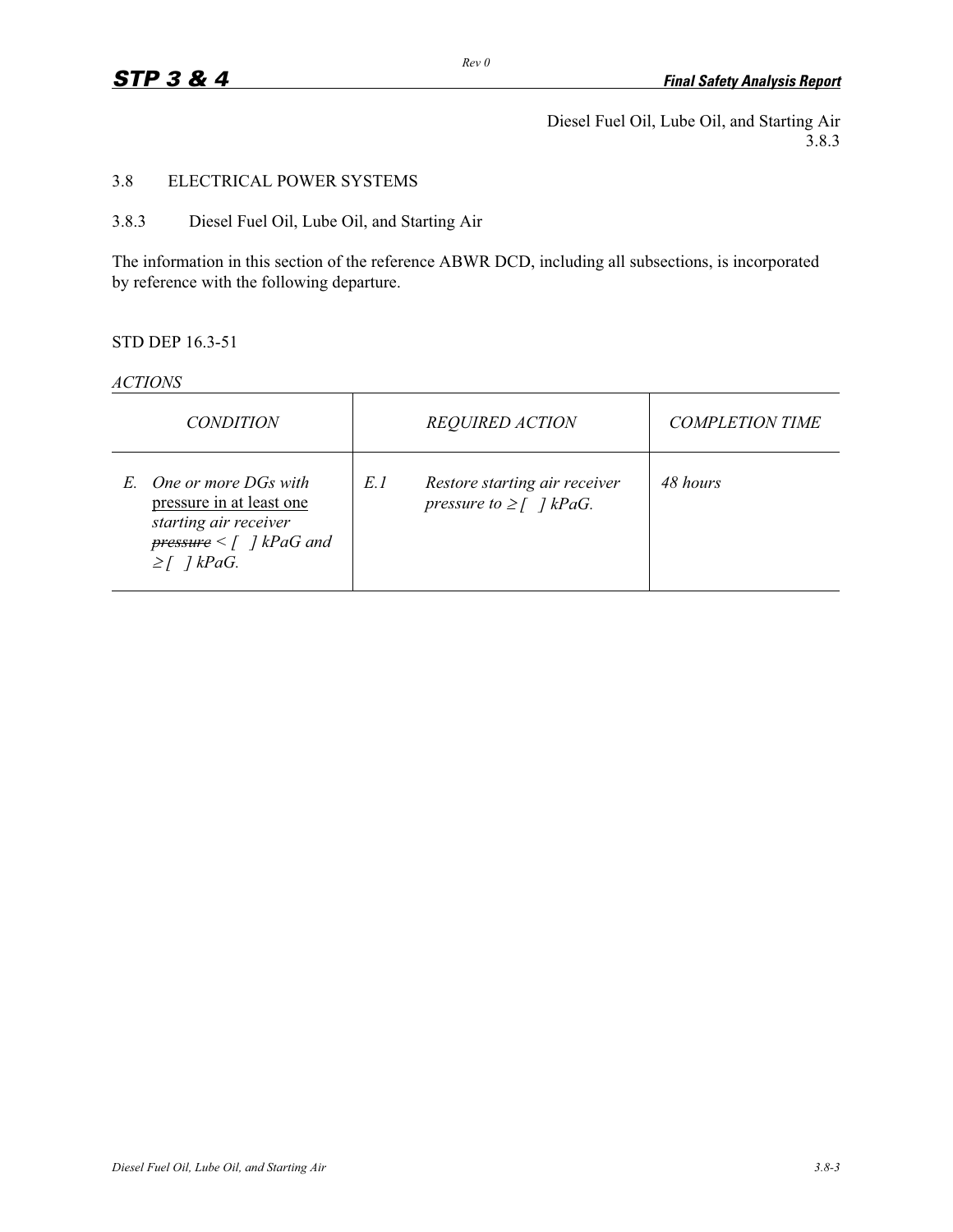DC Sources-Operating 3.8.4

### 3.8 ELECTRICAL POWER SYSTEMS

3.8.4 DC Sources-Operating

The information in this section of the reference ABWR DCD, including all subsections, is incorporated by reference with the following departure.

STD DEP 8.3-1

The ABWR plant medium voltage electrical system design change was provided in ABWR Licensing Topical Report (LTR) NEDO-33335 "Plant Medium Voltage Electrical System Design," Rev. 0, dated May 2007. LTR page 3.8-27 is incorporated by reference.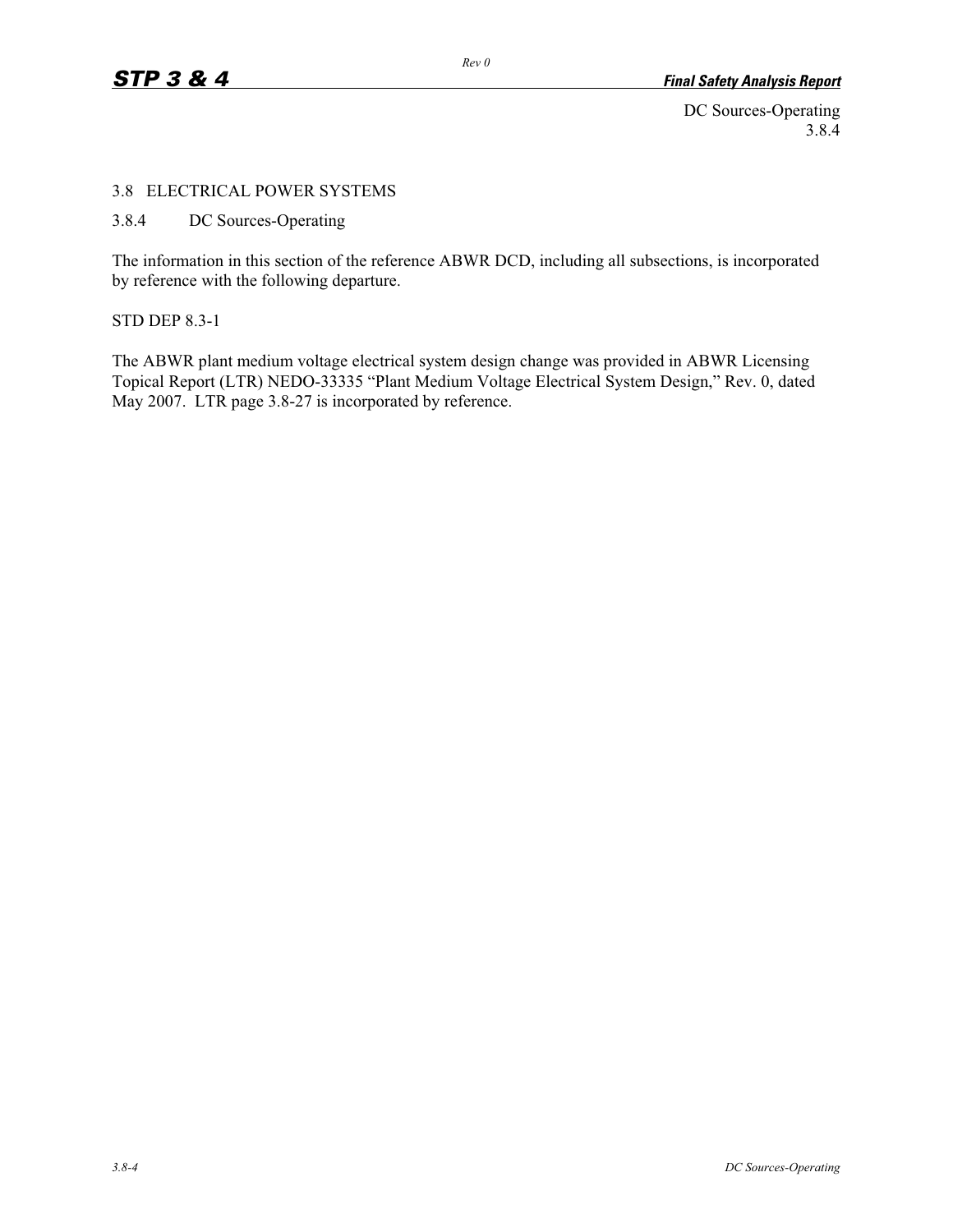DC Sources-Shutdown 3.8.5

# 3.8 ELECTRICAL POWER SYSTEMS

3.8.5 DC Sources-Shutdown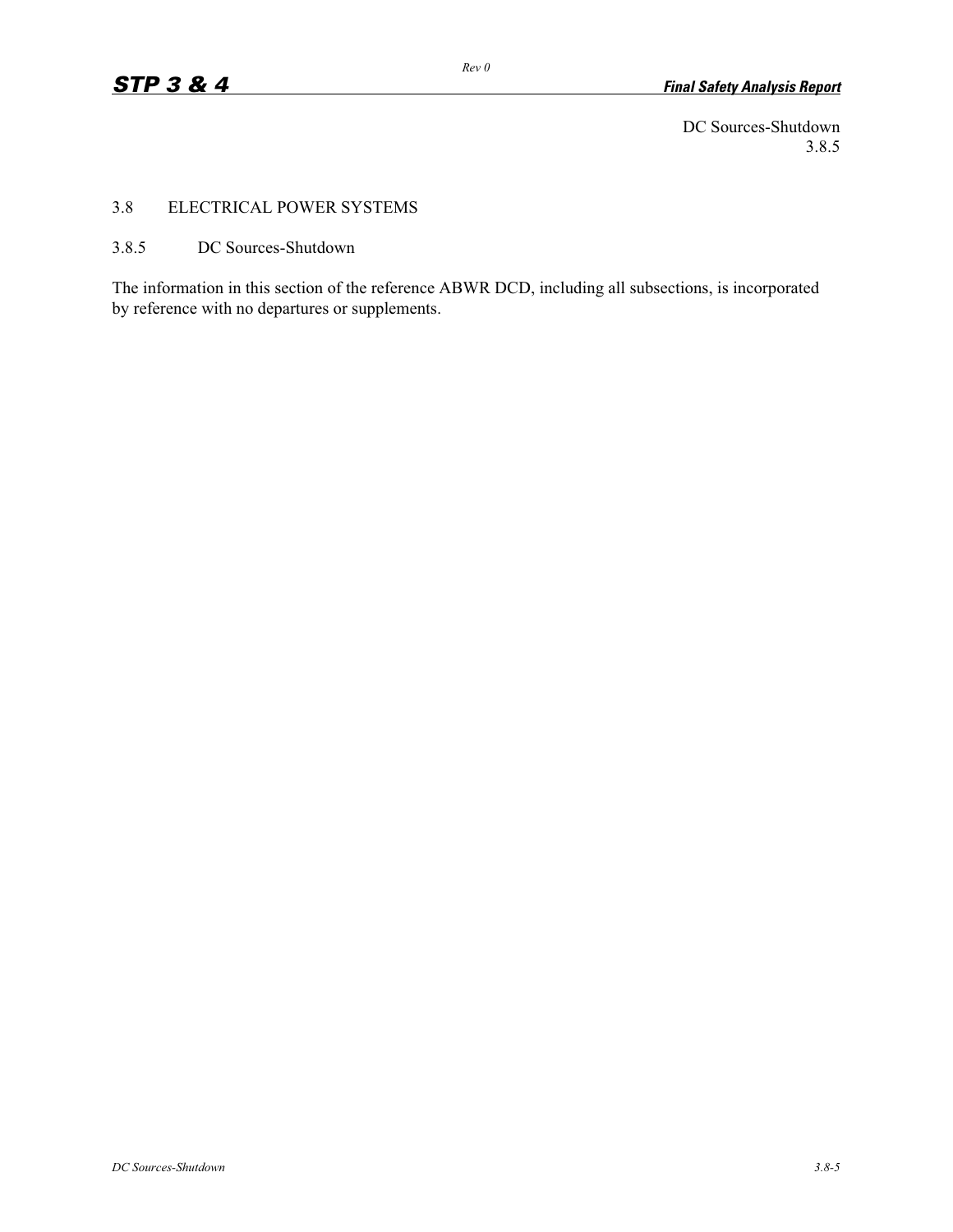Battery Cell Parameters 3.8.6

# 3.8 ELECTRICAL POWER SYSTEMS

# 3.8.6 Battery Cell Parameters

The information in this section of the reference ABWR DCD, including all subsections, is incorporated by reference with the following departure.

# STD DEP 16.3-58

| <i>CONDITION</i> |                                                                                                             | <b>REQUIRED ACTION</b> |                                                                                                       | <b>COMPLETION TIME</b> |
|------------------|-------------------------------------------------------------------------------------------------------------|------------------------|-------------------------------------------------------------------------------------------------------|------------------------|
| or B limits.     | One or more batteries with<br>one or more battery cell<br>parameters not within<br>Table 3.8.6-1 Category A | A.1                    | Verify pilot cells electrolyte<br>level and float voltage meet<br>Table 3.8.6-1 Category C<br>limits. | 1 hour                 |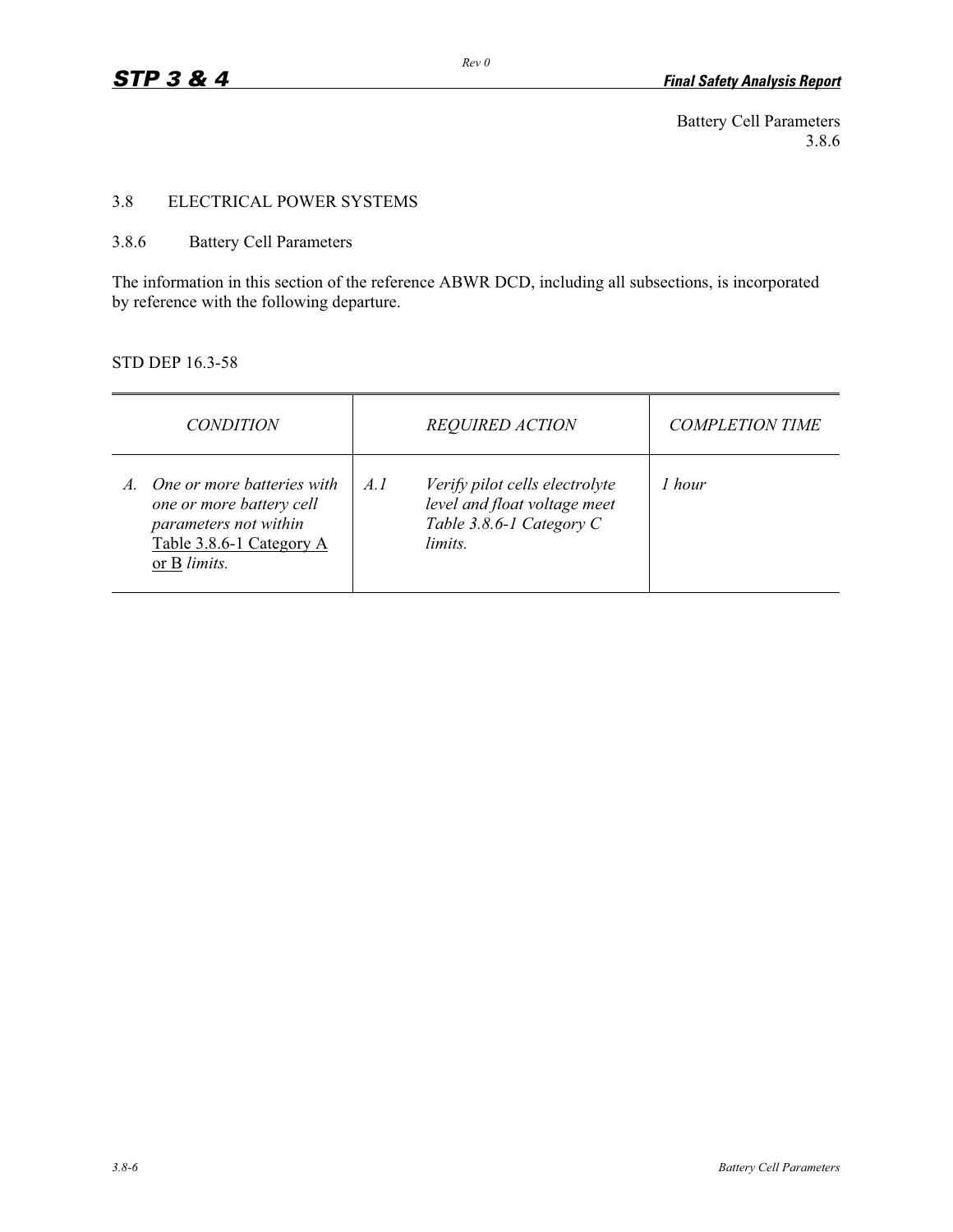Inverters-Operating 3.8.7

# 3.8 ELECTRICAL POWER SYSTEMS

# 3.8.7 Inverters-Operating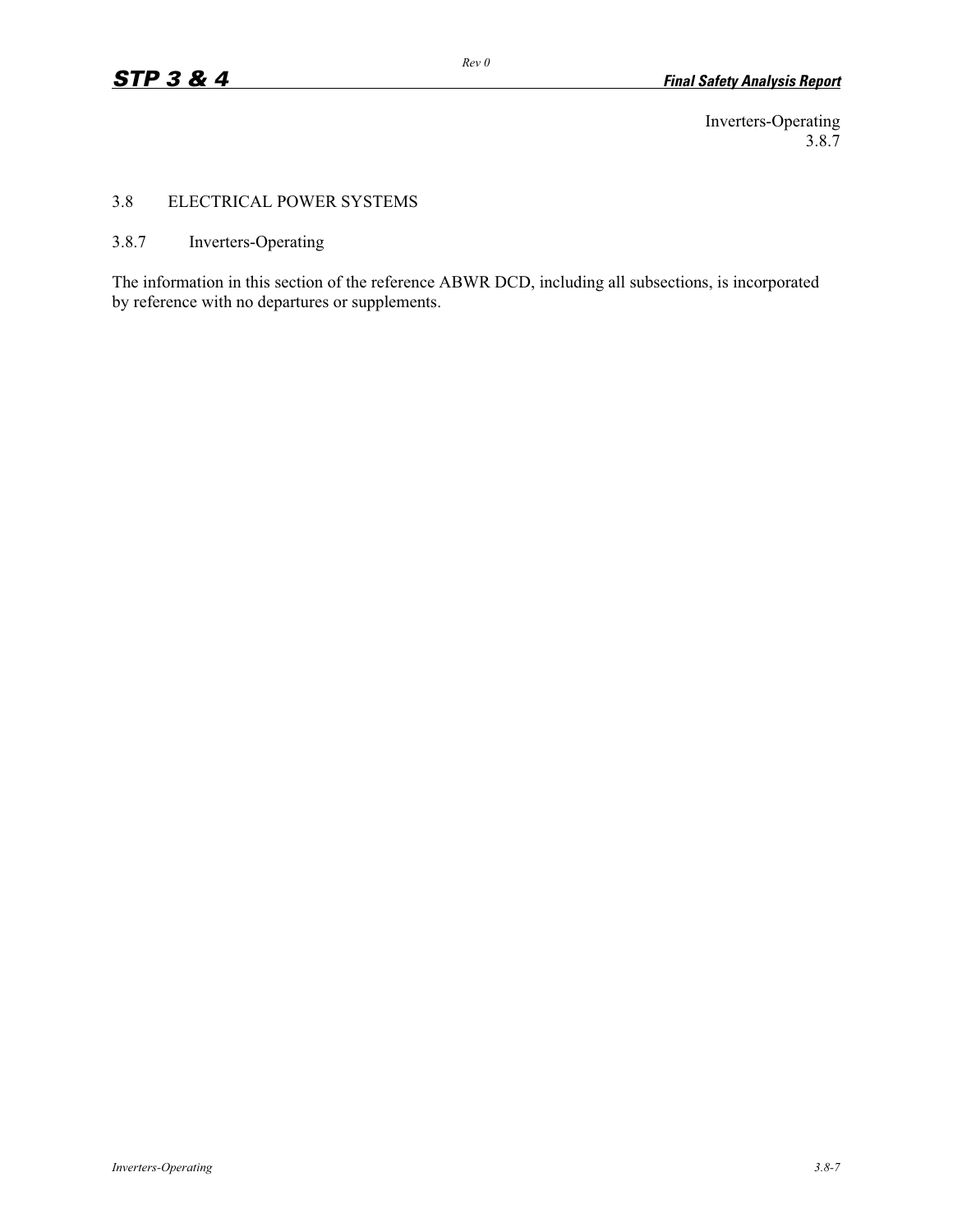Inverters-Shutdown 3.8.8

# 3.8 ELECTRICAL POWER SYSTEMS

3.8.8 Inverters-Shutdown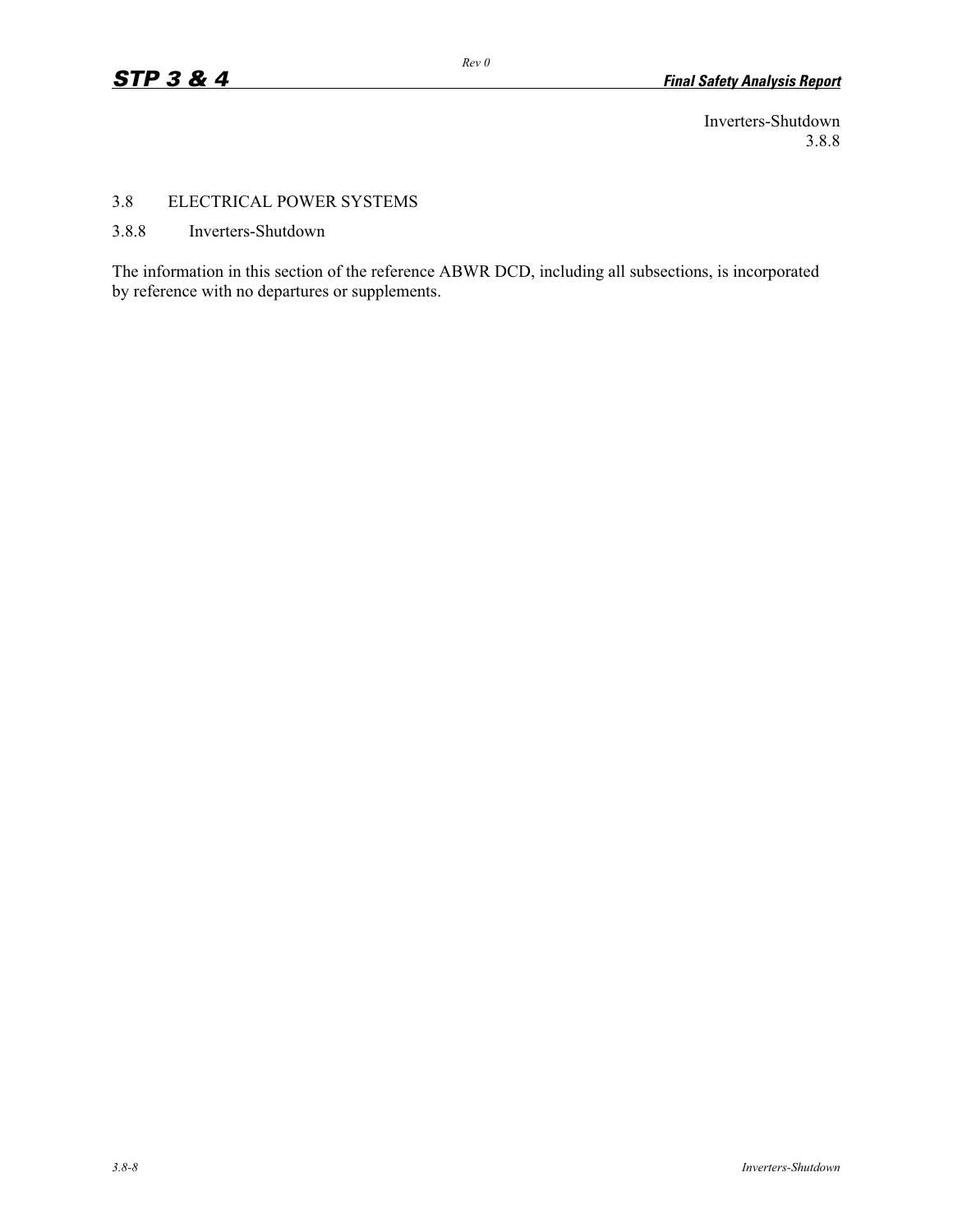Distribution Systems - Operating 3.8.9

# 3.8 ELECTRICAL POWER SYSTEMS

### 3.8.9 Distribution Systems - Operating

The information in this section of the reference ABWR DCD, including all subsections, is incorporated by reference with the following departure.

STD DEP 8.3-1

The ABWR plant medium voltage electrical system design change was provided in ABWR Licensing Topical Report (LTR) NEDO-33335 "Plant Medium Voltage Electrical System Design," Rev. 0, dated May 2007. LTR pages 3.8-42 and 44 are incorporated by reference.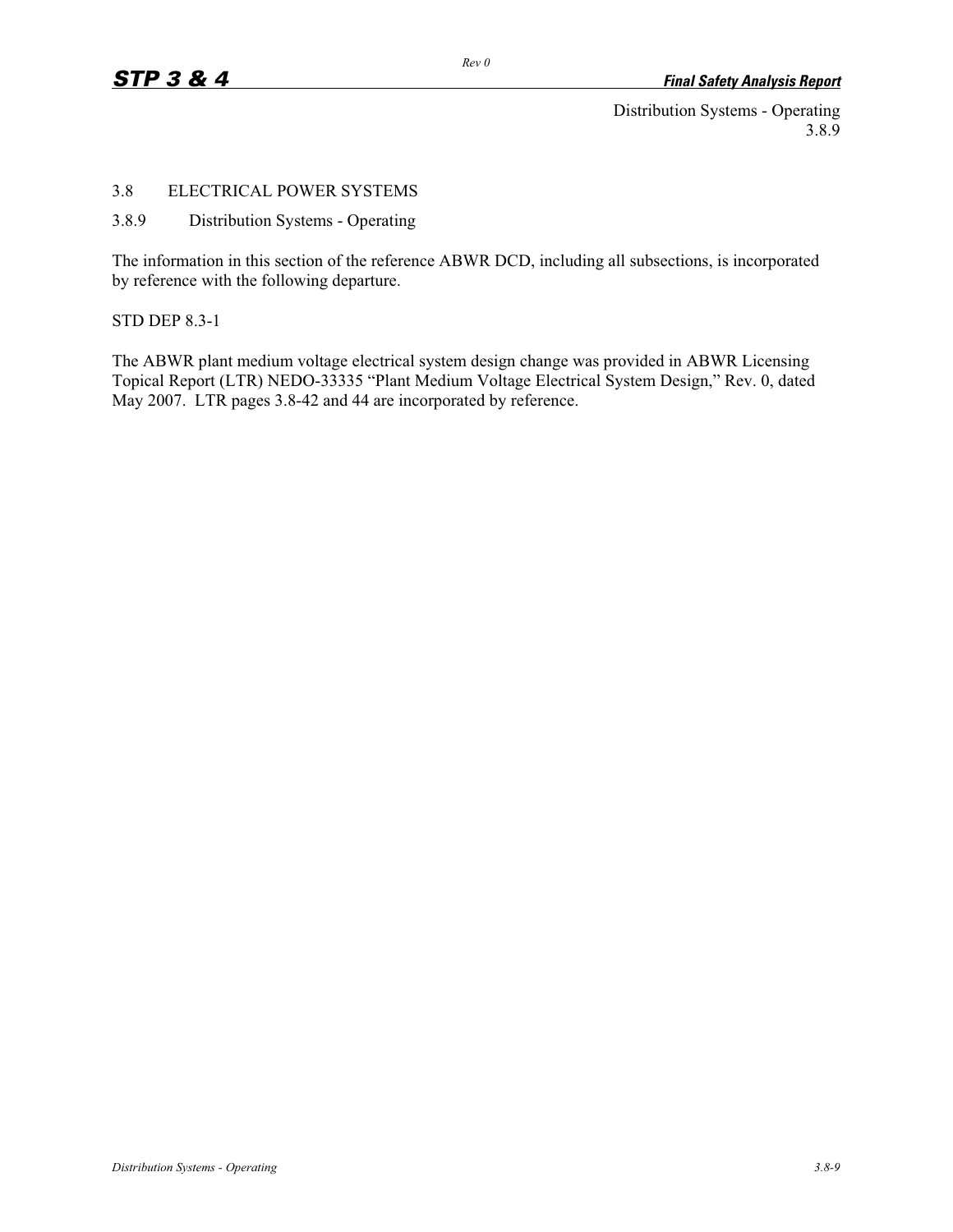Distribution Systems - Shutdown 3.8.10

## 3.8 ELECTRICAL POWER SYSTEMS

3.8.10 Distribution Systems - Shutdown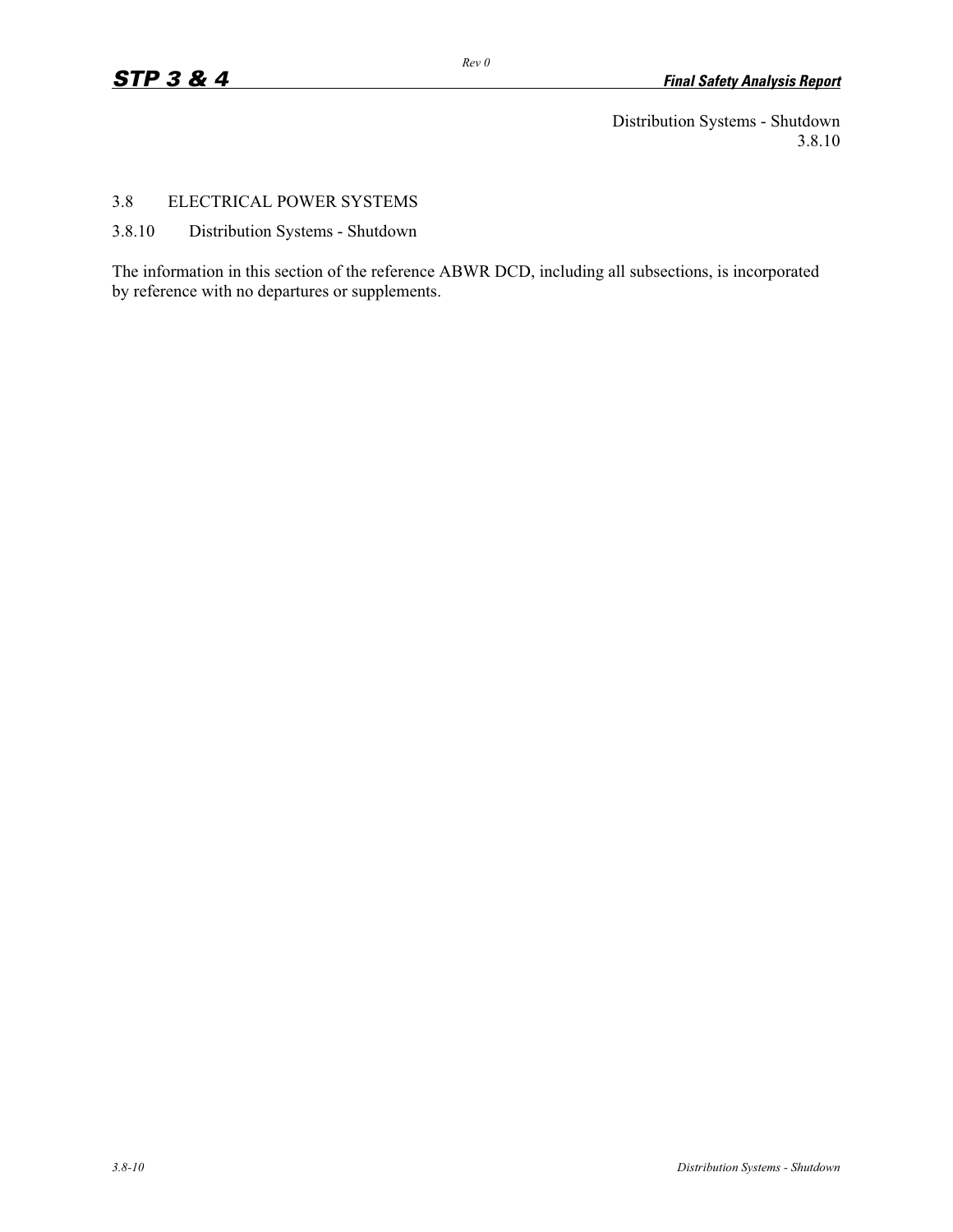AC Sources-Shutdown (Low Water Level) 3.8.11

## 3.8 ELECTRICAL POWER SYSTEMS

3.8.11 AC Sources-Shutdown (Low Water Level)

The information in this section of the reference ABWR DCD, including all subsections and figures, is incorporated by reference with the following departure.

#### STD DEP 8.3-1

The ABWR plant medium voltage electrical system design change was provided in ABWR Licensing Topical Report (LTR) NEDO-33335 "Plant Medium Voltage Electrical System Design," Rev. 0, dated May 2007. LTR page 3.8-50 is incorporated by reference.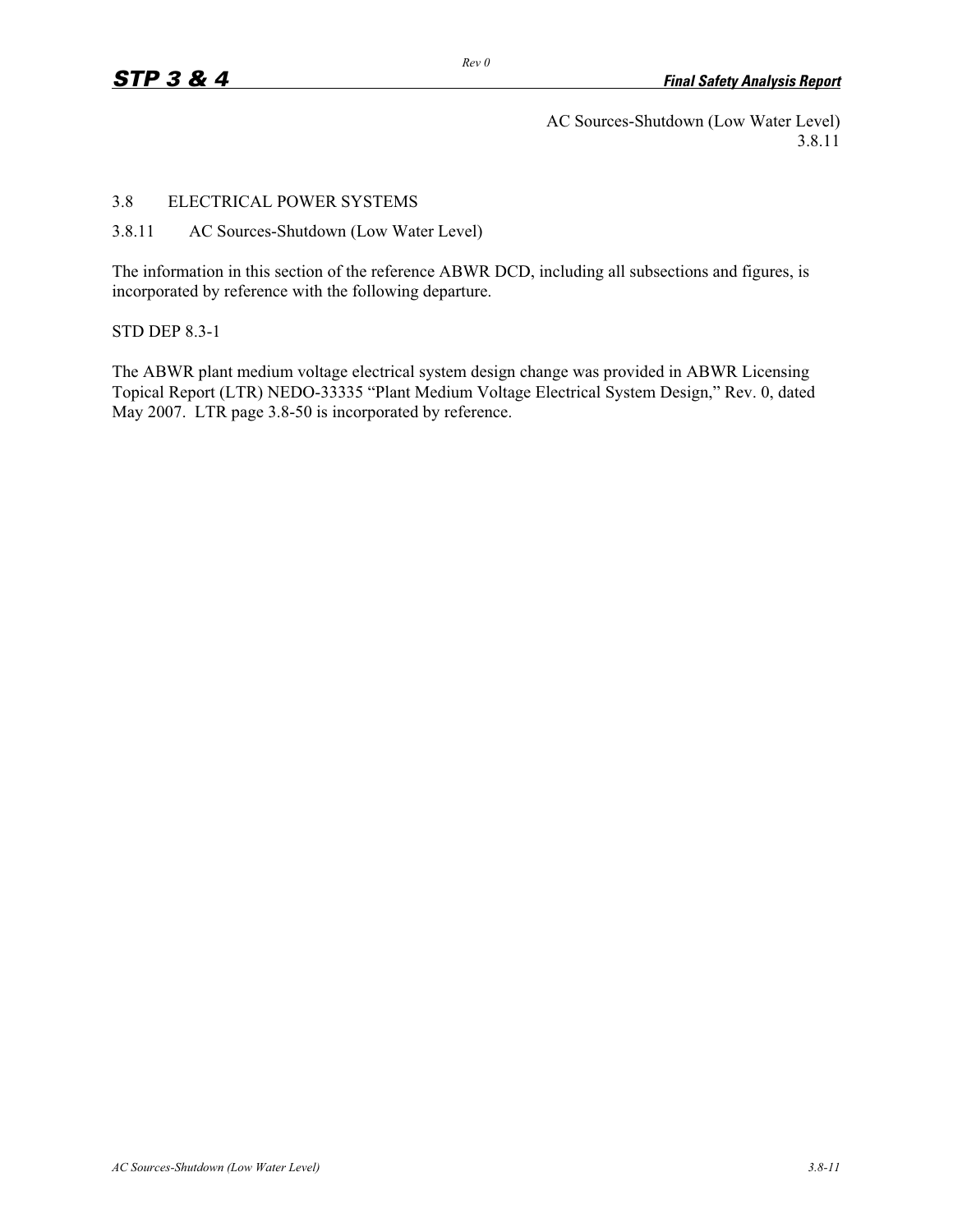Refueling Equipment Interlocks 3.9.1

3.9 REFUELING OPERATIONS

3.9.1 Refueling Equipment Interlocks

The information in this section of the reference ABWR DCD, including all subsections, is incorporated by reference with the following departure.

STD DEP 16.3-25

*LCO 3.9.1 The refueling equipment interlocks* associated with the reactor mode switch in the refuel position *shall be OPERABLE.* 

*APPLICABILITY: During in-vessel fuel movement with equipment associated with the interlocks*  when the reactor mode switch is in the refuel position*.*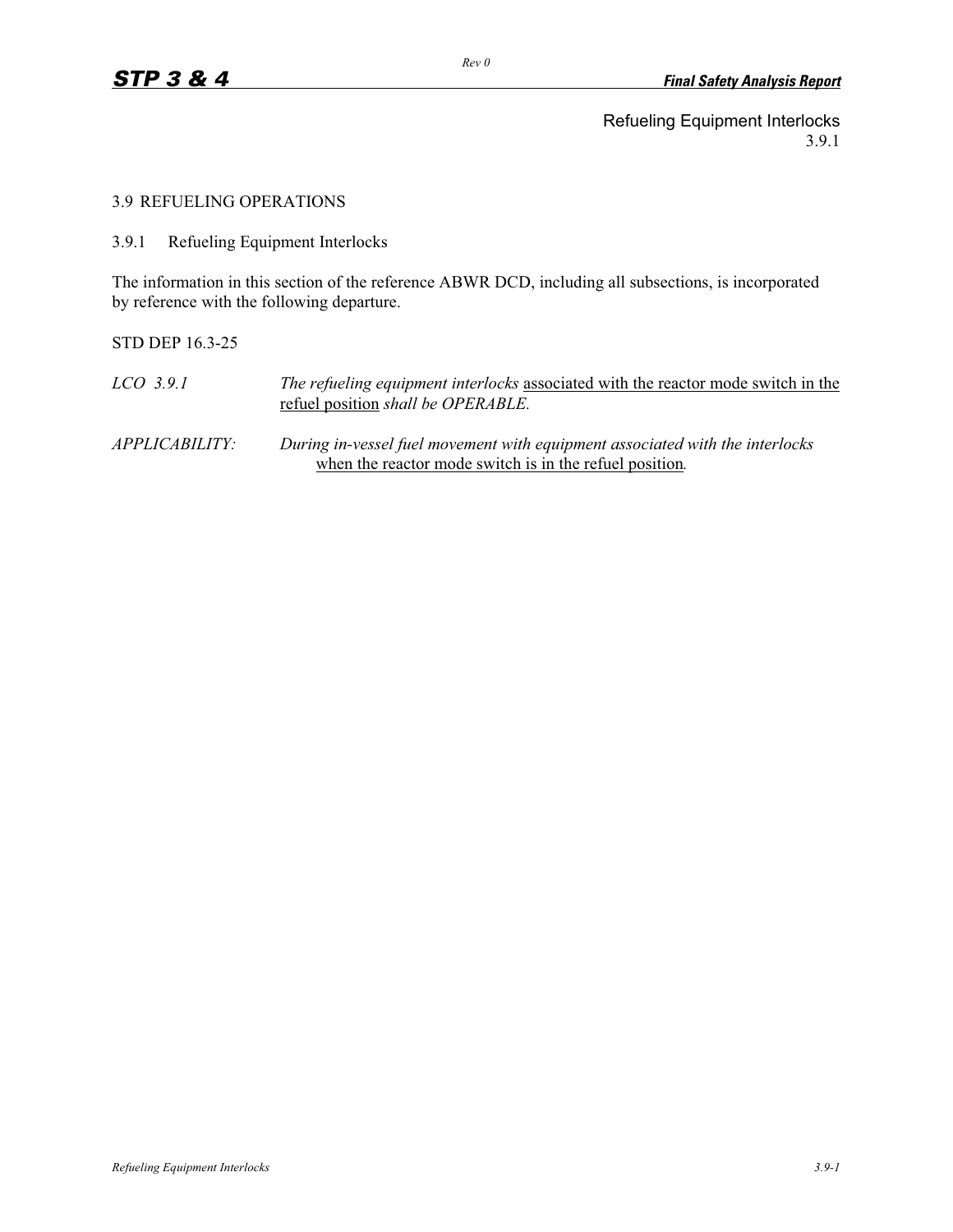Refuel Position Rod-Out Interlock 3.9.2

# 3.9 REFUELING OPERATIONS

3.9.2 Refuel Position Rod-Out Interlock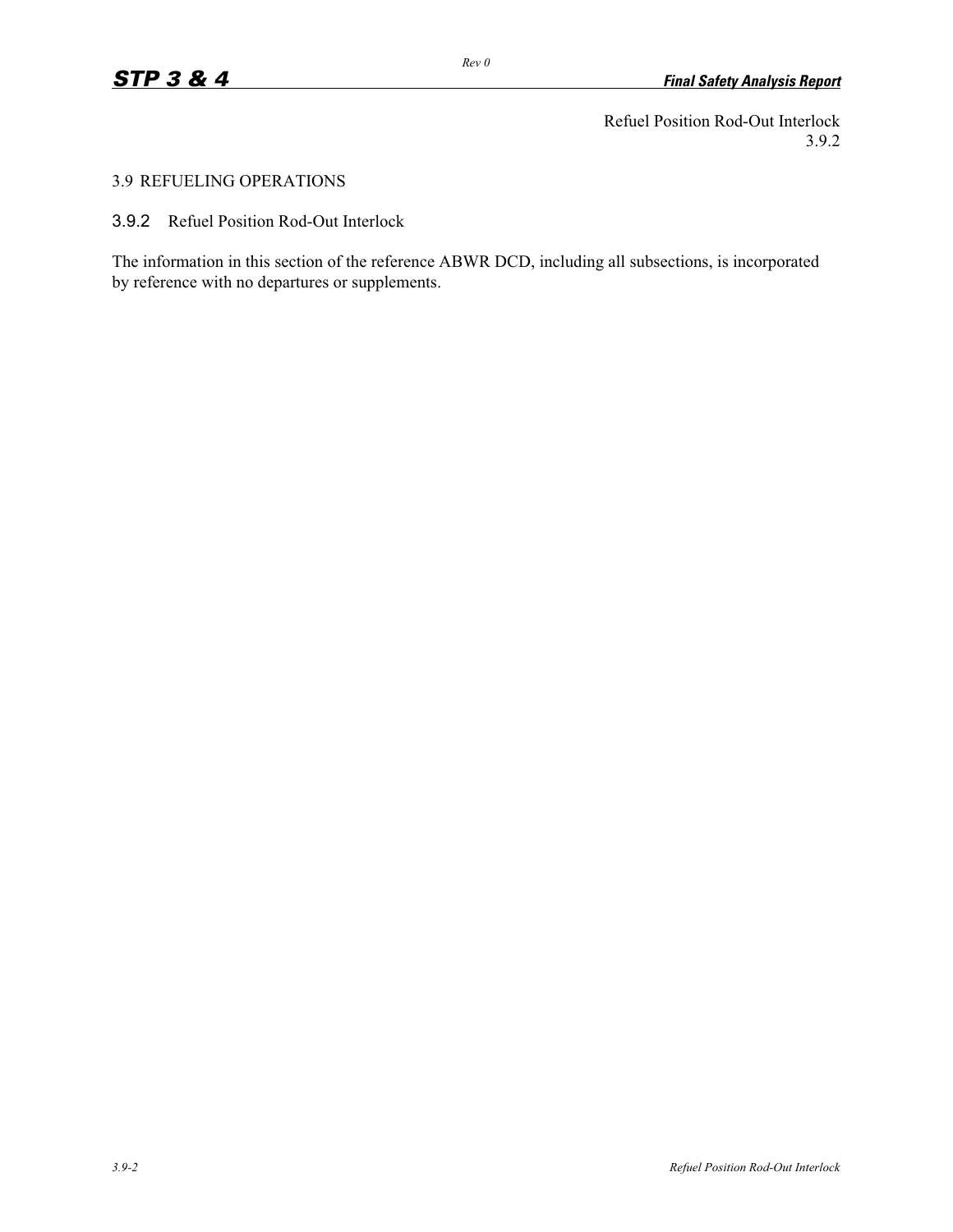Control Rod Position 3.9.3

# 3.9 REFUELING OPERATIONS

3.9.3 Control Rod Position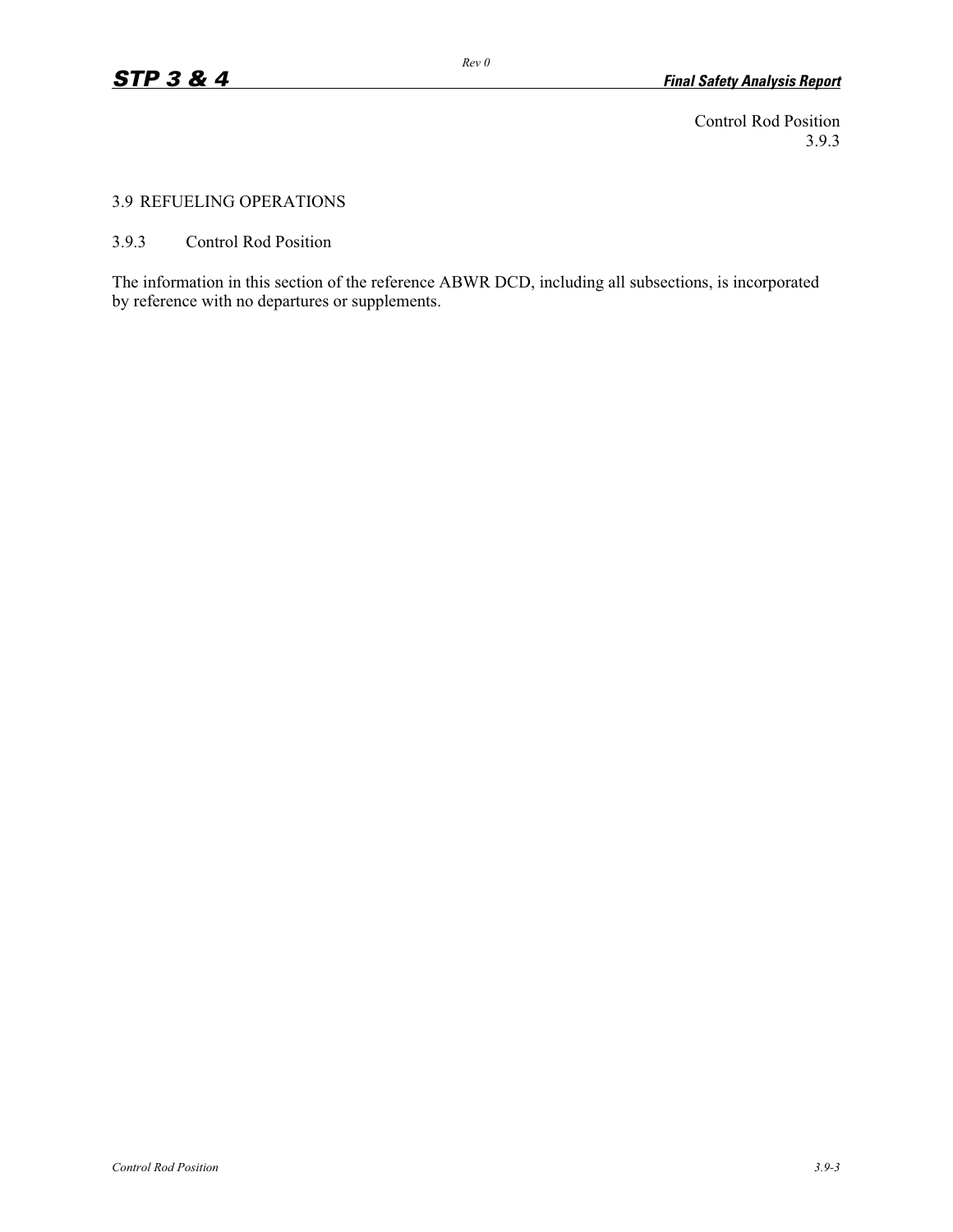Control Rod Position Indication 3.9.4

3.9 REFUELING OPERATIONS

3.9.4 Control Rod Position Indication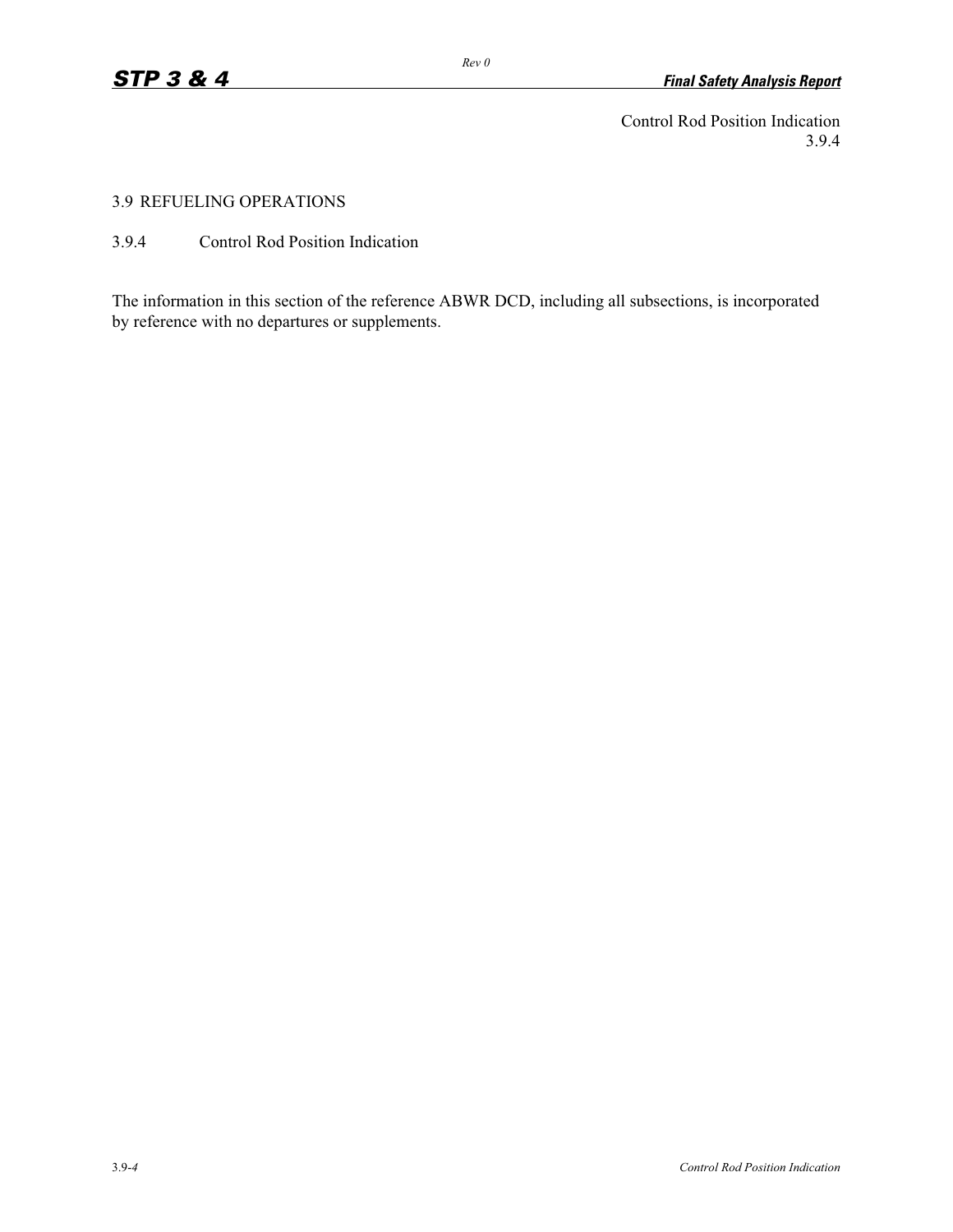Control Rod OPERABILITY 3.9.5

# 3.9 REFUELING OPERATIONS

# 3.9.5 Control Rod OPERABILITY

The information in this section of the reference ABWR DCD, including all subsections, is incorporated by reference with the following departure.

#### STD DEP 16.3-15

# *SURVEILLANCE REQUIREMENTS*

|            | <b>SURVEILLANCE</b>                                                                         | <b>FREQUENCY</b> |
|------------|---------------------------------------------------------------------------------------------|------------------|
| SR 3.9.5.1 | Insert each withdrawn control rod at least one step.                                        | 7 days           |
| SR 3.9.5.2 | Verify each withdrawn control rod scram accumulator<br>pressure is $\geq$ 10.49 12.75 MPaG. | 7 days           |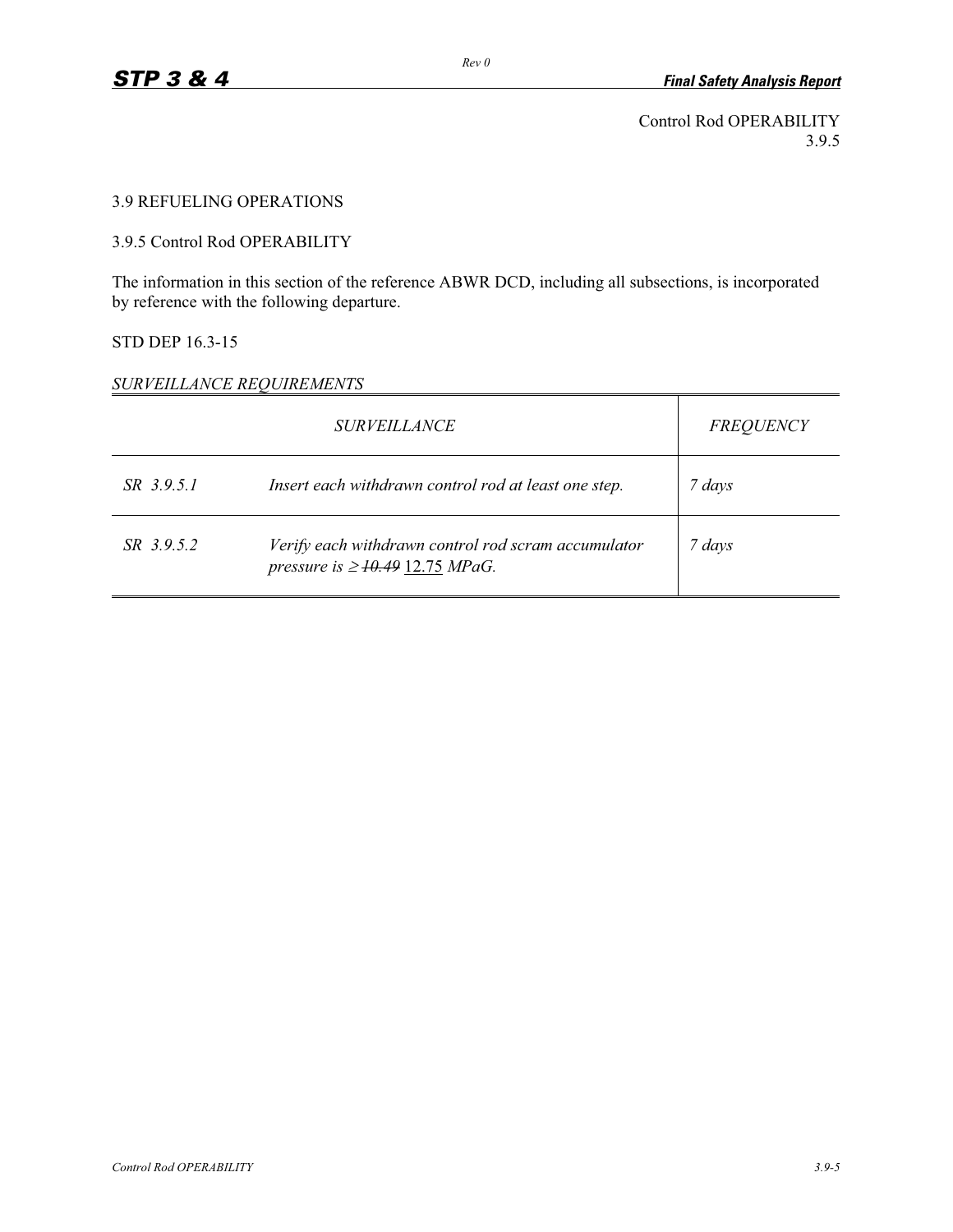RPV Water Level 3.9.6

#### 3.9 REFUELING OPERATIONS

3.9.6 Reactor Pressure Vessel (RPV) Water Level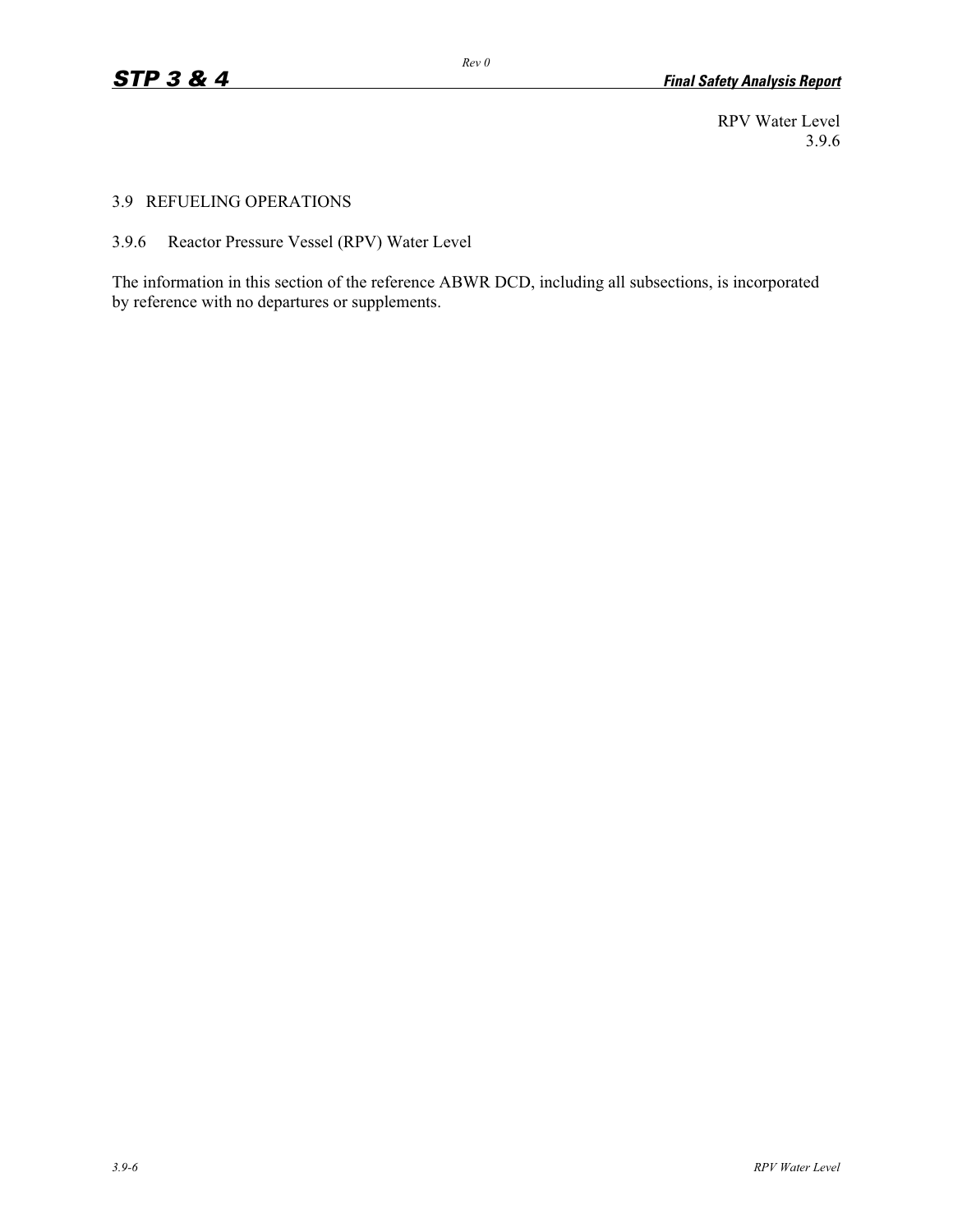RHR-High Water Level 3.9.7

#### 3.9 REFUELING OPERATIONS

# 3.9.7 Residual Heat Removal (RHR)-High Water Level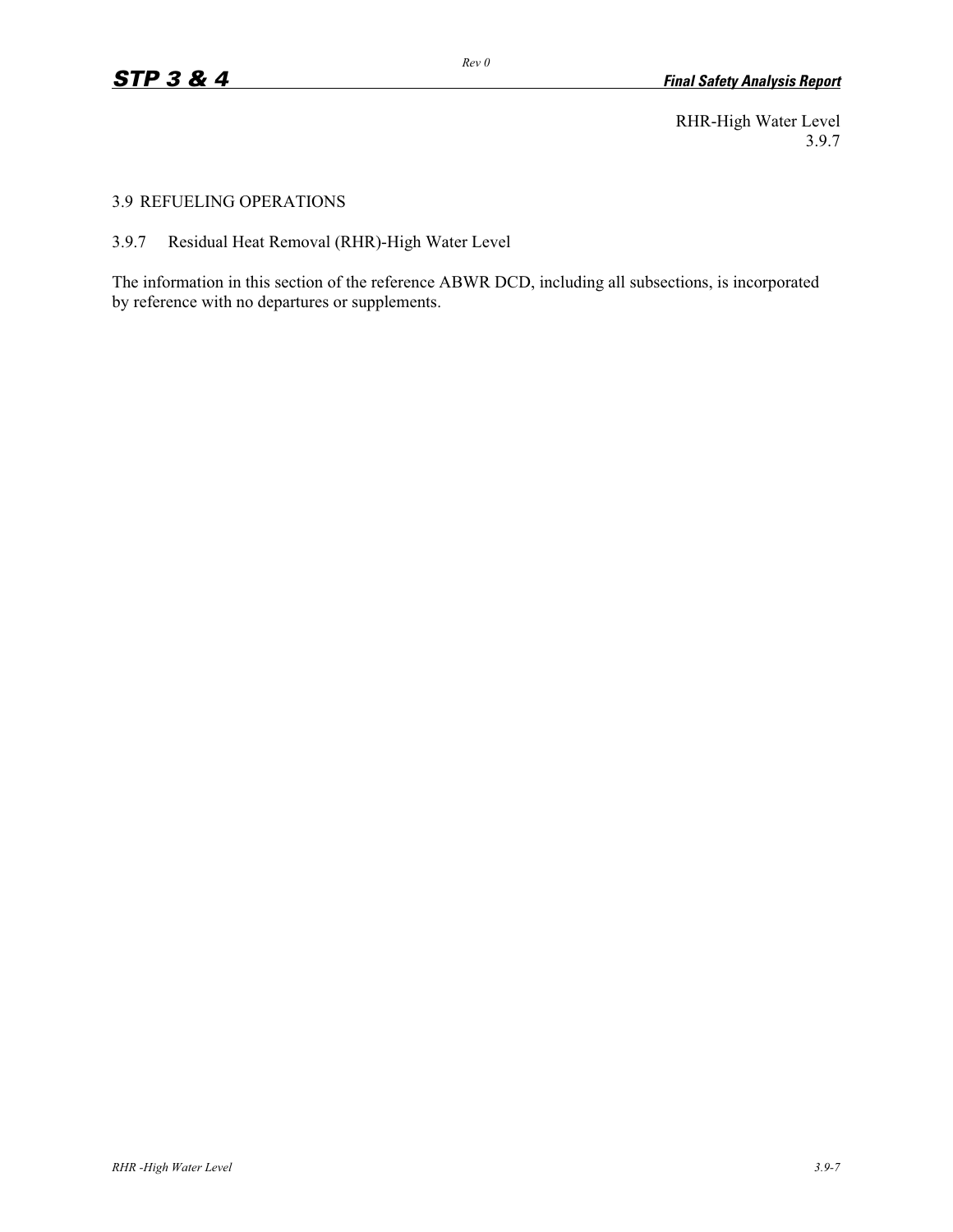RHR - Low Water Level 3.9.8

#### 3.9 REFUELING OPERATIONS

3.9.8 Residual Heat Removal (RHR)-Low Water Level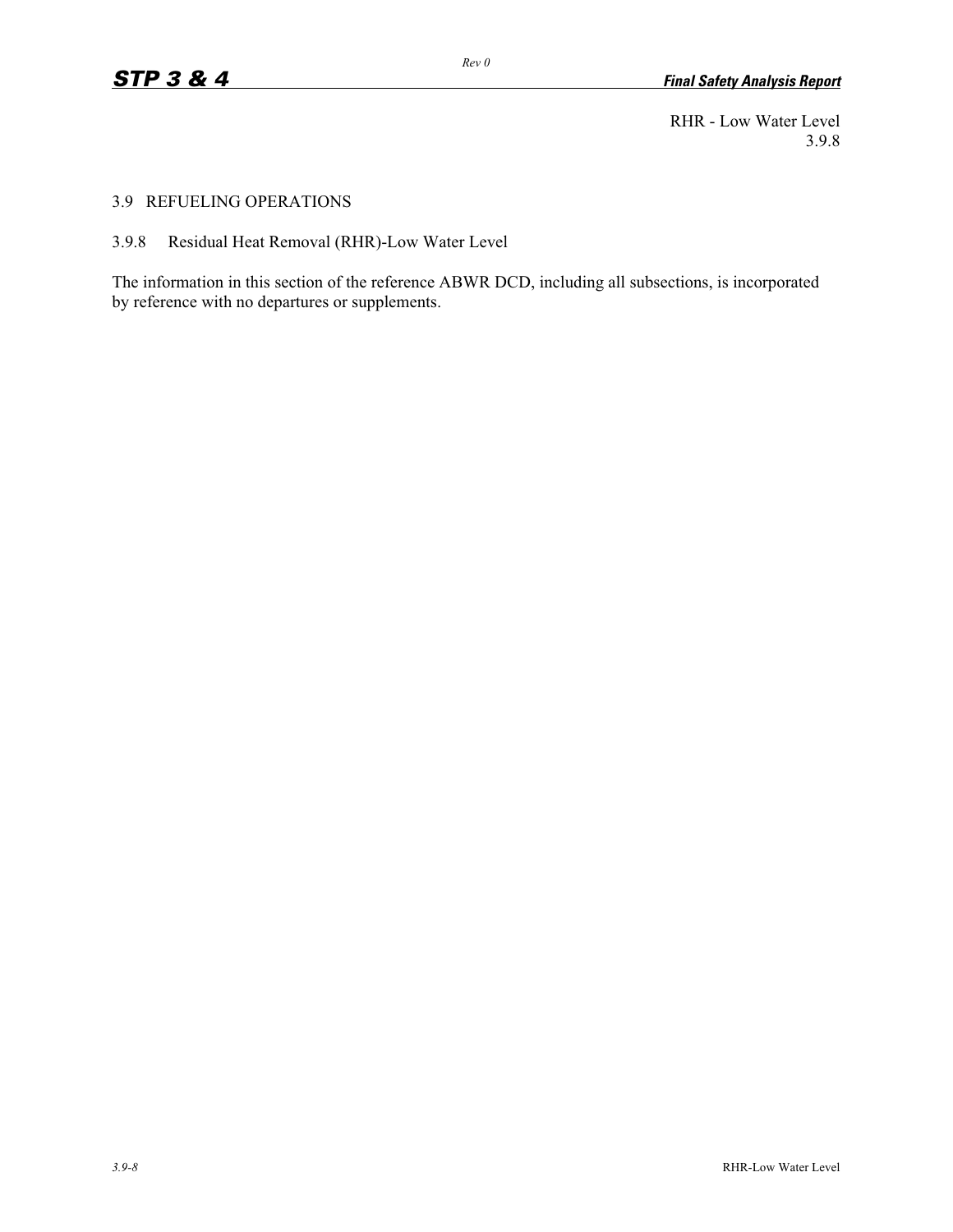Inservice Leak and Hydrostatic Testing Operation 3.10.1

3.10 SPECIAL OPERATIONS

3.10.1 Inservice Leak and Hydrostatic Testing Operation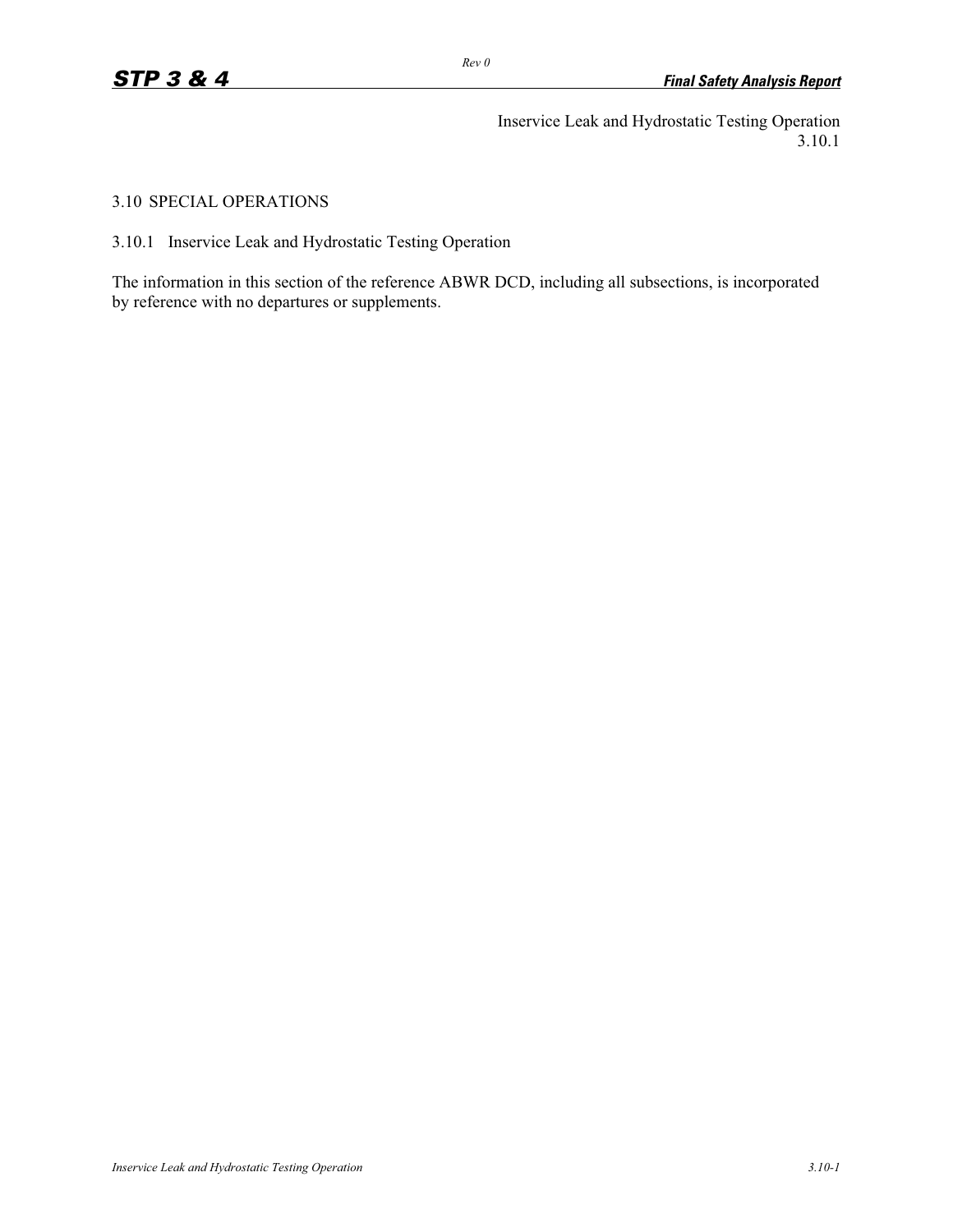Reactor Mode Switch Interlock Testing 3.10.2

# 3.10 SPECIAL OPERATIONS

3.10.2 Reactor Mode Switch Interlock Testing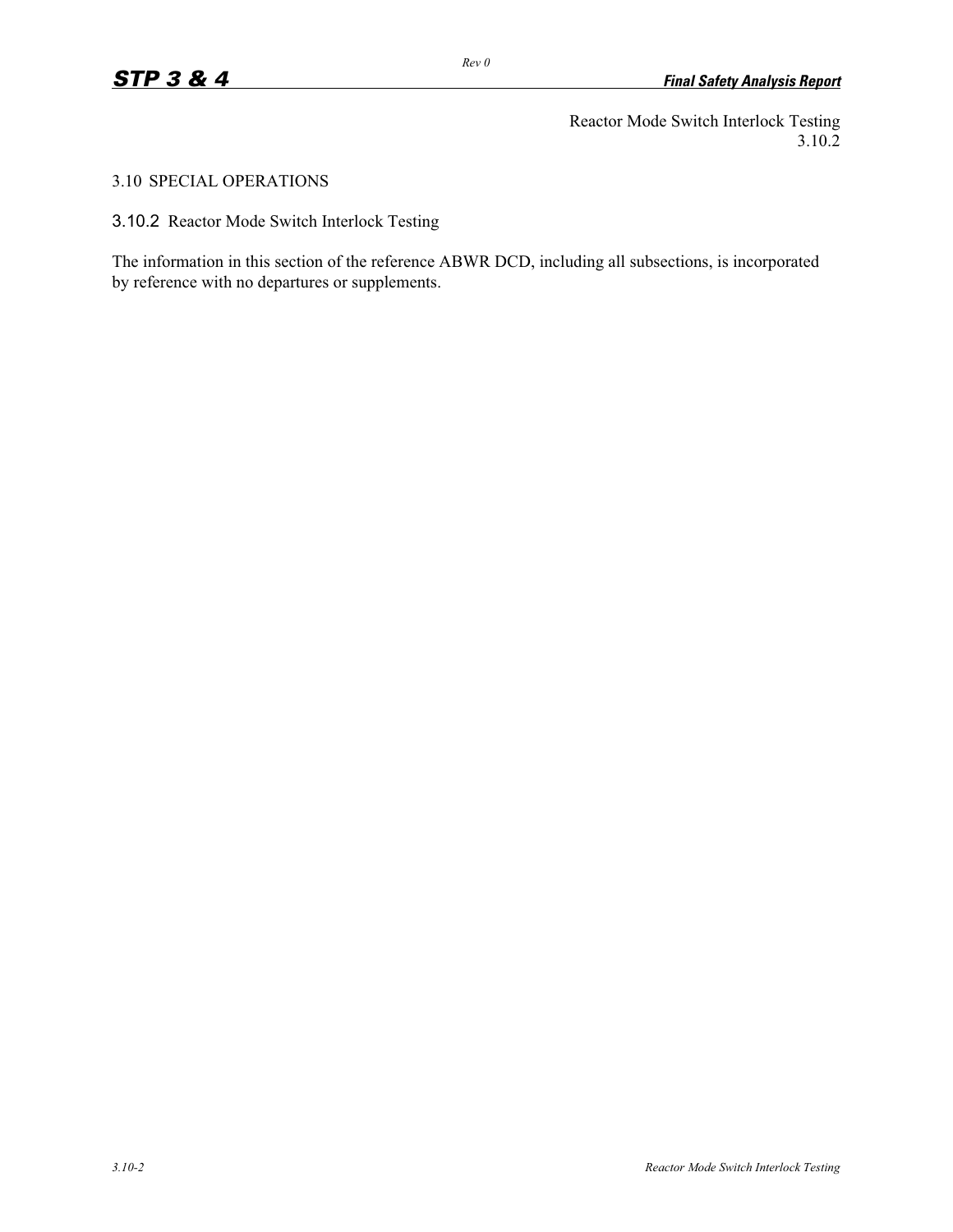Control Rod Withdrawal – Hot Shutdown 3.10.3

3.10 SPECIAL OPERATIONS

3.10.3 Control Rod Withdrawal – Hot Shutdown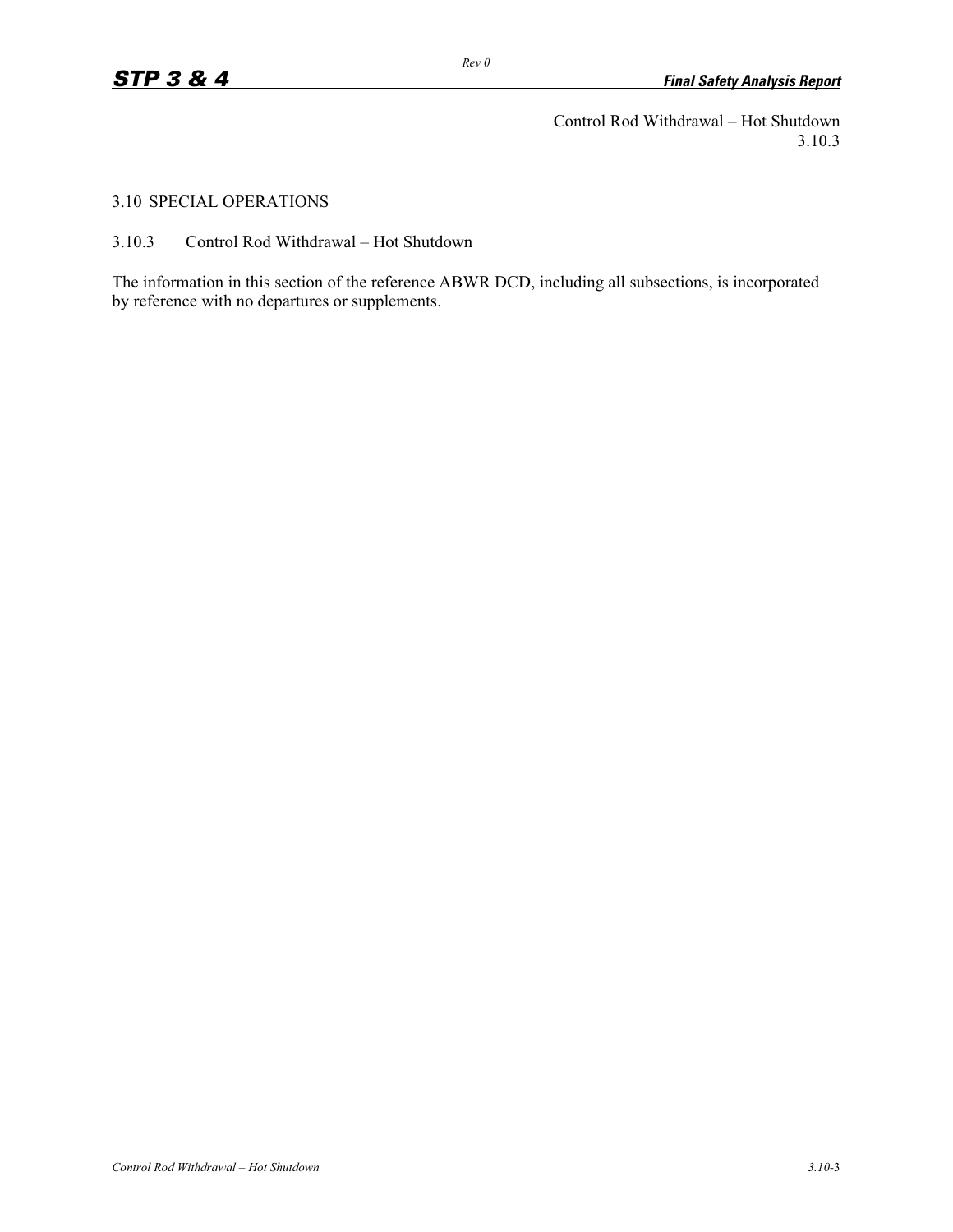Control Rod Withdrawal-Cold Shutdown 3.10.4

#### 3.10 SPECIAL OPERATIONS

3.10.4 Control Rod Withdrawal-Cold Shutdown

The information in this section of the reference ABWR DCD, including all subsections, is incorporated by reference with the following departure.

STD 16.3-19

*LCO 3.10.4 The reactor mode switch position specified in Table 1.1-1 for MODE 4 may be changed to include the refuel position, and operation considered not to be in MODE 2, to allow withdrawal of a single control rod or control rod pair, and subsequent removal of the associated control rod drives (CRD) if desired, provided the following requirements are met:* 

- *a. All other control rods are fully inserted;*
- *b. 1. LCO 3.9.2, "Refuel Position Rod-Out Interlock," and*

 *LCO 3.9.4, "Control Rod Position Indication,"* 

## *OR*

- *2. A control rod withdrawal block is inserted; and*
- *c. 1. LCO 3.3.1.1, "SSLC Sensor Instrumentation," MODE 5 requirements for Functions 1.a, 1.d, 2.a, and 2.d., of Table 3.3.1.1-1,*

 *LCO 3.3.1.2, "RPS and MSIV Trip Actuation," Functions 1.a, 1.b, 3, and 4; and* 

 *LCO 3.9.5, "Control Rod OPERABILITY – Refueling,"* 

## *OR*

 *2. All other control rods in a five by five array centered on the control rod* or control rod pair *being withdrawn are disarmed, and* 

 *LCO 3.1.1, "SHUTDOWN MARGIN (SDM)," MODE 5 requirements, except the single control rod or control rod pair to be withdrawn may be assumed to be the highest worth control rod or control rod pair.*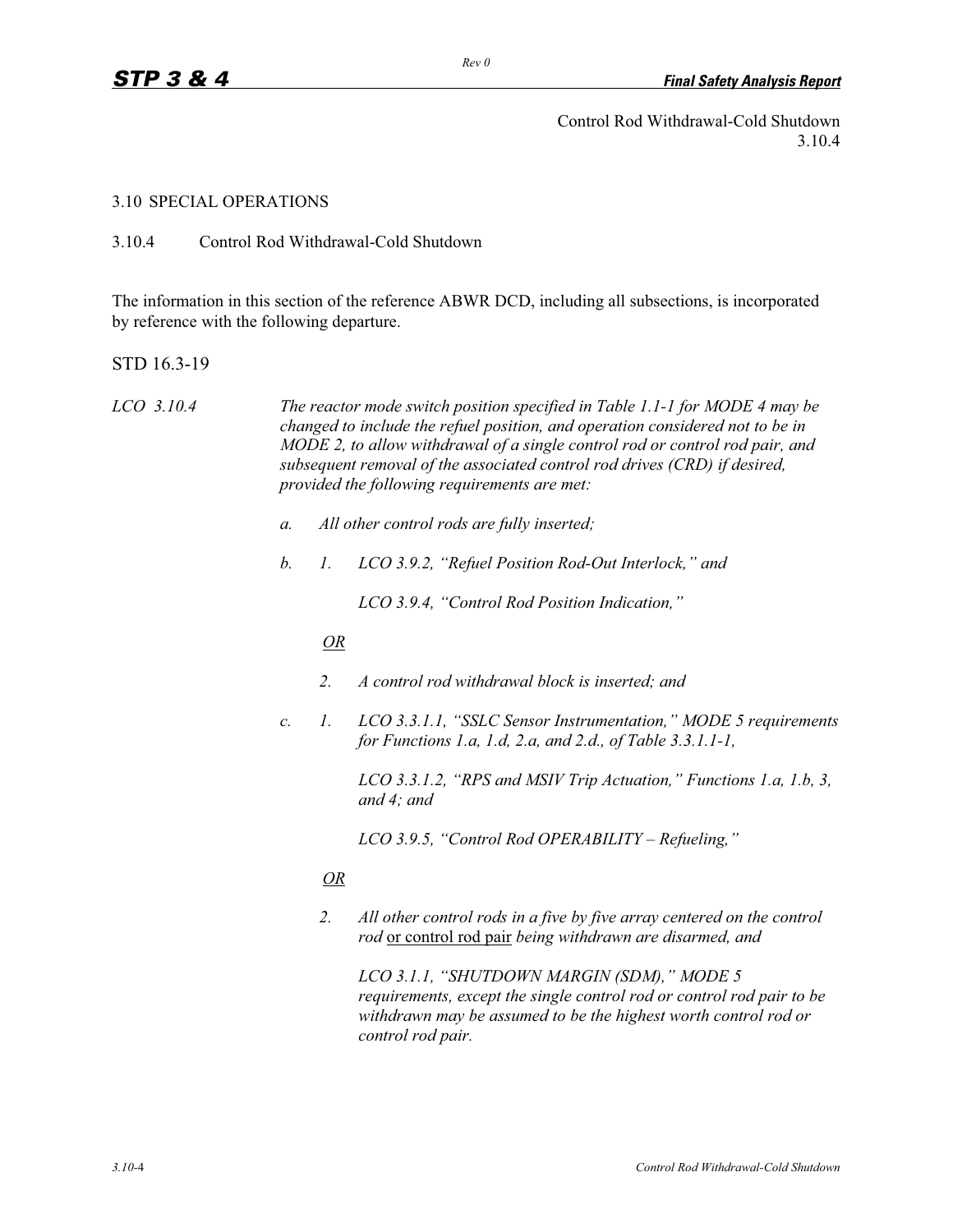Control Rod Drive (CRD) Removal-Refueling 3.10.5

3.10 SPECIAL OPERATIONS (RCS)

3.10.5 Control Rod Drive (CRD) Removal-Refueling

The information in this section of the reference ABWR DCD, including all subsections, is incorporated by reference with the following departures.

STD DEP 16.3-21

STD DEP 16.3-22

- *LCO 3.10.5 The requirements of Functions 1.a, 1.b, 1.d, 2.a, 2.d and 12 of LCO 3.3.1.1, "SSLC Sensor Instrumentation"; Functions 1.a, 1.b, 3, and 4 of LCO 3.3.1.2, "RPS and MSIV Actuation", LCO 3.3.8.1, "Electric Power Monitoring"; LCO 3.9.1, "Refueling Equipment Interlocks"; LCO 3.9.2, "Refueling Position Rod-Out Interlock"; LCO 3.9.4, "Control Rod Position Indication"; and LCO 3.9.5, "Control Rod OPERABILITY – Refueling," may be suspended in MODE 5 to allow the removal of a single CRD or CRD pair associated with control rod(s) withdrawn from core cell(s) containing one or more fuel assemblies, provided the following requirements are met:* 
	- *a. All other control rods are fully inserted;*
	- *b. All other control rods in a five by five array centered on the control rod being removed are disarmed;*
	- *c. A control rod withdrawal block is inserted;*
	- *d. LCO 3.1.1, "SHUTDOWN MARGIN (SDM)," MODE 5 requirements, except the single control rod (or pair) to be withdrawn may be assumed to be the highest worth control rod pair; and*
	- *e. No other CORE ALTERATIONS are in progress.*

*Rev 0*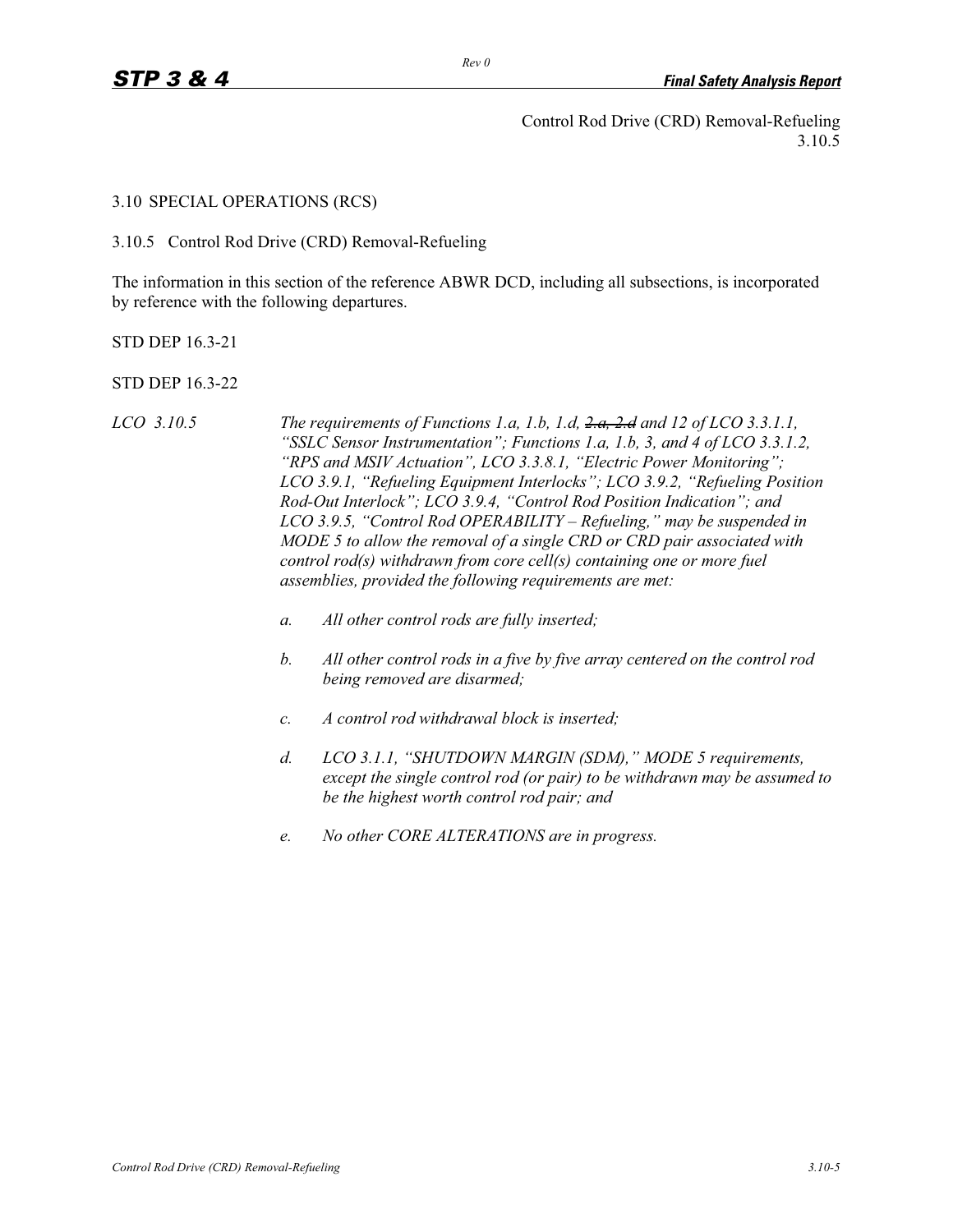Control Rod Drive (CRD) Removal-Refueling 3.10.5

# 3.10 SPECIAL OPERATIONS (RCS)

# 3.10.5 Control Rod Drive (CRD) Removal-Refueling

STD DEP 16.3-22

|             | <b>SURVEILLANCE</b>                                                                                                                                                                                                                         | <b>FREQUENCY</b> |
|-------------|---------------------------------------------------------------------------------------------------------------------------------------------------------------------------------------------------------------------------------------------|------------------|
| SR 3.10.5.1 | Verify all controls rods, other than the control rod(s)<br>withdrawn for the removal of the associated CRD $(s)$ , are<br>fully inserted.                                                                                                   | 24 hours         |
| SR 3.10.5.2 | Verify all control rods, other than the control rod(s)<br>withdrawn for the removal of the associated CRD $(s)$ , in a<br>five by five array centered on each control rod withdrawn<br>for the removal of the associated CRD, are disarmed. | 24 hours         |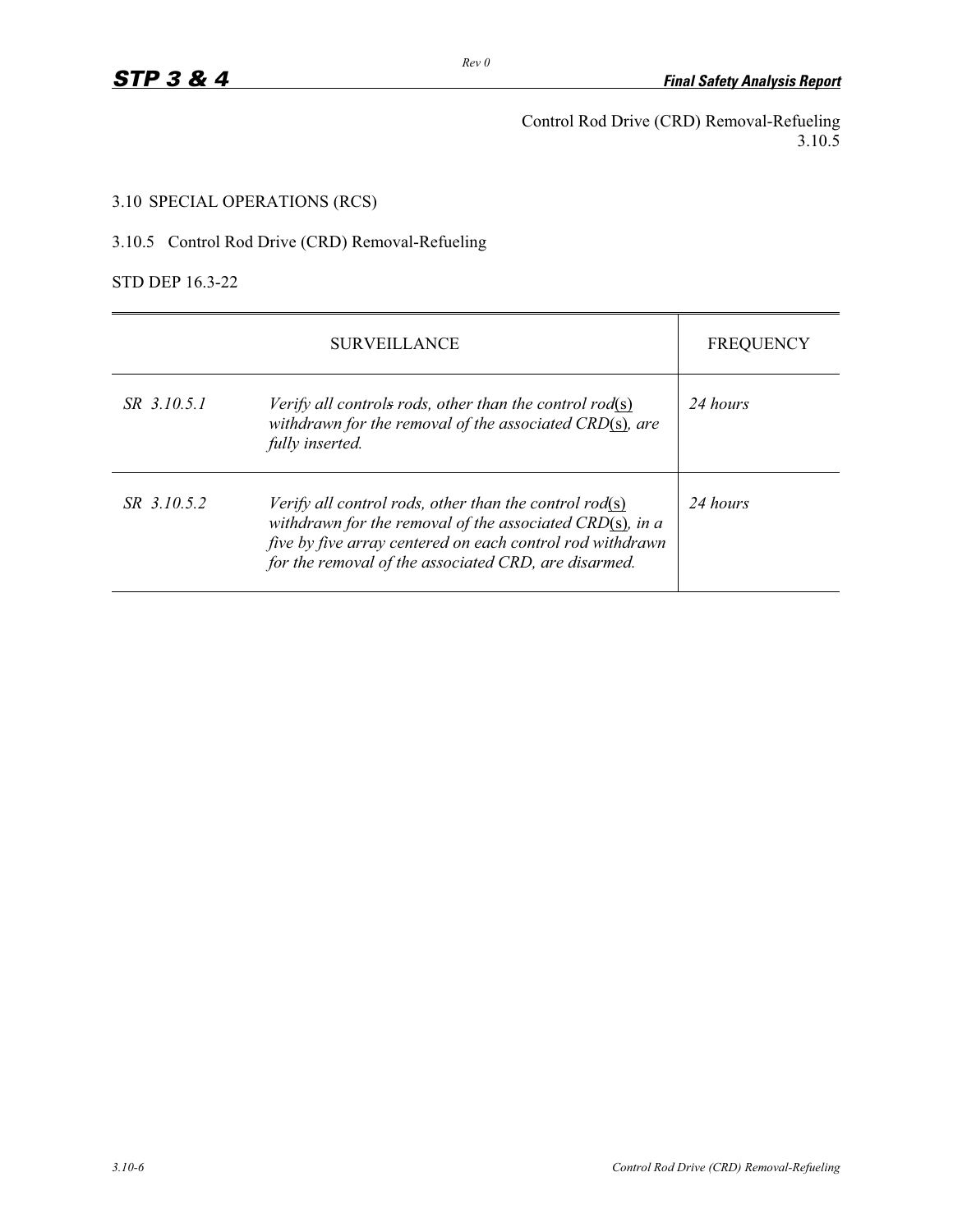Multiple Control Rod Withdrawal-Refueling 3.10.6

3.10 SPECIAL OPERATIONS

3.10.6 Multiple Control Rod Withdrawal-Refueling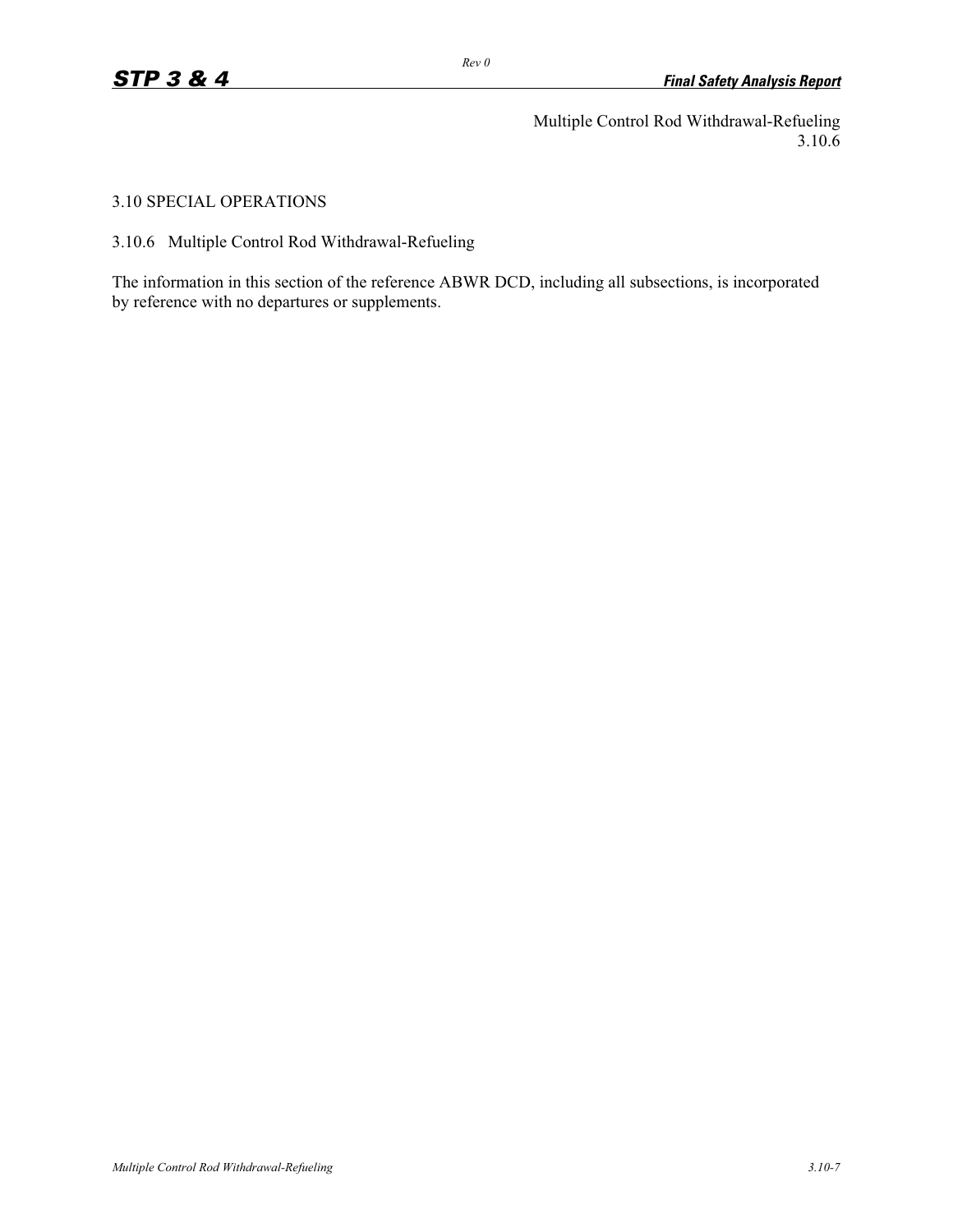Control Rod Testing-Operating 3.10.7

#### 3.10 SPECIAL OPERATIONS

3.10.7 Control Rod Testing-Operating

The information in this section of the reference ABWR DCD, including all subsections, is incorporated by reference with the following departure.

STD DEP 16.3-4

*LCO 3.10.7 The requirements of LCO 3.1.6, "Rod Pattern Control," may be suspended and control rods bypassed in the Rod Action and Position Information (RAPI) Subsystem as allowed by SR 3.3.5.1.7, to allow performance of SDM demonstrations, control rod scram time testing, control rod friction testing, and the Startup Test Program, provided* LCO 3.3.5.1, "Control Rod Block Instrumentation" for Function 1.b of Table 3.3.5.1-1 is met with the approved control rod sequence *or conformance to the approved control rod sequence for the specified test is verified by a second licensed operator or other qualified member of the technical staff.* 

## *SURVEILLANCE REQUIREMENTS*

|             | <i>SURVEILLANCE</i>                                                                                                                                                                                                                                            | <b>FREQUENCY</b>                   |
|-------------|----------------------------------------------------------------------------------------------------------------------------------------------------------------------------------------------------------------------------------------------------------------|------------------------------------|
| SR 3.10.7.1 | Not required to be met if SR 3.10.7.2 is satisfied.<br>Verify movement of control rods is in compliance with the<br>approved control rod sequence for the specified test by a<br>second licensed operator or other qualified member of<br>the technical staff. | During control rod<br>movement     |
| SR 3.10.7.2 | Not required to be met if SR 3.10.7.1 is satisfied.<br>Perform the applicable SRs for LCO 3.3.5.1 Function 1.b.                                                                                                                                                | According to the<br>applicable SRs |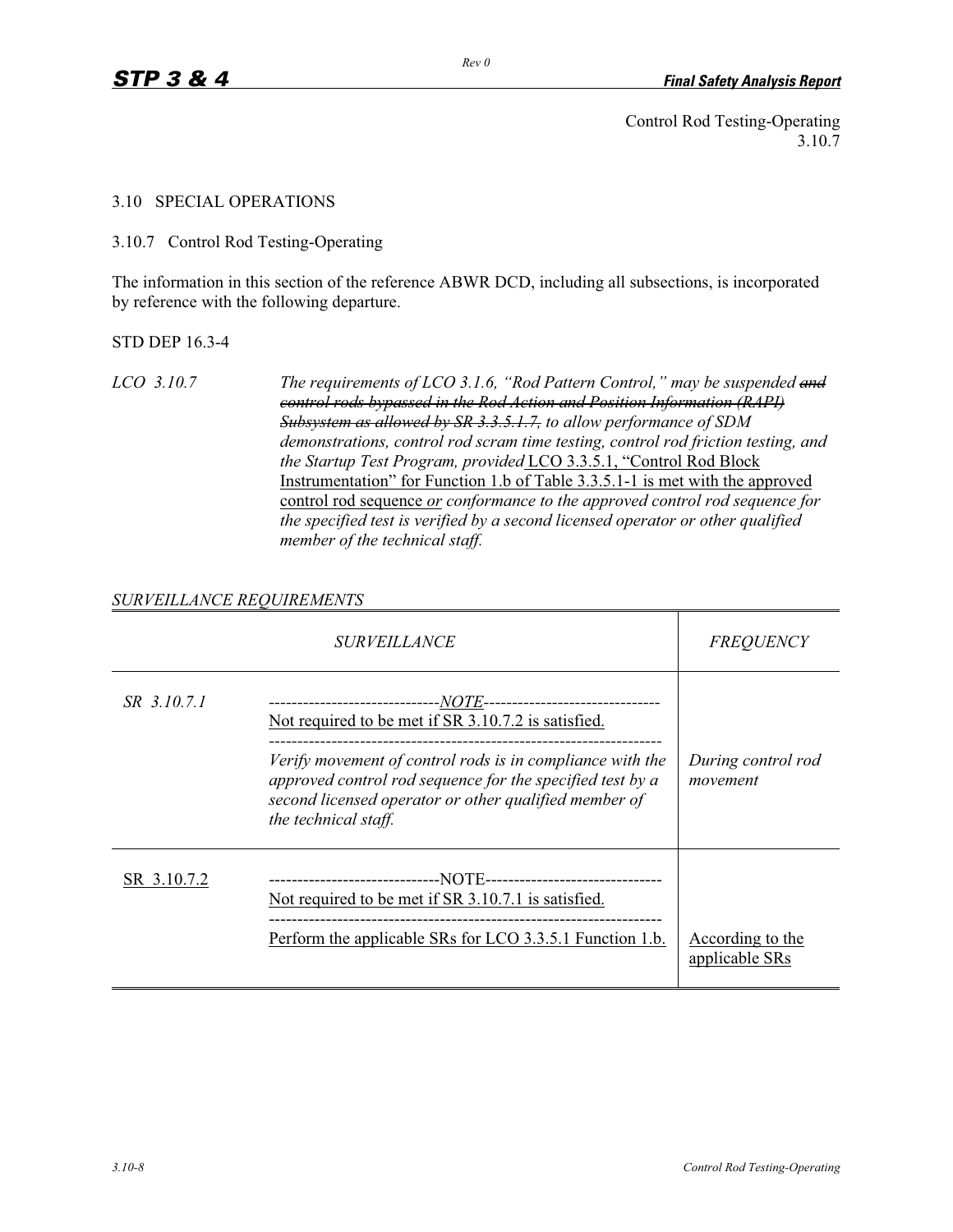SHUTDOWN MARGIN (SDM) Test-Refueling 3.10.8

3.10 SPECIAL OPERATIONS

3.10.8 SHUTDOWN MARGIN (SDM) Test-Refueling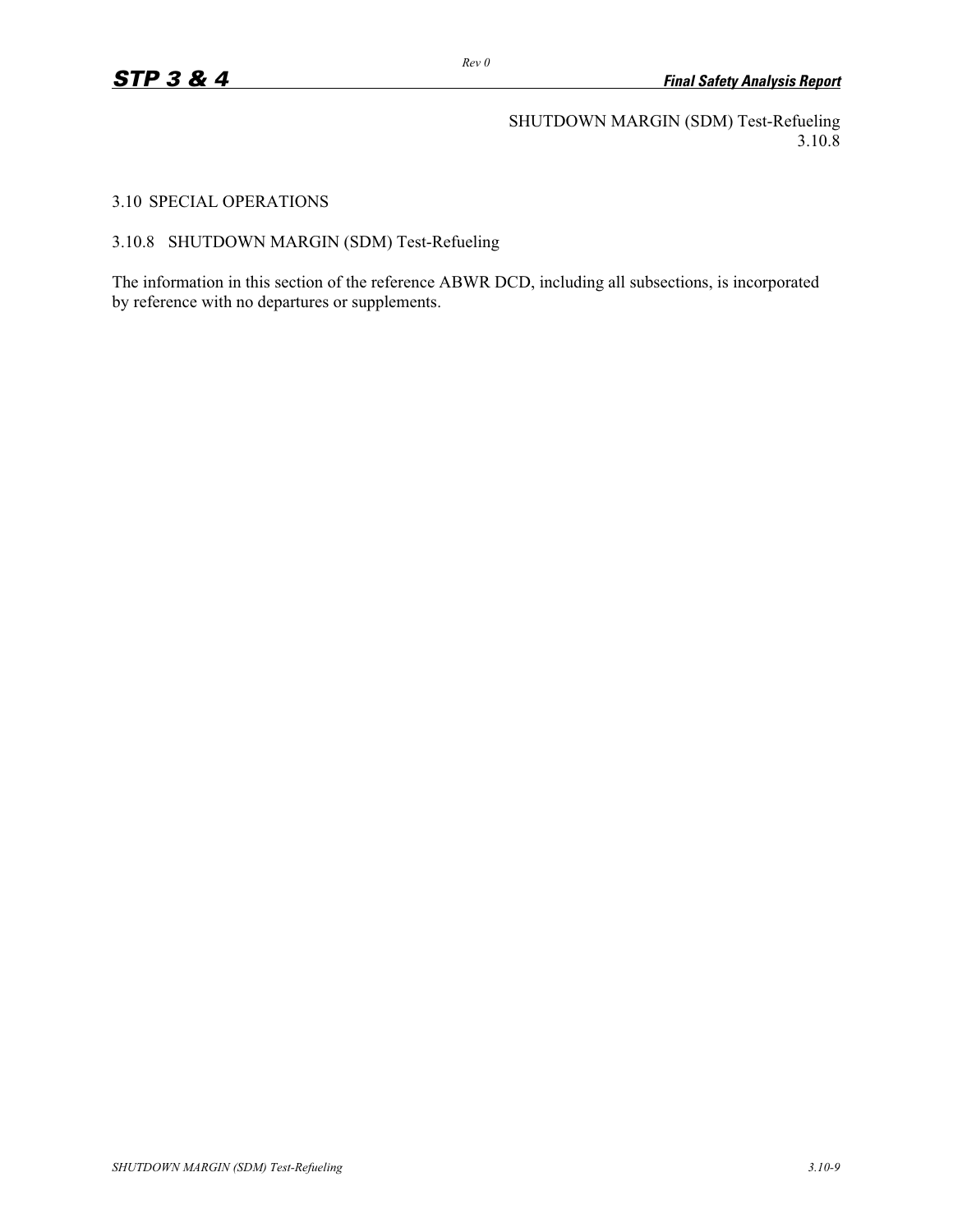Reactor Internal Pumps (RIPs)-Testing 3.10.9

3.10 SPECIAL OPERATIONS

3.10.9 Reactor Internal Pumps (RIPs)-Testing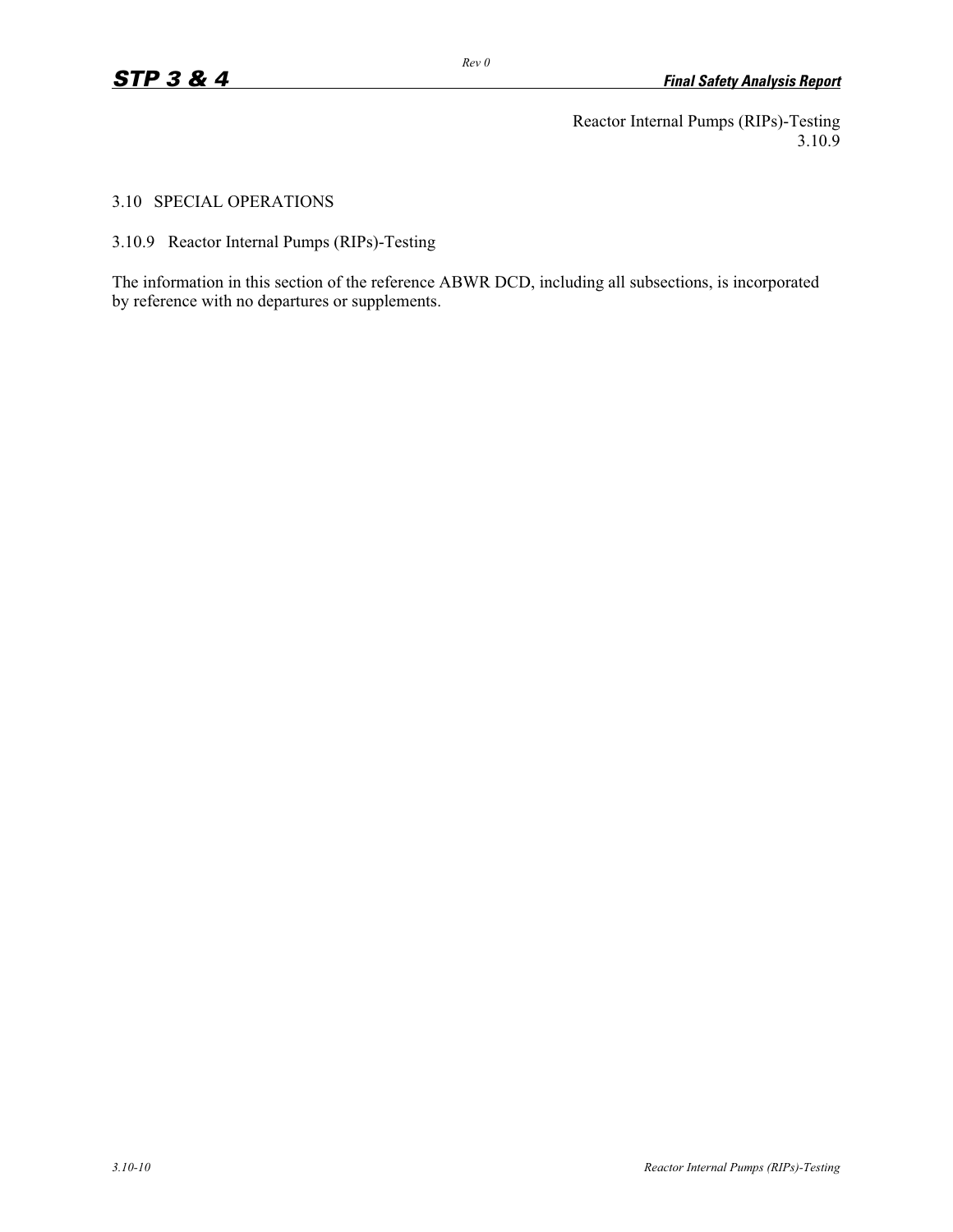Training Startups 3.10.10

#### 3.10 SPECIAL OPERATIONS

3.10.10 Training Startups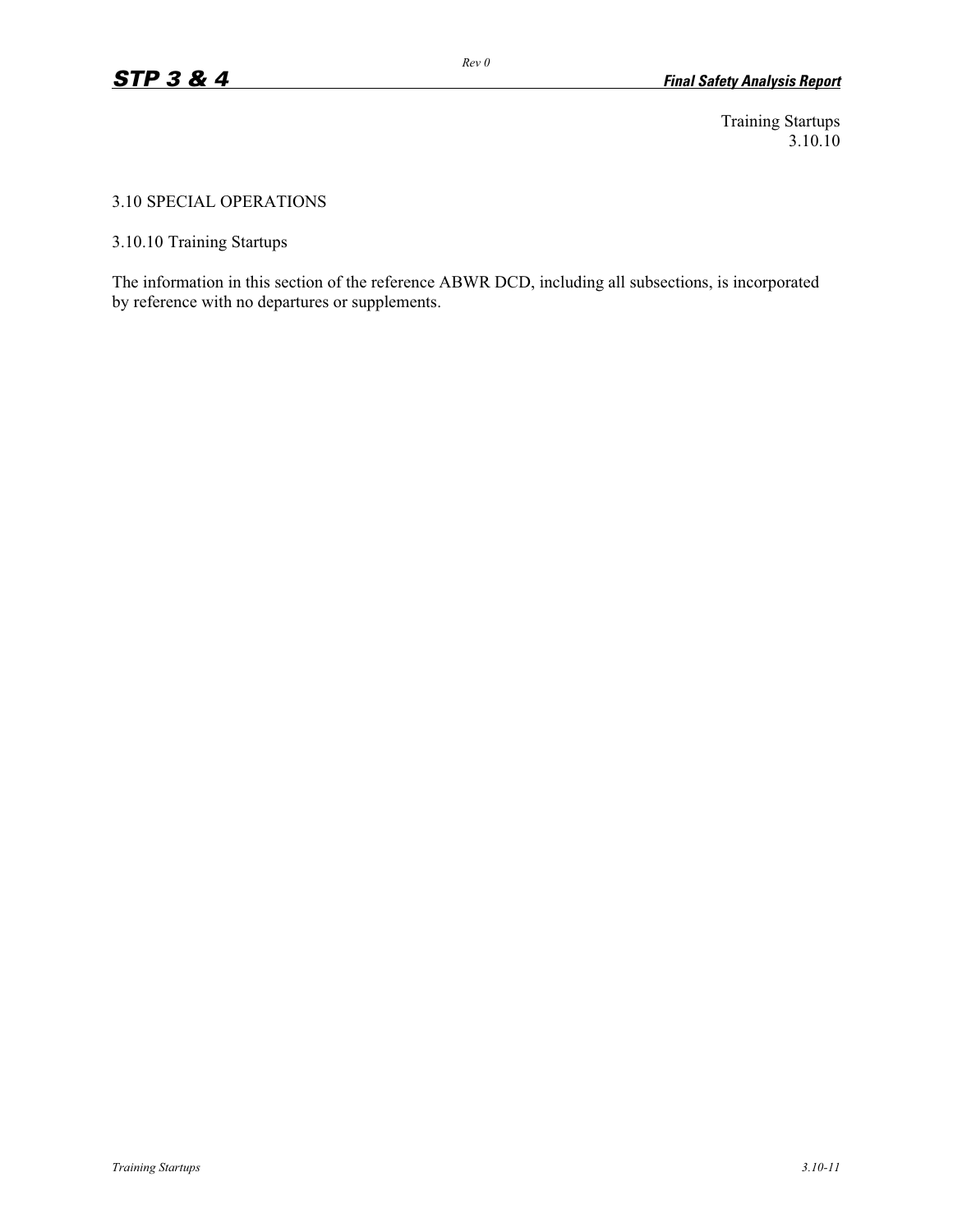Low Power PHYSICS TEST 3.10.11

3.10 SPECIAL OPERATIONS

3.10.11 Low Power PHYSICS TEST